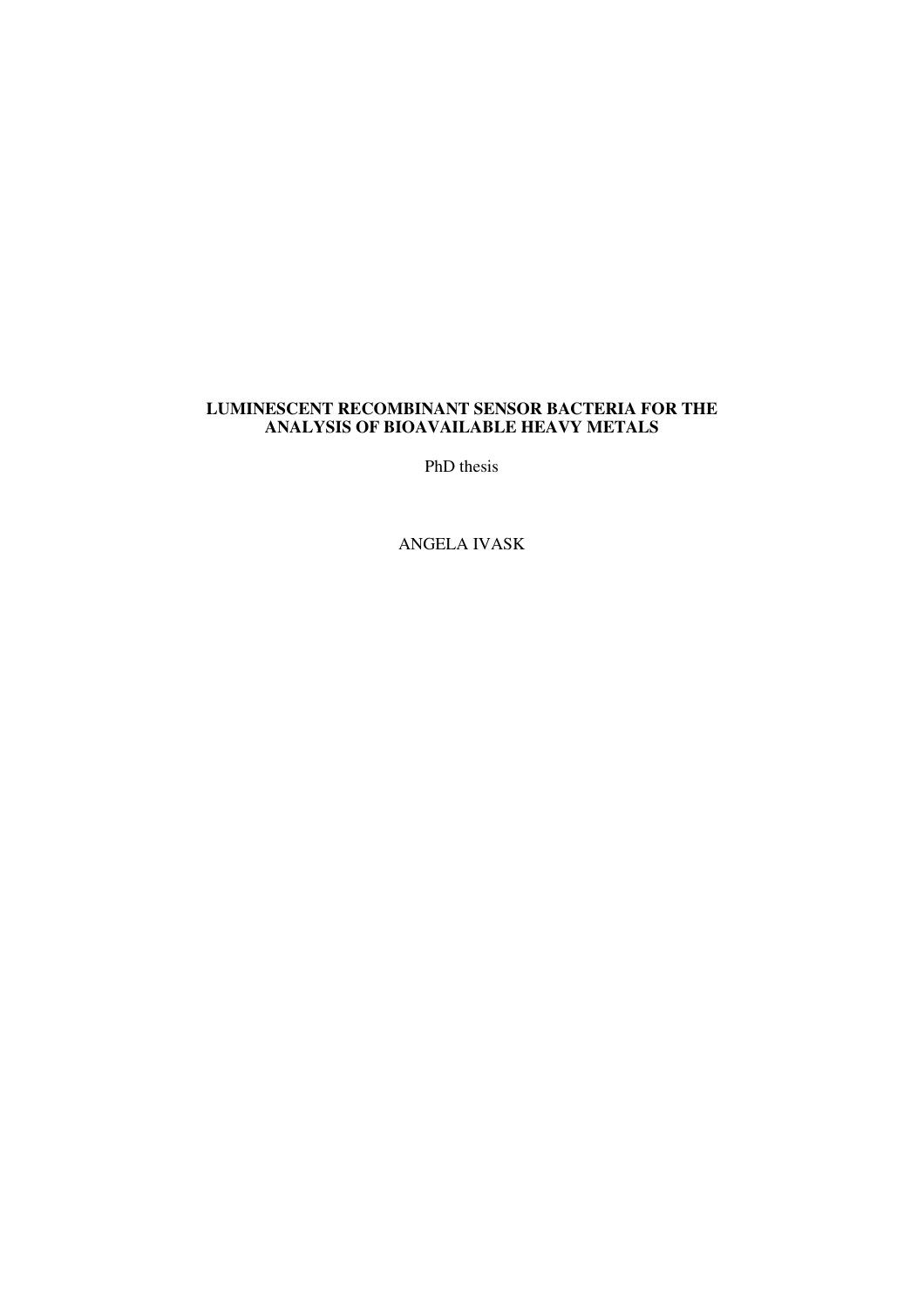Laboratory of Molecular Genetics, National Institute of Chemical Physics and Biophysics, Tallinn, Estonia

Faculty of Sciences, Department of Gene Technology, Tallinn University of Technology, Tallinn, Estonia

Department of Biotechnology, University of Turku, Turku, Finland

Dissertation was accepted for the commencement of the degree of Doctor of Philosophy in Natural and Exact Sciences on May 2, 2006

#### Supervisors:

**Dr. Anne Kahru**, senior research scientist, Laboratory of Molecular Genetics, National Institute of Chemical Physics and Biophysics, Tallinn, Estonia **Dr. Marko Virta,** Academy Research Fellow, Department of Applied Chemistry and Microbiology, University of Helsinki, Helsinki, Finland

Advisor: **Prof. Erkki Truve**, Department of Gene Technology, Tallinn University of Technology, Tallinn, Estonia

Reviewed by: **Prof. Peep Palumaa**, Department of Gene Technology, Tallinn University of Technology, Tallinn, Estonia

### Opponents:

**Dr. Ludo Diels**, Department of Environmental and Process Technology, Flemish Institute for Technological Research, VITO, Mol, Belgium **Dr. Maia Kivisaar**, Department of Genetics, University of Tartu, Tartu, Estonia

Commencement: June 20, 2006 at Tallinn Technical University

Declaration: I declare that the current thesis, my original investigation and achievement, submitted for the doctoral degree at Tallinn University of Technology has not been submitted for any degree or examination.

Signature of the candidate:

Date: May 9, 2006

Copyright Angela Ivask 2006

ISSN 1406-4723 ISBN 9985-59-628-5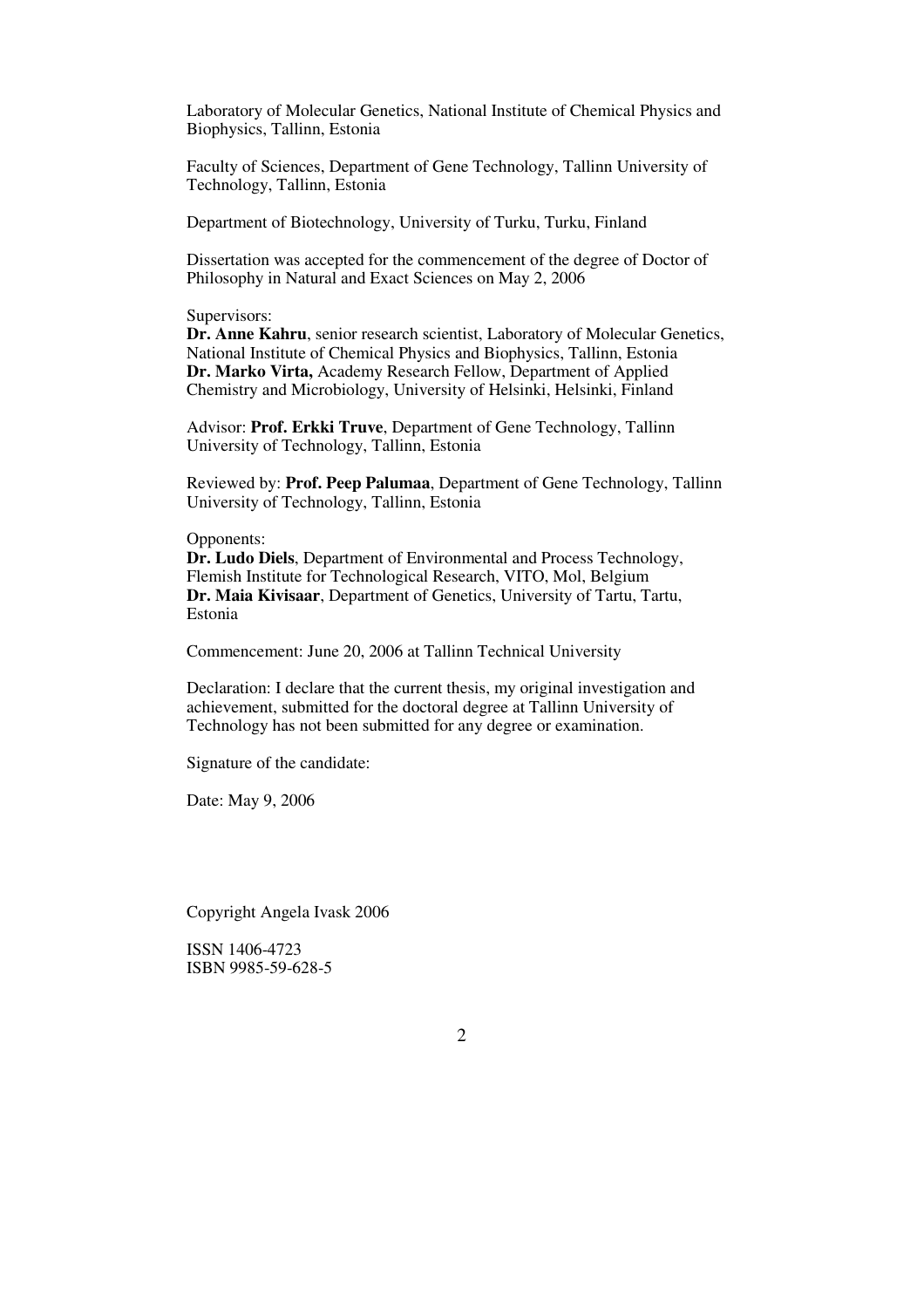### **ABSTRACT**

In this work bacterial sensors responding to heavy metals by increase in luminescence were constructed and used for the quantification of bioavailable, i.e., potentially biologically hazardous fraction of metals in (environmental) samples.

Altogether four new bacterial sensor strains: for the dectection of Zn, Cr, Cu and Hg and its organic forms were constructed. The sensors responded to the target metals already at sub-toxic levels enabling the determination of metals starting from 5.4 mg of  $\text{Zn}$  <sup>2+</sup> l<sup>-1</sup>, 0.01 mg of  $\text{Cr}_2\text{O}_7^2$ <sup>-</sup> l<sup>-1</sup>, 3.2 mg of  $\text{Cu}$  <sup>2+</sup> l<sup>-1</sup>, 0.00005 mg of  $\text{CH}_3\text{Hg}$ <sup>+</sup> l<sup>-1</sup> and 0.003 mg of Hg<sup>2+</sup> l<sup>-1</sup>. With the exception of the Cr sensor that was specific only towards the target metal, the sensors responded also to some non-target metals. Luminescent Hg and As sensor bacteria were alginate-entrapped and incorporated into a fibre-optic sensor system applicable for field analysis of bioavailable heavy metals.

For the quantitative analysis of bioavailable fractions of metals from natural samples, soil or sediment suspensions and their respective particle-free extracts were analysed with sensor bacteria. Reproducibility of the assay even for soil suspensions was acceptable  $(CV=22\%)$ . The novel aspects of this test protocol involve the parallel analysis of the samples using luminescent control bacteria that are not induced by heavy metals enabling thus to take into account the toxic or stimulative effects of samples to bacterial luminescence and quenching of luminescence by turbidity or colour. The developed protocol is applicable to all assays where thes matrix and other conditions may interfere with the test results.

Bacterial sensors were used to analyse bioavailable heavy metals from a large panel of environmental samples of different origin and contamination level (altogether 144 soils and sediments) mostly focusing on soils. All samples were analysed for physico-chemical properties and concentration of total heavy metals. The bioavailable amount of heavy metals to sensor bacteria in soil suspension assay did not correlate with the total concentration of heavy metals in soils. The bioavailable fraction of metals varied from 1 to 46 % of the total metal depending on the metal, soil type and other factors.

The bioavailable fraction of Cu in Cu-polluted soils analysed with bacterial sensors was almost identical with the results obtained with yeast-based sensor cells indicating that the bioavailability of metals in soils for pro-and eukaryotic cells may be similar.

The parallel analysis of soil-water suspensions (contact assay) and respective particle-free extracts showed that the bioavailability of Hg, Cd and Pb was remarkably higher in soil suspensions compared with their waterextracted fractions indicating thus the presence of "particle-bound bioavailable fraction"in soil suspensions.

Bioavailability data from bacterial sensors and the results from chemical surrogate extraction methods (e.g., by using weak acid or salt solutions), often used to predict the mobility and bioavailability of metals showed no significant correlation. Moreover, the bioavailability of Cu, Pb and especially Cd (29-fold difference) was over-estimated by the chemical extraction. Thus, according to the results from this work the bioavailability of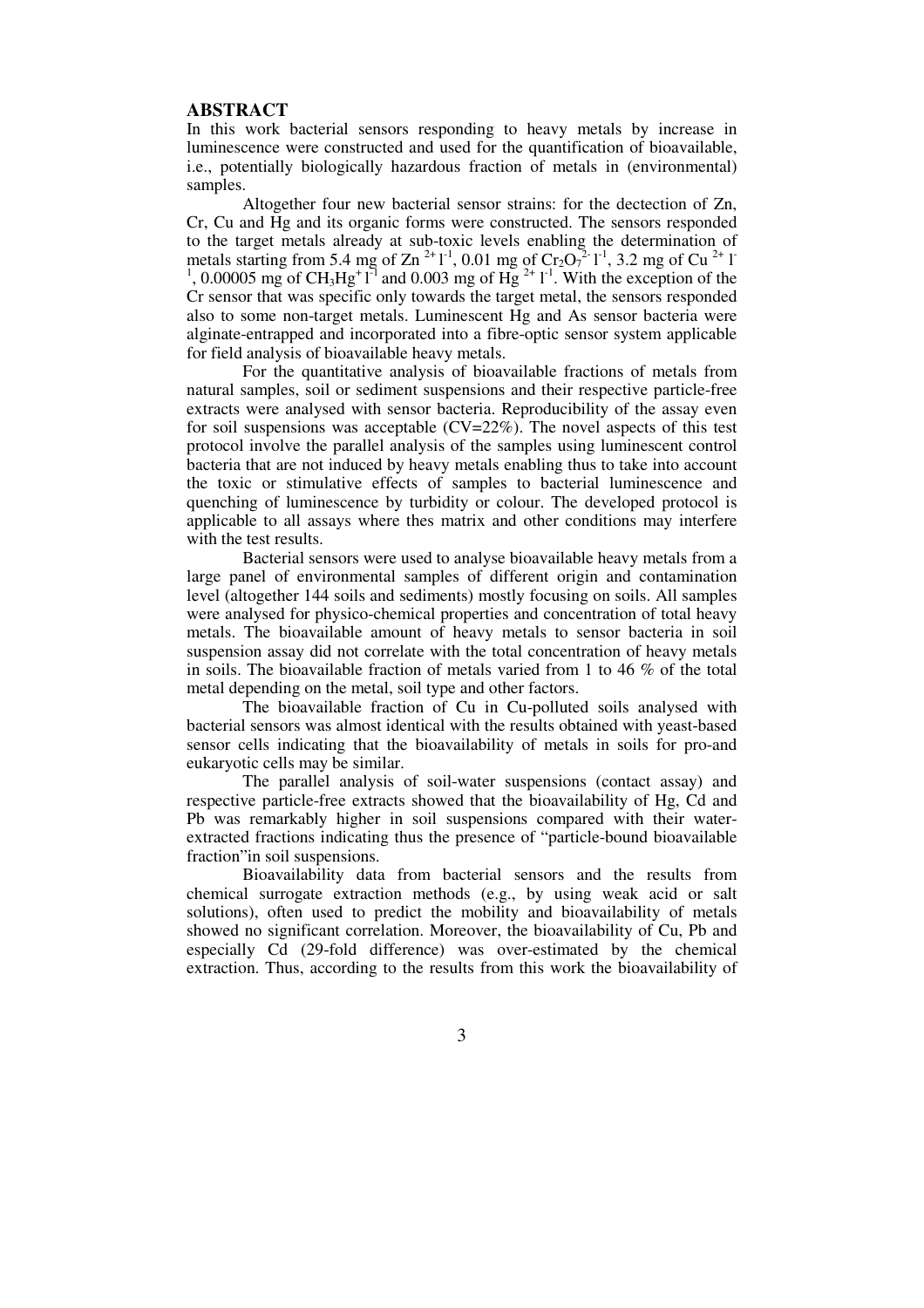Cd could not be adequately predicted by chemical extraction methods, at least for the bacteria used in the current work.

The fibre-optic biosensors for Hg and As were successfully used for the analysis of bioavailable fractions of these metals from natural samples. The bioavailability of Hg in polluted soils determined with alginate-entrapped sensor bacteria on optical fibres was remarkably lower than that measured with non-immobilised sensor cells. Thus, the alginate-immobilised bacteria may successfully model the reduced bioavailability of metals to e.g., biofilms for studying the efficiency of biocides.

This study showed that the luminescent recombinant bacterial metal sensors are powerful tools for the rapid assessment of already sub-toxic bioavailable concentrations of heavy metals in different environmental matrices. This is extremely important as the effects of sub-toxic metals are not usually detectable by other ecotoxicological test-organisms, however may be transferred via the food-web and cause chronic toxicity effects in biological systems. Thus, the development and use of biosensors in the environmental hazard assessment should be encouraged.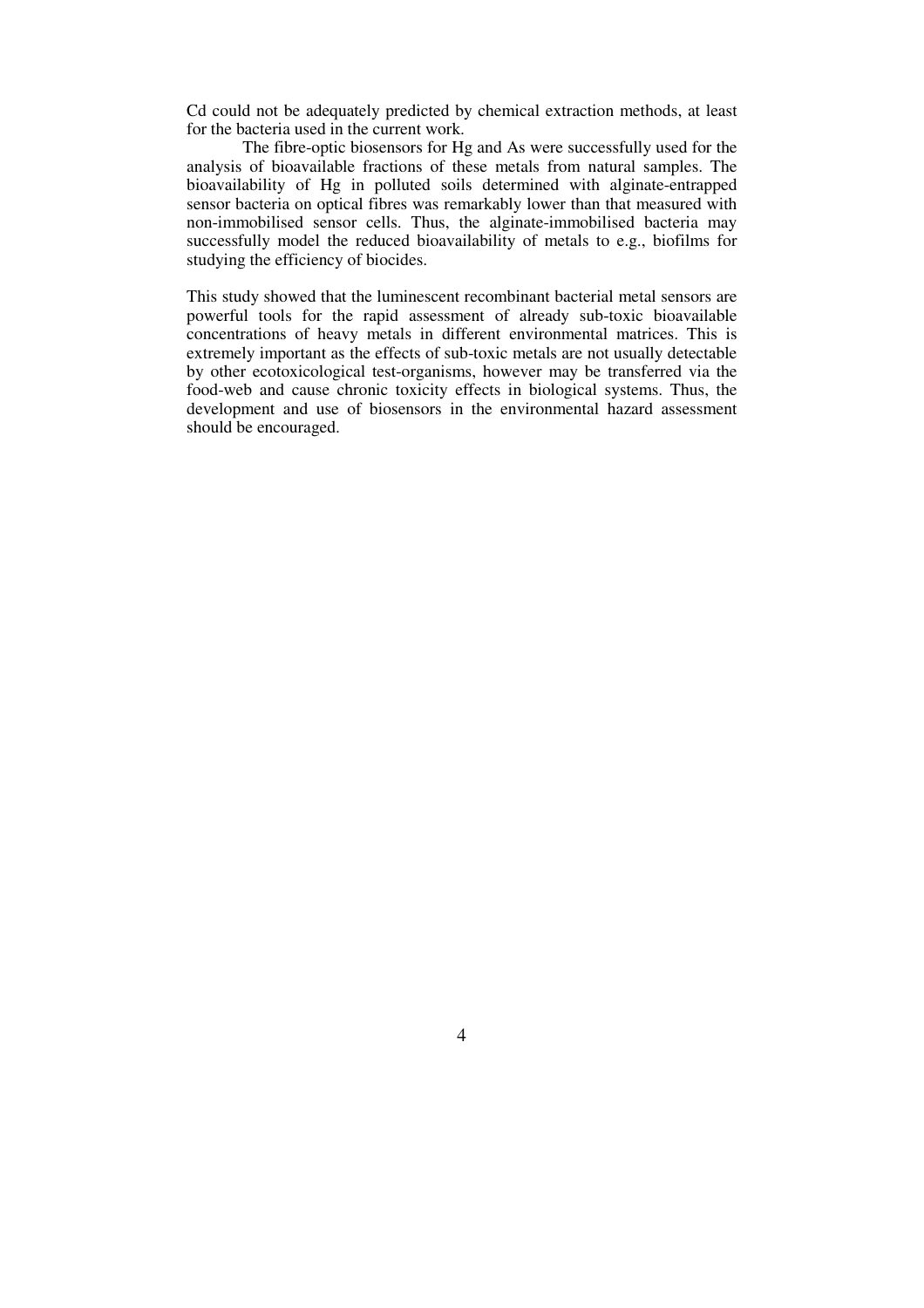## **KOKKUVÕTE**

Käesolevas töös "Rekombinantsed luminestseeruvad sensorbakterid biosaadavate raskemetallide määramiseks" konstrueeriti ning kasutati luminesteeruvaid spetsiifiliselt raskemetalle "äratundvaid" bakterirakke selleks, et teha kindlaks metallide biosaadavat ehk elusloodusele potentsiaalselt kahjulikult mõjuvat osa. Sensortüved konstrueeriti, viies peremeesbakterisse geneetilisi elemente, mis looduses kodeerivad raskemetallide resistentsusmehhanismide regulatoorseid valke, mis reeglina koosnevad metalli äratundvast valgust ning promootorist, millele see valk seostub. Et metalli seostumist valguga visualiseerida, fuseeriti need metalli-äratundvad elemendid lutsiferaasi geeniga (*lucFF*). Insenergeneetiliste konstruktsioonide tulemuseks olid sensorbakterid, mille luminestsents indutseeriti kvantitatiivse vastusena rakku sisenenud (s.t. biosaadavatele) metallidele.

Kokku konstrueeriti neli uut sensortüve: Zn, Cr, Cu ja Hg ning selle orgaaniliste vormide (eriti olulised nende kõrge toksilisuse tõttu) määramiseks. Väärib märkimist, et konstrueeritud sensorid olid võimelised kvantifitseerima juba väga väikseid (sub-toksilisi) koguseid raskemetalle (määramispiir mg  $I^{-1}$ : 5.4 Zn<sup>2+</sup>, 0.01 Cr<sub>2</sub>O<sub>7</sub><sup>2</sup>, 3.2 Cu<sup>2+</sup>, 0.00005 CH<sub>3</sub>Hg<sup>+</sup> ja 0.003 Hg<sup>2+</sup>). Vaid Crsensor oli täiesti spetsiifiline sihtmärk-metalli suhtes, kusjuures kõik teised konstrueeritud sensortüved olid indutseeritavad ka mõnede mitte-sihtmärk metallidega. Eelnevalt konstrueeritud Hg ning As sensorbakterid immobiliseeriti alginaadi maatriksisse ning kasutati fiiber-optiliste biosensorsüsteemide väljatöötamisel, mida on lihtne kasutada *in situ* testimisel.

Looduslike proovide relevantseks analüüsiks töötati käesoleva töö käigus välja uudne testprotokoll, mis võimaldab määrata biosaadavat raskemetallihulka mis tahes proovis. Protokolli uudsus seisneb luminestseeruvate ent raskemetallide poolt mitte indutseeritavate nn. kontrollbakterite kasutamises, mis võimaldab võtta arvesse proovi kaasmõju testbakterite luminestsentsile. Testprotokolli kasutati edukalt nii tahkete proovide kui nende veetõmmiste analüüsiks. Meetodi varieeruvus (CV) oli 22 %, mis on igati aktsepteeritav bioloogilise testi puhul läbiviiduna looduslikel proovidel.

 Bakteriaalseid metallisensoreid kasutati biosaadavate raskemetallide analüüsiks kokku 144 pinnase-ja setteproovist. Tulemused näitasid, et raskemetallide koguhulk proovides ei korreleerunud nende biosaadav hulgaga, mis moodustas sõltuvalt metallist ning proovist 1 kuni 46 % koguhulgast.

Pärmidel põhinevate biosaadavat vaske ära tundvate sensorrakkude ning analoogiliste bakteriaalsete sensorite tulemuste kokkulangevus näitas, et raskemetallide biosaadavus pro- ja eukarüootsetes mikroorganismides ei pruugi erineda.

 Mullasuspensioonide ning tahketest osistest vabade vesiekstraktide paralleelne analüüs sensorbakteritega näitas, et Hg, Cd ja Pb biosaadavus oli tunduvalt kõrgem nn. kontakt-testis (analüüsiti mullasuspensioone), kus bakteritele osutus biosaadavaks ka algselt osakestele-seondunud metallifraktsioon. Seetõttu, mõõtmaks relevantseid biosaadavusi muldades, on oluline tagada otsene kontakt mulla ja testorganismi vahel.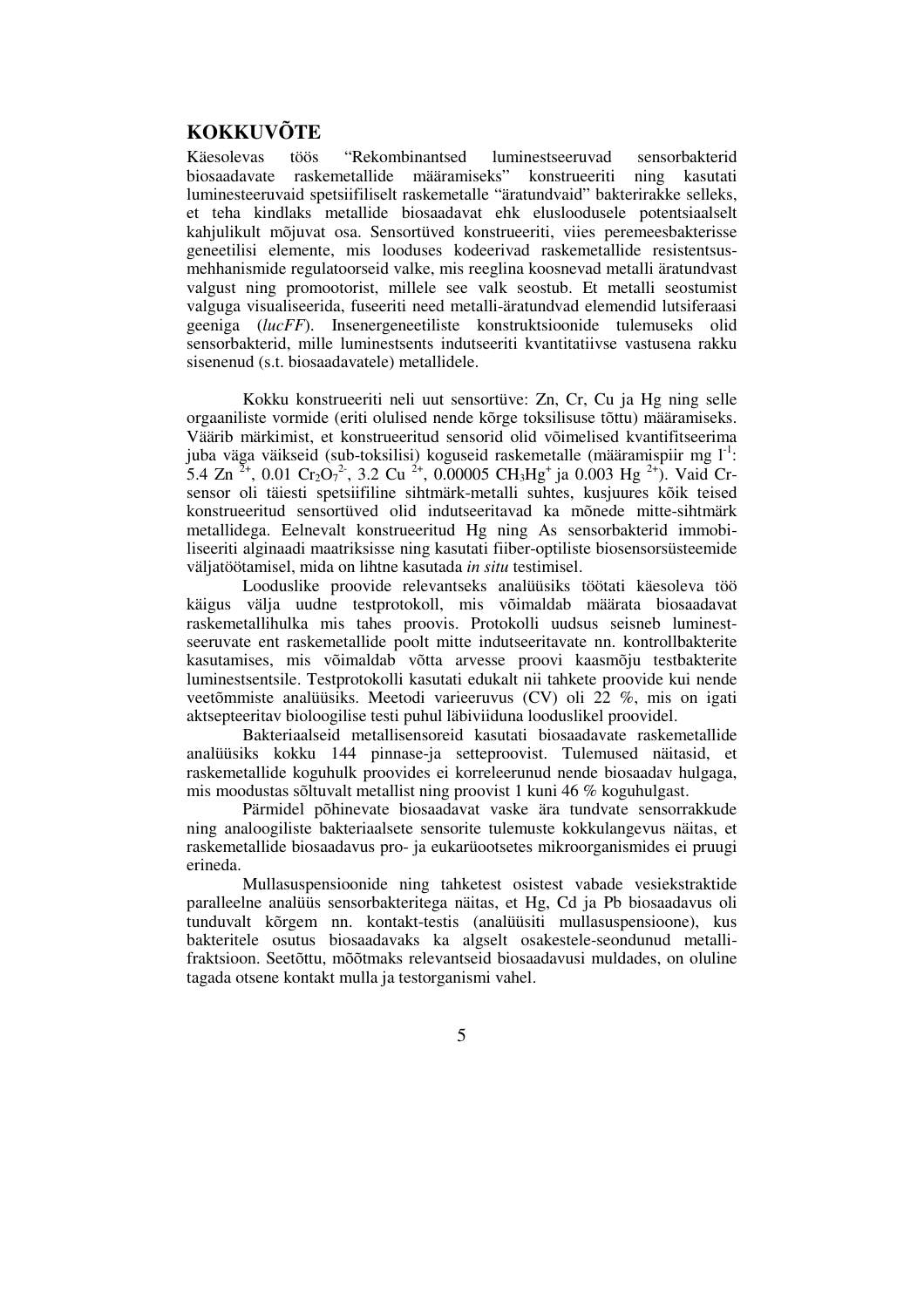Raskemetallidega saastatud muldade keskkonnariski pinnases hinnatakse sageli keemiliste analüüsidega, kasutades biosaadavuse ennustamiseks metallide desorbeerimist nõrkade happe- või soolalahustega. Et hinnata nende meetodite ennustusjõudu, võrreldi pinnaseproovidest keemiliselt ekstraheeritud metallihulki sensorbakterite abil mõõdetud biosaadava fraktsiooniga neis proovides. Selgus, et andmed omavahel ei korreleerunud ning et keemilised meetodid ülehindasid Cu ja Pb poolt põhjustatud riski elusorganismidele 3 korda ning Cd poolt põhjustatud keskkonnariski koguni 29 korda. Seega, vähemalt antud töös kasutatud testbakteritele ei ole keemilised ekstraktsioonimeetodid relevantsed Cd biosaadavuse hindamiseks tahketes proovides.

 Hg ning As fiiber-optilist biosensorsüsteemi kasutati edukalt nende metallide biosaadavate hulkade määramiseks looduslikest proovidest *in situ*  tingimustes. Selgus, et Hg biosaadavus saastunud pinnaseproovides oli alginaati-immobiliseeritud sensorbakteritele tunduvalt madalam kui mitteimmobiliseeritud sensorbakteritele. Seetõttu võib alginaat-immobiliseeritud baktereid soovitada modelleerimaks ainete biosaadavust biokiledes, nt. biotsiidide efektiivsuse määramiseks.

 Kokkuvõtteks võib öelda, et käesolevas töös konstrueeritud ja kasutatud bakteriaalsed sensorid on igati sobivad, määramaks spetsiifiliselt raskemetallide biosaadavust ka väga keerulistes keskkonnamaatriksites nagu mullad ja setted. Kuna sensorbakterite abil on võimalik detekteerida ka sub-toksilisi metallihulki, siis võimaldavad sensorbakterid hinnata metallide liikumist elutust loodusest elusasse (s.t. sisenemist toiduahelasse) juba väga varases staadiumis, kus tänu väga madalatele kontsentratsioonidele veel otsest akuutset toksilisust ei esine, küll aga võivad efektid aja jooksul kumuleeruda ja põhjustada kroonilist toksilisust.

Seega, rekombinantsed sensorbakterid on äärmiselt perspektiivsed biotestid raskemetallide keskkonnaohtlikkuse määramisel.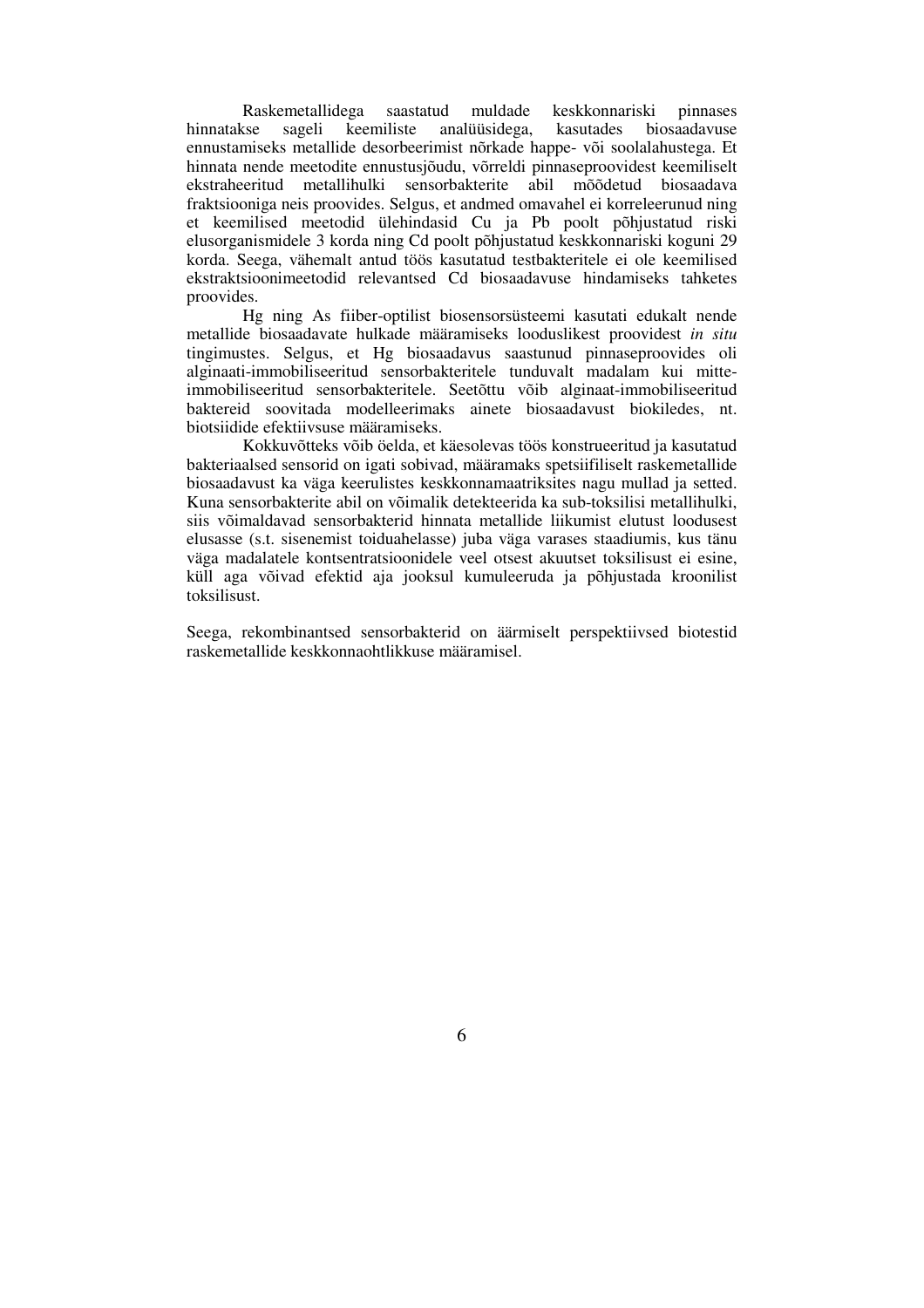## **LIST OF PAPERS**

The present dissertation is based on the following papers and some unpublished results. The papers are referred to in the text by their Roman numerals I-VI.

- **I Ivask, A., Hakkila, K. , Virta, M**. 2001. Detection of organomercurials with sensor bacteria. Analytical Chemistry 73(21):5168-5171
- **II Ivask, A., Virta, M., Kahru, A.** 2002. Construction and use of specific luminescent recombinant bacterial sensors for the assessment of bioavailable fraction of cadmium, zinc, mercury and chromium in the soil. Soil Biology and Bichemistry 34: 1439-1447
- **III Ivask, A., François, M., Kahru, A., Dubourguier, H. C., Virta, M., Douay, F.** 2004. Recombinant luminescent bacterial sensors for the measurement of bioavailability of cadmium and lead in soils polluted by metal smelters. Chemosphere 55:147-156
- **IV Peltola, P., Ivask, A., Åström, M., Virta, M.** 2005. Lead and Cu in contaminated urban soils: extraction with chemical reagents and bioluminescent bacteria and yeast. Science of the Total Environment 350(1-3): 194-203
- **V Kahru, A., Ivask, A., Kasemets, K., Põllumaa, L., Kurvet, I., François, M., Dubourguier, H. C.** 2005. Biotests and biosensors in ecotoxicological risk assessment of field soils polluted with zinc, lead and cadmium. Environmental Toxicology and Chemistry 24(11): 2973- 2982
- **VI Ivask, A., Green, T., Polyak, B., Mor, A., Kahru, A., Virta, M.,**  Marks, R. Analysis of bioavailable Hg and As from samples polluted by mining activities by using optimised fibre-optic biosensors and nonimmobilised luminescent bacterial sensors. Submitted to Biosensors and **Bioelectronics**

Copies of the papers I-VI have been included in the dissertation.

| Paper I | Reprinted with kind permission from American Chemical Society  |
|---------|----------------------------------------------------------------|
|         | Papers II-IV & VI Reprinted with kind permission from Elsevier |
| Paper V | Reprinted with kind permission from Society of Environmental   |
|         | Toxicology and Chemistry                                       |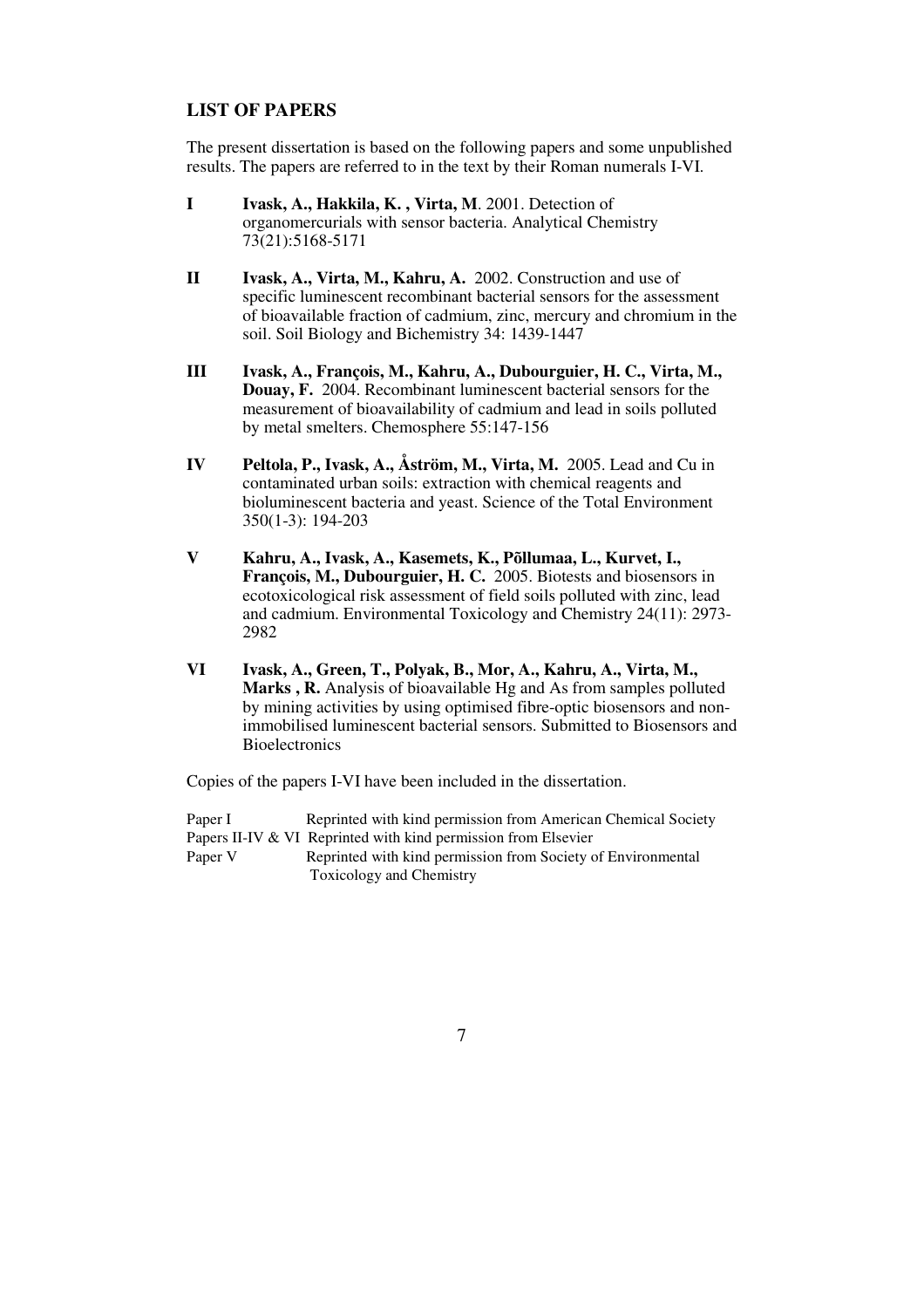## **AUTHOR´S CONTRIBUTION TO PUBLICATIONS**

- **I** Angela Ivask was responsible for the planning of the experiments as well as their practical implementation. Most of the interpretation of the data and writing was also done by Angela Ivask.
- **II** Angela Ivask was responsibe for the planning of the experiments and performed also the practical work. Most of the interpretation of the data and writing was also done by Angela Ivask, who is the corresponding author of this paper.
- **III** Angela Ivask was responsible for the planning and practical realization of the experiments with bacterial sensors. She participated in the interpretation of the bioavailability data and was responsible for most of the writing as she is also the corresponding author.
- **IV** Angela Ivask was responsible for the planning and implementation of the experiments with Cu and Pb sensor cells. She participated in the interpretation of the bioavailability data and writing.
- **V** Angela Ivask was responsible for the planning and performance of the experiments with bacterial sensors. Handling and partial interpretation of the bioavailability data from sensors was also done by Angela Ivask. She also participated in writing.
- **VI** Angela Ivask participated in the construction and optimisation of the biosensor system. She was responsible for the planning and practical realization of the experiments with non-immobilized sensor bacteria. Most of the handling and interpretation of the data was also done by Angela Ivask, who is the corresponding author for this manuscript.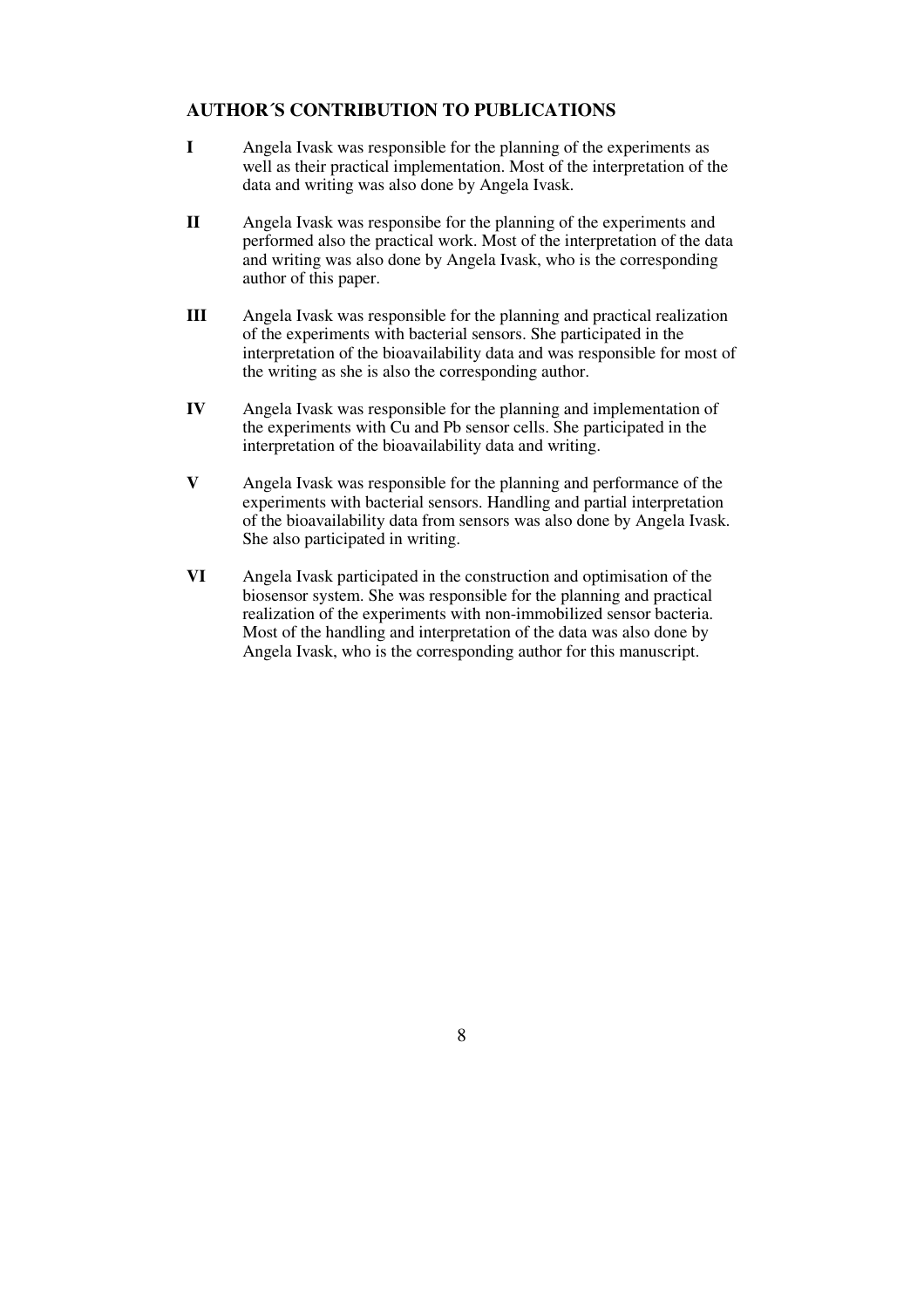# **TABLE OF CONTENTS**

| 1.2.2 Bioavailability and toxicity of heavy metals in soils  22  |  |
|------------------------------------------------------------------|--|
| 1.2.2.1 Assessment of heavy metal bioavailability in soils 25    |  |
| 1.3 BACTERIAL RESISTANCE MECHANISMS TOWARDS HEAVY METALS. 27     |  |
|                                                                  |  |
|                                                                  |  |
|                                                                  |  |
|                                                                  |  |
|                                                                  |  |
|                                                                  |  |
|                                                                  |  |
| 1.4.2 The use of whole-cell sensors in environmental analysis 39 |  |
| 1.4.3 The use of whole-cell sensors in biosensor systems 40      |  |
|                                                                  |  |
|                                                                  |  |
|                                                                  |  |
|                                                                  |  |
| 2.1.1 Construction of heavy metal specific sensors  45           |  |
|                                                                  |  |
|                                                                  |  |
|                                                                  |  |
|                                                                  |  |
|                                                                  |  |
|                                                                  |  |
|                                                                  |  |
|                                                                  |  |
|                                                                  |  |
|                                                                  |  |
|                                                                  |  |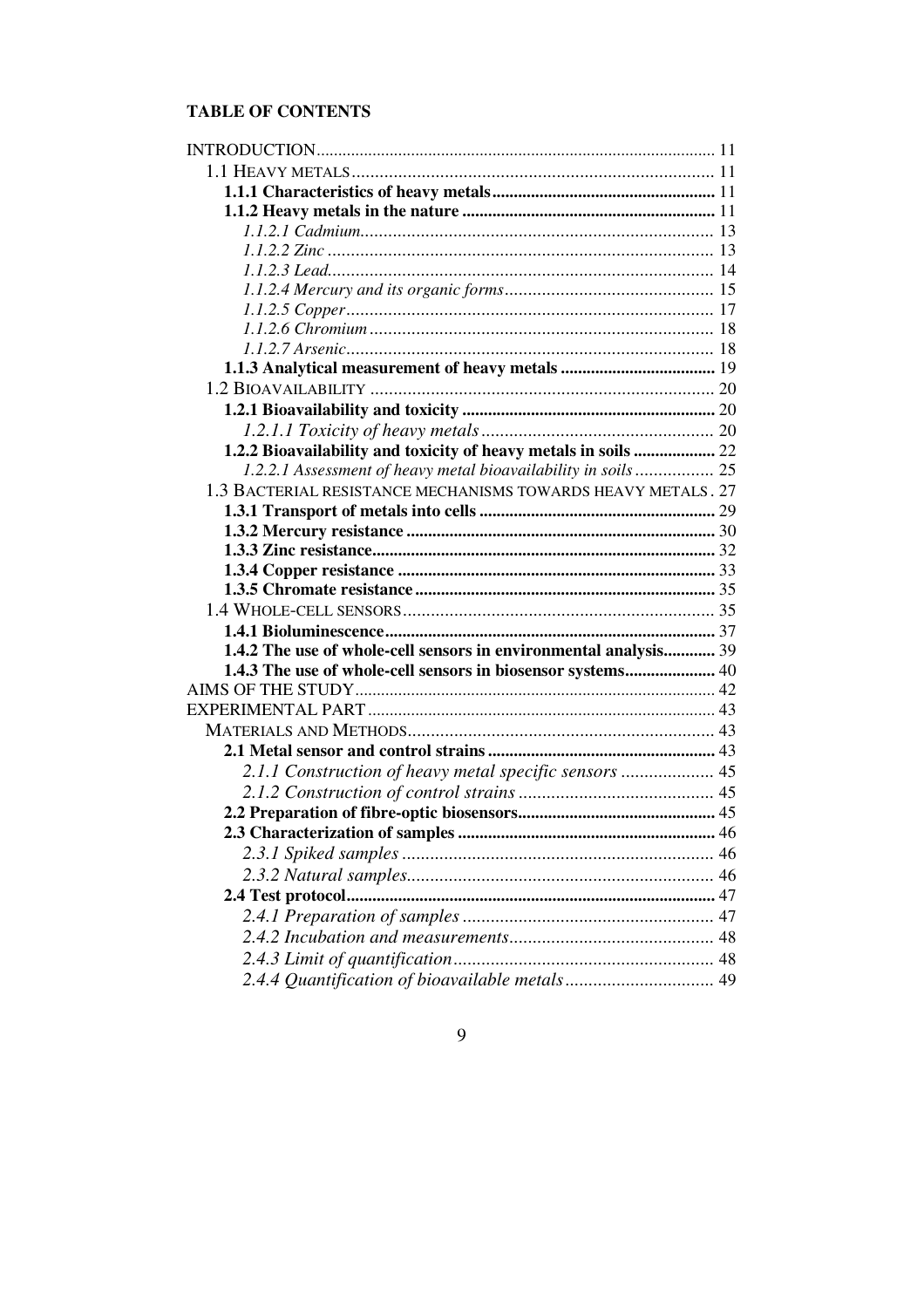| 3.1 Construction and calibration of heavy metal sensor bacteria  50 |  |
|---------------------------------------------------------------------|--|
| 3. 2 Applicability of the bacterial sensors for the analysis of     |  |
|                                                                     |  |
| 3.2.1 Comparison of the luminescence induction in sensor            |  |
| bacteria by standard metal and environmental samples 53             |  |
| 3.2.2 Development of test protocol for complex samples 53           |  |
| 3.2.3 Reproducibility of the sensor assay for environmental         |  |
|                                                                     |  |
| 3. 3 Bioavailability of heavy metals in environmental samples  54   |  |
| 3.4 Bioavailability of heavy metals in natural solid samples 56     |  |
| 3.4.1 Factors influencing heavy metal bioavailability in soil 56    |  |
| 3.4.2 Correlations between bioavailability data from different      |  |
|                                                                     |  |
| 3.4.2.1 Comparison of data from bacterial and yeast cells           |  |
|                                                                     |  |
| 3.4.2.2 Comparison of data on bioavailability of heavy metals:      |  |
| recombinant sensor bacteria vs ecotoxicological tests (paper V) 58  |  |
| 3.4.3 Correlations between chemical mobility and                    |  |
|                                                                     |  |
| 3.5 Construction of fibre-optic heavy metal biosensors and their    |  |
|                                                                     |  |
|                                                                     |  |
|                                                                     |  |
|                                                                     |  |
|                                                                     |  |
|                                                                     |  |
|                                                                     |  |
|                                                                     |  |
|                                                                     |  |
|                                                                     |  |
|                                                                     |  |
|                                                                     |  |
|                                                                     |  |
|                                                                     |  |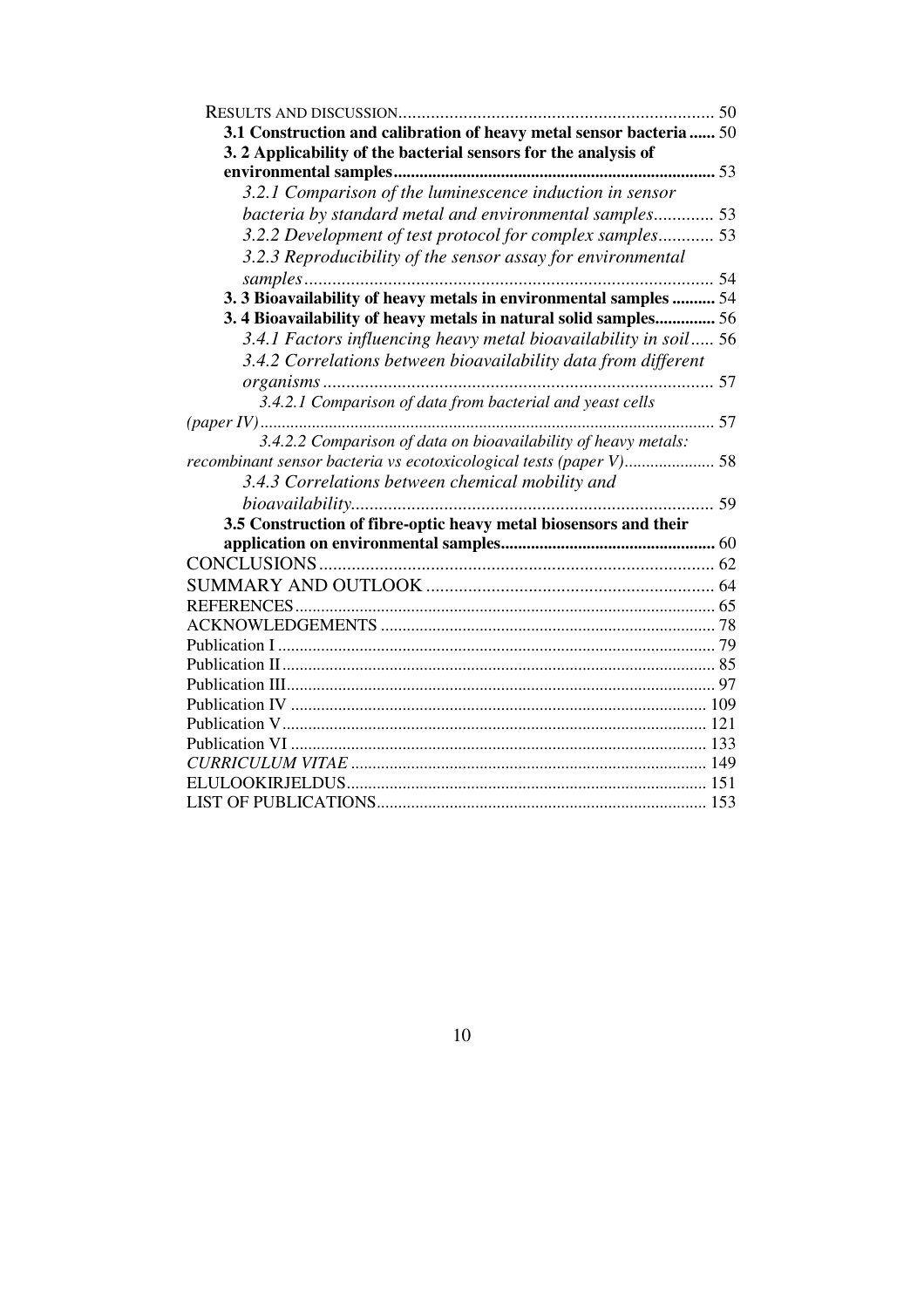## **INTRODUCTION**

### **1.1 HEAVY METALS**

#### **1.1.1 Characteristics of heavy metals**

Metals with a density above 5 g  $cm<sup>3-1</sup>$  have been referred to as heavy metals. Most heavy metals are transition elements with incompletely filled *d* orbitals and thus, high ligand binding ability (Beveridge et al., 1997). Over half (53) of the 90 naturally occurring elements could be thus classified as heavy metals. In the periodical table heavy metals could be found between vanadium (V) and half-metal arsenic (As), zirconium (Zr) and antimony (Sb) and between lanthanum (La) and polonium (Po). Also the lanthanides and actinides can be refered to as heavy metals (Nies 1999). Although arsenic is not a metal but metalloid, it has been often discussed together with heavy metals due to its toxicity and density above 5 g cm<sup>3-1</sup>..

Some heavy metals including Zn, Cu, Mn, Co, Ni are essential for living organisms as trace nutrients (thus, heavy metals are called also as trace elements), being however toxic in concentrations above the physiological need. Some heavy metals have no role in living organisms and some, such as lead (Pb), cadmium (Cd) and mercury (Hg) are highly toxic to biota already at very low concentrations.

#### **1.1.2 Heavy metals in the nature**

Heavy metals have always been a part of the nature. In the early stages of the Earth during extensive volcanic activity, considerable amounts of heavy metals were released from the Earth´s crust. Nowadays, most of heavy metals are immobilized in basic rocks whereas their concentrations in different rock types may vary considerably. For example the highest concentrations of mercury can be found in shale, limestone and sandstone (up to  $0.29 \text{ mg kg}^{-1}$ ) and the highest concentrations of chromium can be found in ultrabasic rocks such as serpentinite (up to 2980 mg  $kg^{-1}$ ) whereas the concentrations of cadmium and zinc are relatively similar in different rock types (Alloway 1995).

Heavy metals can be mobilised from their natural sources due to either natural (rock weathering or volcanic activity) or anthropogenic processes (consumption of fossil fuels, mining metals for industrial needs etc.). It has been estimated that the inputs of metals from anthropogenic sources exceed the contributions from natural sources by several fold thus altering the global cycles of trace elements (Adriano 2001). For example, approximately 20 heavy metals including mercury, arsenic, cadmium, lead and nickel are released into the atmosphere due to fossil fuel burning (Morel 1997). In addition to exhaust gases also solid and aqueous wastes originating usually from industries, herbicides or fertilisers may be the possible sources of heavy metal pollution. Once released, heavy metals may be deposited into the water, following accumulation in sediments or into the soil creating thereby polluted habitats and affecting all kinds of living organisms, from bacteria to humans (Academies 2004). The main route for intake of toxic metals by humans is food. As plants grown in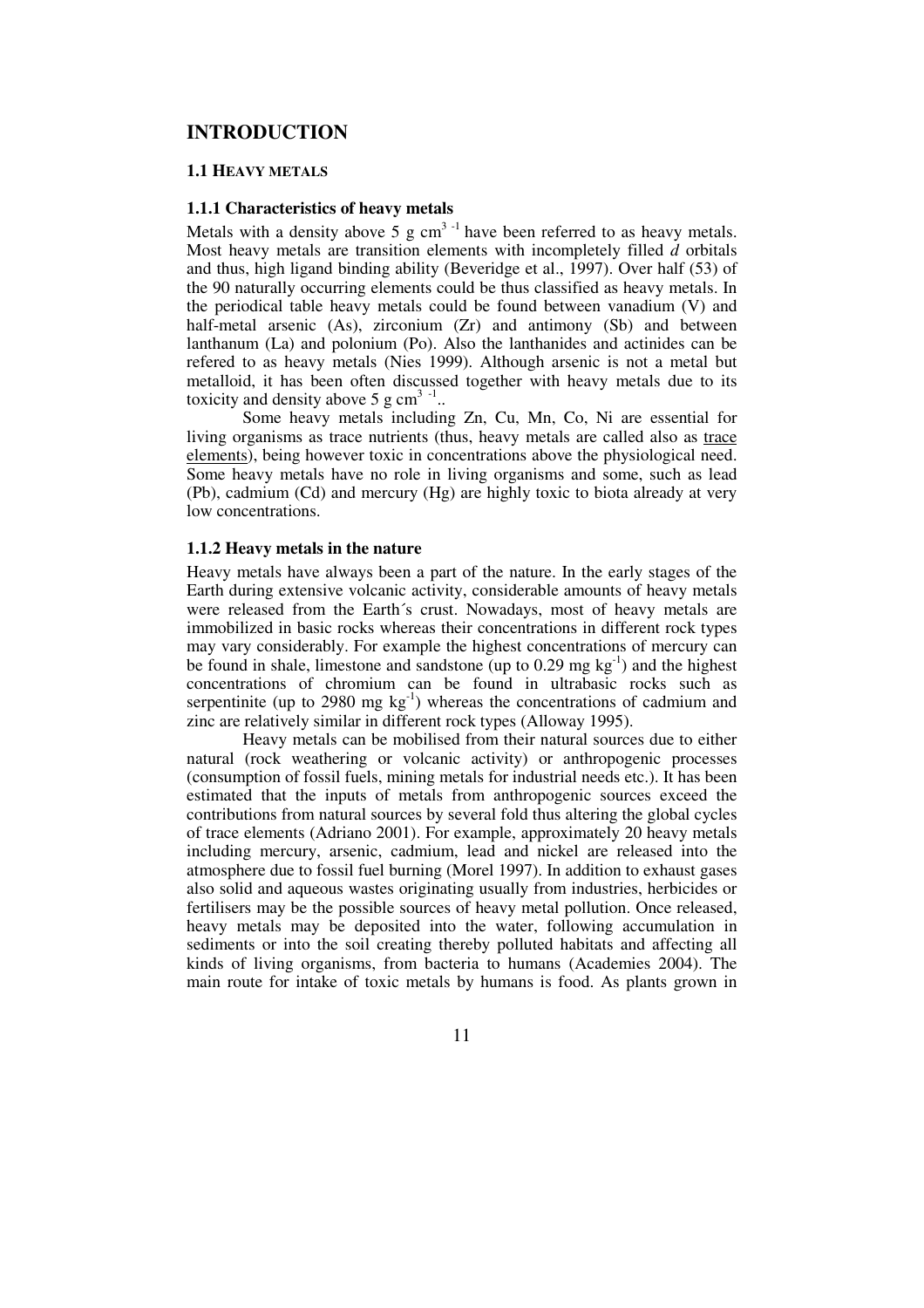polluted soil may accumulate large amounts of heavy metals, their consumption is one of the most important causes for metal poisoning (Landis et al., 1999). Also the direct ingestion of polluted soil by children (a study in the USA has revealed that children between 1 and 6 years take up in average 117 mg of soil a day (Möller et al., 2005) ) may be a route for metal entrance to human body.

In fact, there are only few heavy metals that can be found in environment in the form and concentration, which may cause harmful effects in living organisms. These are cadmium (Cd), chromium (Cr), cobalt (Co), copper (Cu), lead (Pb), mercury (Hg), nickel (Ni), tin (Sn), zinc (Zn) and arsenic (As) (Academies 2004) Most of them will be discussed also in following chapters. These elements plus antimony (Sb), beryllium (Be), selenium (Se), silver (Ag) and thallium (Tl) constitute the 'priority pollutant metals' established by the U.S. Environmental Protection Agency (USEPA) based on potential hazard to human health (Academies, 2004).

In order to control the release and hazard of heavy metals in nature, their concentrations are continuously monitored and according to the natural background values, toxicity to living organisms, bioaccumulation and some other factors a `permitted limit value` (PLV) has been set and fixed in environmental legislation. PLV is the highest concentration of a heavy metal in the environment that presumably poses no risk to living organisms. PLV has been set differently for every metal and medium (water and soil in living or industrial areas). Due to the differences in natural background concentrations of metals in different areas the PLV values may vary in different regions, however a recommended value has been set by the EU (directive 86/278/EEC, see Table 1.1).

|                           |                         | <b>Concentration</b><br>in soils directly<br>Concentration not affected by | <b>Concentration</b>             | PLV in soils<br>according to      | PLV in soils in<br>Estonia <sup>a</sup> |                    |
|---------------------------|-------------------------|----------------------------------------------------------------------------|----------------------------------|-----------------------------------|-----------------------------------------|--------------------|
| <b>Heavy</b><br>metal     | in the Earth's<br>crust | any pollution<br>source                                                    | in polluted<br>soils             | <b>EU</b> directive<br>86/278/EEC | Living<br>area                          | Industrial<br>area |
| C <sub>d</sub>            | $0.2^{\rm b}$           | $0.06 - 1.1$ <sup>c</sup>                                                  | up to $750^{\circ}$              | $1 - 3$                           | 5                                       | 20                 |
| Zn                        | $75^{\circ}$            | $10 - 300^{\circ}$                                                         | up to $37200^{\circ}$            | $150 - 300$                       | 500                                     | 1500               |
| Pb                        | 14 <sup>c</sup>         | $<$ 42 $d$                                                                 | up to $7900d$                    | $50 - 300$                        | 300                                     | 600                |
| Hg                        | $0.05^{\circ}$          | $0.02 - 0.19$ <sup>c</sup>                                                 | up to $100^{\circ}$              | $1 - 1.5$                         | 2                                       | 10                 |
| Cu                        | $50^{\circ}$            | $1 - 50^{d}$                                                               | up to $10250^{\circ}$            | $50 - 140$                        | 150                                     | 500                |
| Cr                        | 100 <sup>c</sup>        | 40 <sup>f</sup>                                                            | g                                | n.d.                              | 300                                     | 800                |
| As                        | $1.5^\circ$             | < 10 <sup>d</sup>                                                          | up to $2500^d$                   | n.d.                              | 30                                      | 50                 |
| $\frac{a}{a}$ (KKM, 2004) |                         |                                                                            | <sup>†</sup> (Losi et al. 1994). |                                   |                                         |                    |

*Table 1.1 Summary of occurrence and permitted limit values (PLV) of selected heavy metals in soils presented as mg kg-1 dwt.* 

*b (Lugon-Moulin et al., 2004)* 

*c (Alloway 1995)* 

*<sup>d</sup>(Adriano 2001)* 

*e (Peltola et al., 2003)* 

*f (Losi et al., 1994)*

*g the highest reported values have been found in natural soils, 125 000 mg kg*<sup>-1</sup> *n.d. – not defined*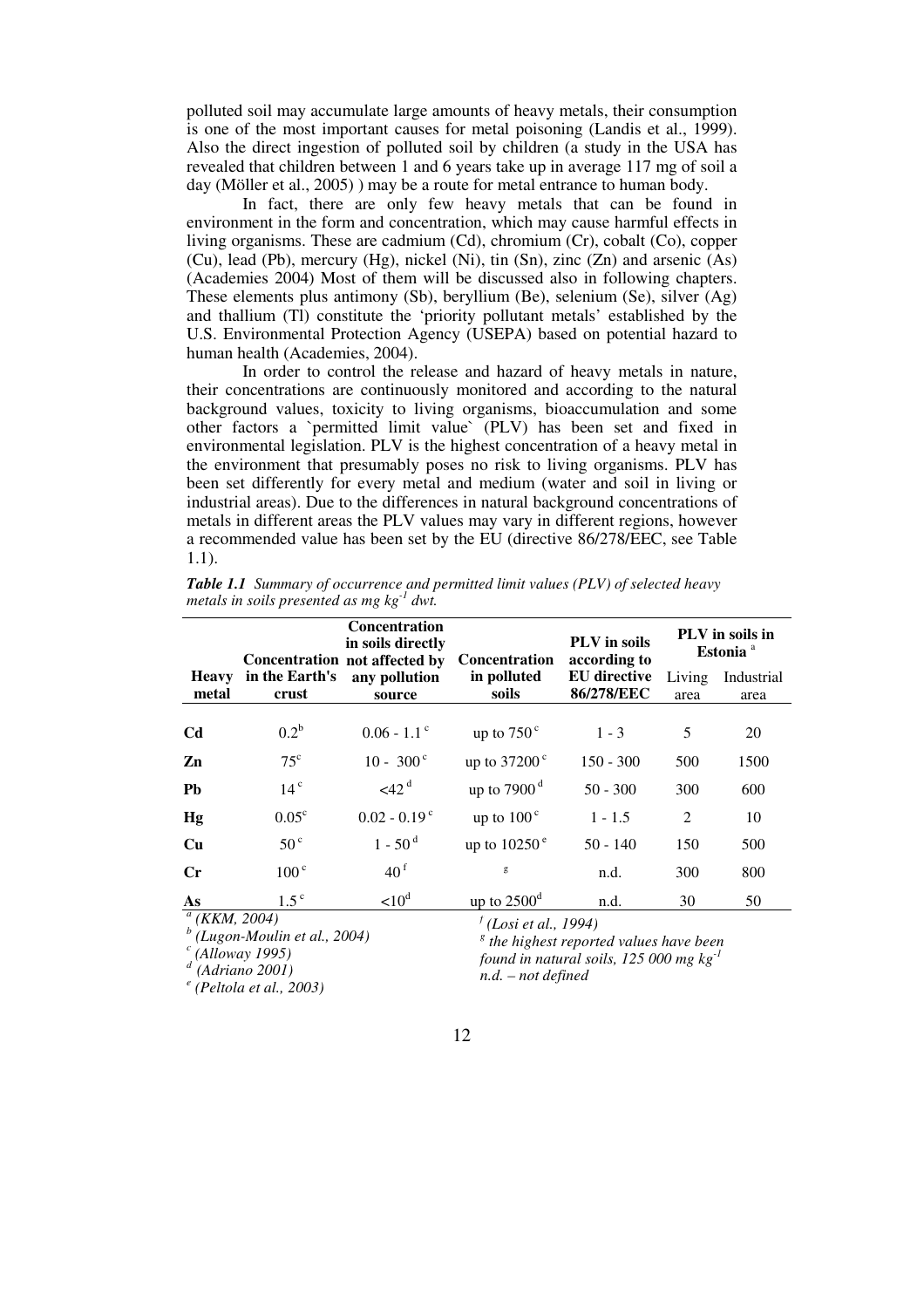#### *1.1.2.1 Cadmium*

As said above, cadmium belongs among the 'priority pollutant metals' of USEPA. The net production of Cd in the world in 1986 was 19 000 tonnes, whereas the biggest producers were Eastern block countries and the the biggest consumer USA (Moore, 1991). Cadmium occurs in the nature mostly as  $Cd^{2+}$ . As all heavy metals, it is naturally present at low concentrations in water and soil. The natural background concentrations in waters are low ranging from 0.1 (seawater) to  $0.5\mu g I^{-1}$  (river water) (Lugon-Moulin et al., 2004) and the average concentrations determined form non-polluted soils over the world is usually less than 1 mg  $kg^{-1}$  (ppm) (see Table 1.1) (Alloway 1995; Lugon-Moulin et al., 2004), although this value can differ between different soil types. Naturally occurring Cd ores can usually be found in association with Zn ore sphalerite (the cadmium content is frequently between 0.1 and 5%) and thus, most of the anthropogenic cadmium is released to the environment as byproduct of Zn ore mining (Vig et al., 2003). Cadmium is mainly used for electroplating, batteries (Nies 1992), production of paints and pigments and as anticorrosive agent in alloys like steel and brass (Morel 1997). Relatively high concentrations of cadmium can also be dispersed into soil by waste disposal, burning of fossil fuels and by means of phosphate fertilisers (Alloway 1995; Morel 1997). In Australia, for example, the input of Cd from fertilizer usage has been estimated to be approximately 1.6 g ha<sup> $-1$ </sup> yr<sup> $-1$ </sup>(Nursita et al., 2005). Approximately 13 000 tons of Cd is released into the environment from human activities annually (Il'yasova et al., 2005).

As the result of large-scale release of Cd into the environment, Cd levels in arable soils have significantly increased during the 20th century, reaching even 750 mg kg<sup>-1</sup> dwt. (Alloway 1995), which is over 750 times higher than the natural average background values and 250 times higher than the recommended PLV in soil (Table 1.1). If compared with the values reported to affect the soil microflora (50 mg kg<sup>-1</sup> of Cd has been shown to cause 50% inhibition of soil respiration (van Beelen et al., 1997) ).

#### *1.1.2.2 Zinc*

Although Zn is an essential microelement for all organisms, it has been considered as one of the priority pollutant metals.

Zn occurs in the nature mostly as  $\text{Zn}^{2+}$ . Most rocks in the Earth's crust contain zinc in varying amounts (in average 75 mg kg $^{-1}$  (Alloway, 1995)), usually in form of sphalerite (ZnS). The average natural background concentration of Zn in soil is 50 mg kg<sup>-1</sup>, however it may vary from 10 to 300 mg kg<sup>-1</sup> in different regions (Alloway 1995).

The main sources of zinc contamination in the environment are industrial plants producing metallic zinc (Diels et al., 1990). Metallic zinc is thereafter used for alloys such as brass, for iron galvanisation, fabrication of batteries, steel protection against corrosion but also in pharmaceuticals, medical equipment, cosmetics, fertilizers and animal feed (Nies 1992; Alloway 1995). Total worldwide anthropogenic emissions of Zn in 1983 were estimated to be about 132 000 tons a year, whereas total emissions from natural sources comprise only about 45 000 tons a year (Wolff et al., 1999). Due to the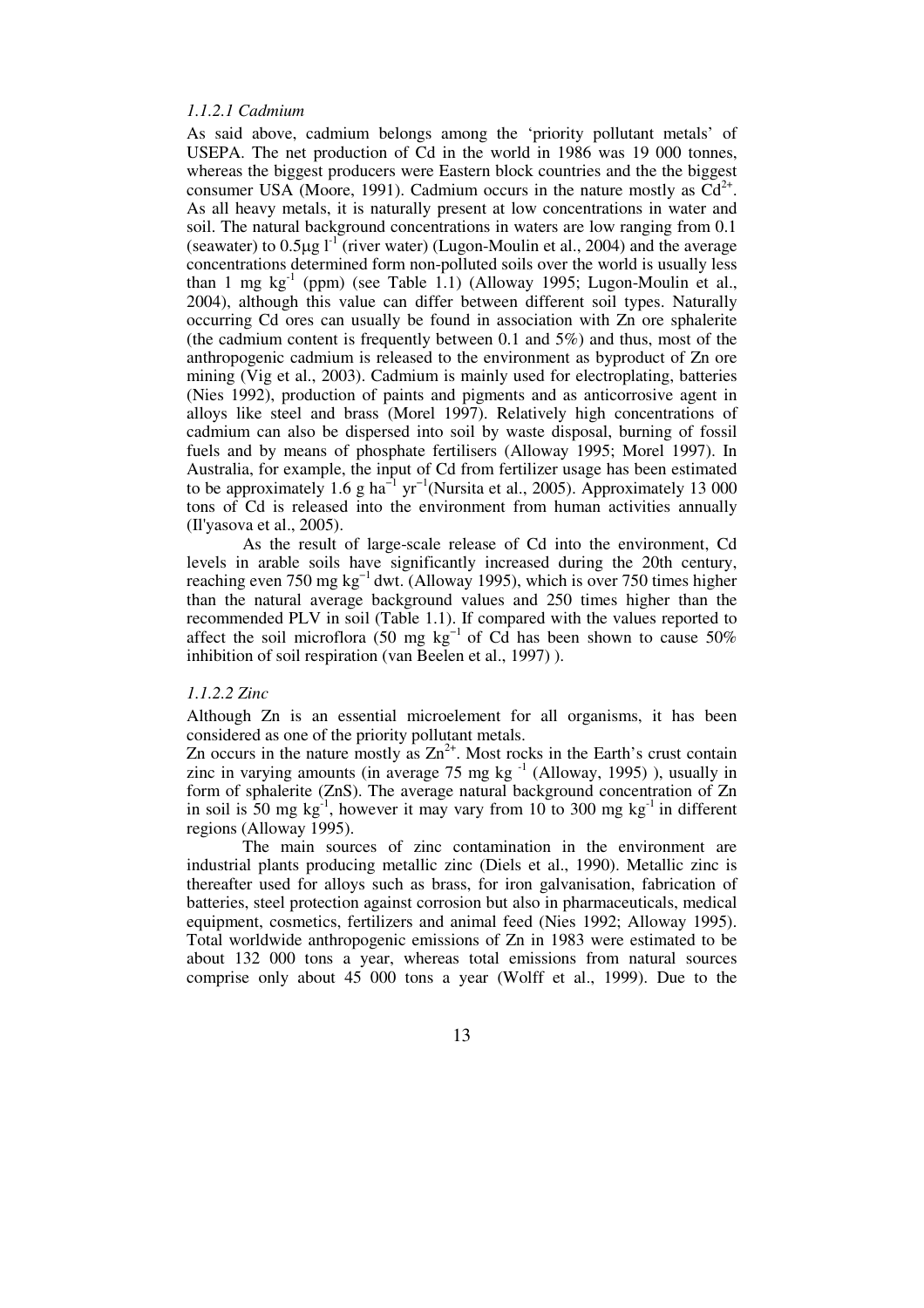extensive release of Zn into the environment soils with Zn concentrations up to  $37000$  mg kg<sup>-1</sup> could be found (Alloway 1995). This is about 100 times more than the PLV value (Table 1.1) and may certainly cause adverse effects in soil organisms. For example 50 % mortality or earthworms (14-day test) has been already observed at soil Zn concentrations of 1000 mg  $kg^{-1}$  (Spurgeon et al., 1994) and effects on soil respiration has already been observed at 55 mg kg-1 (van Beelen et al., 1997).

#### *1.1.2.3 Lead*

Lead has been widely used in industrial applications and is thus an abundant, globally well-distributed environmental pollutant. Lead has been used since ancient times: the history of Pb smelting by humans reaches back to 3000 years B.C., when the environmental pollution by Pb began. Jerome Nriagu has been stated in his book "*Lead and Lead Poisoning in Antiquity*" (1983) that lead has contributed to the decline of Roman empire: lead could be the cause of the serious health problems of ancient Romans, mainly madness (for comparison, the consumption of Pb by Romans was about 100 fold compared with the amount consumed by an average American in 1980s) (US EPA). Even though many of the toxic effects of lead were known already among ancient Romans, lead become used as a gasoline additive in the 1920s. From 1960 to 1970 tetraethyl-lead was used to enhance the octane number of gasoline and starting from 1970 less hazardous chemicals were introduced to replace Pb. Nowadays, regulations governing the uses and release of Pb into the environment (including the ban of using Pb in gasoline) have been instituted in most of the countries.

In the nature Pb occurs mainly as galena ore (PbS), which contains a number of associated heavy metals like Ag, Zn, Cu, Cd, Cd, Sb, Tl, Se, Te released into the environment as by-products during Pb smelting (Alloway 1995). It has been reported that bout 87% of the Pb produced in US 1994-1995 was used in storage batteries, 4.4 % was used for ammunition and smaller amounts for other uses like production of paints and dyes, pesticides, analytical reagents, explosives (Johnson 1998). Pb-containing paints (containing up to 100 mg of Pb  $\text{cm}^{3}$ <sup>-1</sup>) have been of concern especially for children accidentially ingesting paint-slices flaking off from walls (Rachel´s Hazardous Waste News, 1994). In addition to the anthropogenic activities lead can also be release from natural sources but this is certainly a minor source for lead contamination.

According to the review by (Johnson 1998) the concentrations of Pb measured in sea surface waters range from 15 to 50 ng  $1^{-1}$ , which is about 2 magnitudes higher than the estimated prehistoric concentration (0.6 ng l- $1^{-1}$ ), lead concentrations in freshwaters range from 1 to 23  $\mu$ g l<sup>-1</sup> and in sediments from 40 (rivers and rural streams) to  $350$  (urban and industrial areas) mg kg<sup>-1</sup>. One sources for soil pollution by Pb are shooting ranges, where considerable amounts of Pb have been mobilized from used ammunition. Pb concentrations in soils near shooting ranges may exceed  $>2000$  mg kg<sup>-1</sup> (Peltola et al., 2003). The concentrations of Pb in soils near lead smelters may reach even 7900 mg  $kg<sup>-1</sup>$  (Adriano 2001), which exceeds the PLV about 26 times (Table 1.1) and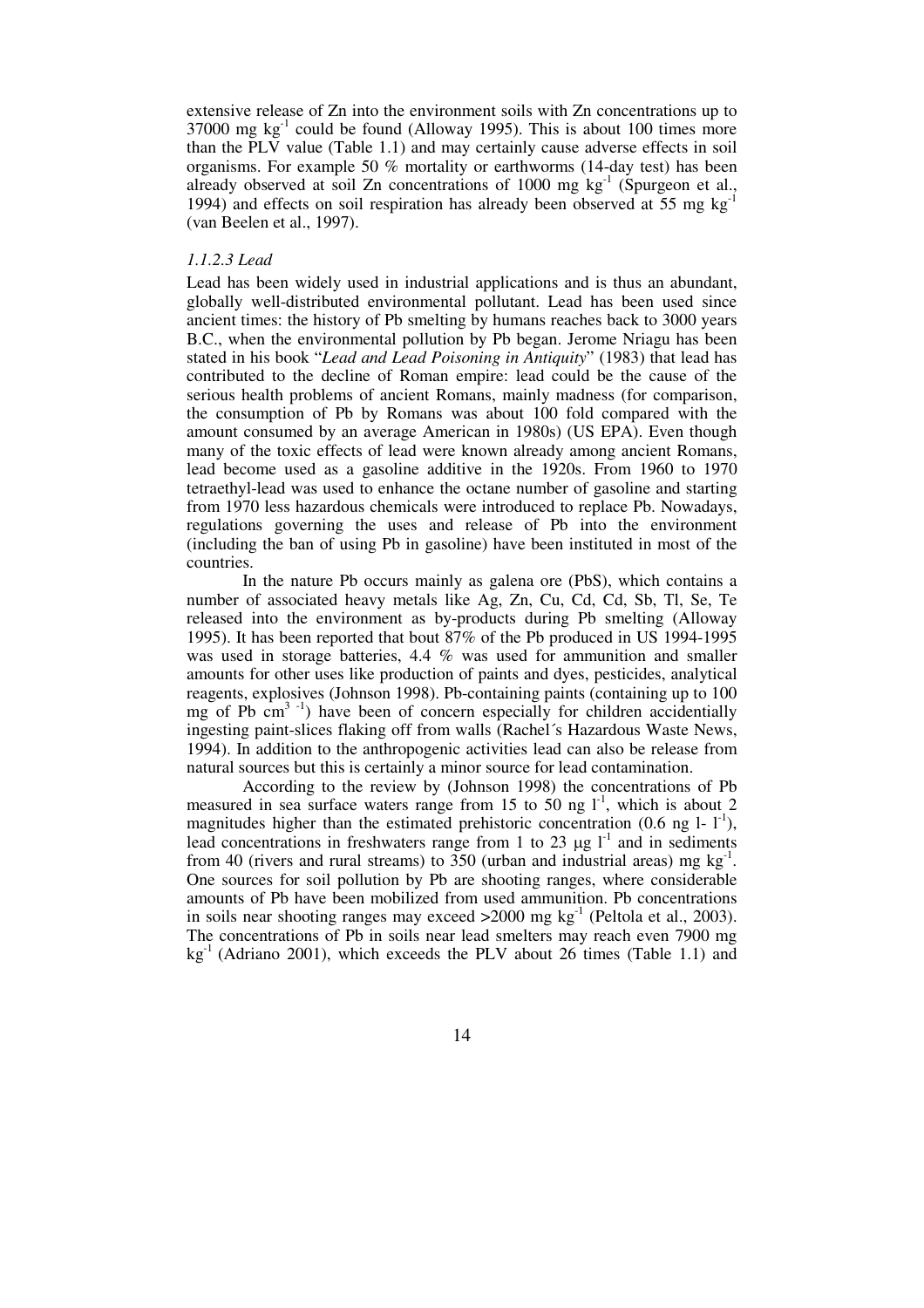may have toxic effects for soil biota (already 400 mg  $kg<sup>-1</sup>$  of Pb in soil has been shown to cause 50 % inhibition in soil respiration, (van Beelen et al., 1997) ).

#### *1.1.2.4 Mercury and its organic forms*

Mercury is most toxic metal in the list of priority pollutant metals. The natural background concentrations of mercury are also considerably lower than those for other toxic heavy metals (Table 1.1). In non-polluted freshwaters the concentration of mercury ranges between 1-20 ng  $l^{-1}$  (ppt) (Morel et al., 1998), in unaffected sediments the concentrations are in  $\mu$ g kg<sup>-1</sup> (ppb) range (Baldi 1997) and in non-polluted soils the range is from ten to a few hundred  $\mu$ g kg<sup>-1</sup> (Summers, 1986; Alloway, 1995).

Merury is usually deposited as sulfide (cinnabar, containing up to 10 000 mg  $kg^{-1}$  of Hg), which is found in large quantities in magmatic rocks, from where it could be released naturally by volcanic activity. Sedimentary material rich in organic carbon, such as shales, can also contain relatively high concentration of mercury (Fitzgerald et al., 2004).

Released mercury occurs in the nature as elemental  $(Hg^0)$ , ionic  $(Hg^{2+})$ or organic mercury, particularly methylmercury or dimethylmercury (Morel et al., 1998; Leermakers et al., 2005). In the atmosphere, 95 % of the total mercury is in the elemental state  $Hg^0$  and is slowly (this process may take about 27 years allowing the efficient transport of Hg around the globe) oxidised to the ionic state  $Hg^{2+}$  in the presence of ozone and other oxidants (Morel et al., 1998) (Figure 1.1).



*Figure 1.1 The biogeochemical cycle of mercury after (Baldi 1997). Under aerobic conditions, Hg 2+ can: a) be reduced by mercury-reducing bacteria to the volatile Hg<sup>0</sup> ; b) accumulate in the food chain; c) be adsorbed to dissolved organic matter (DOC); d) be transformed to methylmercury. Methylmercury can be: a) accumulated in the food chain faster than Hg*<sup> $2+$ </sup>; *b*) *adsorb to DOC*; *c*) *in the presence of H2S under anaerobic conditions formed to unstable sulphide (CH3Hg)2S, which will be quickly transformed to the volatile dimethylmercury (CH3)2Hg and solid mercuric sulphide (HgS).*

Once oxidised, 60 % of atmospheric mercury is deposited to land and 40 % to water. In water,  $Hg^{2+}$  may be reduced by Hg-resistant bacteria or photochemically and return to the atmosphere (Morel et al., 1998). Another part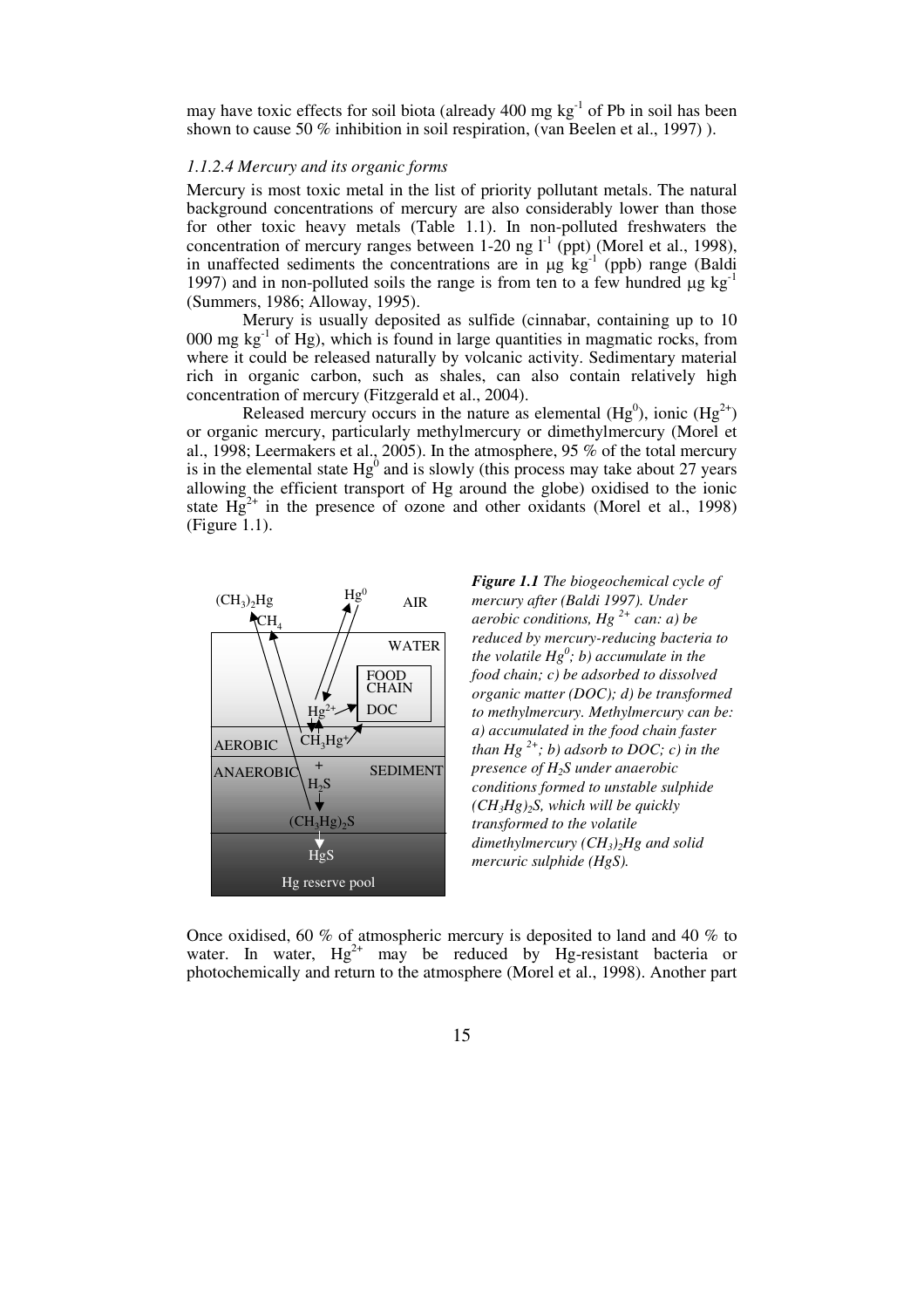of  $Hg^{2+}$  will be methylated by bacteria to methylmercury (MeHg) (Baldi 1997) (Figure 1.1). Methylmercury is produced by microbes, mostly in aerobic conditions: the biggest Hg methylation activity has been shown to occur in the water-sediment interface and the most upper layer of sediment (Callister et al., 1986). In addition, pH (Winfrey et al., 1990), redox potential (Compeau et al., 1984), temperature (Callister et al., 1986) and nutrients (Furutani et al., 1980) have been shown to affect the mercury methylation. It has been shown that up to 1.3 % from the total mercury in sediment may be methylated (Callister et al., 1986). 90 % of total Hg in muscle tissue of top marine predators has been found to be methylmercury and therefore, MeHg has been considered to be the main biomagnifying species of mercury (Baldi 1997). One of the most famous examples of the biomagnification of methylmercury was in years 1948 to 1960, in Minamata, Japan, where the occurrence of this mercurial in water caused poisoning in thousands of humans who were eating fish contaminated by MeHg (Harada 1995): over 70 humans died and 700 were poisoned (Timbrell 1995). The level methylmercury in fish from Minamata Bay was  $5-10$  mg kg<sup>-1</sup> whereas the FDA (USA Food and Drug Administration) has set 1 mg kg  $^{-1}$  as maximum permitted concentration in seafood (U.S. FDA, 1982). It has to be mentioned that compared with inorganic mercury the highly lipohilic methylmercury is considerably more toxic to living organisms affecting primarily the nervous system (Elhassani, 1982).

Methylmercury produced by microbes is also degraded by bacteria (demethylation) (see Figure 1.2) and the total concentration of MeHg in the environment is the resultant of these two opposite processes (Baldi 1997). Demethylation occurs mainly in aerobic sediments and is started when the minimal concentration of methylmercury needed for the induction of methylmercury degradative genes is achieved (Baldi 1997). A very minute amount of mercury will be transformed dimethylmercury (DMeHg, present only at concentrations of  $[M]$ <sup>1</sup>), easily volatile and extremely toxic organic Hg species (Filippelli et al., 1993).

In anaerobic conditions in the presence of  $H_2S$  extremely insoluble and very stable mercuric sulphide (HgS) will be formed, which is conserved in the Earth´s natural Hg reserve pool (Figure 1.1).

The main anthropogenic activities leading to the mobilization of mercury are mining (also gold mining, where mercury is used as extractant) (de Kom et al., 1998; Malm 1998), papermaking (Hg has been used as disinfectant), agriculture (the use of organomercurial fungicides, mainly methylmercury for the treatment of seeds), the use of mercurial catalysts in industry and disinfectants in hospitals (Summers 1986; Morel 1997), combustion of fossil fuels and chloralkali plants (Baldi 1997). The biggest mercury mines are located in Spain, Slovenia, China, Algeria and Kyrgyz. The production of Hg in Almadén, Spain started already during the ancient Roman Empire and reached its maximum capacity in 1941. This mine is nowadays one of the main Hg suppliers in the world (annual delivery 1000 tonnes, whereas the total World´s Hg output is ca 9000 tons) (EC, 2005). The recent EU strategy however will ban the trade of Hg from 2011 onwards (EC, 2005). It is estimated that the input of atmospheric mercury has tripled over the past 150 years, which indicates that about two thirds of the mercury now in the environment is of anthropogenic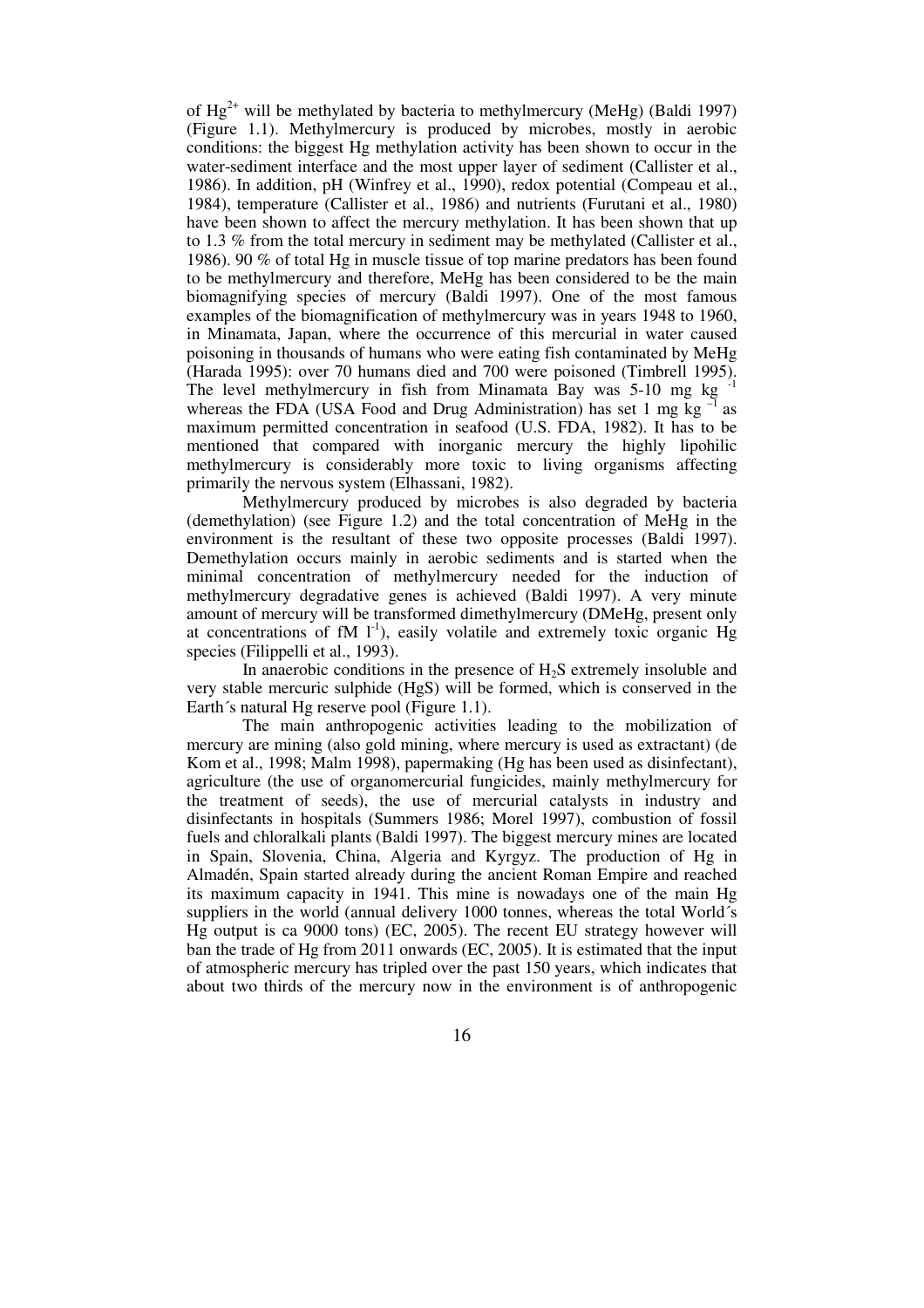origin (Morel et al., 1998). The integrated estimate for total loadings from globally dispersed, anthropogenic mercury emissions between 1890 and 1990 is 200,000 tons and about 95 % of this mercury is sequestered in sediments and soils (Fitzgerald et al., 2004). It is estimated that Hg concentration in soil in the most polluted regions can reach 100 mg kg $^{-1}$ . (Alloway, 1995), which exceeds the natural background for 1000 times and PLV for 100 times (see Table 1.1). It must be noted that these concentrations are far above the amounts ( $> 1$  mg kg<sup>-1</sup>) reported to affect the soil microflora (Welp et al., 1997). Similarly to the soils, the polluted sediments may contain several orders of magnitude higher concentrations of Hg than sediments in clean areas (Baldi 1997).

The main exposure pathways of Hg to humans is through the consumption of marine fishery products: fish, especially tuna and swordfish, shellfish, crustaceans. The maximum permitted level of Hg in fish products set by FDA, as mentioned above, is 1 mg  $kg^{-1}$  (determined as methylmercury). The Estonian limit for Hg in fish products is  $0.5 \text{ mg kg}^{-1}$  (RT I 2000) and it should be mentioned that usually the concentrations remain far lower than this set value. According to Estonian Environmental Monitoring Programme the concentrations in fish from coastal areas remain below  $0.02$  mg  $\text{kg}^{-1}$ (Seiremonitor). Well-known outbreaks of Hg poisonings are the contamination of Minamata Bay discussed above and the poisoning of bread in Iraq in 1972 caused by inadvertent misuse of grain treated with organomercury fungicides (Leermakers et al., 2005).

#### *1.1.2.5 Copper*

Similarly to Zn also copper is a micronutrient for both plants and animals at low concentrations and at the same time belongs among priority pollutant metals. The most important Cu ores are primary sulfate minerals, such as bornite  $(Cu_5FeS_4)$  and chalcopyrite  $(CuFeS_2)$  (Adriano 2001). Cu belongs among the most important metals to man: its application fields include electrical industry (wires, the use of Cu as heat conductor), metallurgy (alloys), agriculture (bactericide and fungicide, algicide), food industry (feed additive, growth promoter, disease control agent in livestock and poultry production) (Adriano 2001). In 1980-s emission of Cu from anthropogenic sources (metallurgy, waste incineration, coal and wood combustion, agriculture) (56300 t year<sup>-1</sup>) has been considered to be about 3 times higher than the load from natural sources (18500 t year-1)(Adriano 2001). Historically the uses of Cu cookware in domestic and small- industrial scale, are probably the cause of Cu pollution near many former workshops. Peltola et al., (2003) measured up to 10 250 mg  $kg^{-1}$  of Cu near pitch production facility where Cu tunes had been used for tar cooking. This is 300 times higher than the normal natural background (Adriano 2001). Those high concentrations may have already mortal effects on soil organisms. For example, soils with Cu concentrations >2000 mg kg<sup>-1</sup> have already reported to cause 100 % mortality for earthworms (Koster et al.,, in press) and soil microflora has been shown to be affected from 55 mg  $kg^{-1}$  of Cu in soil (van Beelen et al., 1997).

Naturally occurring concentrations of copper in surface seawaters have been measured from 0.03 to 0.23  $\mu$ g l<sup>-1</sup> and from 0.2 to 30  $\mu$ g l<sup>-1</sup> in freshwater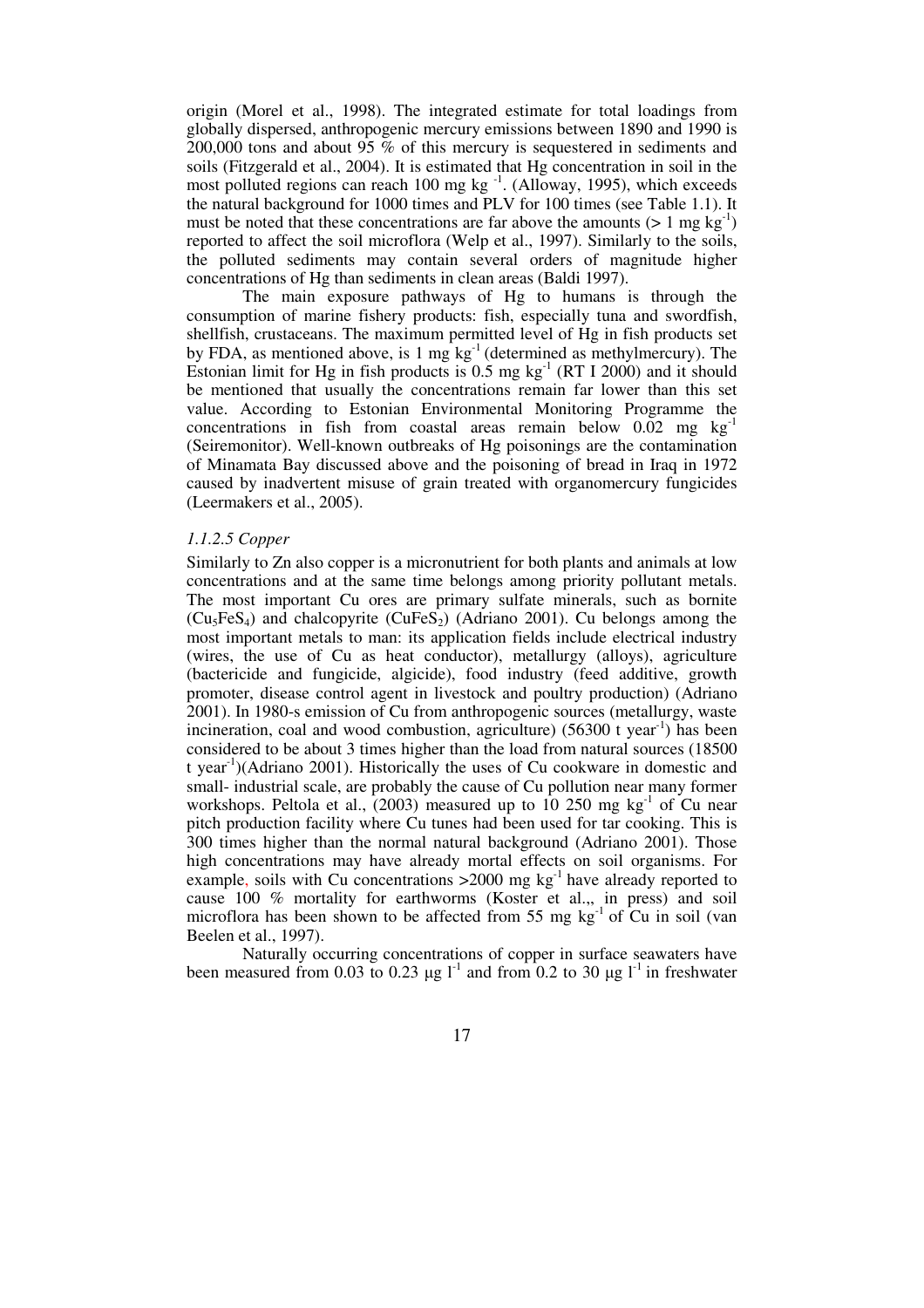systems whereas near pollution sources the Cu concentrations in water may easily reach 100  $\mu$ g l<sup>-1</sup>. In waters from mining areas extreme concentrations up to  $200\,000\,\mu g\,l^{-1}$  have been reported.

#### *1.1.2.6 Chromium*

Chromium can occur in the environment in two different oxidation states, +3 and  $+6$  whereas the Cr (III) is more stable (Losi et al.,, 1994; Barnhart 1997). It has been shown that both, the reduction of hexavalent chromium chemically or by microbial action and the oxidation of trivalent chromium by atmospheric  $O<sub>2</sub>$ occurs in the nature (Losi et al.,, 1994). Hexavalent Cr is usually present in natural conditions as  $CrO<sub>4</sub><sup>2</sup>$  and major trivalent Cr forms may include various organic complexes and hydroxides that are usually relatively insoluble in water and precipitates as  $Cr(OH)$ <sub>3</sub> keeping aqueous concentrations generally low (Losi et al., 1994). On the other hand, Cr (VI) is more toxic (mainly due to its carcinogenic properties, De Flora, 1990) and the majority of Cr (VI) compounds are much more soluble and remain in the solution in aqueous conditions and therefore, can be detected in drinking water and groundwater. However, it has to be mentioned that analytical distinction between different oxidation states of Cr is relatively difficult and does not belong among the standard methods (special pre-treatment is required, Vitale et al.,, 1997). Thus, despite of different toxicity of Cr (III) and (VI) there is only one permitted limit value set for Cr in the environment (see Table 1.1).

The natural background concentrations of Cr in soils depend greatly on the type of basic rocks and may vary even from 10 mg kg<sup>-1</sup> to 125 g kg<sup>-1</sup> (Losi et al., 1994). However, 40 mg  $kg^{-1}$  could be considered as the average natural background concentration of Cr in soils (Losi et al., 1994). The average natural concentration of Cr in freshwaters is 1  $\mu$ g l<sup>-1</sup> (Losi et al., 1994).

The main anthropogenic sources of chromium pollution are metallurgy (production of various alloys used in e.g. stainless steels), pyrotechnics and photography, production of catalysts, pigments, dyes, glues, adhesives, explosives and matches (Losi et al., 1994; Barnhart 1997; Vitale et al., 1997). Considerable amounts of Cr are loaded to terrestrial environment with fertilizers and sewage sludge, where the concentration of chromium may reach even 99 000 mg kg-1 (Adriano, 2001).

### *1.1.2.7 Arsenic*

As stated above, arsenic is not a metal but a metalloid (also called as semimetal) with properties similar to heavy metals. Arsenic, particularly arsenic oxide  $(As_2O_3)$  is one of the most famous poisons used since Middle Ages, and probably the most famous victim of this poison is Napoleon Bonaparte (Jones et al., 1982). Even nowadays As is mostly used due to its toxic properties. Its most intensive uses are in agriculture, where  $As<sub>2</sub>O<sub>3</sub>$  has been used as the raw material for arsenical pesticides and in wood preservatives. As has also been used in ceramic and glass industry and in production of special lead and copper alloys. (Adriano 2001) The primary sources for As production are Cu, Zn, Pb, Hg, Au and other ores, from which smelting process As is recovered as by-product (Nriagu et al., 1988).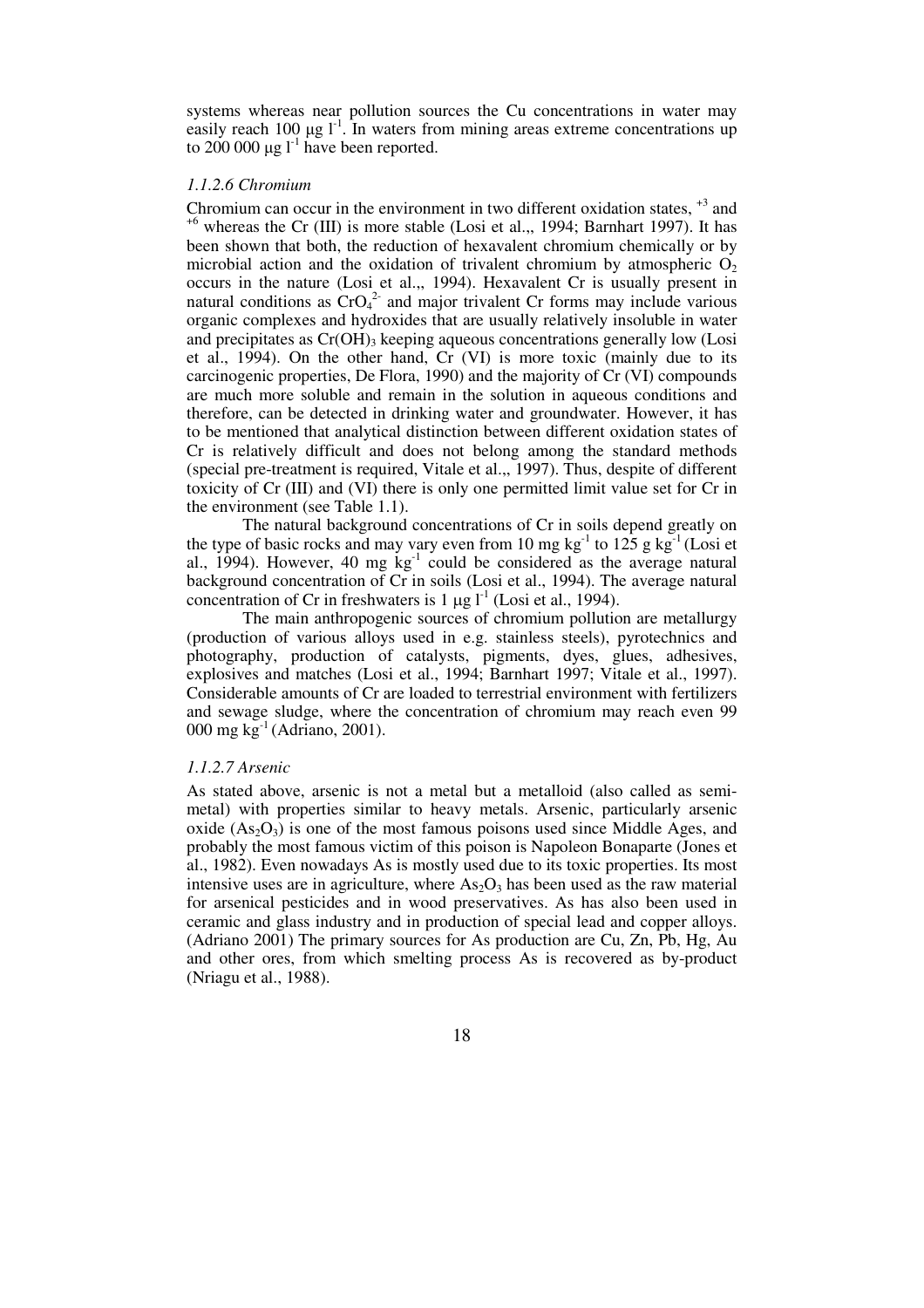Arsenic is present in environment mostly in 2 oxidation states, (V) and (III) whereas the prevailing species in oxic conditions is As (V). It occurs naturally in all environmental matrices: it is a major constituent of more than 245 minerals (Adriano 2001). Thus, the soils originating from As-rich minerals like sulfide ores, contain remarkably higher concentrations (up to 8000 mg kg<sup>-1</sup> compared with 4-6 mg  $kg^{-1}$ , which is the average value in soils (Adriano, 2001) ). Leaching of arsenic from minerals may also cause groundwater contamination. Probably the most famous example of this is the water crisis in Bangladesh, where the groundwater coming from recently installed tube wells exceeds the World Health Organization (WHO) guideline for drinking water (10  $\mu$ g l<sup>-1</sup>) by 5 times as standard and even by 200 times in some areas (Hossain, 2006). According to (Adriano, 2001) the amount of As released to the environment by natural mobilization is about  $7800$  t year<sup>-1</sup> whereas the anthropogenic load from both agricultural and industrial sources exceeds this amount for 3 times.

### **1.1.3 Analytical measurement of heavy metals**

Several chemical methods: mass spectrometry (MS), atomic fluorescence spectrometry (AFS) or atomic absorption or emission spectroscopy (AAS or AES) together with chromatographic techniques or inductively coupled plasma (ICP) are used for the detection of heavy metal contents in both from liquid and solid samples. Different techniques can be used in the sample preparation but the obligatory steps include heating and acid (nitric or sulphuric acid, or their mixture) digestion in order to destroy organic material in the sample and release all bound heavy metals (Beveridge et al., 1997). This step in preparation, attempting to mobilize maximum amount of metals is similar for all sample types. Despite of the method used, the sample preparation for chemical analysis is relatively laborious and time consuming. Talking about environmental samples, the limits of determination of chemical methods are usually enough to measure the concentrations of heavy metals naturally occurring in the environment (Clement et al., 1997; Vazquez et al., 1997; Vitale et al., 1997; Bowles et al., 1998).

Although different sample preparation protocols enable to determine also the metal speciation (i.e. the chemical form in which the metal occurs), these analyses are not carried out routinely because of their relative complexity (Hughes et al., 1991). For example it is possible to differentiate between chromium (III) and chromium (VI) in the sample (Vitale et al., 1997). This kind of speciation is very important because of significantly different toxicity of the two valence states of chromium: Cr(VI) may cause mutagenic effects whereas Cr(III) is known as micro-nutrient (Losi et al., 1994). Also, differentiation between mercury ions and organic compounds of mercury is possible, which is of great importance because of the very high toxicity of organomercury compounds (Bowles et al., 1998; Harrington 2000). However, as pointed out previously, such kind of analyses are not belonging among traditional methods and are usually complicated to perform, if low detection limits are requested.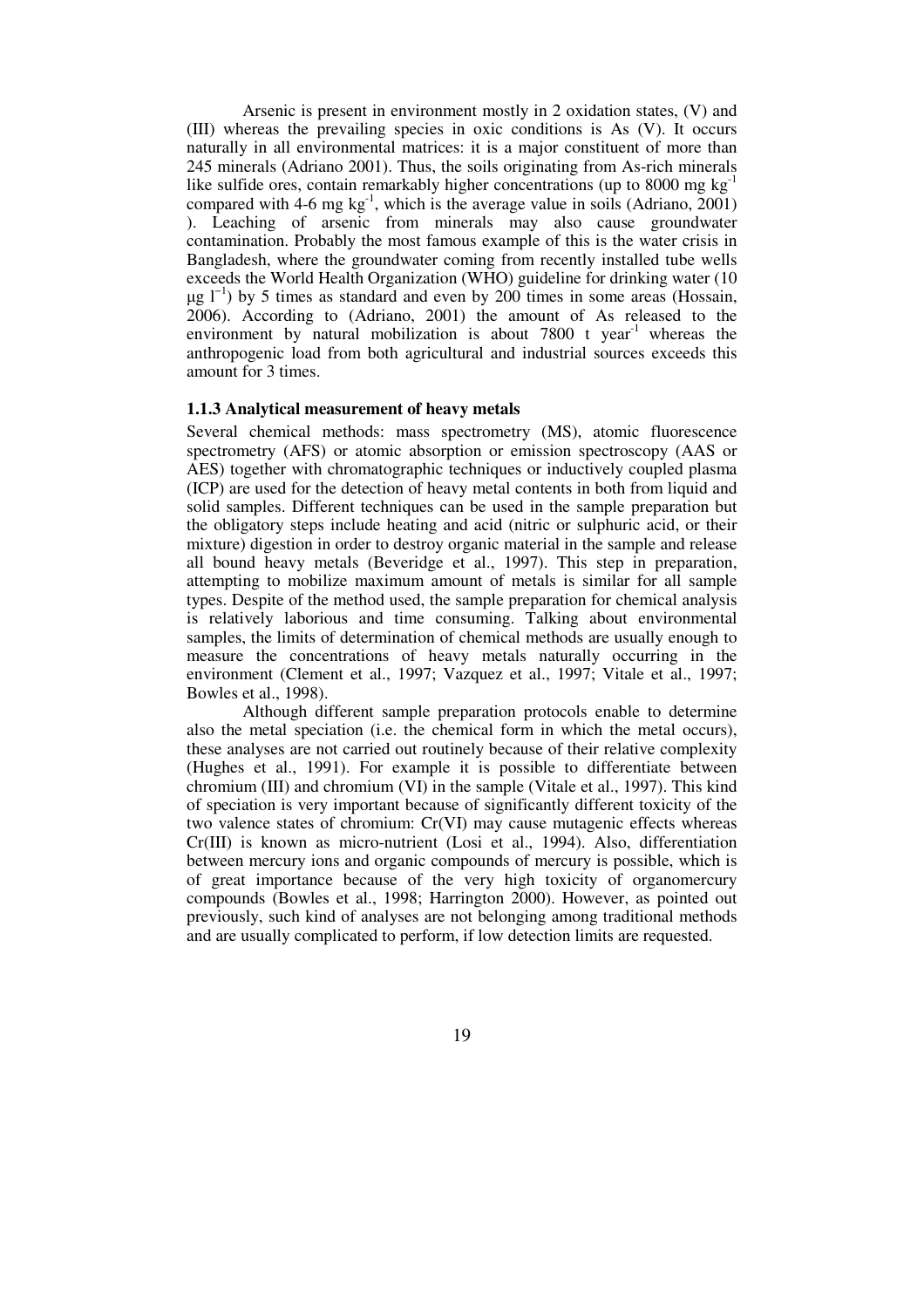### **1.2 BIOAVAILABILITY**

The term bioavailability has been traditionally used in pharmacology and toxicology to express the systemic availability of a xenobiotic after intravenous or oral dosing. Nowadays, the term bioavailability is also widely used in environmental sciences and has become a key issue in the environmental hazard assessment. There is no unique definition for bioavailability in environmental sciences but a range of different definitions has been used: in practice more or less every author has come out with his own formulation. They range from relatively simple (`the ability of a substance to interact with the ecosystem or an organism`) to much more complex definitions (`the amount/percentage of a compound that is actually taken up by an organism as the outcome of a dynamic equilibrium of organism-bound uptake processes, all in relation to a dynamic set of environmental conditions`). Also, the nature of bioavailability has been differently understood by different authors: some consider bioavailability to represent the accessibility of a soil-bound chemical for possible toxicity and others the fraction, which has entered the cell and become available at a site of biological activity (Semple et al., 2004; Academies, 2004). According to the classification by (Semple et al., 2004) the bioaccessibility (available to cross a cellular membrane from the environment if the organism has access to the chemical) and bioavailability (freely available to cross a cellular membrane, i.e., the transfer between the organism and medium is not taken into account) could be defined as `bioavailability processes`.

The bioavailability issues have been discussed in environmental sciences for about 30 years since it became evident that some contaminants in soils and sediments appear to be less available to cause harm to humans and ecological receptors than is suggested by their total concentration indicating that total levels of contaminants expressed as bulk concentrations may not correlate with their actual biological hazard. Mining sites were some of the first to receive attention as sites where the total amount of contaminant present is not the best indicator of the actual risk for human health. Currently the absolute bioavailability of Pb in soil to humans (e.g., due to the soil ingestion by children) is considered to be about 30 percent of the total amount of metal (default value of U.S. Environmental Protection Agency). Most of the discussion about pollutant bioavailability has referred to soils and sediments. This is due to their great sorption capability for different kind of contaminants, both organic and inorganic (e.g., heavy metals) (Academies, 2004). In following chapters the bioavailability of heavy metals in soils will be discussed in detail.

### **1.2.1 Bioavailability and toxicity**

In general, bioavailability is a perquisite for toxicity as usually only the fraction of chemical entered a living cell may cause adverse effects.

## *1.2.1.1 Toxicity of heavy metals*

As discussed in previous chapters, almost all heavy metals may cause toxic effects in certain concentrations. In order to enter the living cells, the heavy metals have first to be solubilized and thus, the toxic effects may usually only be caused by metal ions. The toxicity of ions of 2-valent metals consists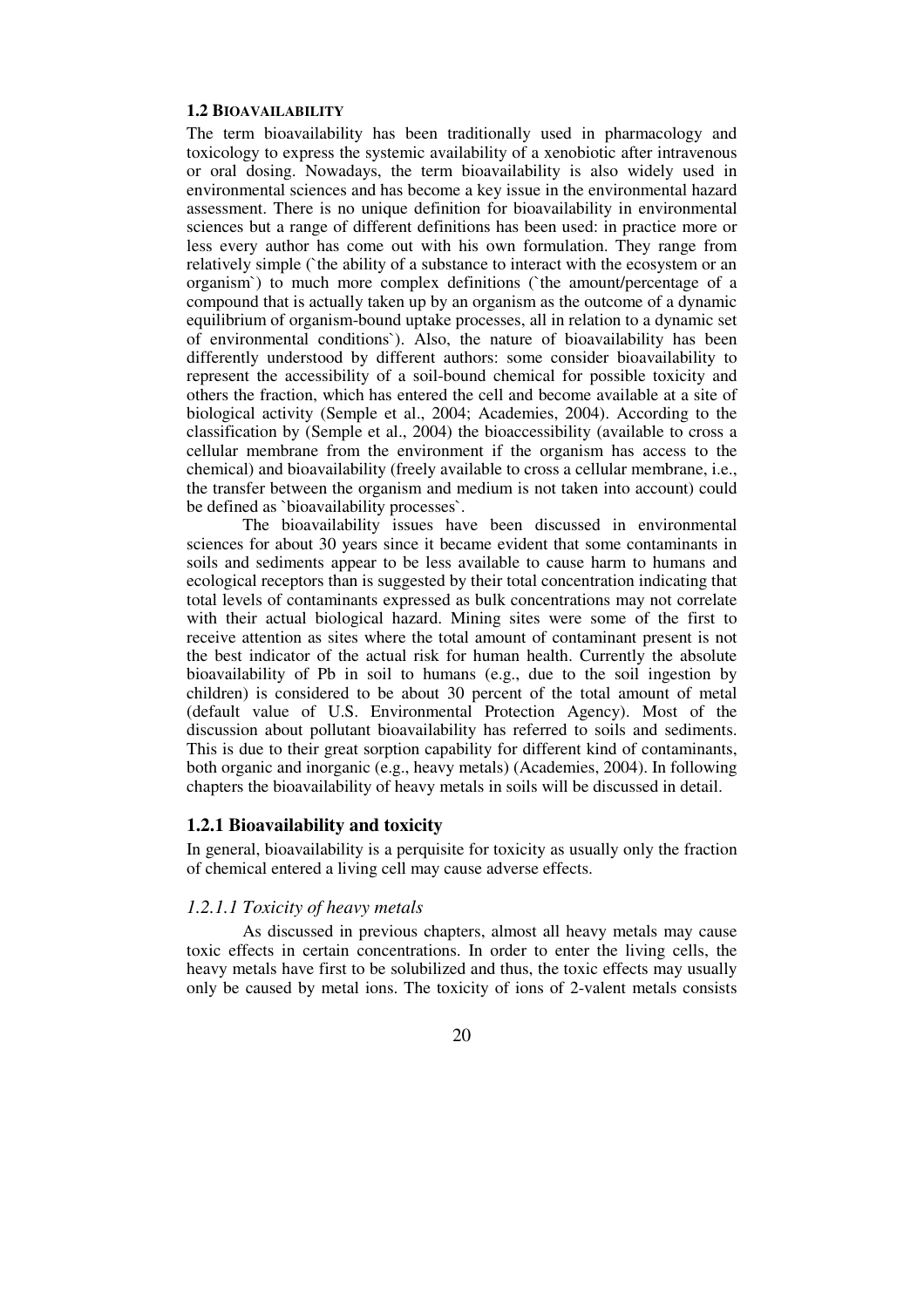usually on their ability to bind to sulphydryl groups of proteins, replace the essential metals and thus, inhibit the normal activity of these proteins (Nies, 1999). Compared with other 2-valent metals, mercuric cations have a high affinity for sulphydryl (–SH) and consequently they can disturb almost any reaction where critical proteins are involved (Patra et al., 2005). The high toxicity of mercury to different organisms compared with other metals is also shown in Table 1.2. Due to the great similarities of Cd and Zn ions, Cd may substitute for zinc in Zn-containing enzymes participating in biological reactions like synthesis of DNA, RNA, and protein (Il'yasova et al., 2005). Moreover, in humans, Cd has been shown to sobstitute for Ca<sup>2+</sup>, being thus a risk factor for osteoporosis (Brzóska et al., 2005). Replacement of  $Ca^{2+}$  ions by  $Pb^{2+}$  has shown to be the cause for neurological disorders (Goyer, 1997; Belitz et al., 1999). Some metals, like arsenic and chromium (VI) have been shown to cause mutagenicity in living cells (Dong et al., 1994; Losi, 1994). It has been suspected that the mutagenic effects of arsenic are due to the disruption of thiol proteins by trivalent arsenic and the cosequent production of toxic oxygen radicals by these damaged proteins (Gonsebatt et al., 1994). According to Losi (1994) the mutagenic effect of hexavalent cromium is due to its strong oxidizing capabilities.

As seen from Table 1.2 the maximum concentrations of heavy metals laid down in the legislation, are in good agreement with the toxicity data. For groundwater, the lowest permitted limit value (PLV) is for Hg, which is also the most toxic element. The PLV-s for other metals increase in order Cd<As<Pb=Cr<Zn. Althoug the limit value set for Zn exceeds the E(I)C50 for algae and crustaceans, this value is obviously so high due to the beneficial effects of Zn to other organisms.

| Organism<br>(route of | Effect/<br><b>Exposure</b> |                     |                       |                             |                      |                    |                   |
|-----------------------|----------------------------|---------------------|-----------------------|-----------------------------|----------------------|--------------------|-------------------|
| exposure)             | time                       | $Pb^{2+}$           | $Cd2+$                | $Hg^{2+}$                   | $\mathbb{Z}n^{2+}$   | $Cr^{6+}$          | As $5+$           |
|                       |                            |                     |                       | $mg \, kg^{-1}$ body weight |                      |                    |                   |
| <b>Rat</b> (oral)     | LD50/                      | 3200                | $54^{\mathrm{b}}$     | 155 <sup>c</sup>            | $525^{\overline{d}}$ | 4 <sup>e</sup>     | 8 <sup>f</sup>    |
|                       | acute                      | a                   |                       |                             |                      |                    |                   |
|                       | toxicity                   |                     |                       |                             |                      |                    |                   |
|                       |                            |                     |                       | $mgI^1$                     |                      |                    |                   |
| Fish                  | LC50/                      | $0.3^{\frac{2}{g}}$ | $0.02^{\overline{h}}$ | 0.66                        | 0.64 <sup>3</sup>    | 12 <sup>k</sup>    | $66.5^{\circ}$    |
| Oncorhynchus sp.      | 96 h                       |                     |                       | $(24h)^{1}$                 |                      |                    |                   |
|                       |                            |                     |                       |                             |                      |                    |                   |
| Waterflea             | EC50/                      | 1.8 <sup>g</sup>    | $0.55$ <sup>m</sup>   | $0.0074$ <sup>m</sup>       | $0.05$ <sup>n</sup>  | $0.7^{\mathrm{k}}$ | 1.12 <sup>g</sup> |
| Daphnia magna         | 48 h                       |                     |                       |                             |                      |                    |                   |
| <b>Algae</b>          | IC50/                      | $0.07$ $^{\circ}$   | $0.04$ $^{\rm o}$     | 0.009P                      | $0.1^{\circ}$        | 0.02 <sup>k</sup>  | 0.7 <sup>q</sup>  |
| Selenastrum           | 96h                        |                     |                       |                             |                      |                    |                   |
| capricornutum         |                            |                     |                       |                             |                      |                    |                   |

*Table 1.2 Toxicity (expressed as LD50: dose lethal to 50% of organisms; LC50: concentration lethal to 50 % of organisms; E(I)C50: concentration causing 50% decrease of test parameter) of selected heavy metals to different organisms*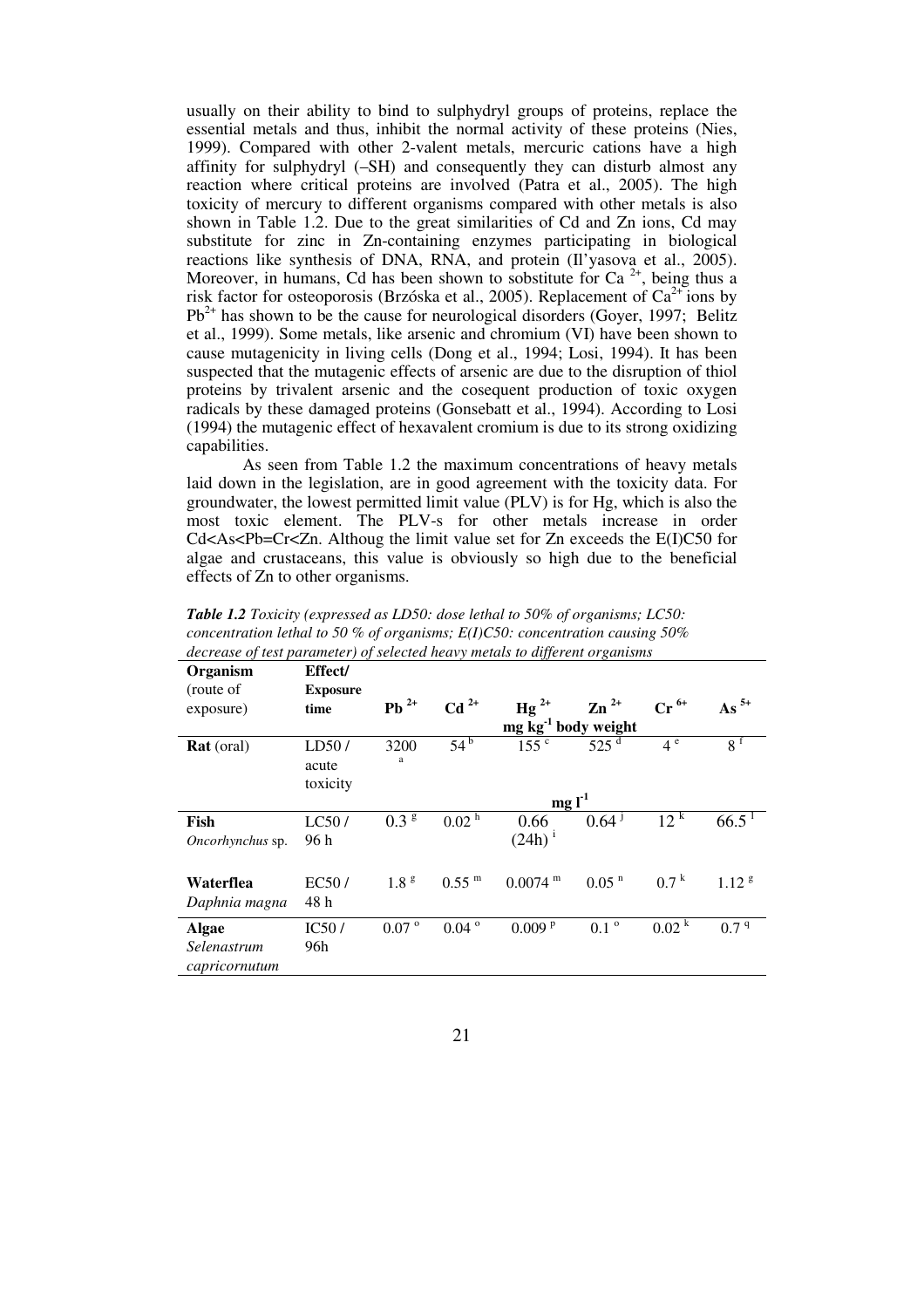| Table 1.2 Continued                                                                        |                |                     |                    |                      |           |           |                     |  |
|--------------------------------------------------------------------------------------------|----------------|---------------------|--------------------|----------------------|-----------|-----------|---------------------|--|
| Organism                                                                                   | Effect/        |                     |                    |                      |           |           |                     |  |
| (route of                                                                                  | <b>Exposur</b> |                     |                    |                      |           |           |                     |  |
| exposure)                                                                                  | e time         | $Pb^{2+}$           | $Cd2+$             | $Hg^{2+}$            | $Zn^{2+}$ | $Cr^{6+}$ | As $5+$             |  |
|                                                                                            |                | $mg l-1$            |                    |                      |           |           |                     |  |
| <b>Bacteria</b>                                                                            | EC50/          | $0.46$ <sup>r</sup> | $1.7$ <sup>r</sup> | $0.046$ <sup>r</sup> | $3.4^{T}$ | $27^{r}$  | $1.07$ <sup>r</sup> |  |
| (luminescent                                                                               | 15             |                     |                    |                      |           |           |                     |  |
| Vibrio fisheri,                                                                            | minutes        |                     |                    |                      |           |           |                     |  |
| Microtox test)                                                                             |                |                     |                    |                      |           |           |                     |  |
|                                                                                            |                |                     |                    |                      |           |           |                     |  |
|                                                                                            |                |                     |                    |                      |           |           |                     |  |
| PLV in                                                                                     |                | 0.2                 | 0.01               | 0.002                | 5         | 0.2       | 0.1                 |  |
| groudwater in                                                                              |                |                     |                    |                      |           |           |                     |  |
| Estonia, $mgI^{1s}$                                                                        |                |                     |                    |                      |           |           |                     |  |
| PLV in soils in                                                                            |                | 300                 | 5                  | $\overline{2}$       | 500       | 300       | 30                  |  |
| Estonia, living                                                                            |                |                     |                    |                      |           |           |                     |  |
| zone, mg kg                                                                                |                |                     |                    |                      |           |           |                     |  |
| <sup>a</sup> Material Safety Data Sheet, http://www.jtbaker.com/msds/englishhtml/l2434.htm |                |                     |                    |                      |           |           |                     |  |
| <sup>b</sup> Material Safety Data Sheet, http://www.jtbaker.com/msds/englishhtml/c0105.htm |                |                     |                    |                      |           |           |                     |  |
| $\epsilon$ Material Safety Data Sheet, http://www.jtbaker.com/msds/englishhtml/m1573.htm   |                |                     |                    |                      |           |           |                     |  |
| $\mu^{d}$ (Domingo et al, 1998)                                                            |                |                     |                    |                      |           |           |                     |  |
| <sup>e</sup> Material Safety Data Sheet,                                                   |                |                     |                    |                      |           |           |                     |  |
| http://www.catalogue.fisher.co.uk/scripts/search.dll?ViewMSDS&SheetNumber=19370            |                |                     |                    |                      |           |           |                     |  |
| <sup>f</sup> http://yosemite.epa.gov/oswer/ceppoehs.nsf/Profiles/7778-44-1?OpenDocument    |                |                     |                    |                      |           |           |                     |  |
| <sup>8</sup> PAN Pesticides database, www.pesticideinfo.org/                               |                |                     |                    |                      |           |           |                     |  |
| $h$ (Davies et al., 1993)                                                                  |                |                     |                    |                      |           |           |                     |  |
| <sup>i</sup> http://avogadro.chem.iastate.edu/MSDS/HgCl2.htm                               |                |                     |                    |                      |           |           |                     |  |
| <sup>j</sup> http://www.eprf.ca/ebi/contaminants/zinc.html                                 |                |                     |                    |                      |           |           |                     |  |
| $^k$ http://www.omegachemistries.com/pdf%20files/Potassium%20Dichromate.pdf                |                |                     |                    |                      |           |           |                     |  |
| $l$ (Hamilton et al., 1990)                                                                |                |                     |                    |                      |           |           |                     |  |
| $m$ (Janssen et al., 1993)                                                                 |                |                     |                    |                      |           |           |                     |  |
| " http://ecb.jrc.it/esis/                                                                  |                |                     |                    |                      |           |           |                     |  |
| $^{\circ}$ (Aruoja et al., 2004)                                                           |                |                     |                    |                      |           |           |                     |  |
| <sup>p</sup> http://www.eurochlor.org/upload/documents/document88.pdf                      |                |                     |                    |                      |           |           |                     |  |
| <sup>q</sup> http://www.usbr.gov/niwqp/guidelines/Arsenic.pdf                              |                |                     |                    |                      |           |           |                     |  |
| $r$ (Kaiser et al., 1994)                                                                  |                |                     |                    |                      |           |           |                     |  |
| $s$ Permitted limit values, set by KKM (2004)                                              |                |                     |                    |                      |           |           |                     |  |

In general, the PLV-s for soil increase in the same order as the values set for groundwater (Table 1.2). However, compared with the water PLV-s those of soil are 100 to1000-fold higher showing a considerably lower environmental hazard of heavy metals in soils than in water. This lower risk is due to the low bioavailability of heavy metals in soil discussed in next chapter.

## **1.2.2 Bioavailability and toxicity of heavy metals in soils**

As soil is the key component of terrestrial ecosystems being essential for the growth of plants and offering a habitat for many other organisms, the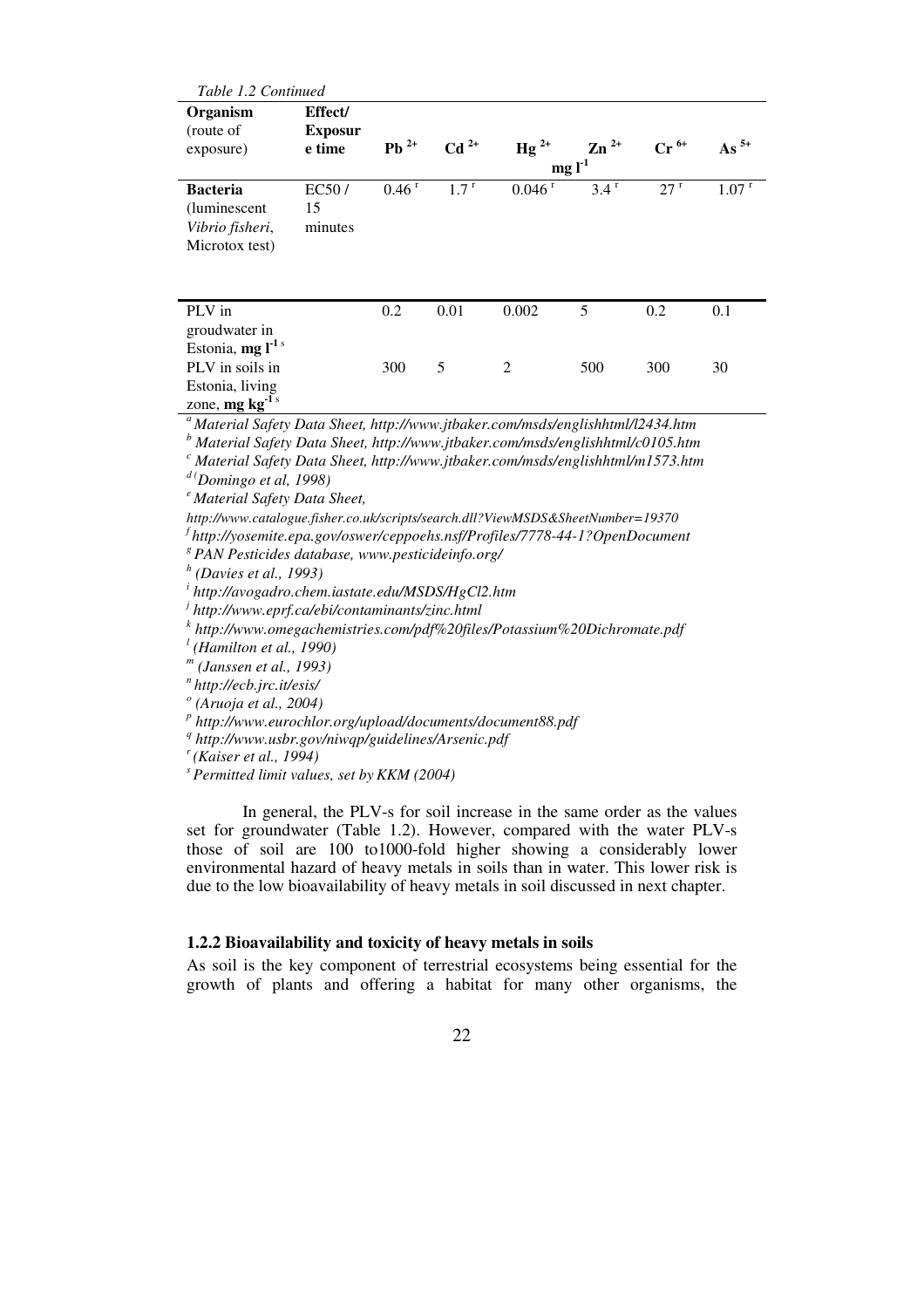occurrence of heavy metals in soil is of great importance. However, soil is a very complex system comprising mineral and organic solids, aqueous and gaseous components and also living organisms that have an integrated effect on the behaviour of heavy metals (Alloway, 1995). Soil is formed from combined effects of climate, vegetation, soil organisms and time on rocks and parent materials. The main mineral components in soil are products of rock weathering or oxides of Fe, Al and Mn and the soil organic matter consists of living organisms, dead plant material and colloidal humus. The solid components in soil are usually clustered to aggregates between that there is a system of pores filled either with air or water. The behaviour of heavy metals in soil is mainly affected by the solid soil components because of their ability to sorb ions, which can occur:

**i)** non-specifically (formation of weak bonds between positively charged heavy metal ions and negative charges of carboxyl and phenolic groups on the surface of soil particles due to cation exchange) or

**ii)**specifically (formation of covalent bonds between the metal cations and surface ligands such as Al, Fe, Mn oxides),

**iii)** by co-precipitation (together with clay minerals, Ca carbonates, Fe, Mn oxides, formation of insoluble metal sulphides) or

**iv)**complexation (e.g., with organic material) (Losi et al., 1994; Alloway, 1995). However, the sorption of different heavy metals occurs in different extent, for example Pb has shown to sorb to soil more than Cu which in turn sorbs to soil more than Cd and Ni (Biddappa et al., 1981). Generally, the sorption of heavy metals in soils is influenced by many factors:

**i)** pH (heavy metal cations are usually most mobile under acid conditions),

**ii)** redox potential (decreased redox potential leads to reduced mobility),

**iii)** organic matter content (generally higher organic matter content decreases metal mobility),

**iv)** cation exchange capacity, i.e. `the total charge excess of cations over anions for a soil` (Academies, 2004) (the higher the capacity to exchange ions, the higher the adsorption of metals),

**v)** particle size (the higher the surface area the higher sorption) (Alloway, 1995; Academies, 2004). In addition to the listed soil properties also the `age `of pollution has been shown to play an essential role in metal sorption. A number of studies have shown that heavy metals, which have been stayed in soils for longer periods (so called "aged") are more tightly sorbed than metals, which have been in the soil for shorter time (Alexander, 2000). (Vig et al., 2003) found that the concentration of desorbed Cd in freshly contaminated soil (3 mg Cd kg<sup>-1</sup> soil) decreased exponentially in time from  $0.012mg1^{-1}$  to <0.0006 mg  $I<sup>-1</sup>$  within 50 days of ageing and explained it by the formation of lowsolubility metal precipitates on mineral surfaces.

Mobility and sorption of metals in soil is schematically presented in Figure 1.2 A. It can be seen that a considerable fraction of metals is firmly bound and cannot be mobilized under normal conditions. Thus, this fraction do not usually pose any risk to soil biota as it is not bioavailable. Relatively small fraction of metals in soil is in soluble form and present in soil solution. This is the fraction, which has most often been considered to be bioavailable (Vig et al.,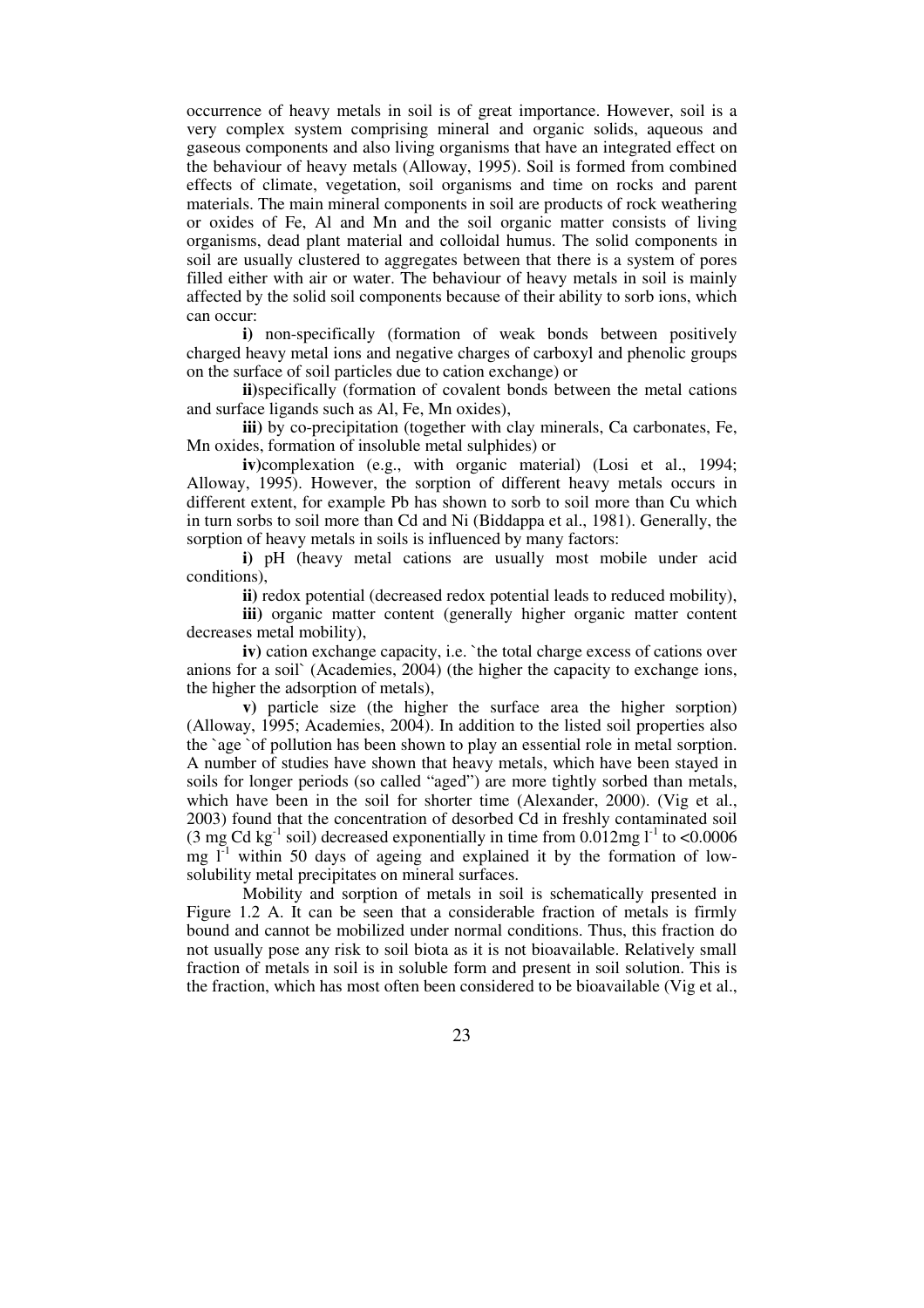2003). However, this kind of parallel is true only for some organisms. For example, lately it has been shown that in the case of earthworms the main exposure to heavy metals occurs via dermal contact with pore water (Vijver et al., 2003). For some organisms the bioavailability of metals in soil is not limited to soluble fraction of metals. For example, plants (most used for bioavailability studies due to the importance of plants as human and animal food) may easily take up also weakly soil-adsorbed heavy metals (Figure 1.2 B). This could be due to excretion of different chelating and other metal-mobilizing substances by the roots promoting the assimilation of mobilized metals by plants and also other soil organisms (Morel 1997). Thus, the bioavailable fraction of metals to plants is far from being equal with the water-soluble fraction. Mobilization and enhanced uptake of metals from soils could also be due to activity of other living cells producing extracellular metal-complexing polymers. Bacterial cells can dissolve minerals by direct (enzymatic) or indirect action. For example, an extracellular Cu-reducing protein, has been considered to promote the uptake of Cu by *Enterococcus hirae* cells (Solioz et al., 2003). The indirect dissolution of minerals can be the result of microbial activity connected with production of organic and inorganic acids, and oxidizing agents that can influence soil conditions including changes in pH and redox potential (Chenu et al., 2002; Rensing et al., 2003). Metals can also be mobilized from geological sources by complexation with end products of microbial metabolism or with metalsequestering agents (siderophores) produced by cells to acquire microelements, necessary for the synthesis of enzymes, vitamins and cofactors (Chenu et al., 2002).



*Figure 1.2 Model of phytoavailable heavy metals in soil by (Morel, 1997). (A) indicates the metal status and (B) shows the mobility and phytoavailability.*

There are a number of processes determining heavy metal bioavailability in soils. They include contaminant interactions with solid/liquid phase (association, dissociation processes, influenced also by the activities of soil organisms as discussed above), transport of contaminants to organisms (either via liquid phase or direct interaction between organisms and solid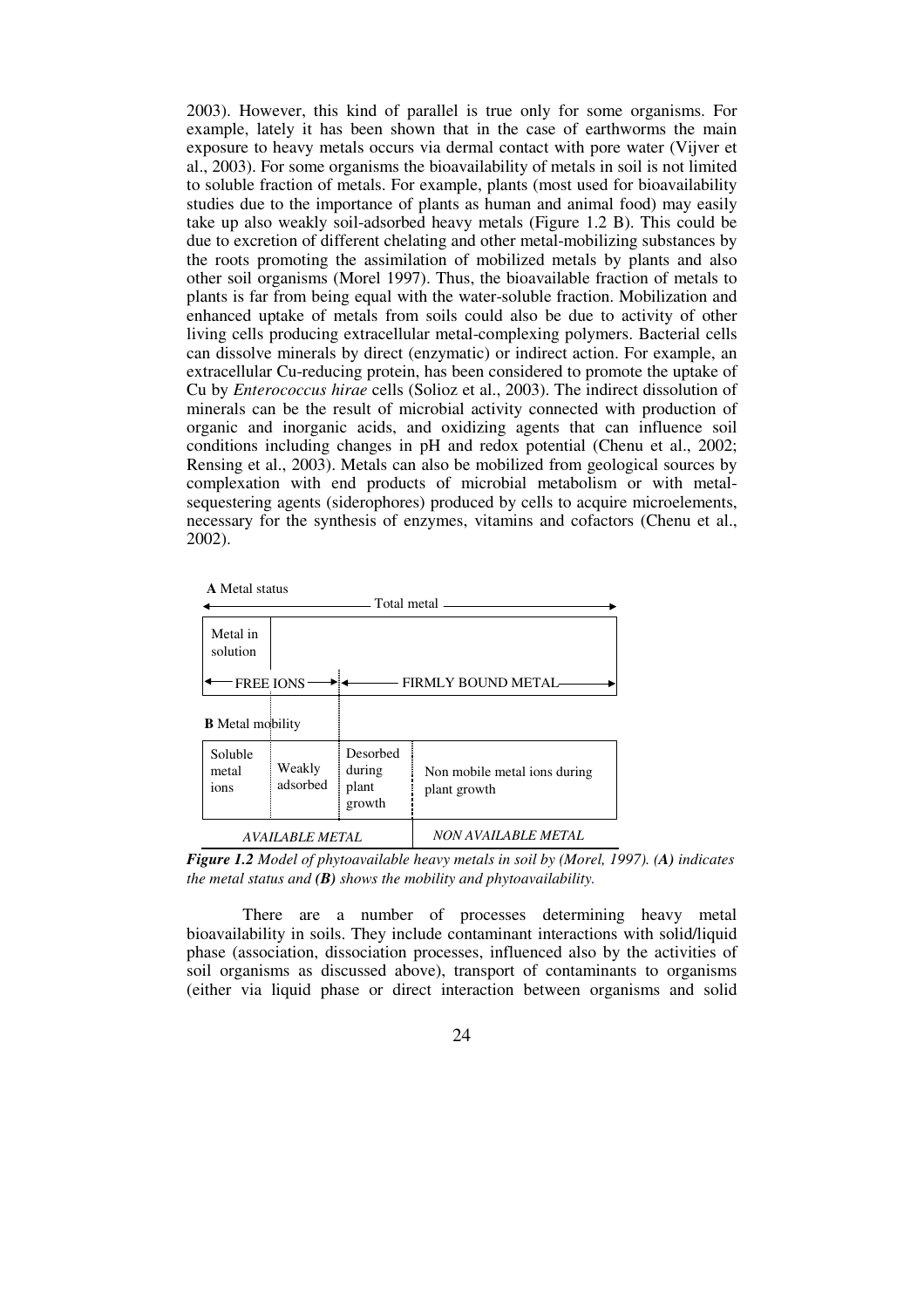phase), the entry of contaminants into living cells (passage through a biological membrane), contaminant accumulation within organisms and possible toxic effects (Figure 1.3).



*Figure 1.3 Bioavailability processes in soils and sediments. After (Ehlers et al., 2003)*

Herewith it is appropriate to introduce the term bioaccessibility, which has been defined as the fraction of pollutant, which is available to cross an organism´s cellular membrane (Semple et al., 2004), and thus could be regarded as potentially bioavailable fraction. The most important factor affecting the bioaccessibility of metals in soils is their interaction with solid phase (sorption), which depends greatly on the soil properties as discussed above and thus, varies among different samples (Academies, 2004). The subsequent entrance of bioaccessible metals through membrane and biological response may differ among different organisms (Semple et al., 2004) complicating the uniform understanding of heavy metal bioavailability. Issues connected with determination of heavy metal bioavailability are discussed in next section.

#### *1.2.2.1 Assessment of heavy metal bioavailability in soils*

Due to a number of factors influencing the bioavailability of contaminants in soils, which were discussed above, the determination of bioavailability is very complicated and no universal (chemical or biological) test has been developed. However, as stated above, there is a great need for the assessment of real biological effects of metals in soils as in most cases they are not correlated with the total heavy metal content.

There are two possible approaches, which have been used to obtain information on bioavailability.

First – chemical - is the prediction of potentially mobile (possibly bioaccessible) metals by different extraction schemes. Water extraction (weak extraction) or single and sequential extraction with certain extractants (stronger extraction) have been used for that. Weak acetic acid (0.11 M), sodium acetate (1 M),  $K/MgNO<sub>3</sub>$  (1 M),  $MgCl<sub>2</sub>$  (1 M) and  $Ca(NO<sub>3</sub>)<sub>2</sub>$  (0.5 M) have been used to predict the mobility of metals in soils (Ure et al., 1995; Basta et al., 2000) and thus, bioaccessibility to soil organisms. Extraction schemes have been developed to predict the bioavailability of metals to higher organisms: a digestive tract model for humans consisting of different extraction steps (simulating the release of pollutants from soil due to gastric juice and intestinal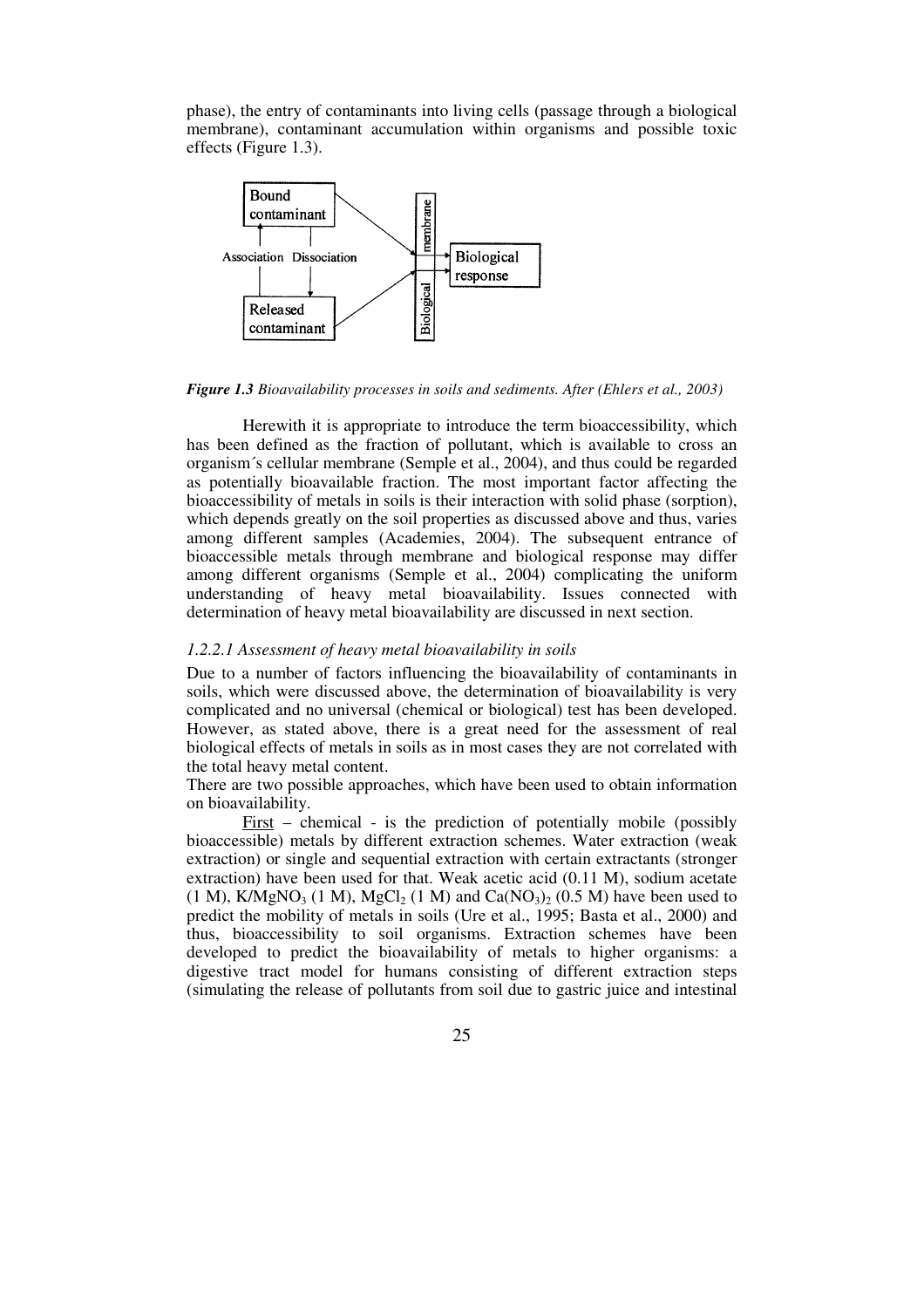conditions) (Hack et al., 1996; Ruby et al., 1996). It should be mentioned that predictions based on water-extractability of pollutants often underestimate their bioavailability (see Figure 1.2), whereas the correlations between extraction with different salts, weak acids and bioavailability have in many cases still to be studied: as stated by (Basta et al., 2000) neither the exchangeable fraction of Cd, Pb nor Zn extracted with 0.5 M  $Ca(NO<sub>3</sub>)$  did predict their plant-available fraction. Also, according to the most recent literature, acetic acid extracted fraction has been used for the estimation of metal bioavailability to earthworms in soils under the influence of metal industries, where the acetic acid extractable metal concentrations did not explain earthworm concentrations better than total soil concentrations did (Hobbelen et al., 2004). In fact, due to the lack of information on the prediction capability of the extraction procedures their use in bioavailability assessment has been fairly criticised (Chaignon et al., 2003).

The second approach –biological - to obtain information on heavy metal bioavailability is the use of living organisms. It must be noted that these `bioassays` differently from standard analytical methods determining directly the concentration of metals, determine their effects (i.e., the fraction of metals already entered the cell, bound to the target(s) and having an impact). The effect measured is usually toxicity expessed as mortality, inactivation or decrease in a specific vital parameter (e.g., enzyme activity). The Organisation for Economic Co-operation and Development (OECD) toxicity tests for soils include assays with earthworms (OECD 207, mortality is measured), bacteria (OECD 216 and 217, carbon and nitrogen mineralization by soil microbes is measured) and plants (OECD 208 seed germination is measured). Currently, these tests are mainly applied for testing the environmental hazard of new chemicals. Also, the toxicity test with luminescent bacteria (luminescence inhibition as toxicity measure) initially applied for aquatic toxicity measurements, have been used for the study of soil leachates (Microtox test) as well as soil suspensions (Solid-Phase Flash assay) (Põllumaa et al., 2000 and 2004). The use of microorganisms in soil analysis has several advantages. First, there is considerable reduction testing volumes compared with plants or animals. Also, the cost and time of analysis is reduced. Second, the use of micro-organisms in soil analysis is relevant as microbes play an unique role in the soil ecosystem (e.g., degradation of organic molecules, mobilization of metals). Moreover, compared with earthworms and nematodes the soil micro-organisms have been reported to be more sensitive towards heavy metal pollution (Vig et al., 2003). However, it should be mentioned that most soil toxicity tests respond to heavy metals in extremely high concentrations. The 14-day *Eisenia fetida* LC50 values for Pb is 4480 mg kg<sup>-1</sup> of soil, for Zn 1010 mg kg<sup>-1</sup> and for Cd >300 mg kg<sup>-1</sup> (Spurgeon et al., 1994). No toxicity for soil microflora (number of heterotrophic bacteria and microbial biomass) was observed in soil containing 1000 mg  $\rm kg^{-1}$  of Cd (Fritze et al., 2000). However, if more sensitive parameters (e.g., soil ATP and enzyme content) have been measured, considerably lower concentrations have been shown to affect soil micro-organisms. Welp (1999) reported that the toxicity for soil microbial activity, measured as 50% inhibition in dehydrogenase assay was 652 mg of Pb  $kg^{-1}$  of soil, 115 mg of Zn  $kg^{-1}$  and 90 mg of Cd  $kg^{-1}$  and Dar (1996) showed a decrease of dehydrogenase activity in soil containing 50 mg  $Cd \text{ kg}^{-1}$ . The relatively low sensitivity of soil organisms towards metal pollution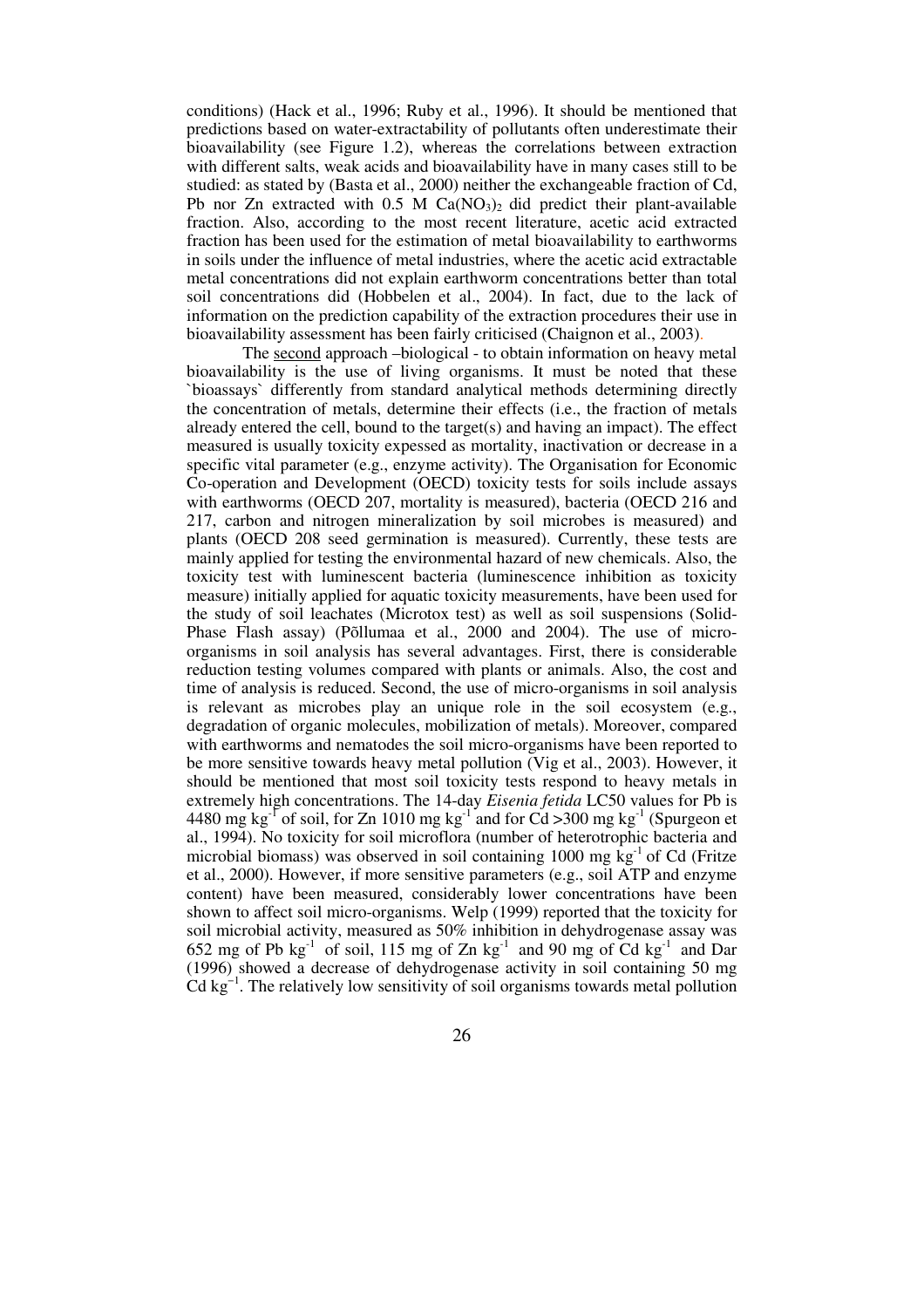indicates that the bioaccessibility and bioavailability of heavy metals in soils is apparently rather low. The latter is reflected also by relatively high permitted limit values for heavy metals in agricultural soils (see Table 1.1).

One of the issues in using living organism-based tests is the transfer of results from one species to another. As discussed above, the entrance of metal ions to different organisms (e.g., ingestion of contaminated particles by sediment-ingesting organisms, diffusion of dissolved contaminants via the skin of earthworms or uptake of contaminants by bacterial cells) may be different (Semple et al., 2004). In addition, the effects measured by different organisms (toxicity, amount of specific proteins) may be induced by different metal concentrations and thus, when presenting the data or predictions on contaminant bioavailability, the target organism, measured effect and test conditions should always be mentioned.

Some models have been developed to predict the heavy metal mobility and bioavailability in soils. However, they are all still in test stage. In mobility models mostly the soil parameters have been taken into account to predict the metal partition between the solid and liquid phase. The number of parameters included varies from three (Sauve et al., 2000) to nine (Francois et al., 2004) whereas the more parameters included the higher the prediction capability. Models for bioavailability should in addition to chemical data (metal partitioning between different phases of the sample, possible bonds between ligands in the sample and metal, form of metals in the conditions present in the sample etc.) take into account the organisms properties and their influence on metal behaviour in soil, which is already more complicated. There is only one widely used model to predict the metal toxicity to living organisms, the biotic ligand model (BLM) (Niyogi et al., 2004), which however has only be applied for aquatic environment. The BLM model takes into account both the chemical speciation of metals (mainly the amount of free ions) and properties of the target organisms (binding of the metals to biological ligands). Historically the first (developed in the beginning of 1990s) and the most well-studied BLM model was the fish gill model, in which the proteins on fish gills were considered as biological ligands (Niyogi et al., 2004). Later also reports of models for other organisms like daphnids (toxicity of metals instead of ligand binding value) (De Schamphelaere et al., 2002) and phytoplankton (ligands on cell surfaces) (Campbell et al., 2002) have been published. No models for bacterial cells have been published so far. Unfortunately, the BLM in the current stage cannot be successfully applied for soils. This is because by this model only the bioavailability of water-soluble heavy metals could be predicted, without taking into account the effect of direct contact between the organism and the soil solid phase and its effects on net bioavailability.

#### **1.3 BACTERIAL RESISTANCE MECHANISMS TOWARDS HEAVY METALS**

As discussed above, heavy metals are important elements in the environment being present in the nature already for millions of years. Although many metals are essential for living organisms, all metal ions are toxic at some level. As it was stated already by Paracelsus: poison or remedy – it is dependent on concentration. Fe, Mn, Zn, Mo, Co, Ni, Cu, V, W belong among the group of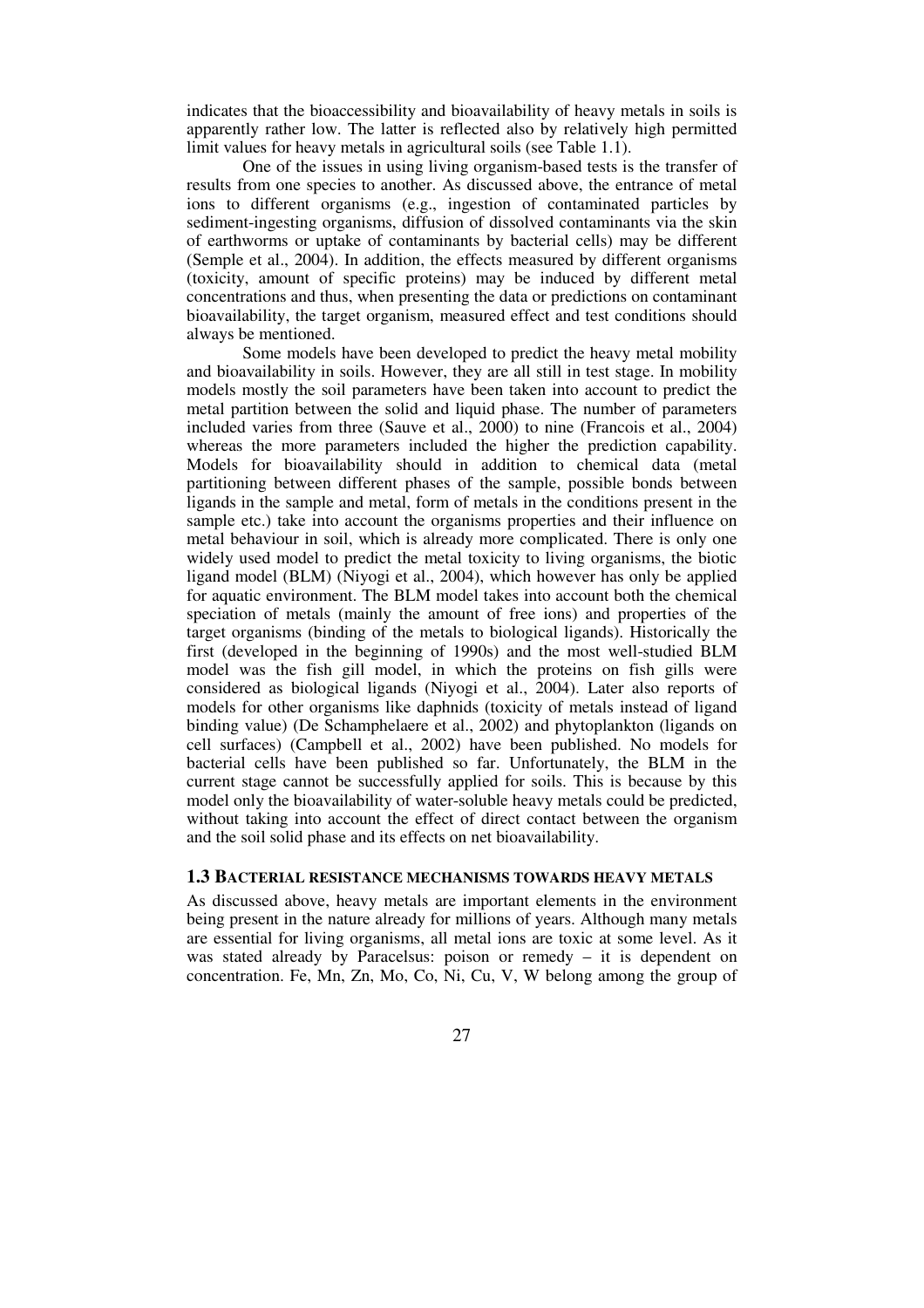essential heavy metals and become toxic mostly at millimolar concentrations. Metals without any known biological importance like Hg, Cd, Pb, Ag may induce toxic effects already at several magnitudes lower concentrations. Most heavy metal cations tend to bind strongly to sulphide groups in proteins by inhibiting their further functionality.

In order to cope with these toxic effects, many organisms living in metal-rich environments have developed mechanisms for heavy metal "immunity". In literature there are two terms to describe this characteristic: metal tolerance and metal resistance.

Metal tolerance can be described as an indirect effect of an organism resisting the toxic effects of metals due to for example possession of an impermeable cell wall, production of extracellular polysaccharide or lack of specific metal transport systems (Beveridge et al., 1997). Metal tolerance can be due to methallothioneins (cysteine-rich metal binding proteins) that are usually acting as intracellular metal depositories, which bind the excess of metal ions but in the case of need deliver metal ions to the respective metalloproteins. Metallothioneins have been found in most animals, higher plants and lower eukaryotes such as yeast but also in prokaryotes such as cyanobacteria from genus *Synechococcus* (Silver et al., 1996) and bacteria from *Pseudomonas* family (Blindauer et al., 2002). Expression of methallothioneins may be regulated and controlled by the heavy metals towards which the tolerance is achieved. For example the expression of a cyanobacterial methallothionein conferring tolerance towards zinc and cadmium is also controlled by these metals (Turner et al., 1995).

Metal resistance is achieved predominantly due to genetically encoded resistance genes which expression is usually very precisely regulated (Silver et al., 1996). The resistance mechanisms towards heavy metals arose obviously shortly after prokaryote life started, in an already metal-polluted world and have been so far found in all known bacterial groups, both eukaryotes and archaea (Ji et al., 1995; Silver 1996). The metal ion resistance systems can be localized in different genetic elements - either in plasmids, transposons or chromosomes whereas frequently, the genes initially found in plasmids have been subsequently found in the chromosomes of other bacteria (Silver, 1996). There are five mechanisms generally proposed for heavy metal resistance in bacteria and other microorganisms:

*i*) exclusion of the metal by a permeability barrier;

*ii)* exclusion by active export of the metal from the cell;

*iii*) intracellular physical sequestration of metal by binding proteins or other ligands to prevent it from damaging the metal-sensitive cellular targets;

*iv)* extracellular sequestration; and

*v)* transformation and detoxification (Choudhury et al., 2001). Attention must be drawn also to the fact that the most studied metal-resistant bacteria carry resistance determinants towards several heavy metals as in the polluted areas usually more than one metal is present.

A very uselful model for research on bacterial resistance has been a multi-resistant *Ralstonia metallidurans*, which was found to be resistant to Zn, Cd, Co, Ni, Cu, Cr, Hg and Pb (Mergeay et al., 2003). This strain has been found in highly polluted environments e.g., near metal smelters and the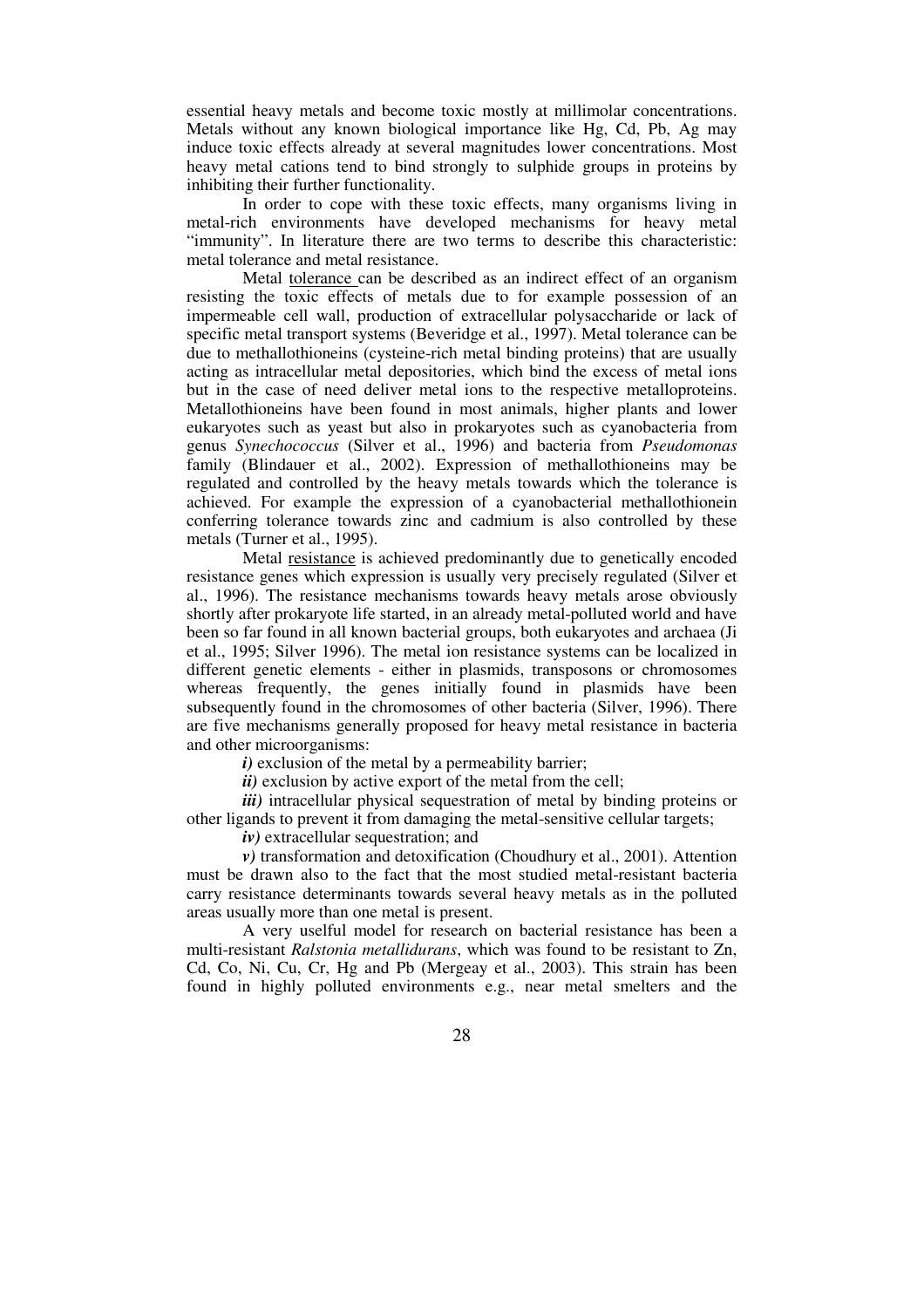resistance in this strain is achieved due to 2 megaplasmids, which can be transferred further in population. Until now, in no other bacterial strain the resistance towards so many different heavy metals has been identified. However, the new metal resistance genes are continuously discovered (for example, recently resistance systems towards Cd in *Caulobacter crescentus* (Braz et al., 2005), Cu in *Enterococcus sp*. (Hasman 2005), and an archaeon *Ferroplasma acidarmanus* (Baker-Austin et al., 2005), Ni and Co resistance in *E.coli* (Rodrigue et al., 2005) have been identified). Thus, obviously the current knowledge about both heavy metal homeostasis and resistance systems in bacteria is relatively limited.

#### **1.3.1 Transport of metals into cells**

To induce a biological effect, metals must be first transported into the living cells. Non-polar hydrophobic compounds of metals (for example methylated metals such as methylmercury) can diffuse readily through the cell membrane. However, charged ions need a transport system to get into the cells. At first glance, divalent metal cations are structurally very similar (for example the diameter of Mn<sup>2+</sup>, Fe<sup>2+</sup>, Co<sup>2+</sup>, Ni<sup>2+</sup> Cu<sup>2+</sup> and Zn<sup>2+</sup> varies only 14%) and metal oxyanions resemble the structures of acid anions (e.g., chromate is similar to sulphate and arsenate to phosphate and thus, are transported into the cells via sulphate and phosphate uptakes systems, respectively) (Nies 1999). Thus, the differentiation between different metal forms is a difficult task for the cell. In most bacterial cells two types of metal uptake systems are present: one is fast, unspecific, constitutively expressed and driven by the chemiosmotic gradient across the cytoplasmic membrane, the other has high substrate specificity, is slower and uses ATP energy (Nies 1999). The well-known fast and unspecific cation transport system in bacteria belongs to MIT  $Mg^{2+}$  uptake system family, which facilitates the transports of most cations (also toxic ones, like  $Cd^{2+}$ ,  $Pb^{2+}$ ). For oxyanions fast phosphate (used to transport also arsenate) and sulfate (used for chromate transport) uptake mechanisms are known (Nies 1999). The most well-known specific metal transporters belong to ATP-binding cassette (ABC) transporters and are P-type ATP-ases, which exist only for essential metals  $(Mg<sup>2+</sup>, Zn<sup>2+</sup>, Mn<sup>2+</sup>, Ni<sup>2+</sup>).$  Also the specific uptake systems may "make a mistake" and facilitate the transport of toxic metals. For example, it has been assumed that  $Cd^{2+}$  enters the bacterial cells through  $Mn^{2+}$  -specific transport systems (Tynecka et al., 1981; Laddaga et al., 1985). Mercury is the only nonessential heavy metal having its own import mechanism (Osborn et al., 1997). This transport system is a part of the resistance mechanism and is discussed in detail in the next chapter.

Once entered the cells the concentrations of the free metal ions are expected to be very low. Most of divalent metals, e.g., Pb(II), Zn(II), Cd(II), and Hg(II), are likely to be present inside cells as complexes with glutathione, tightly bound to specific metal-binding proteins or as yet unidentified "chaperone" proteins.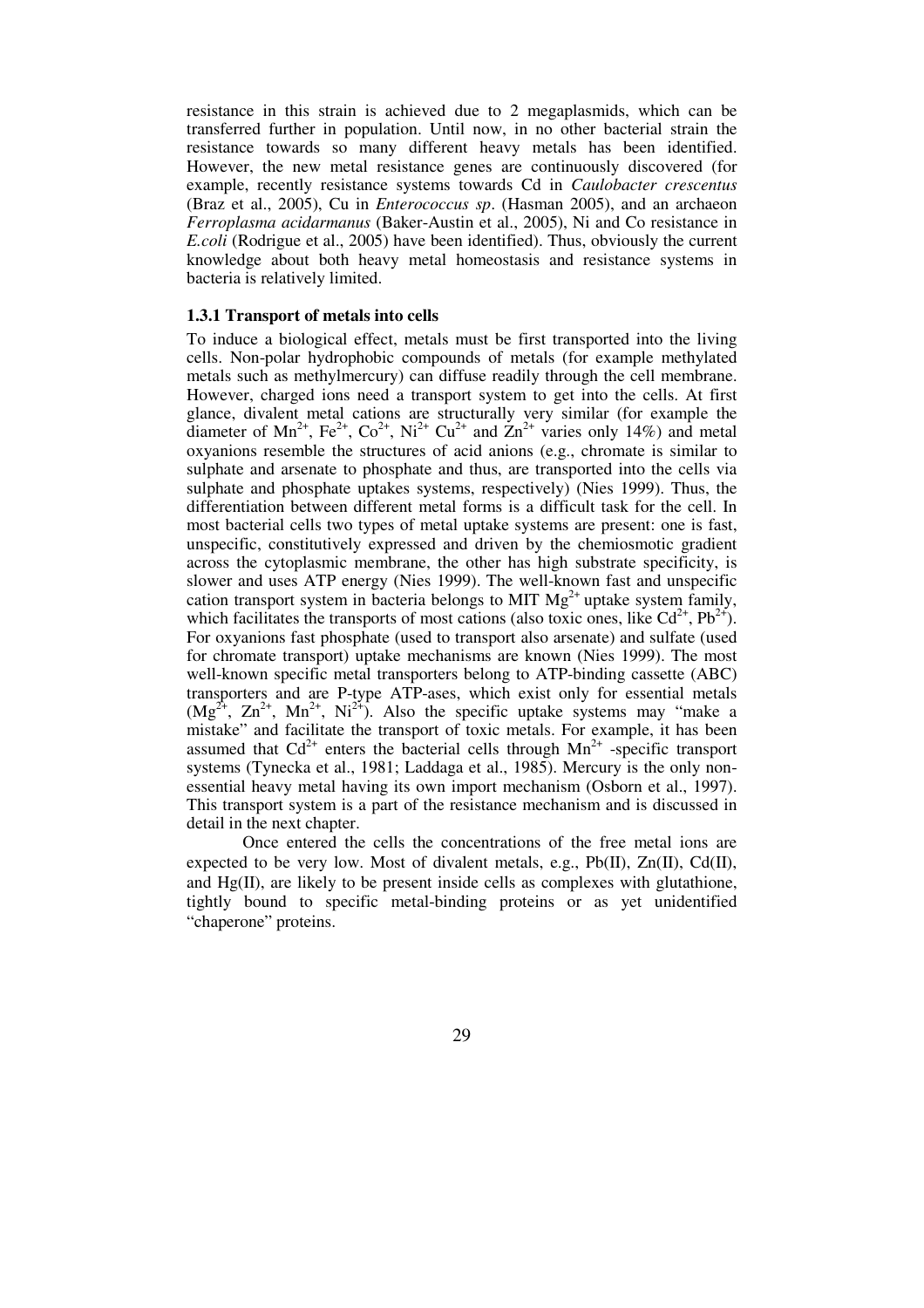#### **1.3.2 Mercury resistance**

The mercury resistance in bacteria can be achieved due to transformation of Hg ions to less toxic compounds like elementary mercury (will be afterwards volatilised) or in some bacterial species also into methylated Hg forms (Osborn et al., 1997). Although the methylated mercuric compounds are generally considered to be more toxic than  $Hg^{2+}$ , for some bacteria these compounds may be of lower apparent toxicity due to the subsequent formation of dimethylmercury, which volatilises even more efficiently from the cells than  $Hg<sup>0</sup>$  (Baldi 1997). In this section, only the resistance mechanism leading to the formation of elementary mercury will be discussed.

Mercuric ion is one exception among toxic heavy metals, which has its own uptake system as a part of the resistance mechanism allowing the efficient detoxicification of Hg(II) ions.

Hg resistance operon mer is probably one of the most extensively studied metal resistance mechanisms in bacteria. The organization of *mer* cluster has been found to be similar for all Gram-negative bacteria (Figure 1.4) whereas the structure of *mer* operon in Gram-positive bacteria is somewhat different (Osborn et al., 1997).



*Figure 1.4 Organisation of genes of the mercury resistance operons (mer operons) from Gram-negative Pseudomonas aeruginosa (transposon Tn501), Shigella flexneri (transposon Tn21), Serratia marcescens (pDU1358, Xanthomonas sp. (transposon Tn5053) Pseudomonas putrefaciens (plasmid pMERPH) and Pseudomonas stutzeri (plasmid pPB) and Gram-positive Bacillus sp. (plasmid RC607), Staphylococcus aureus (plasmid pI258) and Thiobacillus ferrooxidans 1326 chromosome, modified from (Osborn et al., 1997). Direction of transcription is shown with arrows.*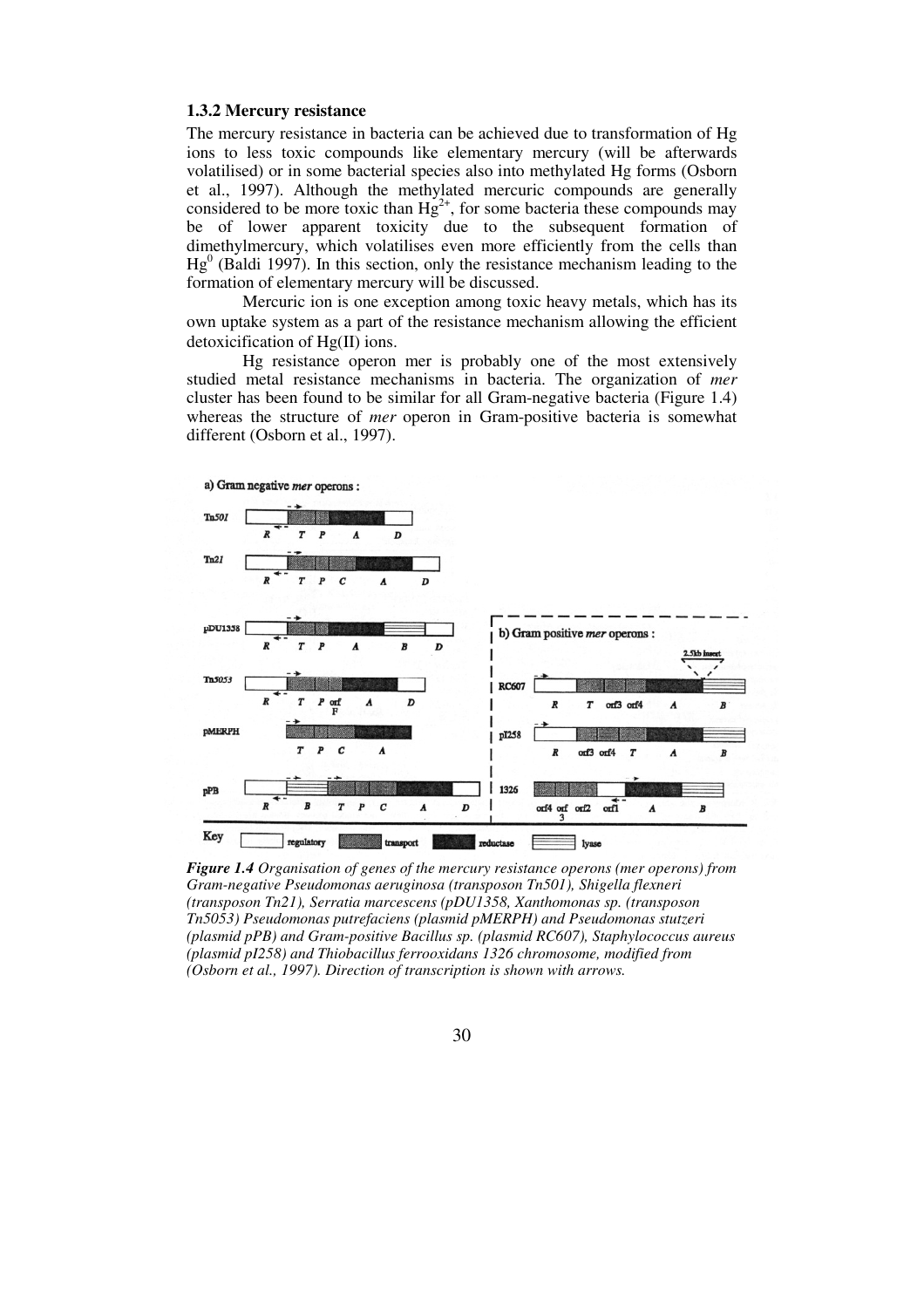In this review, only the mer operon of Gram-negative bacteria will be discussed. As it can be seen from Figure 1.4, all mer operons from Gram-negative bacteria consist of at least five genes: *merR*, *merT*, *merP*, *merA* and *merD*. In some clusters, e.g., mer operon from transposon Tn21 there is an additional gene *merB*.

Expression of all the *mer* genes in Gram-negative operons is controlled by the operator-promoter region, which consists of two promoters: promoter from which the *merR* is transcribed in counter-clockwise direction (divergently from other *mer* genes) and promoter from which the other *mer* genes are transcribed in clockwise direction (Figure 1.4). This operator-promoter region is controlled by the product of *merR* gene, the regulatory protein of the *mer* operon. This protein belongs to the MerR family of regulators (Brown et al., 2003) with characteristic extended spacer region between  $-35$  and  $-10$ consensus sequences (Stoyanov et al., 2001). The regulation mechanism of the MerR is following: once transcribed from the promoter of *merR*, the MerR protein dimerises, binds to the promoter-operator region of structural *mer* genes between hexamers –10 and –35 and attracts the RNA polymerase establishing a stable non-transcribing pre-initiation complex (allowing the immediate start of transcription when Hg ions will be present). When  $Hg^{2+}$  is bound to MerR, an allosteric change in the protein will be induced, which leads to the underwinding of the operator DNA and consequent improved access of RNA polymerase to the transcriptional start site. (Barkay et al., 2003). One MerR has been shown to bind one Hg ion by tri-coordinate  $Hg-SR<sub>3</sub>$  (from three cysteine residues) complex (Barkay et al., 2003). MerR has very high affinity to mercury ions inducing the transcription of the *merTP(C)A(B)D* genes already in the presence of femtomoles (10<sup>-15</sup> M) of mercury (Bontidean et al., 1998). It has been found that there is also an antagonist for MerR – MerD, which binding to the operator region (occurs in much lower affinity than in the case of MerR) induces the constant expression of structural *mer* genes (Barkay et al., 2003). However, the function of this kind of regulation has not been ruled out yet. It should be mentioned that MerR is not completely specific to  $Hg^{2+}$  ions but also  $Cd<sup>2+</sup>$  and  $Zn<sup>2+</sup>$  are capable of binding to this protein, however with 100 and 1000 times lower affinity (Caguiat et al., 1999).

The mercury resistance mechanism induced by MerR and Hg ions is schematically presented in Figure 1.5. The resistance mechanism starts with the influx of  $Hg^{2+}$  ions into the cell mediated by the products of *merP* (periplasmid Hg binding protein) and *merT* (transmembrane protein transferring the Hg ion to cytosol) (Osborn et al., 1997). In case of some *mer* operons (e.g., in *Thiobacillus*) also a transmembrane protein MerC has been found to participate in the uptake of  $Hg^{2+}$ , probably by duplicating the functions of MerT (Misra 1992; Barkay et al., 2003). Once entered the cell, mercury ions bind to the cysteine pair of the mercuric reductase, dimeric MerA either directly or by the medium of cytosolic thiol redox buffers such as glutathione. Here, the  $Hg^{2+}$  ions are reduced to  $Hg^0$  in a NADPH-dependent reaction. The non-toxic  $Hg^0$  is thereafter released into the cytoplasm and volatilised from the cell. (Barkay et al., 2003). The mechanism in which only the mercury ions are detoxified is referred to as narrow- spectrum mercury resistance system. The resistance mechanism in which also organic compounds of mercury are detoxified is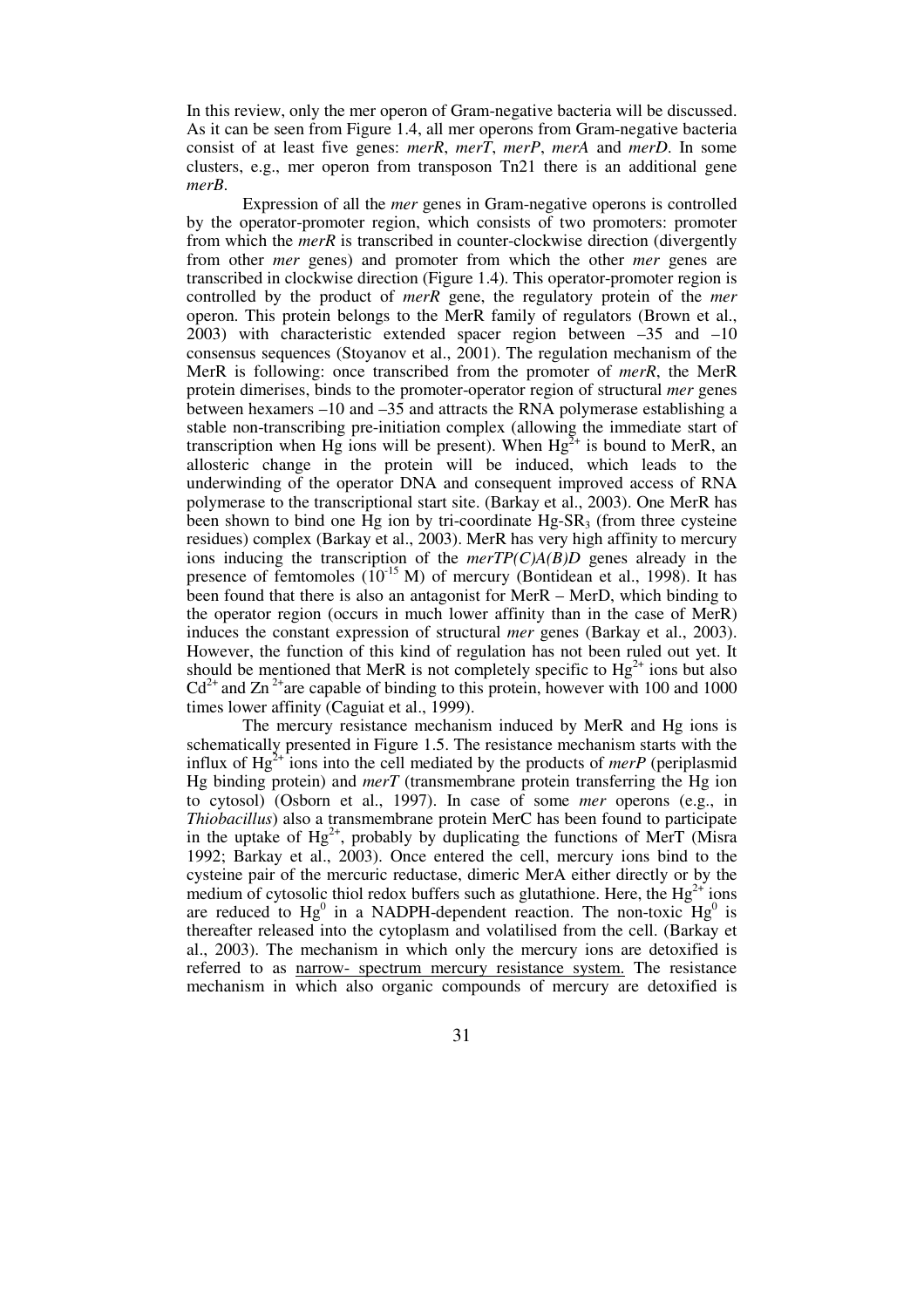called for broad-spectrum resistance system. The resistance towards organomercurials in the broad-spectrum resistance determinants such as in plasmid pDU1358 (Figure 1.4) is achieved due to organomercurial lyase, product of *merB* gene. The MerB enzyme catalyses the cleavage of mercurycarbon bond (Begley et al., 1986), releases appropriate organic groups and  $Hg<sup>2</sup>$ ions, which will be further detoxified by MerA, analogously to the narrowspectrum resistance system (Figure 1.5).



*Figure 1.5 Proposed mechanism of narrow- and broad-spectrum mercury resistance by (Osborn et al., 1997). The cystein residues in proteins essential for the resistance mechanism are marked with dots. See Text for the description of the resistance mechanism.* 

### **1.3.3 Zinc resistance**

As zinc belongs to the group of essential heavy metals, its intracellular concentration has to be precisely regulated. Zinc plays a critical role in the catalytic activity and/or structural stability of many enzymes, however in excess it is a potent inhibitor of the respiratory electron transport systems in bacteria.

Usually the bacterial cells cope with the Zn excess by transporting the ions out from the cells. The zinc efflux pumps have been found among P-type ATP-ases (ZntA in *E.coli*, (Rensing et al., 1997 and 1999) ), Cation Diffusion Facilitator (CDF) family of transporters (ZitB in *E.coli*, (Grass et al., 2001) ) or Resistance-Nodulation-Division (RND) transporter family (*czc* system in *Ralstonia metallidurans* (Nies 1999) ). Probably the most studied Zn resistance system is the efflux by ZntA transporter, which will be discussed here in detail.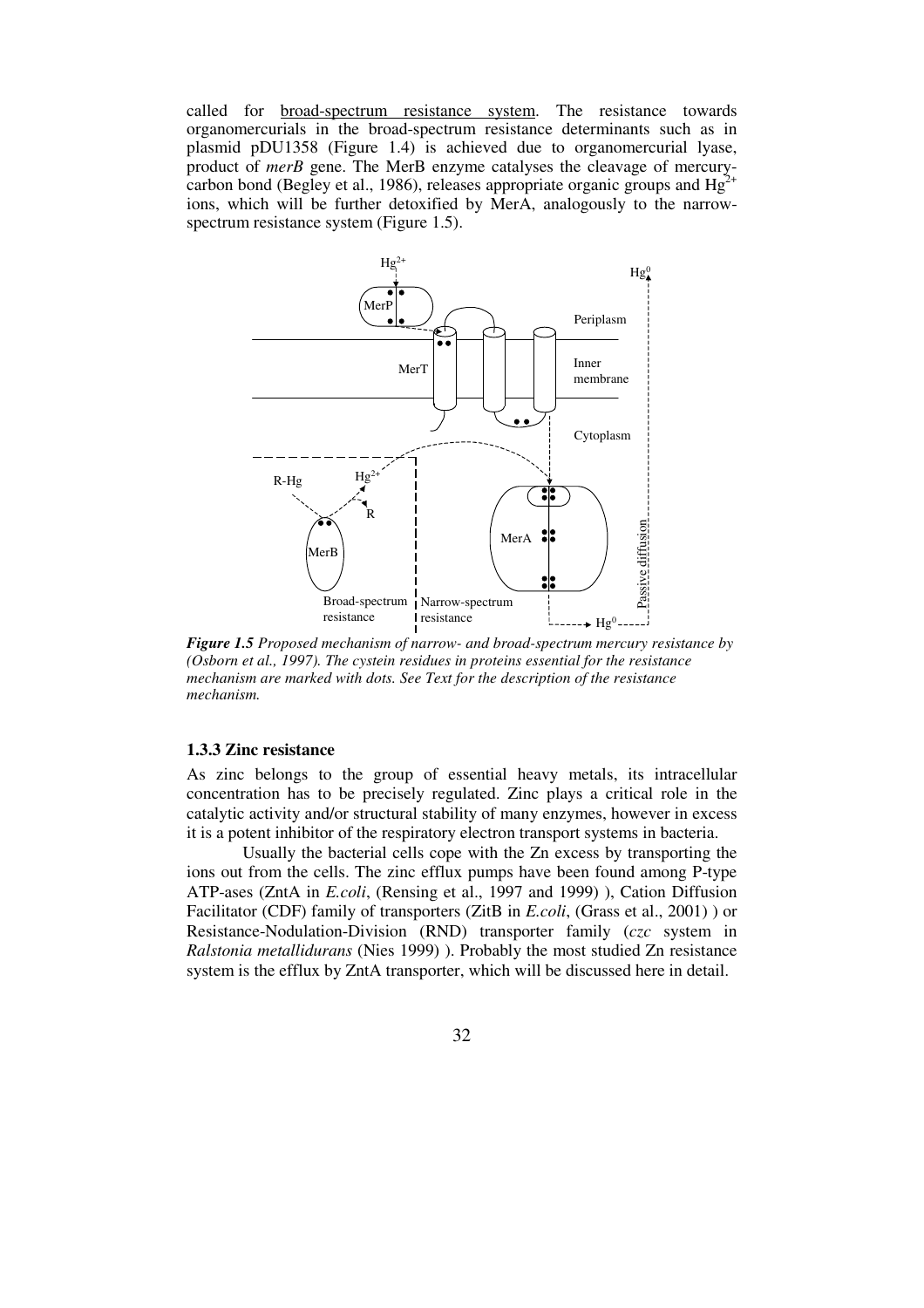The *znt* zinc efflux system in *E. coli* consists of two genes, *zntA* and *zntR* that are located separately in the chromosomal DNA of *E. coli*. The product of *zntA* is an ATP-ase involved in the efflux of the  $\text{Zn}^{2+}$  ions from the cell and the product of *zntR* is a MerR family regulatory protein that controls the expression of *zntA*. (Brocklehurst et al., 1999). If the concentration of  $Zn^{2+}$ exceeds the essential concentration for the cell, the excess of Zn ions will bind to ZntR. Upon  $\text{Zn}^{2+}$  binding, the Zn-ZntR complex will induce some structural rearrangements in the operator region and formation of open transcriptional complex at promoter of *zntA* (Figure 1.6) (Outten et al., 1999).



*Figure 1.6 Model for the open RNAP/PzntA/Zn-ZntR complex by (Outten et al., 1999). The formation of open transcriptional complex includes the spooling of DNA upstream the promoter onto the RNA polymerase and distortion of operator/promoter DNA by Zn2+-ZntR complex (bending of promoter to proper direction and facilitating the wrapping characteristic of a productive open complex)*

It has been shown that the induction of *zntA* promoter by ZntR begins in the zinc concentration that is at least an order of magnitude above that which is sufficient for rapid growth (Brocklehurst et al., 1999), obviously because the export system should prevent the loss of the essential metal. However, the ZntA has been shown to mediate also the efflux of other two-valent cations such as  $Cd^{2+}$ ,  $Pb^{2+}$ ,  $Hg^{2+}$ ,  $Co^{2+}$  and  $Ni^{2+}$  (Beard et al., 1997; Gatti et al., 2000). Therefore, in addition of zinc also the other cations being transported by the ZntA could be the possible inductors of the *zntA*. Accordingly, the inducibility of *zntA* by  $Cd^{2+}$ ,  $Pb^{2+}$  and  $Hg^{2+}$  has been reported (Binet et al., 2000).

## **1.3.4 Copper resistance**

Similarly to Zn, copper is an essential trace element for living organisms and toxic when in excess. Thus, the copper homeostasis in organisms should be carefully regulated to avoid on the one hand the deficiency but on the other hand, the accumulation of this metal in the cell. The mechanisms involved in copper homeostasis in bacteria are, however only partially understood. For example, no specific Cu-importing protein has been identified so far (Rensing et al., 2003).

Cu resistance determinants have been identified in many bacterial species, e.g. in *E. coli*, a number of *Pseudomonas* species, *Klebsiella aerogenes,*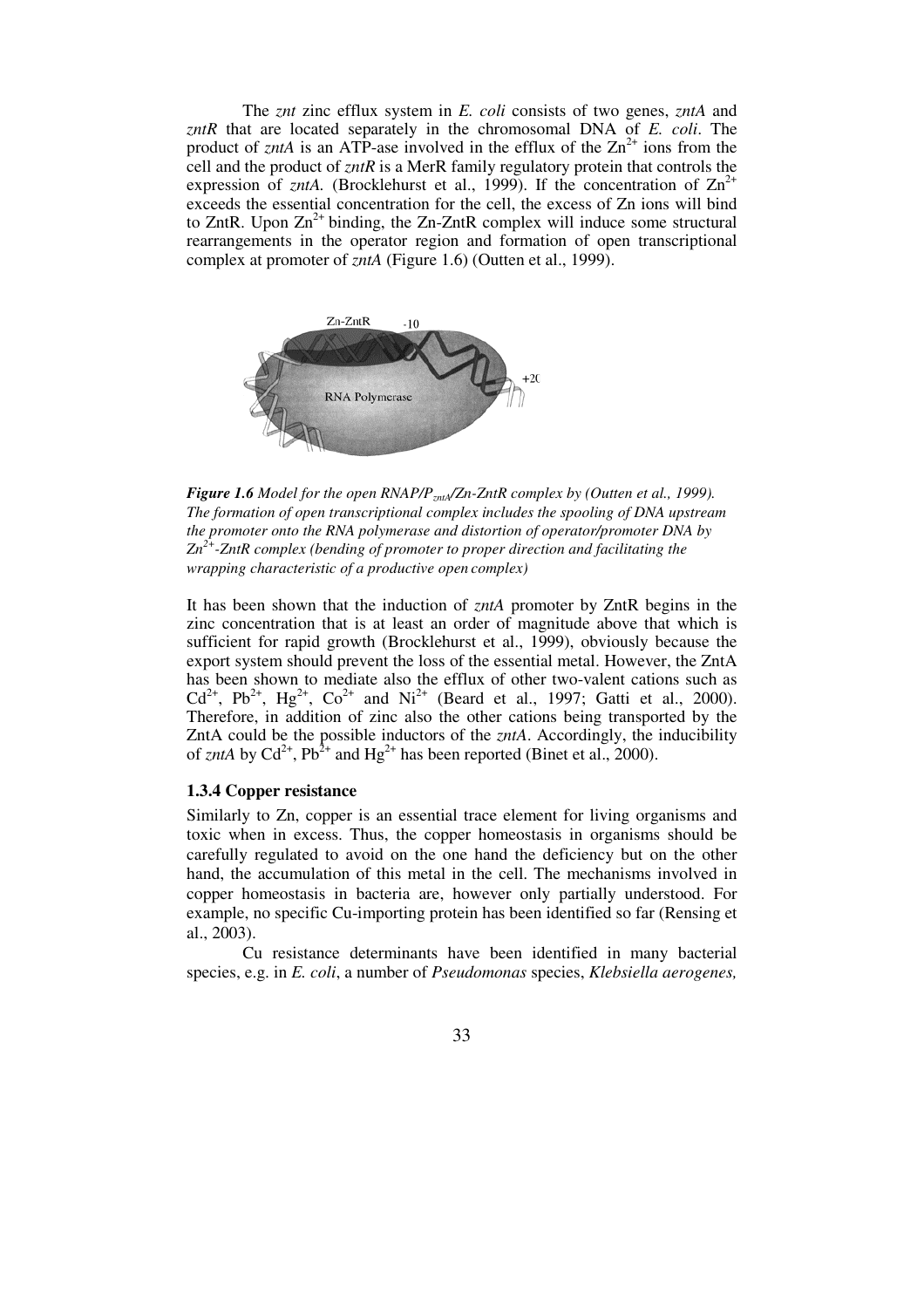*Mycobacterium scrofulaceum, Thiobacillus spp*., *Enyterococcus hirae*, *Helicobacter pylori*, *Staphylococcus aureus*, *Ralstonia metallidurans* (Brown et al., 1992; Rosen, 2002). The biological responses of a bacterial cell to Cu can be considered in 2 separate parts: one concerns the mechanisms for Cu transformations (speciation) in normal cells, which are usually chromosomally encoded (Cu tolerance) and another covers plasmid-encoded mechanisms by which the high concentrations of Cu are handled in Cu-resistant cells (Brown et al., 1992).

In *E.coli* both types of resistance have been described. The cells can be protected by extreme periplasmid Cu stress by plasmid-encoded *pco* system consisting of 4 genes, which products are working as energy-dependent Cu ion efflux pumps. It has been assumed that before export the Cu ions will be modified to a form, which is unavailable to any Cu uptake system in the bacterial cell envelope (Brown et al., 1992).

Efflux of Cu ions during normal cellular homeostasis occurs mainly via chromosomally encoded CopA, a P-typa ATPase and *cus*-system, a CBA-type proton-cation antiporter system both of which are up-regulated by Cu ions (Figure 1.7) (Rensing et al., 2003).



*Figure 1.7 Copper homeostasis mechanisms in E. coli (after Rensing et al., 2003). Shown are the most relevant homeostatic systems. CopA is a Cu(I)-translocating P-type ATPase, Ndh-2 a cupric reductase, CueO a multi-copper oxidase and CusCFBA a fourcomponent copper efflux pump. Copper probably traverses the outer membrane through porins ( possibly OmpC and OmpF).* 

The substrate for both of these transporters is  $Cu<sup>+</sup>$  as most of the intracellular Cu has been assumed to be present in reduced form (Outten et al., 2000). The best studied of these two is CopA protein, which has been assumed to be the central component for cytoplasmic copper homeostasis. Regulation of this protein occurs by a MerR-like regulator (see above). CueR as a response to the intracellular free Cu<sup>+</sup>. Also, the up-regulation of  $P_{\text{copA}}$  has been shown to occur as a response to extracellular  $\overrightarrow{Ag}^+$ , whereas in remarkably lower concentrations (obviously due to the higher toxicity of Ag ions) than in the case of Cu<sup>+</sup> (Stoyanov et al., 2001).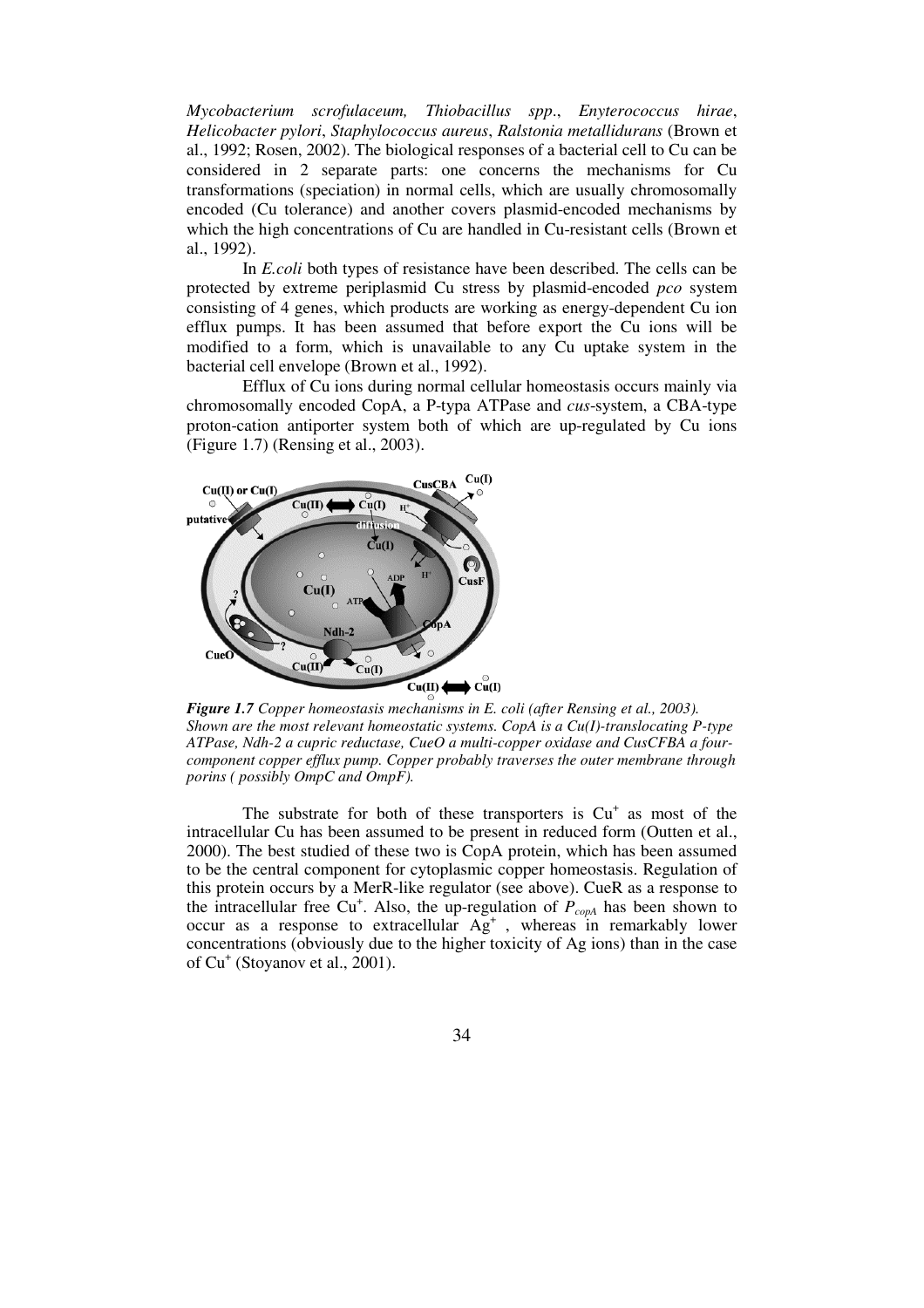### **1.3.5 Chromate resistance**

Chromate (Cr  $<sup>6+</sup>$ ) resistance has been found to be based on either chromate</sup> reduction (to Cr 3+) (*Pseudomonas fluorescens* LB300) or efflux (*Ralstonia metallidurans*) (Nies 1999). In this review, only the chromate resistance system of *R. metallidurans* will be discussed in detail.

As discussed above *R. metallidurans* is a chemolitotrophic soil bacterium which strain CH34 has been found to carry several heavy metal resistance mechanisms located in two megaplasmids pMOL28 and pMOL30 (Taghavi et al., 1997). The resistance determinants towards chromate in *R. metallidurans* have been found both from chromosome and the megaplasmid pMOL28 (Juhnke et al., 2002). So far six genes have been identified to be responsible for resistance in plasmid pMOL28 and three genes responsible for the resistance, which are located in the chromosome. The 3 genes found in the chromosomal DNA show considerable similarity with the respective genes in plasmid indicating that they have possibly been evolved by duplication during speciation of the genus *Ralstonia* perhaps indicating an adaptation of this bacterium to environments with elevated Cr concentrations. As shown by (Juhnke et al., 2002) due to the sequence similarities the chromosomal and plasmid-encoded systems are connected being able to regulate each others expression. The main protein responsible for the resistance towards Cr is membrane transport protein ChrA, which most probably mediates the efflux of chromate ions from the cell (Cervantes et al., 1992; Taghavi et al., 1997; Peitzsch et al., 1998). The genes for ChrA have been found both in plasmid and chromosome (Juhnke et al., 2002). The recent data have demonstrated that also a plasmid-encoded ChrC protein may be involved in chromate detoxification (Juhnke et al., 2002). The up-regulation of chromate detoxification system occurs via ChrB (Cervantes et al., 1992), which is again duplicated in plasmid and chromosome (Juhnke et al., 2002). The role of ChrB in regulation is also proved by the fact that this gene is missing in non-inducible chromate resistance determinant in *Pseudomonas aeruginosa* (Taghavi et al., 1997). Recent data from (Juhnke et al., 2002) show that the *chr* system may also be repressed by ChrF, however the exact regulation of chromate resistance system in *R. metallidurans* has still not been described in detail.

It is interesting to note that the *chr* system increases the resistance against chromate just 5-fold compared with the cells lacking those systems (Juhnke et al., 2002). This increase is very small compared with other resistance determinants, which may increase the minimal inhibitory concentration (MIC) up to 100 times (e.g., *czc* system conferring resistance towards Cd, Co and Ni, (Rensing et al., 1997) ). As stated by (Juhnke et al., 2002) this could be due to rapid interaction of chromate oxyanions with cellular components and subsequent toxic effects that are not compensated by the efflux via ChrA.

### **1.4 WHOLE-CELL SENSORS**

During last fifteen years there has been a great interest in developing whole-cell sensors for the detection of certain, both organic and inorganic substances. A number of publications have been published on bacterial whole-cell sensors for inorganic substances, mainly heavy metals like Al, As, Sb, Cd, Cr, Cu, Hg, Zn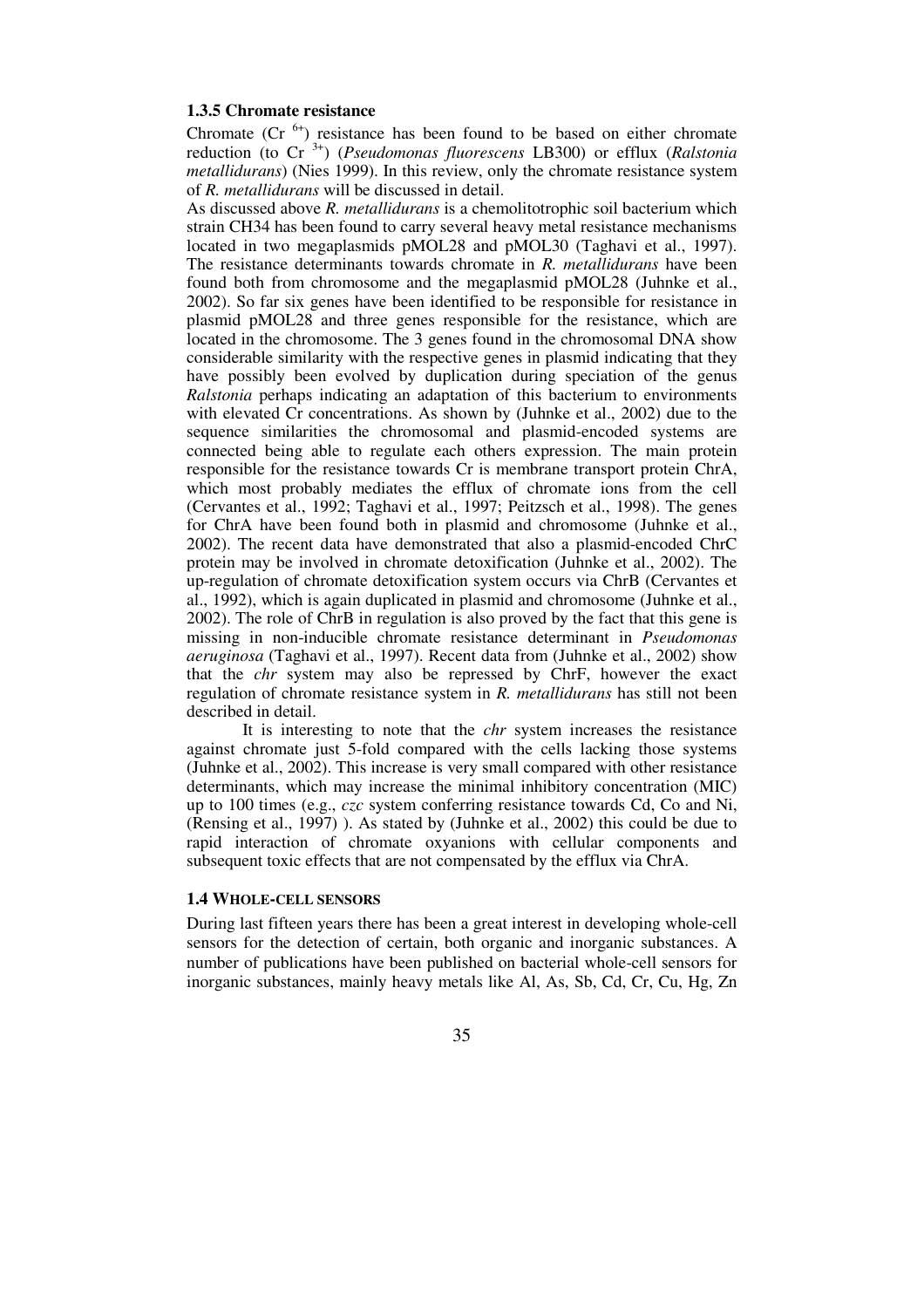but also for organic compounds like benzene and its derivatives, phenol and its derivatives, naphthalene, polychlorinated biphenyls (PCBs) and others (Köhler et al., 2000). In addition to bacteria also other microbes can be used as sensors. For example yeast cells have been modified to be used as Cu-sensors (Leskinen et al., 2003). In order for a cell to function as a sensor-cell, it has to contain two linked genetic elements: a sensing element and a reporting element: the former senses the target molecule(s) and turns on the latter. Usually the sensing element consists of a regulator gene and its responsive promoter, which originally regulates the expression of a gene or a group of genes necessary for the detoxification or biodegradation of the target analyte. In the case of bacterial heavy metal sensors the sensor elements originate from natural metal resistance systems, where the metal-regulator protein complex induces the expression of metal resistance gene(s) (see above).

ln the case of bacterial sensors for organic compounds the sensitive elements are usually from natural biodegradation mechanisms (Köhler et al., 2000). In most cases in the sensor constructs the natural biodegradative or resistance genes have been replaced by a reporter gene or reporter genes, which activation by the regulator protein in the presence of target analyte could be easily detected (Figure 1.8).



*Figure 1.8 Working mechanism of a bacterial whole-cell sensor, modified from (Virta et al., 2001). Binding of the regulatory protein R to the promoter P controls the transcription of reporter gene(s). Upon binding of the target analyte, transcription from the promoter will be induced leading to an increased protein concentration and thus, signal. The response curve of these kind of sensors is U-shaped due to toxicity of analyte in higher concentrations.* 

The most frequently used reporter genes include *lucFF* gene, which encodes firefly (*Photinus pyralis*) luciferase, *lux CDABE* 5-gene cassette (bacterial luciferase system), and the variants of *gfp* gene, which encodes the green fluorescent protein (GFP) (Purohit 2003) ).

In addition to sensors reacting to single inorganic or organic compounds, a number of publications can be found on systems sensing a broader class of substances, e.g., DNA disrupting compounds (based on SOS response mechanism in bacteria), compounds causing oxidative stress or protein damage (Belkin et al., 1997). There is a number of publications on yeasts used for identifying of possible endocrine-disrupting compounds, a class of pollutants which are very hazardous especially in the case of chronic exposure,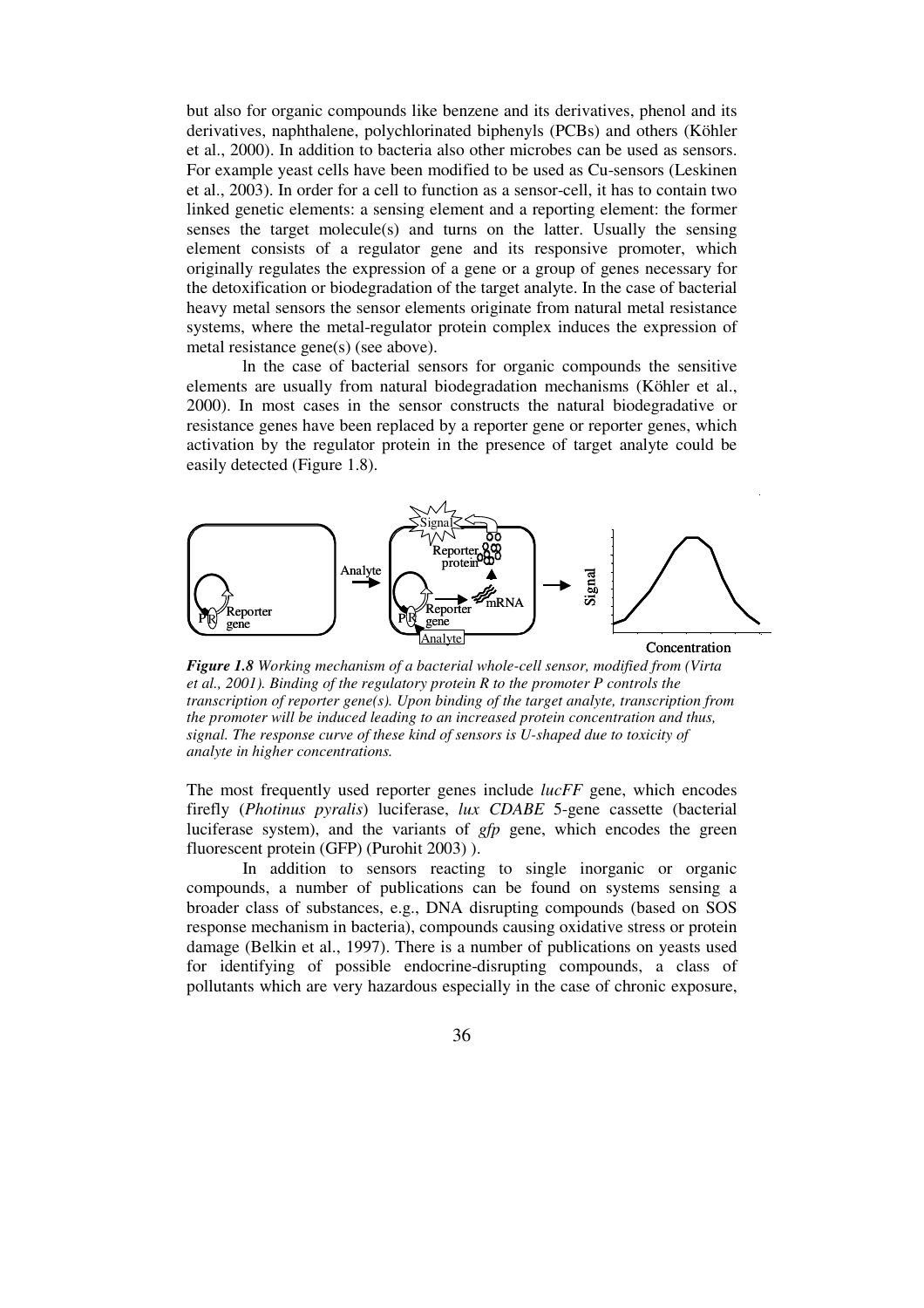but on the other hand very difficult to predict by chemical structure (Baker 2001). Analogously to specific sensors also these, so called semi-specific constructs contain a sensing system, consisting on a regulatory (also named as sensory or receptor) protein (in this case reacting to a number of different compounds) and a promoter, connected with a reporter.

### **1.4.1 Bioluminescence**

Bioluminescent reporter proteins, luciferases, belong to the most widely used reporters in sensor cells.

The ease of detection (possible to measure even with portable instruments) and lack of endogenous background activity in most of the cells make them attractive candidates for reporter applications (Lewis et al., 1998).

Luciferases are enzymes with the ability to produce light or luminescence as a by-product of their catalysed reactions (Wilson et al., 1998). Luminenscence has been described in a number of organisms including bacteria, algae (Dinoflagellates*)*, insects (the most well-known are American firefly *Photinus pyralis* and click-beetle *Pyrophorys plagiopthalamus*), fungi (e.g., *Armillaria mellea*) and coelenterates (e.g., sea pansy *Renilla reniformis*)(Campbell 1988). The major function of light emission in many species is the communication (insects use luminescence flashes as signals during courtship whereas the light production occurs in species-specific manner) or need for illumination during hunt for food (luminescent marine bacteria from *Vibrio* family living in symbiosis with deep-sea fish enable their hosts to illuminate their pray) (Campbell, 1988). Historically the luminescence phenomenon has been often connected with supernatural forces. For example, the luminescence from fungi has been considered to indicate the location of a treasure (money-lights), which was seen in the forest at nights (Parmasto 2005).

Although carrying a common name (due to the ability to produce light), the luciferases in different organisms are chemically very different. According to their main origin, they can be divided into bacterial and eukaryotic luciferases (Wilson et al., 1998).

The bacterial bioluminescence system consists of an operon of 5 structural (*lux*) genes (Meighen 1988). The products of *luxA* and *luxB* genes encode for the synthesis of the  $\alpha$  and  $\beta$  subunits of the enzyme luciferase, a flavin-dependent monooxygenase catalysing the oxidation of reduced flavin mononucleotide  $(FMNH<sub>2</sub>)$  and a long-chain aldehyde (RCHO – luciferin of this reaction) to FMN and the corresponding long-chain carboxylic acid with light emission at 490 nm:

FMNH<sub>2</sub> + O<sub>2</sub> + RCHO  $\rightarrow$  FMN + ROOH + H<sub>2</sub>O + light (490 nm) (Wilson et al., 1998).

The genes *luxC, lucD* and *luxE* encode for proteins required for the synthesis of reaction substrate, RCHO (Wilson et al., 1998). There are 2 additional genes required for the induction of the bacterial bioluminescence system in natural conditions. The product of *luxR* is a repressor of the *lux* genes and the product of *luxI* catalyses the production of an autoinducer, homoserine lactone, which diffuses freely through the cell membranes, and binds to repressor LuxR. In the wild type system the lux genes will be activated only when enough autoinducer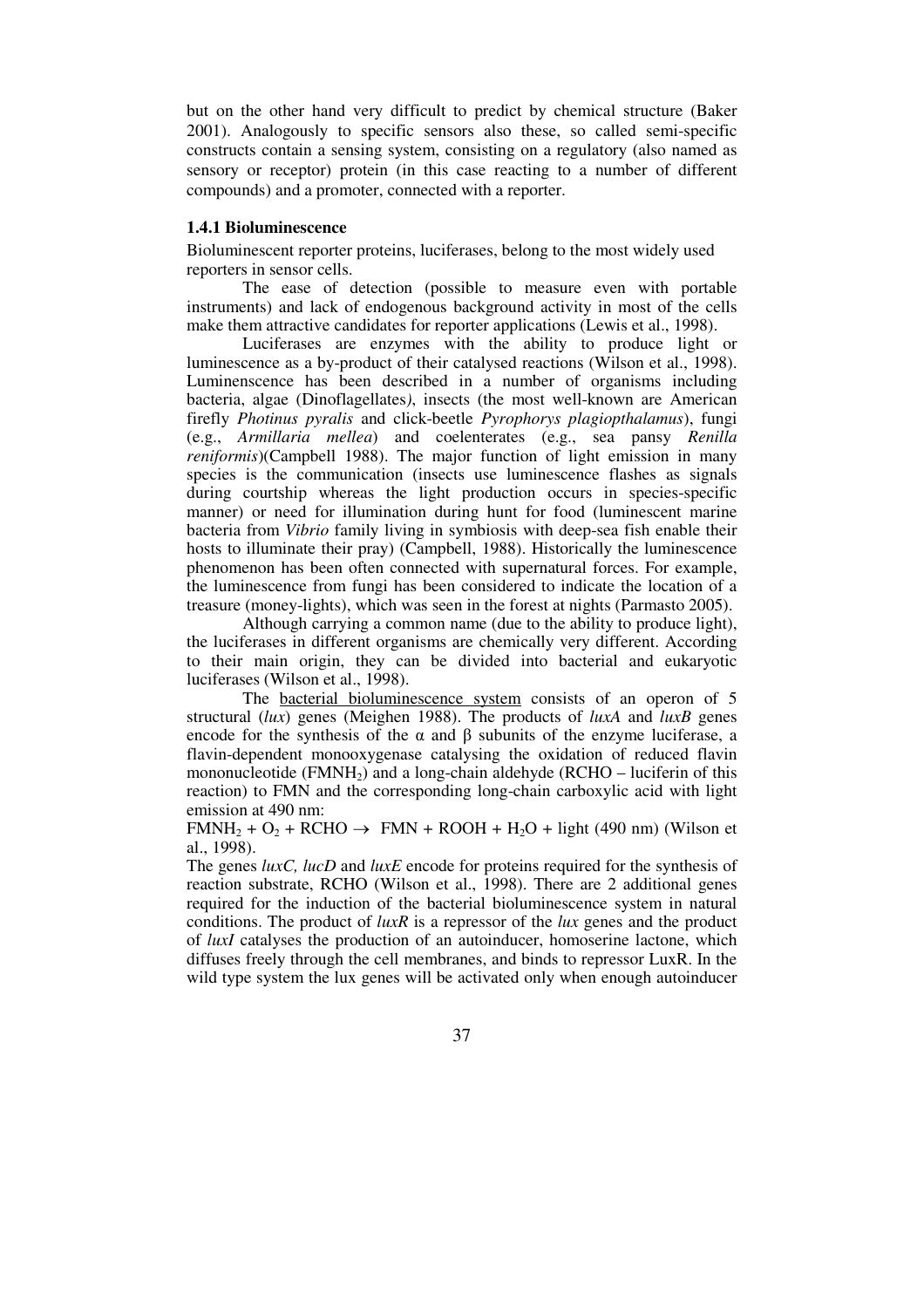is present in the environment (at certain cell density), i.e. the luminescence is induced in quorum-dependent manner (Meighen 1988).

 For reporter purposes, maximum 5-gene cassette (*lux CDABE)* is used, but it is also possible to use the *lux AB* encoding just for luciferase and add the reaction substrate (luciferin) externally (Lewis et al., 1998). It should be mentioned that the expression of 5 additional genes (*lux CDABE*) is relatively burdensome for a bacterial cell. Moreover, the continuous bioluminescence production requires a considerable amount of the cellular energy (it has been shown that during luminescence the ATP levels in bacterial cells may drop about 10 times, (DeLuca 1978) ). The most widely used *lux*-cassettes are from marine bacteria *Vibrio fisheri* or *Vibrio harveyi* (Köhler et al., 2000). However, due to the limited temperature range of these systems  $\langle 30^{\circ}$ C and  $\langle 37^{\circ}$ C, respectively) in many applications the lux system from terrestrial bacterium *Photorhabdus luminescens* with higher temperature maximum has been used (Lampinen et al., 1992).

For reporter purposes the most widely used eukaryotic luciferase is from firefly *P. pyralis* (*lucFF* gene) (Lewis et al., 1998). The firefly luciferase reaction is very different from that of bacterial luciferase: the only common feature of these reactions is the production of light and need for molecular oxygen and energy (either  $FMM_2$  or adenosin triphosphate, ATP) and therefore, the metabolic activity of the cell. The substrate for the *P. pyralis* luciferase is D-luciferin, which will be oxidised in the presence of ATP to oxyluciferin with light emission at  $560$  nm (Wilson et al., 1998):



The firefly luciferase gene has been successfully expressed both in eukaryotic and prokaryotic cells (Cheng Vollmer et al., 2004). Compared with the prokaryotic luminescence system the energy requirements of firefly luminescence are much smaller and the produced quantum yield is highest among known luciferase systems (0.9 from each oxidized substrate molecule, (Lewis et al., 1998) ). Moreover, the linear range of the firefly bioluminescence reaction is up to eight orders of magnitude, compared to the three orders of magnitude for the bacterial system (Naylor 1999). However, the disadvantage of the firefly system is the absolute need for the external addition of reaction substrate, D-luciferin as the genes involved in its synthesis are still not known. In addition, in order to have the luminescent signal, the pH of the surrounding environment (i.e. test medium) should be set acidic in order the D-luciferin to pass the cell membrane: pH 5 has been found to be optimal for *E.coli* (Jawhara et al., 2004) and *Pseudomonas fluorescens* cells (Petänen et al., 2001) and pH 6 for *Streptococcus* (Loimaranta et al., 1998). Thus, the continuous monitoring of reporter gene activity in the case of firefly luciferase is almost impossible and when the pH of surrounding environment (e.g., in the case of analysing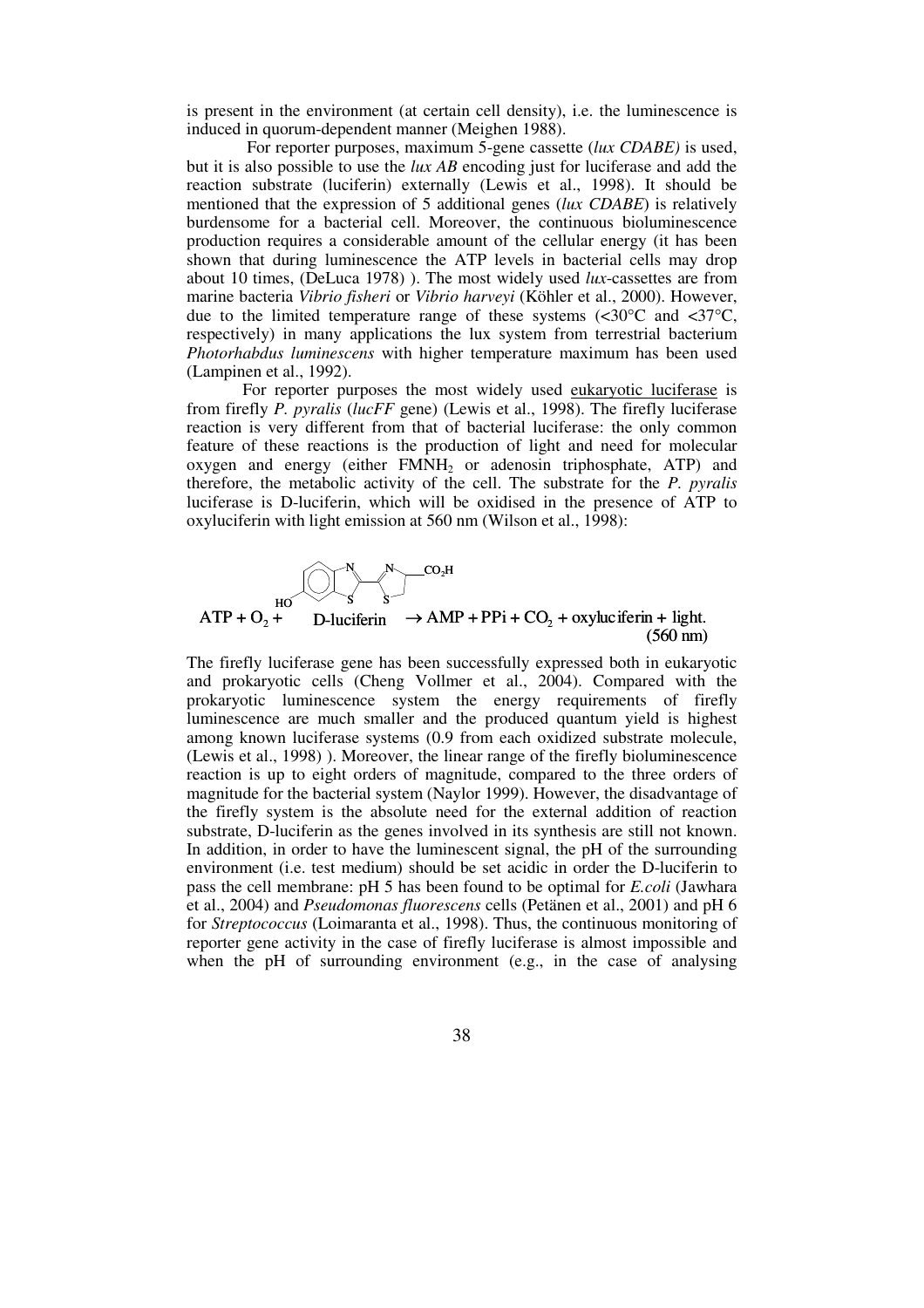promoter activity in natural environments) is crucial, the pH adjustment may substantially affect the results.

A more novel relatively widely used eukaryotic luciferase is *Rluc* from sea pansy *Renilla reniformis*. Although it has been expressed in *E.coli* (Lorenz et al., 1991), its applications in bacteria have not been developed and improvements, such as those in codon usage, may be necessary (Cheng Vollmer et al., 2004). One advantage in using luciferase from *Renilla* as reporter gene could be the fact that this system does not require ATP and  $Mg^{2+}$  (Inouye et al., 1997). However, compared with the firefly system, the quantum yield of this luciferase is rather low (0.055).

#### **1.4.2 The use of whole-cell sensors in environmental analysis**

The whole cell sensors represent a significant breakthrough for the monitoring of pollutants in contaminated matrices since they have the unique ability to measure the interaction of specific compounds with biological systems through highly sensitive and specific biorecognition processes. The attractiveness of the use of whole-cell sensors in determination of different bioavailable substances has been emphasized in many papers (Kong et al., 1995; Daunert et al., 2000; Köhler et al., 2000;, Belkin, 2003). The main advantages of this technique include the ease of the procedure (no sample pre-treatment and fast signal detection), rapidity (hundreds of samples in couple of hours), low requirements on the apparatus (if compared with the sophisticated instruments used for chemical analysis) and the relatively low price of the procedure. On the other hand also some disadvantages should be pointed out. One weakness for some types of whole-cell sensors (especially these constructed for organic compounds) is the low specificity (Daunert et al., 2000). The lack of specificity is ususally due to the fact that the resistance and biodegradation mechanisms, which have been used in the construction of the sensors themselves are not specific, i.e., the sensor responds usually to several compounds (due to the simultaneous presence of several metals in nature, the resistance systems often detoxify all of them, or the biodegradative pathways may use many structurally related compounds as substrates) and the specificity is very difficult to achieve. Another weakness is inherent property of all living cells: relatively small detection range (maximum 3 of orders of magnitude) of target compounds, which is determined by the difference in concentrations initiating the detoxifying/biodegradation mechanisms and the ones causing already toxic effects (Köhler et al., 2000).

Due to the well established physico-chemical detection methods, the main application field for the whole-cell sensors in environmental analysis could base on their ability of detecting the bioavailability of contaminants, which is especially valuable as it provides a unique tool to evaluate the hazard of a polluted environment to biota. As discussed above, the fact that the total concentrations of pollutants, e.g., heavy metals in soils or sediments do not provide any information on their bioavailability is well-known (Academies, 2004). Several papers have described that only a relatively small fraction of heavy metals in soils (e.g., 0.12% of the total Hg (Petänen et al., 2003) and 0.4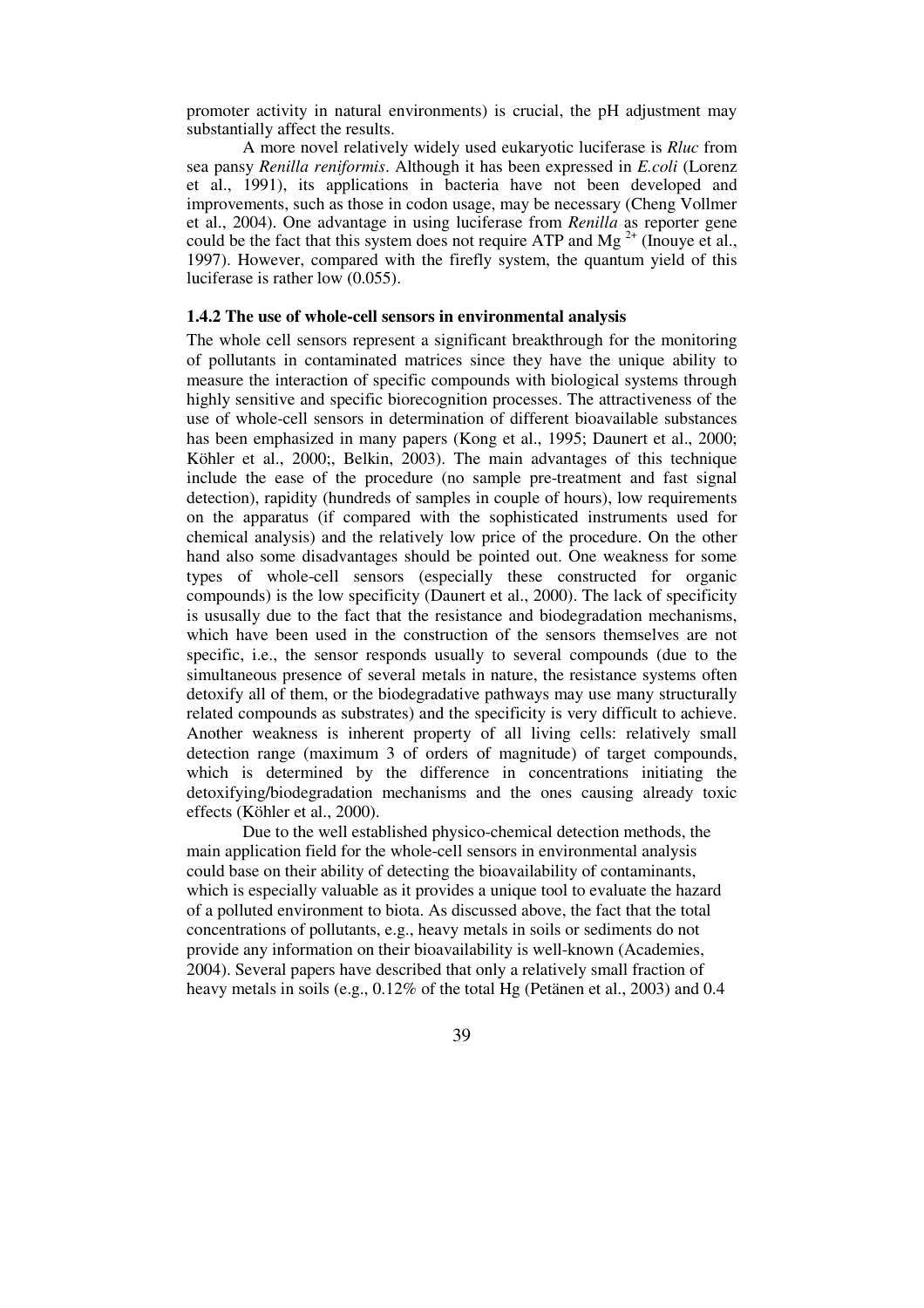– 18% of the total As (Petänen et al., 2003) ) is available to bacterial cells. Thus, the bioavailability analysis of natural samples in parallel with standard analytical methods would be of great interest. Still, in spite of the great number of bacterial sensors constructed (Köhler et al., 2000) surprisingly few have been applied for environmental analysis. Sensors for Cu (Corbisier et al., 1996), Hg (Rasmussen et al., 2000; Petänen et al., 2001 and 2003), Pb and Cd (Turpeinen et al., 2000; Fritze et al., 2001), Co and Ni (Tibazarwa et al., 2001) and As (Petänen et al., 2001 and 2003) have been applied for analysis of heavy metals from soil samples. It could be said that these papers have been just first attempts to introduce the whole bacterial cells in environmental analysis and their promising results have certainly paved the way for comprehensive future use in environmental hazard assessment.

#### **1.4.3 The use of whole-cell sensors in biosensor systems**

A biosensor has been defined as a device for the rapid, accurate, low-level detection of an analyte in body fluids, water and air that combines a biological component with a physico-chemical detector component (www.wikipedia.org; On-line medical dictionary). Most commonly the biological element has been defined as an immobilized macromolecule such as enzyme or antibody and another, less common approach uses the term `biosensor´ more widely and adds also living micro-organisms or sections of organs or tissues as the biological element (Simpson et al., 1998). Herein the use of whole cell bacterial sensors as biological sensing elements is discussed.

It has to be mentioned that the term ´biosensor´ has been used relatively freely by microbiologists: in many papers only the biological elements, living microbial cells with certain sensing capabilities have been defined as `biosensors` (Belkin 2003). Although an isolated microbial strain might serve as excellent sensor in the laboratory, the same microbes taken outside and used as biosensors need to be incorporated into a system that will allow the effective storage and maintenance of the sensing potential (e.g., viability) of cells, access of the analyte to be sensed to these microbes as well as technical interface for on-line capturing of the signal specifically caused by the analyte to be sensed.

As luminescence offers easy detection possibilities with low signal-tonoise ratio, the sensor cells expressing luminescence as reporter have often been used in biosensor systems. Various methods exist for the entrapment of microbial cells into biosensor systems (in the case of luminescent sensors at or near the light-transducing system connected with the physico-chemical detector). These include immobilization in PVA (polyvinyl acetate) matrix (Horsburgh et al., 2002), latex film (Lyngberg et al., 1999), alginate immobilization onto optical fibre tips (Polyak et al., 2000; Hakkila et al., 2004), agar immobilization at the bottom of microtiter plate wells (Mbeunkui et al., 2002) and encapsulation in sol-gel matrices (Rajan Premkumar et al., 2002). A recent advance is the development of Bioluminescent Bioreporter Integrates Circuit (BBIC), in which the optical signal from immobilized sensor cells is automatically detected, processed and the results are communicated (Simpson et al., 1998). The polymeric matrices used for the cell entrapment provide a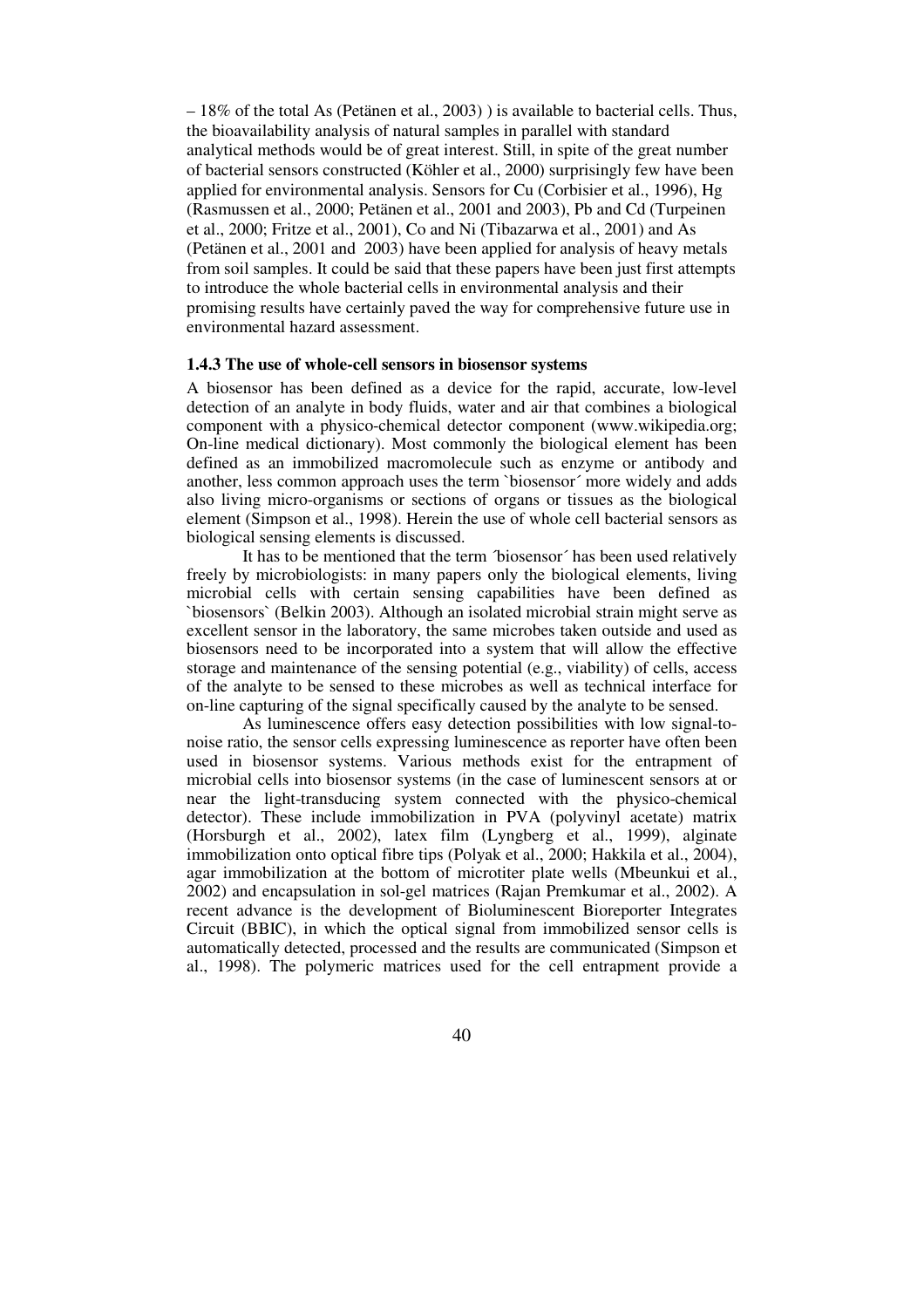hydrated environment containing the nutrients and cofactors needed for cellular activity and growth (Simpson et al., 1998).

The sensor cells expressing "self luminescent" luciferin-luciferase system from prokaryotes (*lux* genes) enabling the continuous monitoring of luminescence, have most often been used in biosensor systems. This kind of biosensor systems have been constructed for the detection of genotoxicants (Polyak et al., 2000), heavy metals (Corbisier et al., 1999), organic pollutants like naphthalene and salicylate, (Heitzer et al., 1994), toluene and trichloroethylene, (Applegate et al., 1997). The use of eukaryotic luciferase (*luc* gene) in biosensor applications is not as widespread as this system emits light only upon external addition of reaction substrate, D-luciferin (a unique benzothiazole). Thus, the diffusion of luciferin trough immobilization matrix and the requirement for pH 5 in order to pass the bacterial membranes and enter the living cells (difficult to achieve inside the immobilization matrix) may greatly interfere with the test results. Moreover, D-luciferin is relatively costly if used in high quantities, as required for biosensor applications. These disadvantages have been pointed out also by other authors in conncetion with the biosensor for benzene derivatives carrying *luc* reporter gene (Ikariyama et al., 1997). Interestingly, the authors noted that the induction of luminescence by the analyte was remarkably slower in immobilised cells compared with similar, non-immobilised bacteria, probably due to the interference of immobilisation matrix lowering the bioavailability of the analyte. Thus, the matrix used in cell entrapment should be carefully chosen in order not to interfere with the results especially when measuring low concentration-environmental samples.

Compared with the use of free sensor cells (most often used experimental setup), the biosensors (usually immobilised cells) have a number of advantages including their miniaturized size and portability, which is especially suitable for on-site environmental monitoring (Daunert et al., 2000). Currently there are still some weak points in the routine production of wholecell biosensor systems (based on matrix-entrapped bacteria) like unstable viability and sensitivity of the cells, however further advanced in biotechnology and transduction mechanisms will ultimately provide the means for rapid and sensitive real-time analyte detection at ultralow levels (Daunert et al., 2000).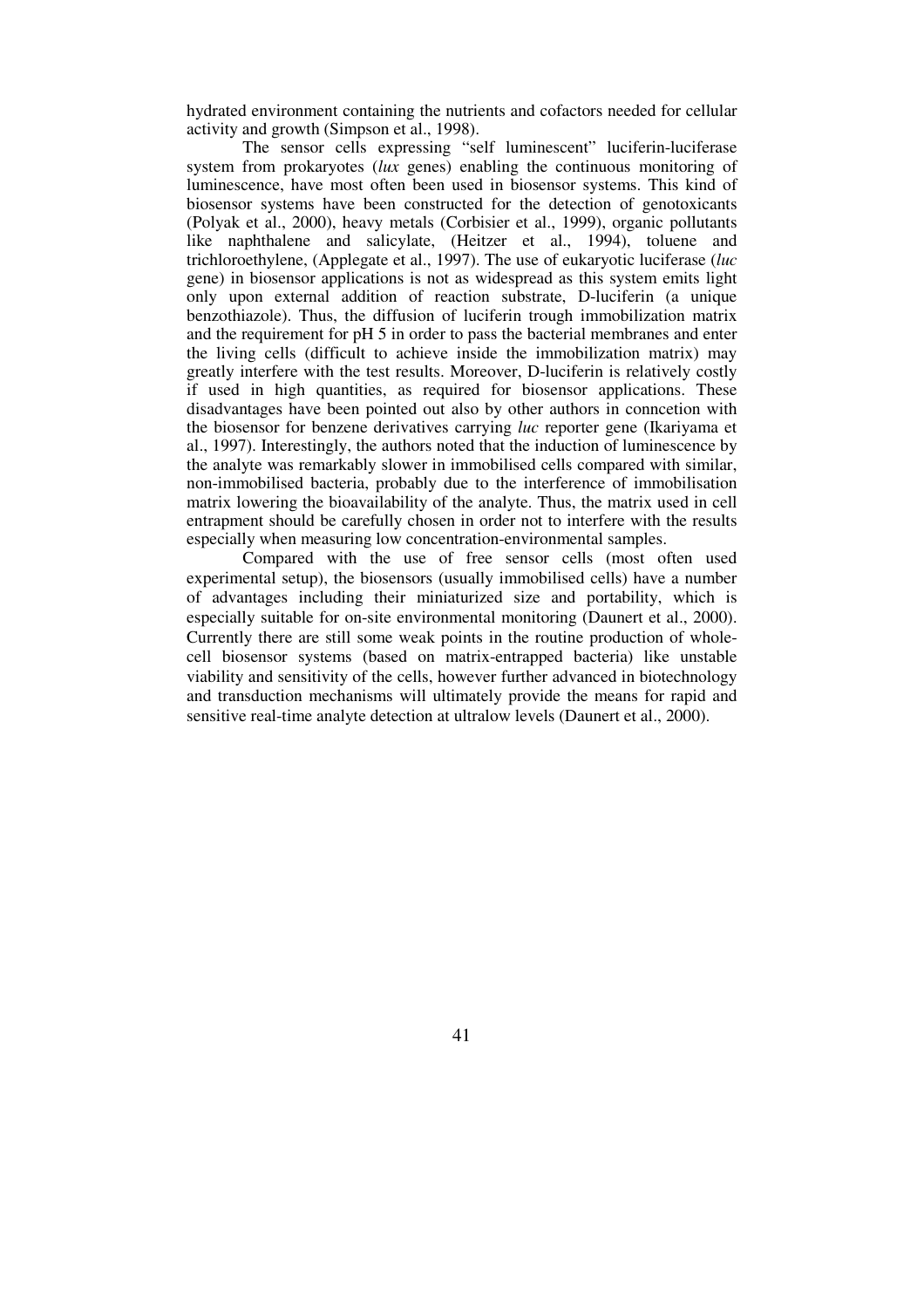# **AIMS OF THE STUDY**

The main aim of this study was to construct and/or use a panel of bacterial and eukaryotic metal sensor including fibre-optic biosensor systems to determine the factors influencing bioavailability of different heavy metals in various environmental matrices.

The sub-tasks of this study were:

- 1. Construct bacterial sensor strains for the detection of ubiquitous heavy metals Zn, Cu and Cr as well as for highly toxic organic compounds of Hg.
- 2. Develop a protocol for quantification of bioavailable heavy metals in natural soils and sediments in contact assay. Due to the interference of solid samples with test results, the development of appropriate protocol for these samples is extremely important.
- 3. Evaluate the test protocol for bacterial and eukaryotic sensors on natural samples and compare the data with surrogate chemical methods for estimation of bioavailable heavy metals.
- 4. Determine and analyse the factors influencing bioavailability of heavy metals in soils and sediments
- 5. Develop a fibre-optic biosensor system applicable for field analysis of bioavailable heavy metals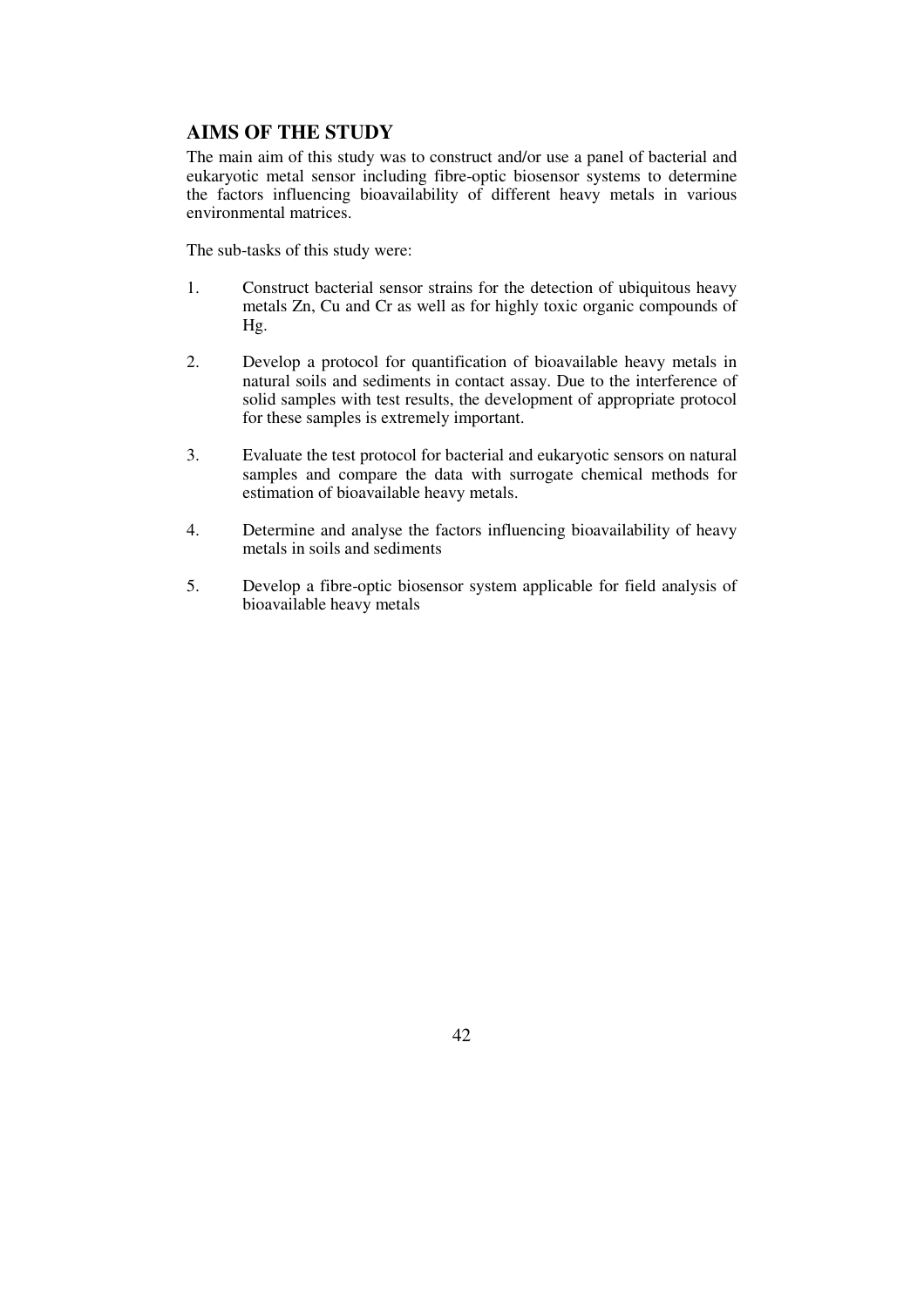# **EXPERIMENTAL PART**

# **MATERIALS AND METHODS**

# **2.1 Metal sensor and control strains**

Bacterial strains constructed during this work and earlier constructed bacterial and yeast strains used in this study are presented in Table 2.1.

| <b>Table 2.1</b> Heavy metal sensor and control strains constructed and/or used in this study.<br><b>Sensor elements</b> |                                   |                                                                                         |                          |                                                   |                                                                                  |
|--------------------------------------------------------------------------------------------------------------------------|-----------------------------------|-----------------------------------------------------------------------------------------|--------------------------|---------------------------------------------------|----------------------------------------------------------------------------------|
| <b>Strain</b>                                                                                                            | Construc-<br>ted for              | <b>Regulatory</b><br>protein/promoter<br>(origin)                                       | Addi-<br>tional<br>genes | Reporter                                          | Reference                                                                        |
| <b>Sensor strains</b><br>Escherichia coli<br>MC1061(pmerR <sub>BS</sub> B)<br>$luca$ )                                   | Organic<br>and<br>inorganic<br>Hg | merR/PmerA<br>(Serratia<br>marcescens<br>plasmid<br>pDU1358)                            | merB                     | lucFF<br>(firefly<br>Photinus<br><i>pyralis</i> ) | (Paper I)                                                                        |
| E.coli<br>MC1061(pzntluc <sup>a</sup> )                                                                                  | $\overline{Zn}$                   | zntR/PzntA<br>(Escherichia<br>.coli<br>chromosomal<br>DNA)                              |                          | lucFF                                             | (Paper II)                                                                       |
| E.coli<br>MC1061(pSLevelR <sup>a</sup> /<br>pDNPcopAluc <sup>b</sup> )                                                   | Cu                                | cueR/PcopA<br>(E. coli)<br>chromosomal<br>DNA)                                          |                          | $luc\overline{FF}$                                | (Hakkila et<br>al., 2004;<br>partial<br>construction<br>of sensor by<br>A.Ivask) |
| Ralstonia eutropha<br>$AE104$ (pchr $Blue_c$ )                                                                           | Cr                                | chrB/PchrA<br>(Ralstonia<br>metallidurans<br>CH <sub>34</sub><br>megaplasmid<br>pMOL28) |                          | lucFF                                             | (Paper II)                                                                       |
| E. coli<br>MC1061(pmerlux<br>$CDABEa$ )                                                                                  | Inorganic<br>Hg                   | merR/PmerA<br>(Serratia<br>marcescens<br>plasmid<br>pDU1358)                            |                          | luxCDABE<br>(Photorhab-<br>dus<br>luminescens)    | (Hakkila et<br>al., 2002)                                                        |
| E. coli<br>MC1061(parslux<br>CDABE)                                                                                      | As                                | arsR/Pars (E.coli<br>plasmid R773)                                                      |                          | luxCDABE                                          | (Hakkila et<br>al., 2002)                                                        |
| <b>Bacillus</b> subtilis<br>BR151(pTOO24)                                                                                | Cd                                | cadC/Pcad<br>(Staphylococcus<br><i>aureus</i> plasmid<br>pI258)                         |                          | lucFF                                             | (Tauriainen et<br>al., 1998)                                                     |

*Table 2.1 Heavy metal sensor and control strains constructed and/or used in this study.*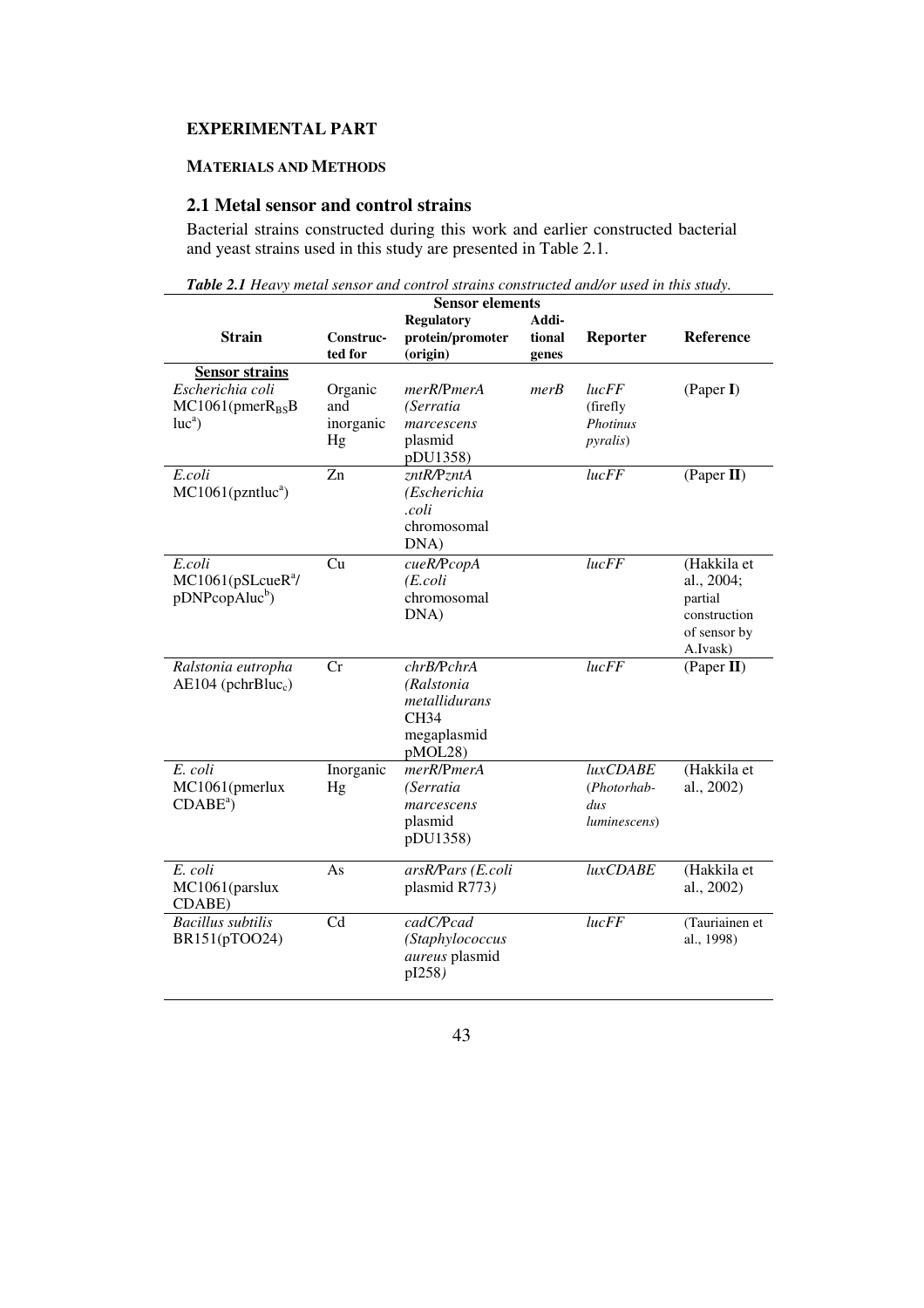| <b>Sensor elements</b>       |           |                   |        |                  |                |
|------------------------------|-----------|-------------------|--------|------------------|----------------|
|                              |           | <b>Regulatory</b> | Addi-  |                  |                |
| <b>Strain</b>                | Construc- | protein/promoter  | tional |                  |                |
|                              | ted for   | (origin)          | genes  | Reporter         | Reference      |
| <b>Sensor strains</b>        |           |                   |        |                  |                |
| Staphylococcus               | Cd, Pb    | cadC/Pcad (S.     |        | lucFF            | (Tauriainen et |
| aureus                       |           | aureus plasmid    |        |                  | al., 1998)     |
| RN4220(pTOO24)               |           | pI258)            |        |                  |                |
|                              |           |                   |        |                  |                |
| Saccharomyces                | Cu        | promoter CUP1     |        | lucFF            | (Leskinen et   |
| cerevisiae BMA64-            |           |                   |        |                  | al., 2003)     |
| 1A(pSALluc-skl)              |           |                   |        |                  |                |
| <b>Control strains</b>       |           |                   |        |                  |                |
| E.coli                       | Control   |                   |        | lucFF            | (Paper III)    |
| MC1061(pTOO02 <sup>d</sup> ) | bacteriu  |                   |        | (firefly)        |                |
|                              | $m$ (not  |                   |        | Photinus         |                |
|                              | induced   |                   |        | <i>pyralis</i> ) |                |
|                              | by heavy  |                   |        |                  |                |
|                              | metals)   |                   |        |                  |                |
| E.coli                       | Control   |                   |        | luxCDABE         | (Leedjärv et   |
| MC1061(pDNlux)               | bacteriu  |                   |        | (Photorhab-      | al., in press) |
|                              | m         |                   |        | dus              |                |
|                              |           |                   |        | luminescens)     |                |
| S. aureus                    | Control   |                   |        | lucFF            | (Paper III)    |
| RN4220(pTOO02 $^d$ )         | bacteriu  |                   |        |                  |                |
|                              | m         |                   |        |                  |                |
| <b>B.</b> subtilis           | Control   |                   |        | $lucGR$ (click-  | (Lampinen      |
| BR151(pCSS962/               | bacteriu  |                   |        | beetle           | et al., 1992)  |
| pBL1)                        | m         |                   |        | Pyrophorus       |                |
|                              |           |                   |        | plagiopthala     |                |
|                              |           |                   |        | mus)             |                |
| S. cerevisiae                | Control   |                   |        | lucFF            | (Leskinen et   |
| <b>BMA64-1A</b>              | yeast     |                   |        |                  | al., 2005)     |
| $(pRS316$ luc $)$            |           |                   |        |                  |                |
|                              |           |                   |        |                  |                |

*<sup>a</sup>high copy number plasmid for E.coli, based on pSL1190 (Amersham Pharmacia Biotech) b low copy number broad host range plasmid based on pDN18N (Nunn et al., 1990)* 

*c low copy number broad host range plasmid based on pRK415 (Keen et al., 1988)* 

*<sup>d</sup>p602/22 (LeGrice et al., 1987) based shuttle vector for E.coli and B.subtilis*

Heavy metal sensors constructed and/or used in this study contain a plasmid with sensor and reporter elements. The "metal-sensing elements" consist of a regulatory protein specifically recognizing the target metal(s) and a promoter, from which the transcription is regulated by that protein. The promoter is fused with (a) reporter gene(s): *lucFF* , luciferase gene from *Photinus pyralis* or luciferin-luciferase system (*luxCDABE*) from *Photorhabdus luminescens* which expression in controlled by target heavy metal(s). The general structure of a heavy metal sensor cell is presented in Figure 2.1.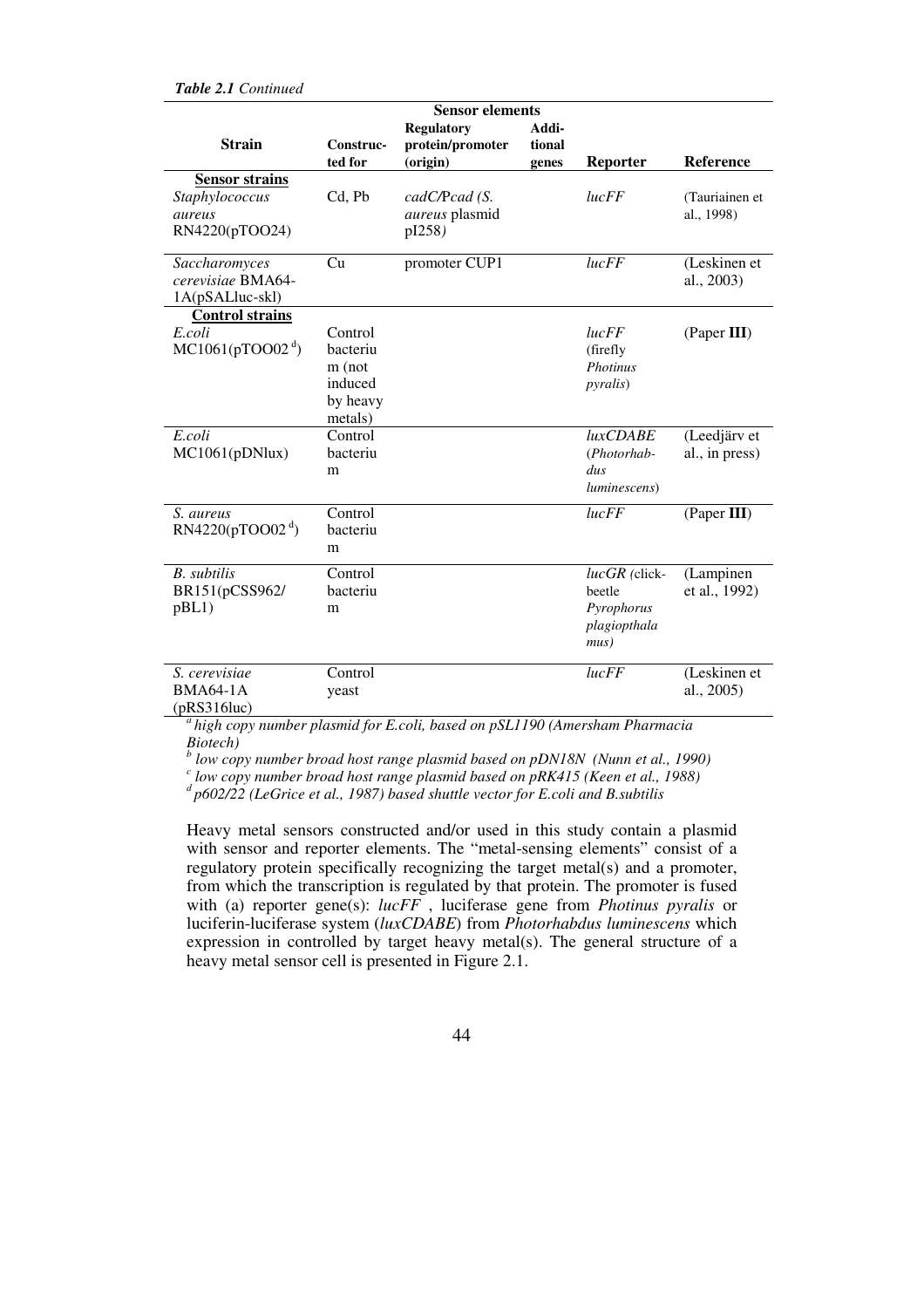In the control cells (Table 2.1) the gene(s) encoding for sensor element(s) are absent and the luminescence in these strains is not induced by heavy metals but expressed from promoter of *lac* operon (P*lac*).



# *2.1.1 Construction of heavy metal specific sensors*

The sensor plasmids constructed in this work (Table 2.1) were done by PCRamplifying the appropriate sensor elements: genes for regulatory proteins and promoters regulated by these proteins from their natural origins. The sensor elements were inserted to plasmids with suitable copy number and host range (see Table 2.1) as fusions with *lucFF* gene (GeneBank accession number M15077). The detailed PCR conditions and plasmid modifications are described in papers **I** and **II**. For the construction of sensor bacteria for organic mercury, an additional gene, *merB* was also PCR-amplified and added to the sensor plasmid pmer $R_{BS}$ Bluc (paper **I**). MerB encodes for organomercurial lyase breaking down the carbon-mercury bond. The sensor plasmids were further transformed to selected bacterial strains, usually to those from which the sensory elements naturally originated (Table 2.1).

### *2.1.2 Construction of control strains*

Control plasmid pTOO02, in which the *lucFF* gene is under the control of *lac* promoter, was transformed to *E.coli* and *S.aureus* (paper **III**) to obtain luminescent control strains *E.coli* MC1061(pTOO02) and *S.aureus*  $RN4220(pTOO02)$  not inducible with heavy metals (see Table 2). The strains were used to take into account the influence of natural samples on bacterial bioluminescence.

#### **2.2 Preparation of fibre-optic biosensors**

The suspensions of Hg sensor *E.coli* MC1061(pmerluxCDABE) or As sensor *E. coli* MC1061(parsluxCDABE) were mixed with 2 % Ca-alginate (1:1 ratio) and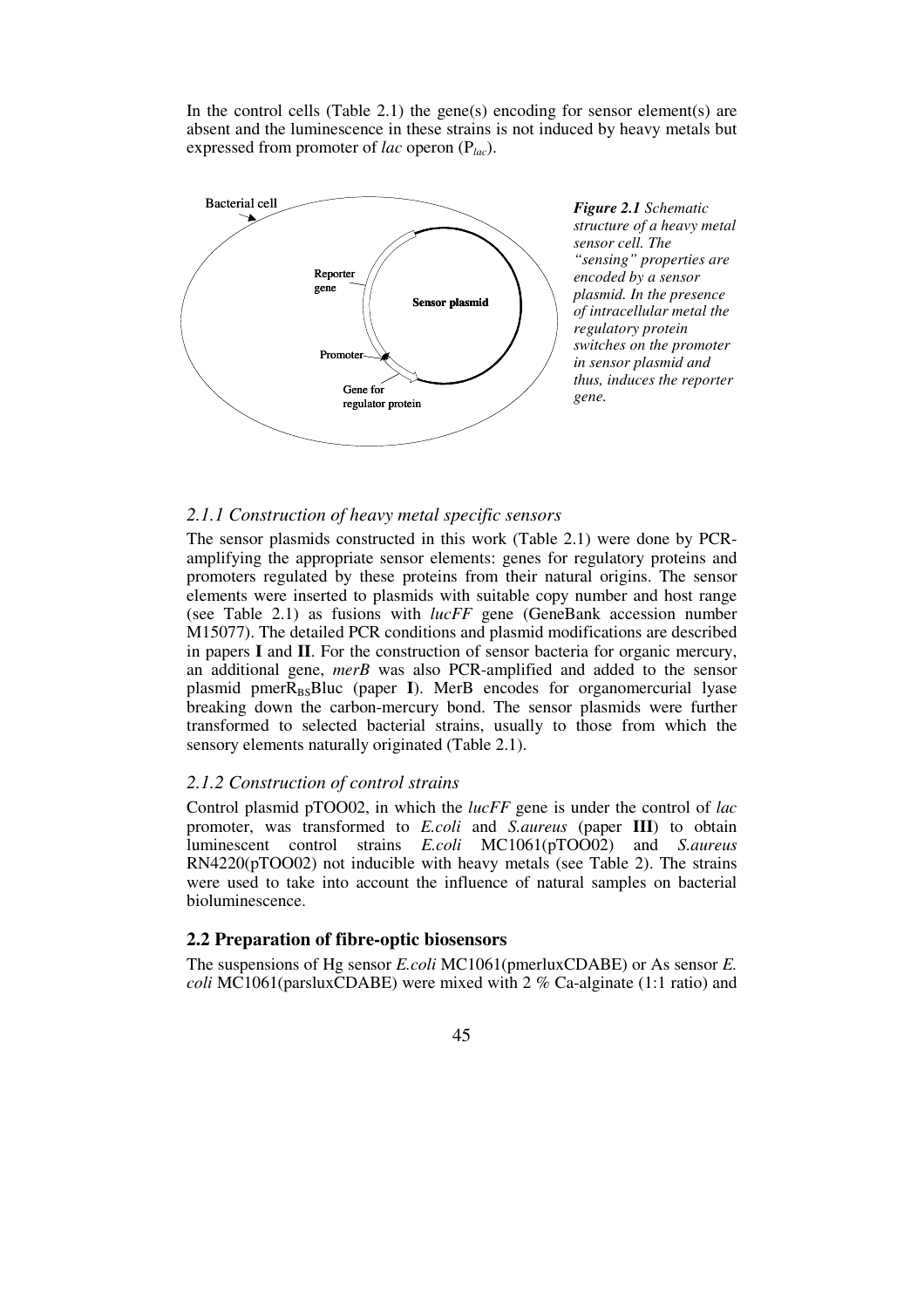attached onto optical fibre tips in several layers. The detailed protocol of immobilization is presented in paper **VI**. The optical fibres with hardened tips were then connected with a photomultiplier tube (Polyak et al., 2000) to produce a heavy metal biosensor system.

### **2.3 Characterization of samples**

In this paper data on bioavailable Cd, Pb, Cu, Zn, Hg, Cr and As in 139 natural soils and 1 natural sediment, 1 spiked soil and 3 spiked soil components determined by heavy metal sensor cells are presented. In addition, 200 natural sediments from the Baltic Sea were analysed for bioavailable Cd, Pb and Hg during this work, the data for which are not presented here due to their very low content of bioavailable metals.

#### *2.3.1 Spiked samples*

One soil (sandy-loam from Estonia, physico-chemical properties are described in paper **II**) and three standard soil components: montmorrilonite, kaolinite and humic acid (commercially available) were used for spiking. Spiking of the samples was generally performed by mixing of the soil/soil components with heavy metal solutions. For preparation of spiked soil samples 5 ml of  $HgCl<sub>2</sub>$ , CdCl<sub>2</sub>, ZnCl<sub>2</sub> or  $K_2Cr_2O_7$  solution was added to 10 g of dry soil and air-dried (paper **II**). For preparation of spiked model soil components 25 ml of 0.8 and 5  $\mu$ g l<sup>-1</sup> aqueous solutions of CH<sub>3</sub>HgCl was added to 2 g of montmorrilonite, kaolinite and humic acid and pH was adjusted to 7. The suspensions were equilibrated for 24 h, filtered and air-dried. (Bernaus et al., 2005). For both, spiked soil and model soil components, the concentration of added metals was considered as total.

#### *2.3.2 Natural samples*

In all 140 natural samples used in this study the total amount (after solubilization with HF or *aqua regia*) of selected metals were determined by standard analytical methods (ICP-AES, inductively coupled plasma-atom emission spectrometry, ICP-MS, inductively coupled plasma-mass spectrometry or ICP-OES, inductively-coupled optical emission spectrometry) in either ISA (Lille, France), Universitat Autònoma de Barcelona (Spain) or Kalmar University (Sweden). In addition, from 130 samples selected (key) soil physicochemical parameters were measured (see Table 2.2).

From the analysed samples 110 topsoils originated from the collection of ISA (Lille, France) and were collected from the surroundings of two metal smelters in Northern France (papers **III** and **V**). These were agricultural soils with greatly varying physico-chemical parameters and heavy metal content (see Table 2.2) and were used to determine bioavailable Cd and Pb. The principal component analysis was performed to correlate bioavailability with key soil components (pH, content od  $CaCO<sub>3</sub>$ , silt, clay and organic matter).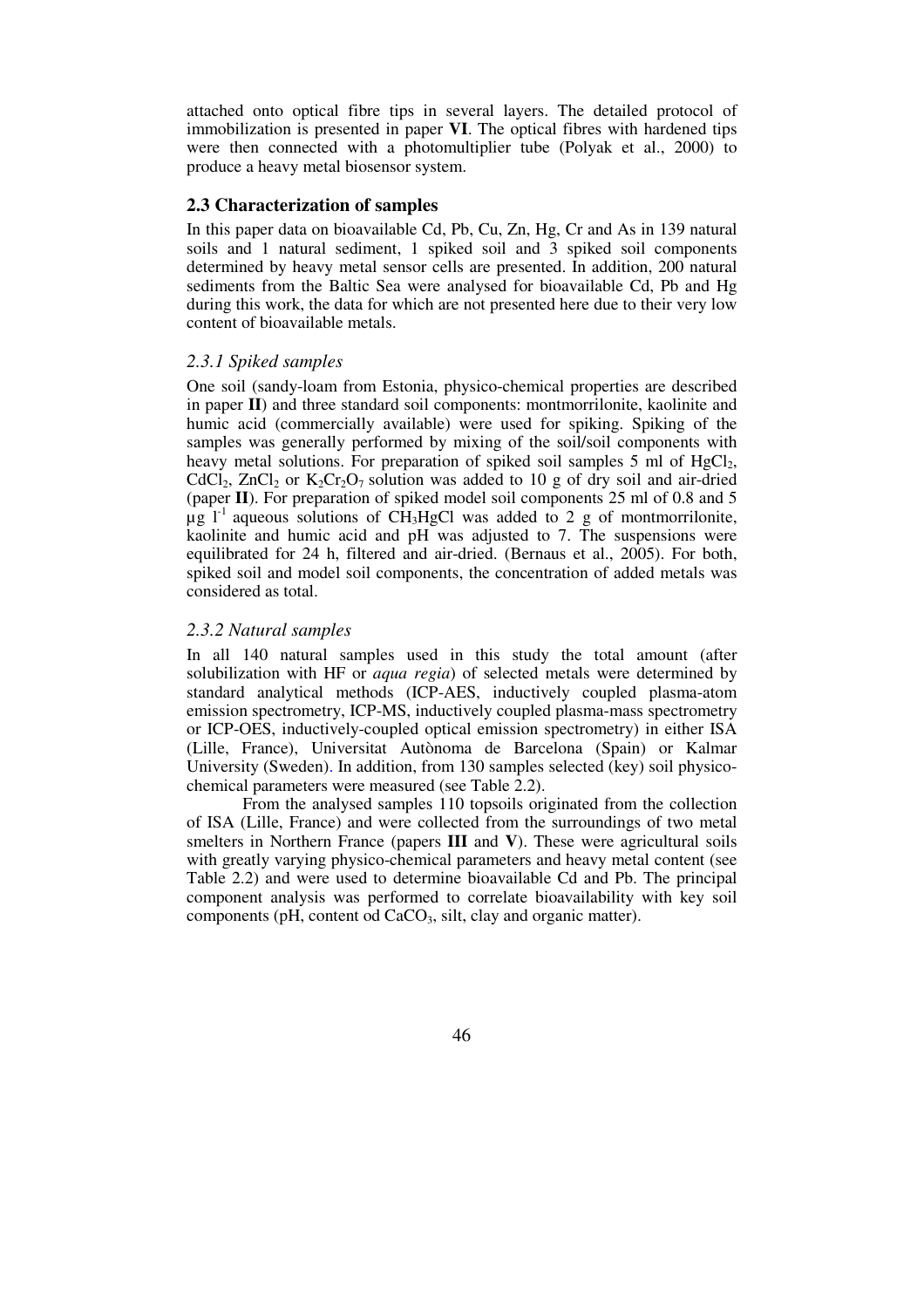| sıua y.                                       | <b>Physico-chemical properties</b> |                                   |                      | Content of selected heavy metals<br>(min-max), mg $kg^{-1}$ |                            |                 |                |               |                    |               |              |
|-----------------------------------------------|------------------------------------|-----------------------------------|----------------------|-------------------------------------------------------------|----------------------------|-----------------|----------------|---------------|--------------------|---------------|--------------|
| <b>Samples</b>                                | рH                                 | Organic<br>matter,<br>$g kg^{-1}$ | Clay,<br>$g kg^{-1}$ | Silt, g<br>$kg^{-1}$                                        | <b>Sand</b><br>$g kg^{-1}$ | Zn              | C <sub>d</sub> | Pb            | Cu                 | Hg            | As           |
| 110 soils<br>(papers)<br><b>III</b> and<br>V) | $5.5 -$<br>8.4                     | 15-114                            | 85-681               | 94-777                                                      | 63-756                     | $100 -$<br>1390 | $1 - 20$       | $50-$<br>1050 |                    |               |              |
| Model<br>soil (code<br>$T_{REF}$ )            | 7.9                                | 32.4                              | 209                  | 555                                                         | 236                        | 1390            | 20             | 1050          |                    |               |              |
| 20 soils<br>(paper<br>IV)                     | $5.2 -$<br>8.5                     | 10-220                            | n.d.                 | n.d.                                                        | n.d.                       |                 |                | $14-$<br>5323 | $8 -$<br>12<br>987 |               |              |
| 9 soils<br>and 1<br>sediment<br>(paper<br>VI) | n.d.                               | n.d.                              | n.d.                 | n.d.                                                        | n.d.                       |                 |                |               |                    | $<8-$<br>12.5 | $8 -$<br>701 |

*Table 2.2 Characteristics of natural heavy metal polluted samples analysed in this study.* 

*n.d. – not determined during present study* 

One model soil (code  $T_{REF}$ ) (Table 2.2) was selected from the collection of 110 soils from ISA and tested thoroughly for bioavailability and water-extractability of Zn, Cd and Pb (see next chapter).

20 soil samples originated from urban area near Jakobstad, a small town in Finland (paper  $\hat{IV}$ ) (Table 2.2). The samples varying from sand to organicrich topsoils were collected from very different locations, contained greatly different amounts of heavy metals (paper **IV**) and were analysed for bioavailable Cu and Pb.

9 soils and 1 sediment analysed in paper **VI** were collected from Aznalcollar mining area in Southern Spain that is one of the main polymetallic deposits in Spain and analysed for bioavailable Hg and As in parallel with fibreoptic biosensor system and conventional non-immobilised sensor bacteria (paper **VIII**).

# **2.4 Test protocol**

#### *2.4.1 Preparation of samples*

Natural soil and sediment samples were air-dried and sieved (mesh size 2 mm) before analysis. The samples were mixed with water in ratio  $1:12.5$  (paper **),** 1:10 (paper **V**), 1:9 (papers **III**, **IV**, **VI**) or 1:5 (paper **VI**). The influence of liquid-to-solid ratio on water-extracted amount of Cd, Zn and Pb was tested on model soil  $T_{REF}$  (Table 2.2) by analysing soil:water ratios from 1:3 to 1:100.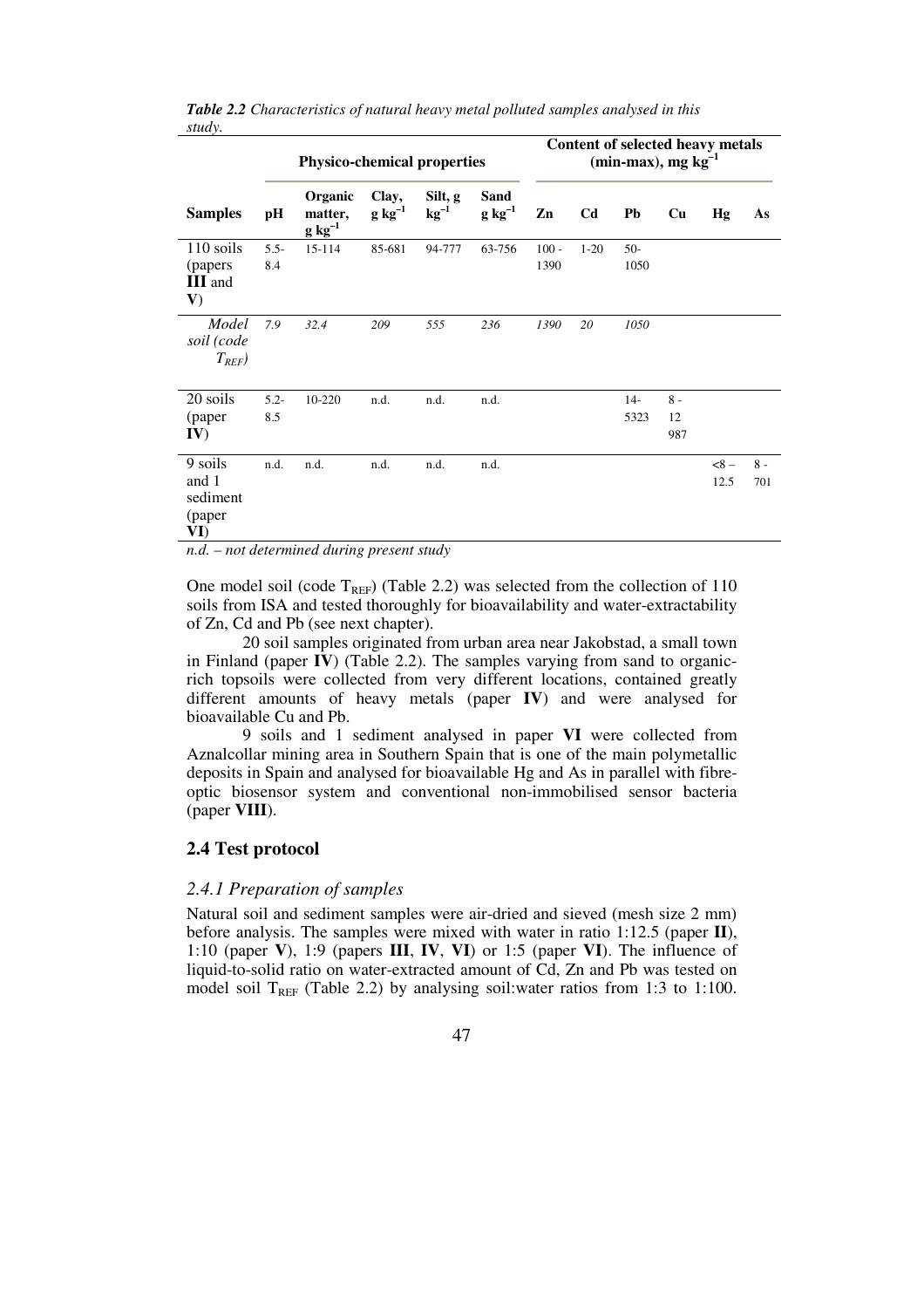The sample-water suspensions were either mixed by rotation at room temperature during 24 hours (papers **II - V**) or used after short (1-minute) mixing (paper **VI**). The suspensions were either analysed for bioavailable metals directly (contact assay) (papers **II - VI**) or centrifuged prior analysis (usually at 10 - 16 000 g) to determine the water-extracted bioavailable fraction of metals (papers **II**, **III**, **V**). Centifugation forces from 600 to 10 000 g were applied to the suspension of model soil  $T_{REF}$  to study the efficiacy of centrifugation in settling of particles containing bioavailable Cd.

Except in paper **II** a set of dilutions (usually applying dilution factor 3) in water were done from each sample (suspension or extract) in order to quantify the bioavailable amount of metals.

#### *2.4.2 Incubation and measurements*

Strains used for testing were either cultivated freshly (yeast cells in paper **IV**  and bacterial cells to be immobilized in alginate, paper **VI**), or freeze-dried before experiments (**II - VI**). M9 mineral medium (Sambrook et al., 1989) supplemented with 0.5 % of cas-aminoacids was used for pre-cultivation and/or rehydration after freeze-drying of most *E.coli*-based sensor strains (papers **I**, **II**, **IV**, **VI**). LB medium (Sambrook et al., 1989) was used for pre-cultivation and /or rehydration of As sensor *E.coli* MC1061(parsluxCDABE) (paper **VI**) and Pb sensor *S.aureus* RN4220(pTOO24) (papers **III**, **IV**, **V**). Modified SMM medium (Tauriainen et al., 1998) supplemented with 0.5 % of cas-aminoacids was used for rehydration of Cd sensor *B.subtilis* BR151(pTOO24) (papers **III**, **V**). Modified ATCC Cultire medium 425 (paper **II**) was used for cultivation and/or rehydration of *R.eutropha* AE104(pchrluc) and SC medium (Burke et al., 2000) supplemented with appropriate amino-acids was used for cultivation of yeast (paper **IV**).

Heavy metal sensor and control strains at suitable growth phase (usually optical density at 600 nm around 0.6 in the case of bacteria and 1 in the case of yeast) suspended in growth media were mixed with water (control) heavy metal standard in water or sample (dilutions) in ratio 1:1 (papers **I- VI**). In the case of fibre-optic biosensors the fibre tips with alginate-immobilised sensor bacteria were dipped directly into the water, metal dilution or suspension of soil or sediment (**VI**). Luminescence measurements were done after 2-hour or 3-hour (optical-fibre biosensors) incubation at 37 ºC (*E.coli*-based sensors, papers **I**, **II**), 30ºC (sensors based on *R.eutropha*, *S.aureus*, *B.subtilis*, or *S.cerevisiae*, papers **III - V**) or room temperature (in field testing, paper **VI**). This incubation is needed for the synthesis of luciferase from reporter gene(s) induced by the target analyte. In the case of bacterial and yeast cells expressing *lucFF* or *lucGR* as reporters the equal amount of D-luciferin (substrate of the eukaryotic luciferase) was added prior measurement (papers **I**-**V**).

### *2.4.3 Limit of quantification*

Limit of quantification of the sensors was determined according to the variation of background luminescence by formula: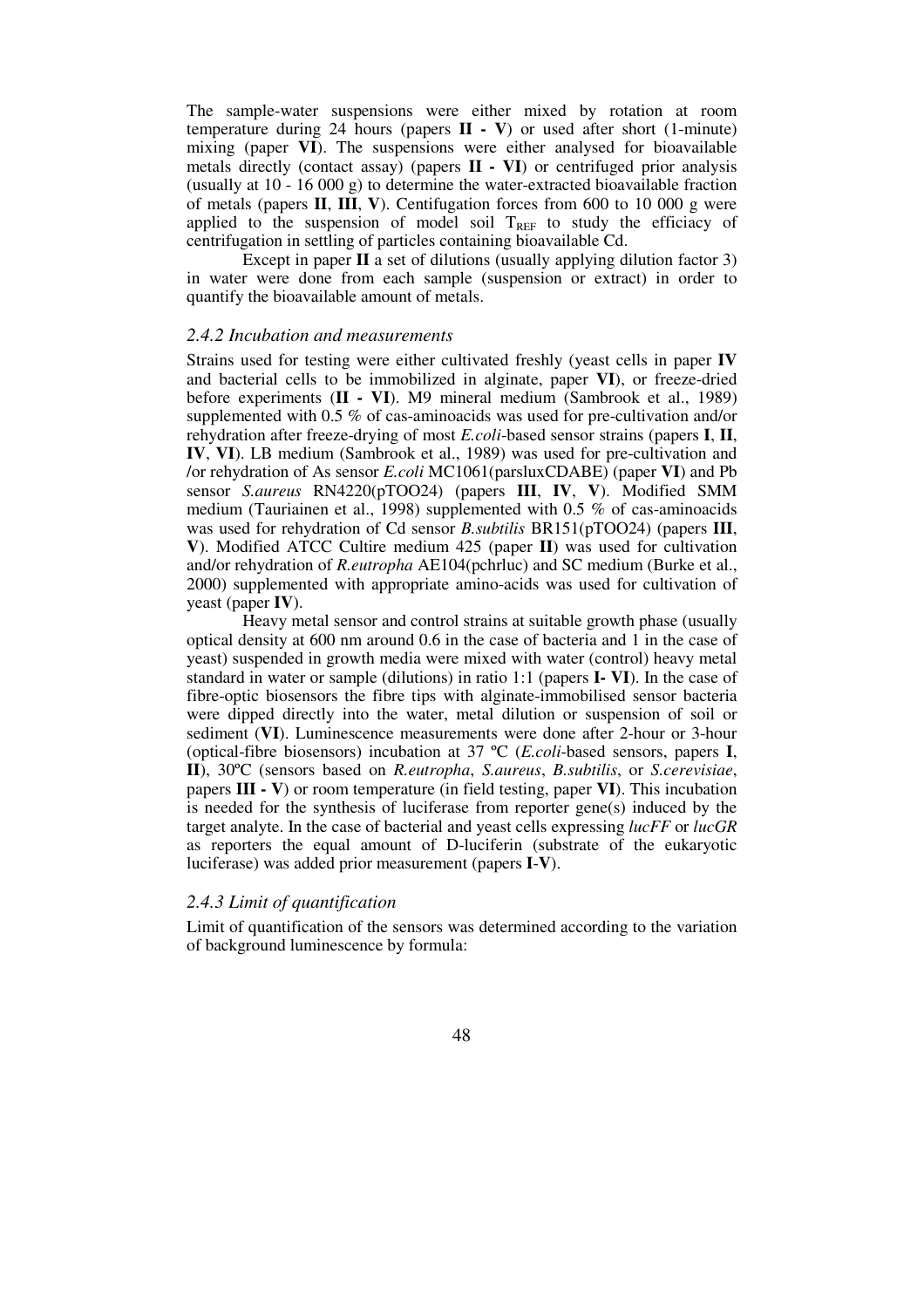$$
LOD = 2\frac{\overline{X}_{B} + 3SD}{\overline{X}_{B}}
$$
 (1),

where LOD is the lowest induction of luminescence statistically above the background,  $\overline{X}_B$  is the mean background luminescence value of the sensor (6-8) blanks included in each assay) and SD is the standard deviation. The limit of quantification for the sensor was determined as the concentration corresponding to LOD in standard concentration-effect curve (see example in Figure 2.2. A).

#### *2.4.4 Quantification of bioavailable metals*

Induction of bioluminescence in sensors as response to standard solutions of metals or environmental samples was calculated:

$$
Induction = \frac{L_S}{L_B} \tag{2}
$$

where  $L<sub>s</sub>$  is the luminescence of sensors incubated with and  $L<sub>B</sub>$  of those incubated in water (control). In order to take into account the non-specific effects of environmental samples to bacterial luminescence these samples were analysed with respective control strains (Table 2.3.), the results of which were used for correction of data from sensor strains.

*Table 2.3 The use of controls in correction of luminescent responses of respective metal sensors* 

| Control                                          | Sensor                                         | Paper                          |
|--------------------------------------------------|------------------------------------------------|--------------------------------|
| Escherichia.coli<br>MC1061(pTOO02)               | E.coli<br>$MC1061(pSLevel*/pDNPcopAluc)$       | IV                             |
|                                                  | <i>E.coli</i> MC1061(pmer $R_{BS}$ Bluc)       | (in: Bernaus)<br>et al., 2005) |
| E. coli MC1061(pDNlux)                           | <i>E.coli</i> MC1061(pmerlux)                  | VI                             |
|                                                  | E.coli MC1061(parsluxCDABE)                    | VI                             |
| Staphylococcus aureus<br>RN4220 (pTOO02)         | S. aureus $RN4220(pTOO24)$                     | III, IV, V                     |
| Bacillus subtilis<br>BR151(pCSS962/pBL1)         | <i>B. subtilis</i> $BR151(pTOO24)$             | III. V                         |
| Saccharomyces cerevisiae<br>BMA64-1A (pRS316luc) | <i>S. cerevisiae</i> BMA64-1A(pSALluc-<br>skl) | IV                             |

According to the results from control cells correction factor (CF) was calculated:

$$
CF = \frac{L_B}{L_S} \tag{3}
$$

$$
49 \quad \textcolor{white}{000}
$$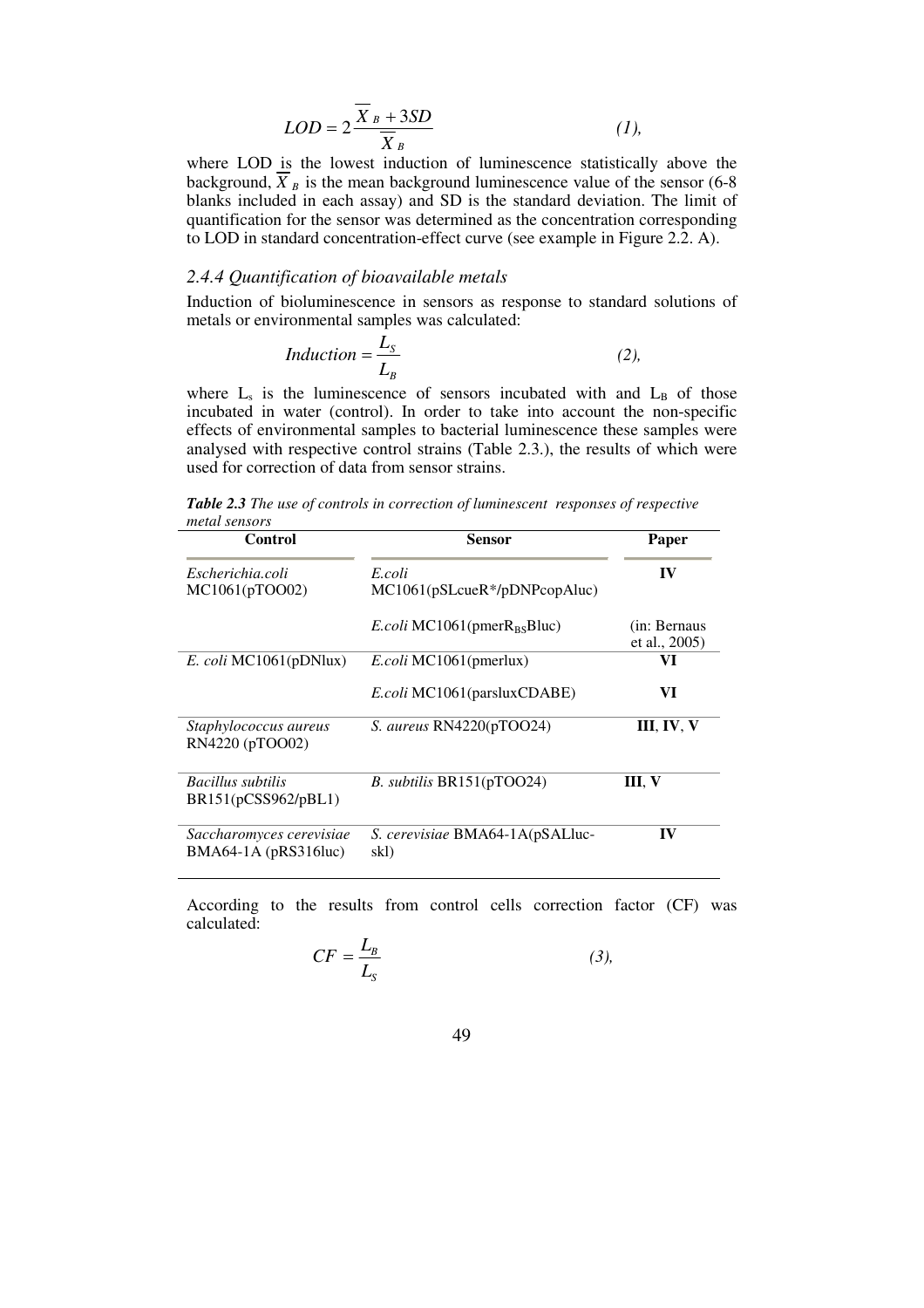where  $L_B$  is the luminescence of control bacteria in water (control) and  $L_S$ luminescence of control bacteria in sample. The results from sensors (equation 2) were corrected by CF to obtain NL, normalised luminescence as follows:  $\overline{NL} = \overline{CF} * induction$  (4).

The bioavailable amount of metals in a sample was calculated by comparing the induction of the sensor by heavy metal standards (concentration-effect curve, see an example in Figure 2.2. A) and by a sample (see an example in Figure 2.2. B).



*Figure 2.2 Induction of luminescence in a hypothetical heavy metal sensor by a set of metal sandards (concentration-effect curve) (A) or an unknown sample (induction expressed as normalised luminescence, NL taking into account the non-specific effect of the sample to bioluminescence) (B). The equation of linear regression from standard curve (A) and induction of the sensor by the non-diluted sample (dilution=1; 1.69 in the present case) are to be used to calculate the bioavailable concentration of metals in natural samples.* 

The y value in regression equation of concentration-effect curve was substituted with induction (NL value) for non-diluted sample (dilution  $=1$ , log(dilution) $=0$ ) and the calculated x value was considered as the bioavailable concentration of respective metal in the sample.

#### **RESULTS AND DISCUSSION**

#### **3.1 Construction and calibration of heavy metal sensor bacteria**

During this work four new sensor bacteria were constructed:

**i)** *E.coli* MC1061(pmer $R_{BS}$ Bluc) for the detection of mercury and its organic forms (paper **I**),

**ii)** *E.coli* MC1061(pzntRluc) for the detection of Zn (paper **II**),

**iii)** *Ralstonia eutropha* AE104(pchrBluc) for the detection of Cr (paper **II**) and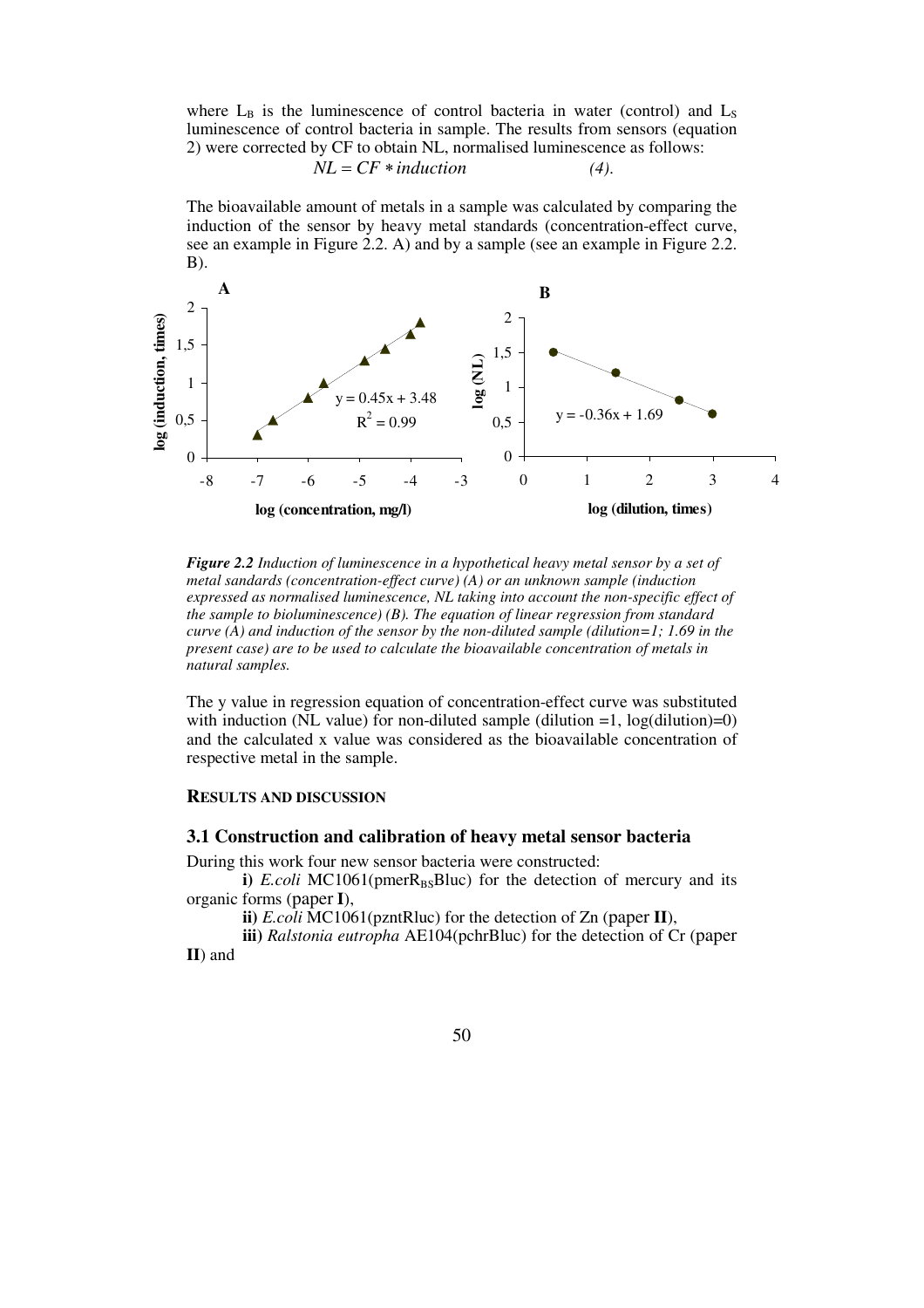**iv)** *E.coli* MC1061(pSLcueR/pDNpcopAluc) (Hakkila et al., 2004) for the detection of Cu. It should be mentioned that no sensor for organomercury compounds was constructed before.

These bacterial strains contained sensor elements from the respective heavy metal resistance systems fused with luciferase (*lucFF)* as reporter gene. The structure of sensor plasmid for inorganic and organic mercury,  $pmerR<sub>BS</sub>Blue$  as an example is shown in Figure 3.1.





The sensor elements in all constructed plasmids contain a gene encoding for a metalloregulatory protein (*merR*, *zntR*, *chr*B and *cueR* in Hg, Zn, Cr and Cu sensor plasmids, respectively) which upon binding a target metal ion binds to DNA and acts as activator in a promoter controlling the expression of metal resistance genes. This promoter (*Pmer, PzntA, PchrA and PcopA* in Hg, Zn, Cr and Cu sensor plasmids, respectively) fused with *lucFF* is a second obligatory sensor element. In the case of mercury sensor *E.coli* MC1061(pmerR<sub>BS</sub>Bluc) an additional gene, *merB*, breaking down the bond between carbon and mercury and releasing  $Hg^{2+}$  was used. As expected, the induction of bioluminescence in bacteria containing sensor plasmids was induced by target heavy metals. The induction of the luminescence in a concentration-response manner allowed the quantification of inducing heavy metals from the linear range of the curve. The detection range of constructed sensors for target and some non-target metals are presented in Table 3.1 (from papers **I**, **II** and Hakkila et al., 2004). Only Cr sensor *R.eutropha* AE104(pchrBluc) was target analyte-specific but responded to Cr in its both oxidation states, III (CrCl<sub>3</sub>) and VI ( $K_2Cr_2O_7$ ). No response towards other tested metals and metalloids,  $NaAsO<sub>2</sub>$ ,  $Na<sub>2</sub>HAsO<sub>4</sub>$  or  $Na<sub>2</sub>MoO<sub>4</sub>$ was detected. Cu sensor *E.coli* MC1061(pSLcueR/ pDNpcopAluc) was responding to 2 metals, Cu and Ag whereas no induction was observed when  $HgCl<sub>2</sub>$ ,  $ZnCl<sub>2</sub>$ ,  $AlCl<sub>3</sub>$  or  $Pb(CH<sub>3</sub>COO)<sub>2</sub>$  were tested. Hg and  $Zn$  sensors MC1061(pmerR<sub>BS</sub>Bluc) and MC1061(pzntRluc) were responding to three 2valent metals: Zn, Cd and Hg. No induction in these sensors was detected upon incubation with Pb<sup>2+</sup>, Cu<sup>2+</sup>, Mn<sup>2+</sup>, Co<sup>2+</sup> or Ni<sup>2+</sup>. Induction of heavy metal resistance mechanisms (used for the construction of the sensor bacteria) by different metals is not surprising as these mechanisms, including regulatory proteins have developed in the nature, where a number of metals are present simultaneously (see also discussion in chapter 1.3).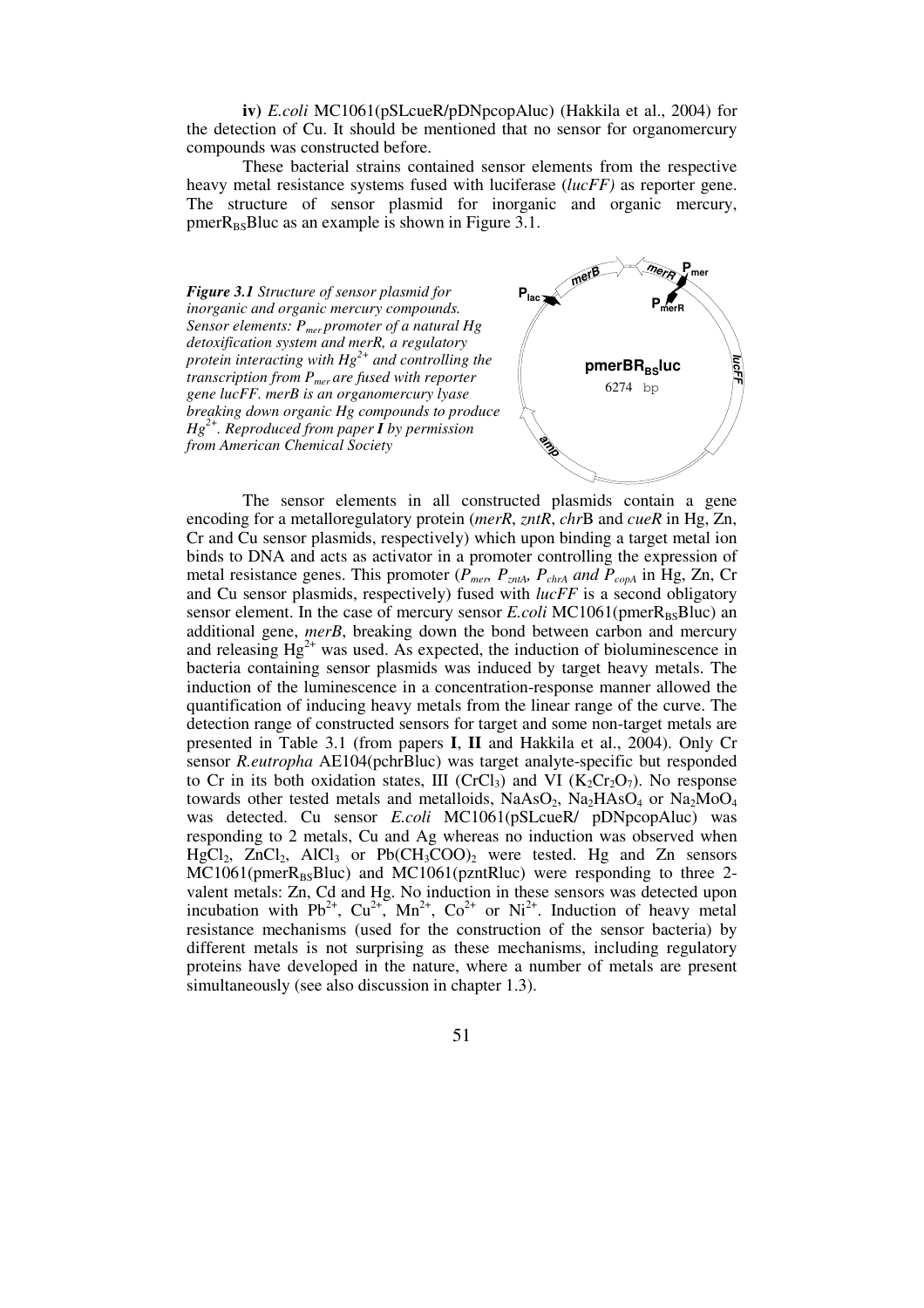As seen from Table 3.1, the detection limits of bacterial sensors for different metals differed considerably increasing in order Hg<Cd<Cr<Ag<Cu<Zn. Thus, lowest detection limits were obtained for highly toxic Hg and Cd, which have no known biological function whereas the detection limits for essential micro-elements Cu and Zn were much higher. This sequence is also in correlation with the toxicity of these metals: for example the 24-hour LC50 for *Daphnia magna* to Hg is 0.01 mg kg<sup>-1</sup>, to Cd 0.64 mg kg<sup>-1</sup> and for  $Zn$  7.6 mg kg<sup>-1</sup> (Crisinel et al., 1994; Castillo et al., 2000).

**Sensor and reporter elements Inducing metals Detection range, mg l -1 (CH<sub>3</sub>)<sub>2</sub>Hg**  $2.3 - >231000^{\circ}$ <br>**CH<sub>2</sub>Hg<sup>+</sup>** (as CH<sub>2</sub>HgCl)  $0.00005 - 0.5$ **CH<sub>3</sub>Hg<sup>+</sup>** (as CH<sub>3</sub>HgCl) 0.00005 – 0.5 <br> **Hg**<sup>2+</sup> (as HgCl<sub>2</sub>) 0.003 – 0.6 **Hg**<sup>2+</sup>  $(as HgCl<sub>2</sub>)$  0.003 – 0.004<sup>2+</sup>  $(ds GCl<sub>2</sub>)$  0.07 – 15 **Cd**<sup>2+</sup> *(as CdCl<sub>2</sub>)* 0.07<br> **Cd**<sup>2+</sup> *(as ZnCl<sub>2</sub>)* 0.07<br> **Zn**<sup>2+</sup> *(as ZnCl<sub>2</sub>)* 400<sup>b</sup> *Escherichia coli*   $MC1061(pmerR<sub>BS</sub>Blue)$  $\sum n^{2+}$  *(as*  $ZnCl_2$ *)* **Zn**<sup>2+</sup> (as ZnCl<sub>2</sub>) 5.4 – 1360 **Cd**<sup>2+</sup> (as CdCl<sub>2</sub>) 0.009 – 7.3 *E. coli*  MC1061(pzntRluc) **Hg**<sup>2+</sup> (as HgCl<sub>2</sub>) 0.005 – 0.5 *Cr***<sub>2</sub>** $O_7^2$ **<sup>2</sup>** (as K<sub>2</sub>*Cr*<sub>2</sub> $O_7$ ) 0.01 – 6 AE104(pchrluc) **Cr3-** *(as CrCl3)* 0.2 – 317 **E.** coli  $Cu^{2+}$   $(as \, CuSO_4)$  3.2 – 640 MC1061(pSLcueR/ pDNPcopAluc) **Ag**<sup> $+$ </sup> (as AgNO<sub>3</sub>) 0.7 – 9

*Table 3.1 Response of sensor bacteria towards different heavy metals* 

*<sup>a</sup>Higher concentrations not tested* 

*<sup>b</sup>Response detected only in one concentration* 

Due to the presence of MerB, organomercury lyase, the MC1061(pmer $R_{BS}B$ luc) was in addition to inorganic Hg induced by organomercury compounds methyland dimethylmercury whereas the induction with methylmercury occurred in about 100-fold lower concentrations than in the case of  $HgCl<sub>2</sub>$ . One explanation for this difference (the breakdown of one molecule of methylmercury should result in one Hg ion, which should lead to similar response towards  $HgCl<sub>2</sub>$  and CH3HgCl) could be the remarkably higher lipophilicity of organomercurial compounds and thus their better ability to enter the cell. Surprisingly, the limit of quantification of the sensor for highly toxic and lipophilic dimethylmercury was extremely high, 2.3 mg  $1^{-1}$  (10  $\mu$ M) and the toxicity was not observed even after incubation with 231 g  $1^{-1}$ . One possible explanation for this could be the evaporation from the reaction mixture as dimethylmercury is very volatile (Toribara et al., 1997).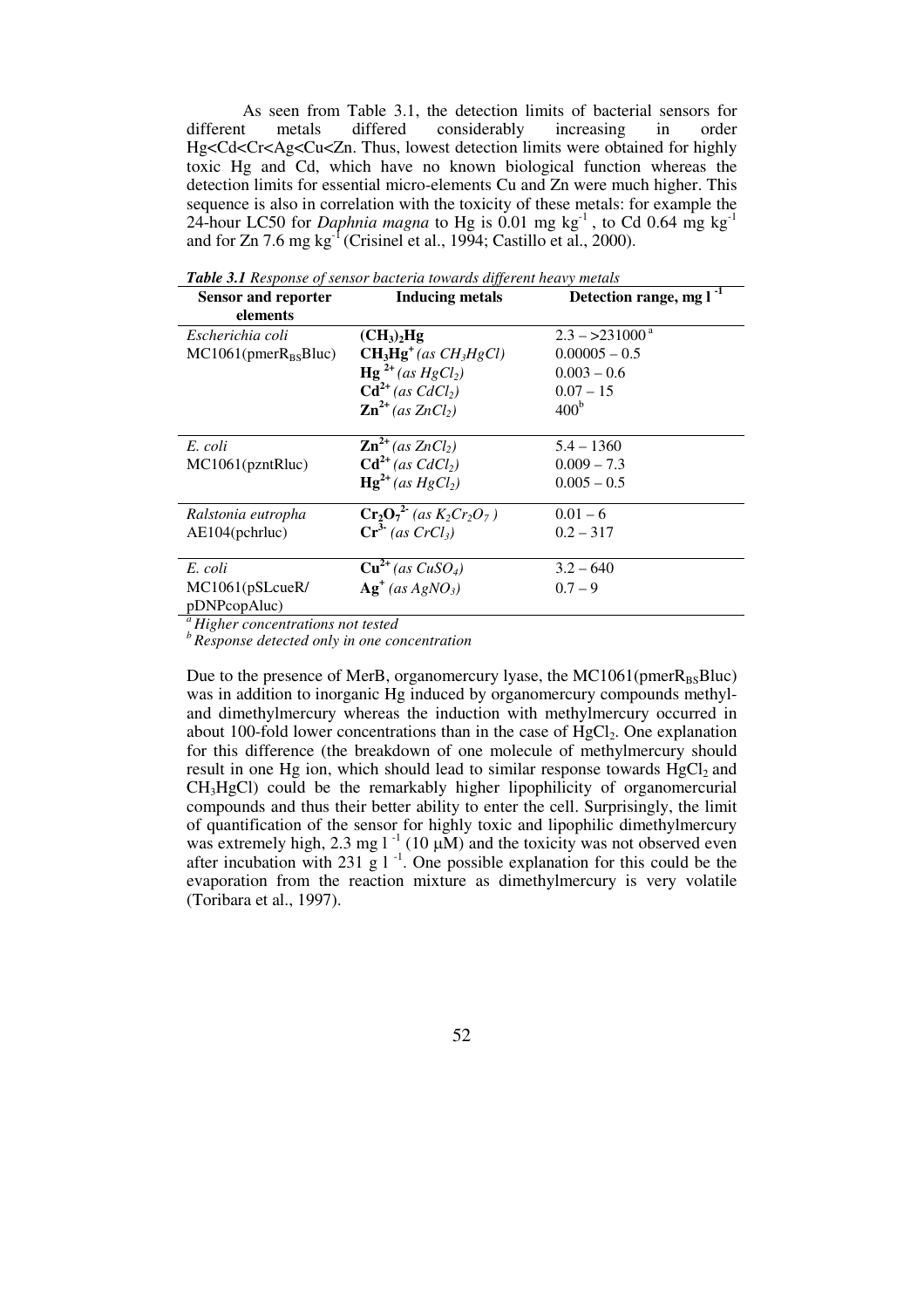# **3. 2 Applicability of the bacterial sensors for the analysis of environmental samples**

*3.2.1 Comparison of the luminescence induction in sensor bacteria by standard metal and environmental samples* 

Before the use of bacterial sensors in the large scale analysis of environmental samples their applicability to environmental analysis was tested on selected samples. Response of a Cd sensor *Bacillus subtilis* BR151(pTOO24) (constructed by Tauriainen et al., 1998) towards Cd standard solution and Cd in water extract of a model soil  $T_{REF}$  is presented in Figure 3.2.



*bacteria to Cd in standard solution (open squares) or soilwater (1:10) extracts (model agricultural soil TREF; total content of Cd 20 mg kg -1) (closed squares). For standard curves mean values of 3 independent measurements are presented.* 



As the response of the sensor towards Cd standard solution and soil-water extract were almost identical, all the chemically determined Cd in soil-water extract could also be detected by sensor bacteria. Thus, the sensors proved to be suitable for environmental applications and for this particular sample could even substitute the standard analytical methods. However, this is not usually the case for soil suspensions as often the total amount and bioavailable amount of metals, determined by bacterial cells, are different (discussed in more detail in next chapters).

## *3.2.2 Development of test protocol for complex samples*

For more complex environmental samples like soils, sediments or solid waste and even toxic wastewaters the results from sensor cells could be interfered with the toxicity, colour or turbidity (strongly affecting the measurement of luminescence) of the sample. Turbidity of the sample is usually of concern in the case of soil suspensions, whereas color and toxicity may also occur when aqueous samples are studied. Thus, during this work `control bacteria`, which are analogous to sensors but non-inducible with heavy metals were constructed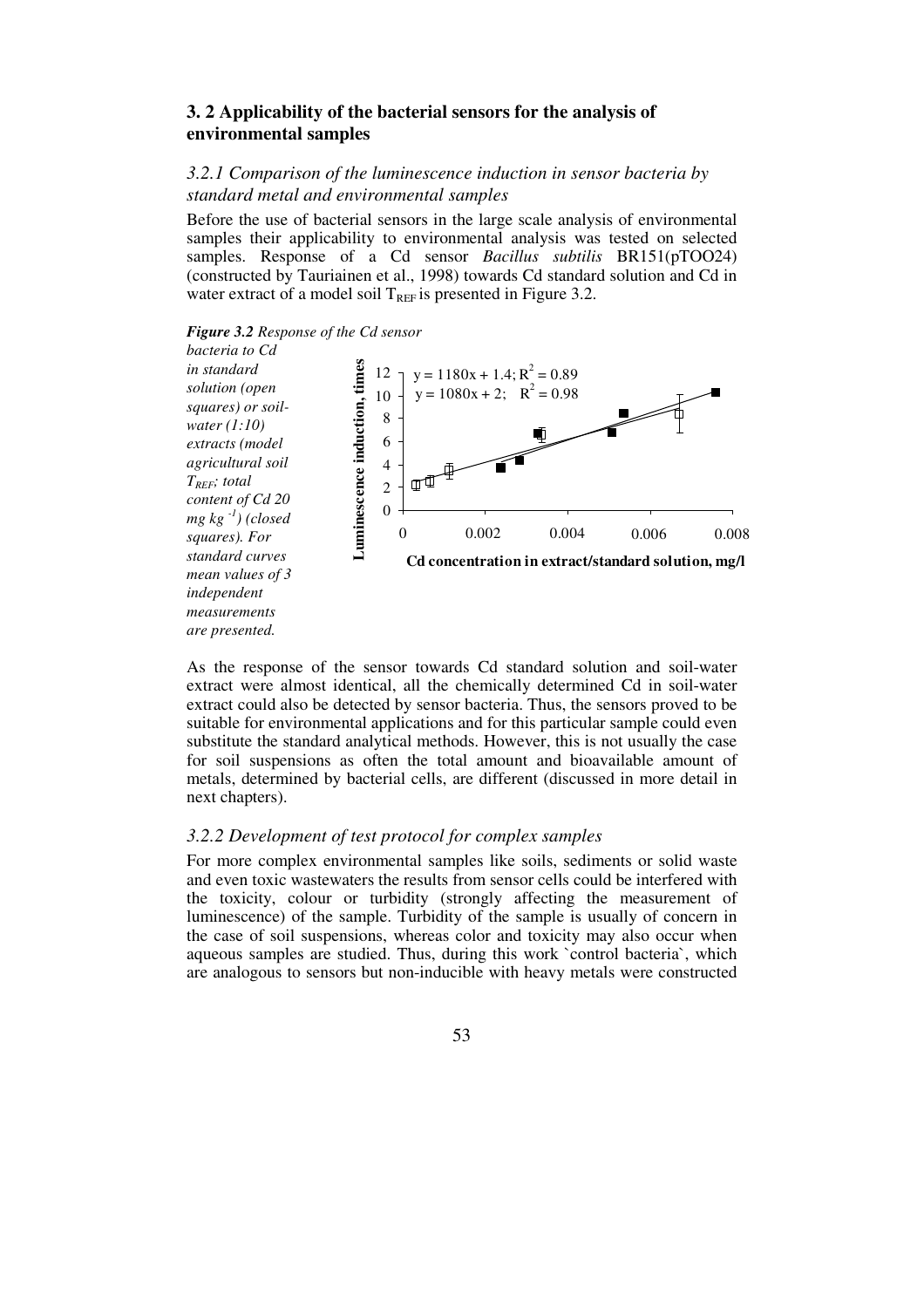and a protocol for the analysis of environmental samples incorporating these control cells to correct results from sensor bacteria was developed (paper **III**). *E.coli* MC1061(pTOO02) (paper **III**) was constructed to be used as control for all *E.coli*-based sensors, *Staphylococcus aureus* RN4220(pTOO02) (paper **III**) was constructed as a control for Cd-Pb sensor *S. aureus* RN4220(pTOO24) and earlier constructed *Bacillus subtilis* BR151(pCSS962/pBL1) (Lampinen et al., 1992) was used as a control for Cd sensor *B.subtilis* BR151(pTOO24). The environmental samples were tested with sensor and control bacteria in parallel and the correction factor calculated according to the results from controls (see Materials and Methods) was used to take into account the influence of the sample to bacterial physiology (resulting in changes in production of luminescence, which is tightly connected with energetics) as well as optical quenching of luminescence by solid particles and colour.

As a result of this work a test protocol allowing the calculation of bioavailable heavy metals in any unknown sample by comparing the calibration curves with standard metal and with a row of sample dilutions was developed (papers **II** and **III**) (see Materials and Methods).

# *3.2.3 Reproducibility of the sensor assay for environmental samples*

Reliability of the developed protocol was evaluated by testing the reproducibility of the results with Cd sensor *B.subtilis* BR151(pTOO24) (paper **III**). Variation in bioavailability in repeated experiments ranged from 12 to 22 % being higher for more complex solid samples (soil-water suspensions containing solid particles) and lower for aqueous samples (soil-water extracts). This variation is certainly acceptable for a biological assay performed on natural samples.

# **3. 3 Bioavailability of heavy metals in environmental samples**

In this work different environmental, mostly solid samples: natural soils and sediments, metal-spiked soil and Hg-spiked model soil components were analysed for their content of bioavailable heavy metals. In order to determine the most appropriate conditions for this analysis two approaches were tested: first, as general practice in exotoxicity testing, soil aqueous extracts (leachates) were tested and as a second approach contact tests with soil-water suspensions were performed. 1 to 10 liquid to solid ratio was chosen for the preparation of soil-water suspensions and respective particle-free extracts as it was found to be lowest optimal ratio to solubilize maximal percentage of the metals from soil (data from co-operative experiments with ISA. Lille, France) (Not shown.).

Bioavailability of Hg, Cd, Pb, Zn and Cr in soils determined during this work by bacterial metals sensor cells from either soil-water suspensions or respective centrifuged extracts are presented in Table 3.2. As seen, the bioavailability of Hg, Cd and Pb in soil was not equal to their waterextractability as it has often been presumed but in the case of direct bacteria-soil contact in soil-water suspensions exceeded it up to 115 times. This additional, `particle-bound bioavailable` fraction of metals, which becomes bioavailable when test bacteria are incubated in soil-water suspension is desorbed most probably from solid particles and colloids.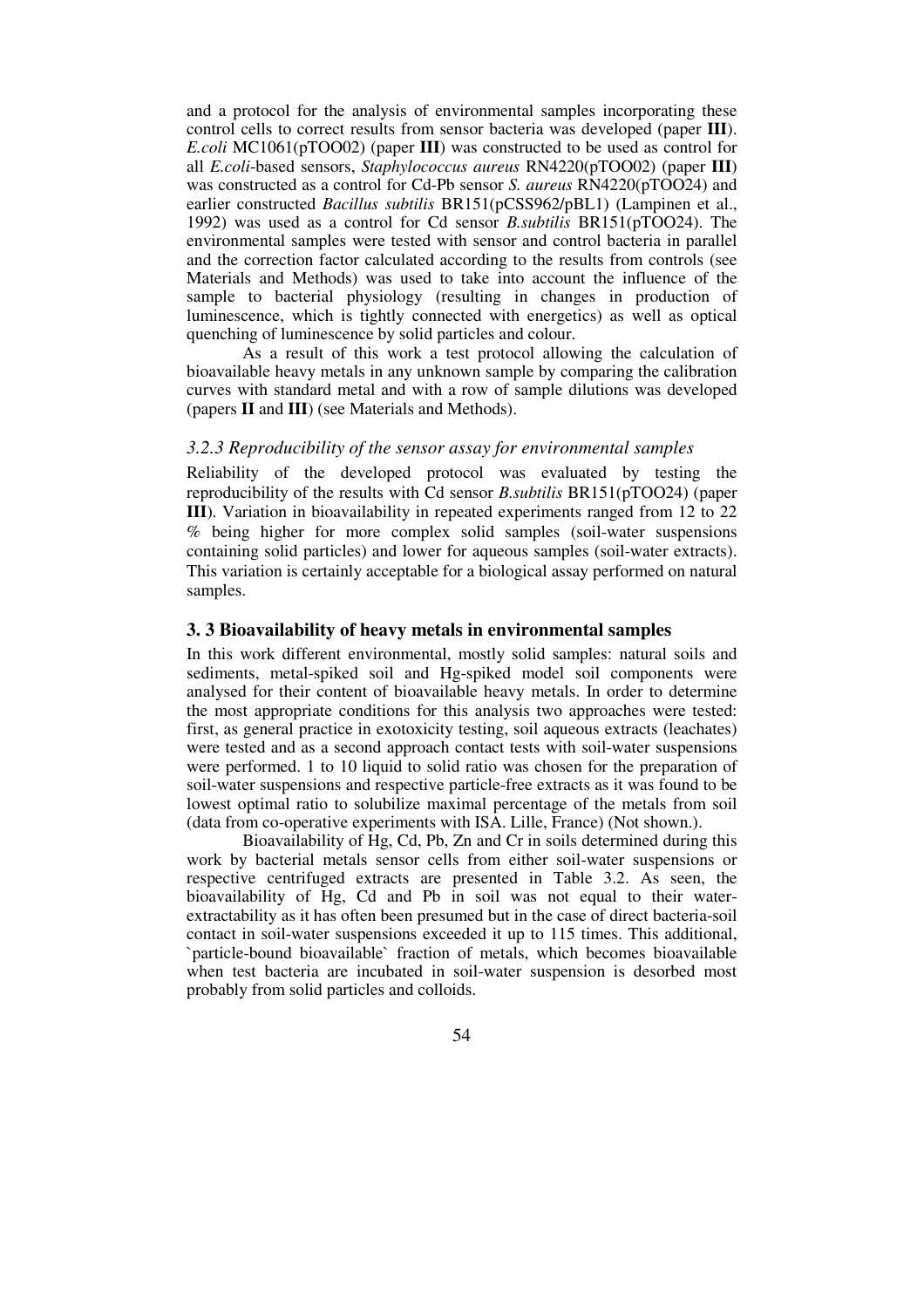|                    | Bioavailable $(\%$ of the total metal) |                            | <b>Bioavailability in</b> |       |
|--------------------|----------------------------------------|----------------------------|---------------------------|-------|
| <b>Metal</b>       | Soil-water                             | Soil-water                 | soil suspension/ in       | Paper |
|                    | suspension                             | extract                    | water extract             |       |
| $Hg^{2+}$          | 40 <sup>a</sup>                        | 1.3 <sup>a</sup>           | 30.8                      | (II)  |
| $Cd^{2+}$          | 12 <sup>a</sup>                        | 0.6 <sup>a</sup>           | 20                        | (II)  |
|                    | $11.5^{b}$                             | 0.1 <sup>b</sup>           | 115                       | (III) |
|                    | 1.02 <sup>c</sup>                      | 0 <sup>c</sup>             |                           | (VI)  |
| $Pb^{2+}$          | $2.8^{b}$                              | 0.07 <sup>b</sup>          | 40                        | (III) |
|                    | $0.42$ <sup>c</sup>                    | $0.048$ <sup>c</sup>       | 8.8                       | (VI)  |
| $\mathbf{Zn}^{2+}$ | 2.6 <sup>a</sup>                       | 2.6 <sup>a</sup>           |                           | (II)  |
| $Cr^{6+}$          | 46 <sup>a</sup>                        | $\overline{46}^{\text{a}}$ |                           | (II)  |

*Table 3.2 Bioavailability of heavy metals in soil-water suspensions and respective particle-free extracts as analysed by bacterial metal sensors* 

*<sup>a</sup>metal-spiked soil* 

*<sup>b</sup>median value for 50 natural soils* 

*c median value for 60 natural soils*

Desorption of additional Cd from particles and/or colloids due to activities of bacterial cells was proved for Cd: bioavailability determined by Cd sensors decreased by increasing centrifugation force used to clarify the water suspension of the model soil ( $T_{REF}$ ) (Figure 3.3). Most of the particles and colloids (84 %) carrying bioavailable Cd were removed from soil-water suspension already by centrifugation at 600 g. Additional 15 % of colloids with bioavailable Cd were removed when the centrifugation was increased up to 10 000g. No bigger colloids carrying bioavailable Cd than those spinned down at 10 000 g were present in this soil-water extract.



**centrifugation of soil-water-extracts, g**

*Figure 3.3* 

*Bioavailable Cd in soil-water suspension (non-centrifuged suspension) and extracts of a model agricultural soil TREF; (total Cd content 20 mg kg -1) clarified by different centrifugation speeds as determined by bacterial Cd sensor Bacillus subtilis BR151(pTOO24)*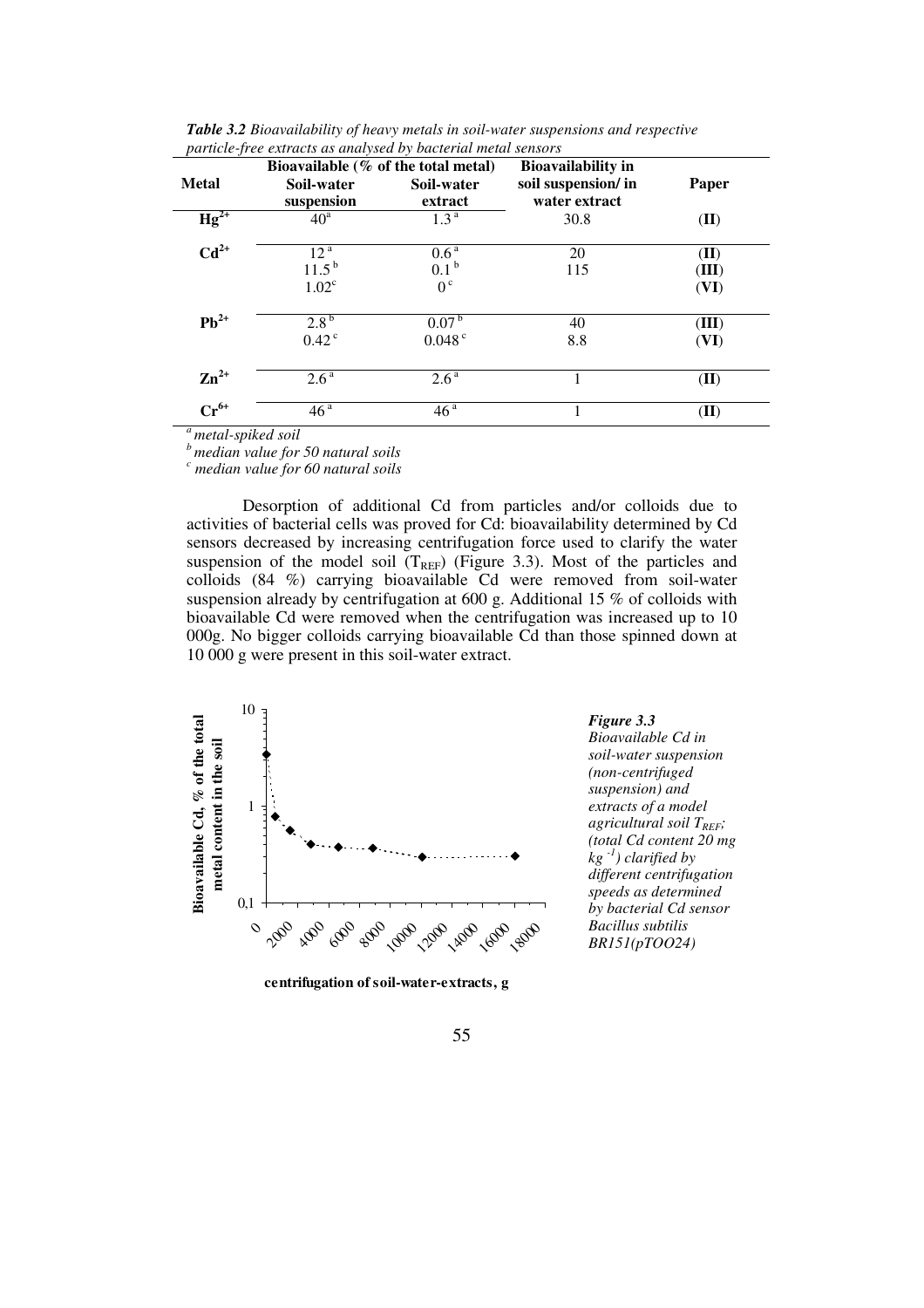Due to the great impact of particle-bound heavy metals on their bioavailability in solid samples, contact tests (by analysing e.g., soil-water suspension) should be used if reliable data on bioavailability of metals in these samples are requested. It should be mentioned that the most relevant data on bioavailability in solid environments could be obviously obtained by *in situ* analysis, however the analysis of water suspensions is the most appropriate if laboratory tests with bacterial sensors will be performed.

# **3. 4 Bioavailability of heavy metals in natural solid samples**

Bacterial heavy metal sensors were used to determine bioavailability of Hg, Zn, Cd, Cr, Pb and Cu in 140 natural soil and sediment samples (120 sampled near heavy metal smelters and 20 originating from urban areas) (papers **III - VI**), an artificially polluted (spiked) soil (spiked with Hg, Cd, Zn and Cr) (paper **II**) and three pure model soil components: kaolinite, montmorillonite and humic acid (spiked with methylmercury) (in: Bernaus et al., 2005). Due to the issues discussed in previous chapter (importance of `particle-bound bioavailable` heavy metals) bioavailability of these metals was determined in contact assays with soil-water suspensions.

# *3.4.1 Factors influencing heavy metal bioavailability in soil*

Bioavailability of Cr, Hg, Cd and Zn in spiked soil was determined in paper **II**. The values obtained in soil-water suspension were relatively high and decreased in order Cr (46% of total)> Hg (40 % of total)> Cd (12 % of total) > Zn (2.6 % of total). High bioavailability of metals in spiked soil has been also shown by other authors: For example, Bontidean et al., (2004) reported on 63% bioavailability of Hg in spiked soil if analysed in contact assay. However, it should be mentioned that the use of spiked soil is appropriate only for modelling and does not take into account different biotic and abiotic factors playing an essential role in sorption of metals to the soil solid matrix in the nature. Thus, the high bioavailability in spiked samples may not reflect the real behaviour of metals in field conditions. Indeed, when suspensions of natural soil samples were tested, generally the bioavailability of metals was lower compared with the spiked soils. Average bioavailability of Cd in 110 soils was around 1  $\%$ and the average bioavailable fraction of Pb only 0.42 % (see Table 3.2). However, the bioavailability was varying remarkably in different soils. From 0.1 to 56 % of the total Cd was in bioavailable form in different soils (data for 110 soils). Analogously high variation was shown for Pb and Cu: bioavailability of Pb ranged from 0.1 to 67 % (data for 130 samples) and that of Cu from 2.3 to 47 % (data for 20 samples). Thus, most likely the bioavailability of metals in soils was greatly dependent on soil properties, most important of which are organic matter, texture, pH and cation exchange capacity (Morel et al., 1997). A principal component analysis on the correlation of bioavailable Cd and key soil parameters of 110 agricultural soils from the collection of ISA was done in co-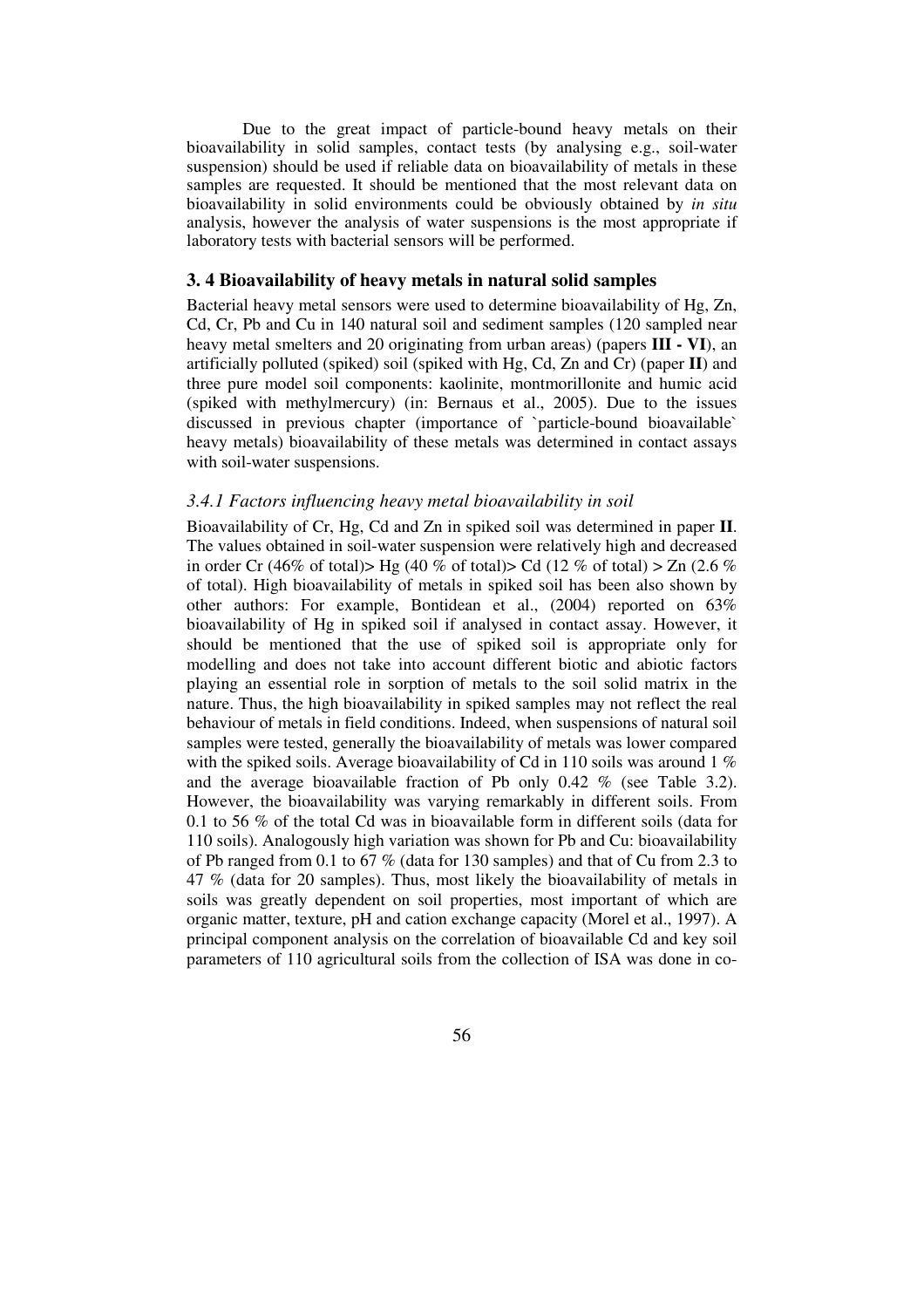operation with Institut Supérieur d'Agriculture (Lille, France) and is presented in Figure 3.4.



*Figure 3.4 Principal component analysis of key soil parameters and bioavailable fraction of Cd in 110 agricultural soils from the collection of ISA (see the content of heavy metals and physicochemical properties from Table 2.2). Analysis was done in cooperation with ISA, Lille, France.*

The bioavailable Cd proved to be strongly negatively correlated with the soil organic matter. Weak positive correlation was found with silt,  $CaCO<sub>3</sub>$  content and pH. No significant correlation was detected between the bioavailable and total concentration of Cd in soil.

In addition to soil physico-chemical properties also interactions of metal ions with soil minerals may have an effect to bioavailability. During this work it was demonstrated that bioavailability of metals in soils may depend on the type of bondage. The analysis of bioavailable methylmercury with organomercury sensor *E.coli* MC1061(pmerR<sub>BS</sub>Bluc) from spiked soil model components (montmorillonite and humic acids) showed that bioavailability of methylmercury was higher (56 % of total) in the case of montmorrilonite common soil clay-mineral forming more ionic type bonds with methylmercury, compared with the bioavailability of methylmercury sorbed on humic acid (13%) - organic component of soil forming more covalent type bonds with methylmercury (Bernaus et al., 2005).

### *3.4.2 Correlations between bioavailability data from different organisms*

### *3.4.2.1 Comparison of data from bacterial and yeast cells (paper IV)*

As seen from Figure 3.5, the bioavailability of Cu determined with prokaryotic (bacterial) and eukaryotic (yeast) Cu sensor cells was almost identical. Moreover, the correlation between the data from these sensors was high (Figure 3.5).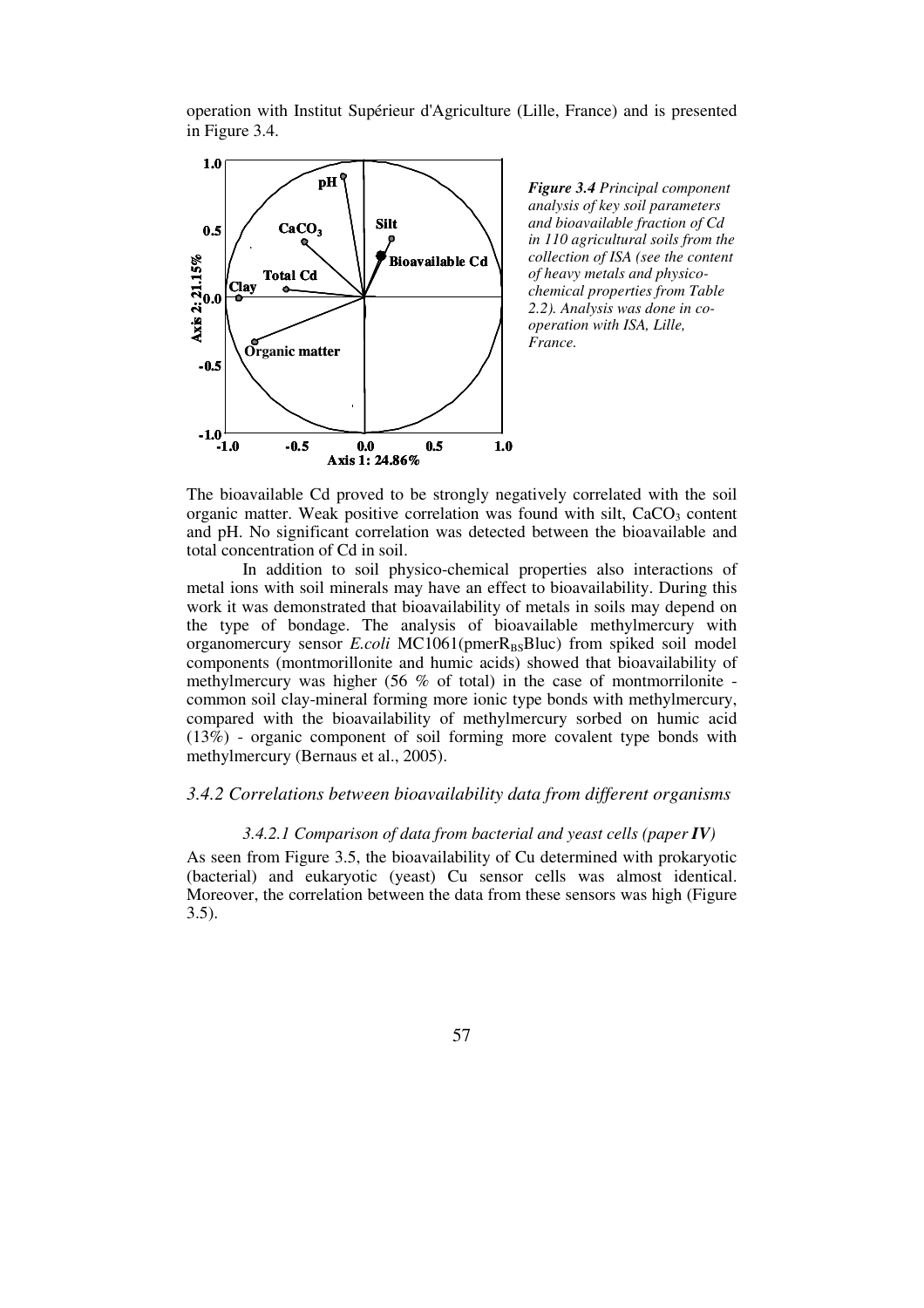

Thus, according to the results from paper **VI** the bioavailability of Cu did not depend on differences in membrane/envelope of different type pf cells (even pro-and eukaryotic) but similar amounts of metal was desorbed from soil solid matrix and transported into yeast or bacterial cells enabling the transfer of data on bioavailability between these organisms.

### *3.4.2.2 Comparison of data on bioavailability of heavy metals: recombinant sensor bacteria vs ecotoxicological tests (paper V)*

The combined chemical, ecotoxicological and biosensor-based hazard evaluation study was conducted on 60 smelter-influenced soils containing (mg kg  $^{-1}$ ) Cd 1-13, Pb 50-653 and Zn 100-1198. Although heavy metal concentrations in the studied soils were high, the toxic effects of water extracts were observed only in few samples and in few biotests (e.g., algae *Selenastrum capricornutum*). For most of the aquatic test organisms the bioavailable concentrations of metals in soil-water extracts were either subtoxic (e.g., crustaceans) or the adverse effects were compensated by soil nutrients etc. (e.g., natural photobacteria, algae). Analogous effects by soil nutrients masking the toxicity of heavy metals for algae were observed by Aruoja et al., (2004).

Thus, only few aqueous extracts of these 60 soils showed toxic effect in conventional ecotoxicity tests (toxicity was registered as inhibition of the test organisms by more than 20% compared with the control). In this respect Cdsensor bacteria were much more sensitive compared with the above-mentioned toxicity tests: as much as 10 soil-water extracts induced the luminescence of these sensors. The sensors proved even much more sensitive when soil suspensions were studied: 40 soil-water suspensions out of 60 induced the luminescence of Cd-sensor bacteria, indicating the desorption of Cd induced by direct contact of bacteria with soil particles. Thus, biosensors can be considered as "early-warning" biotests on hazard of heavy metals that already at very low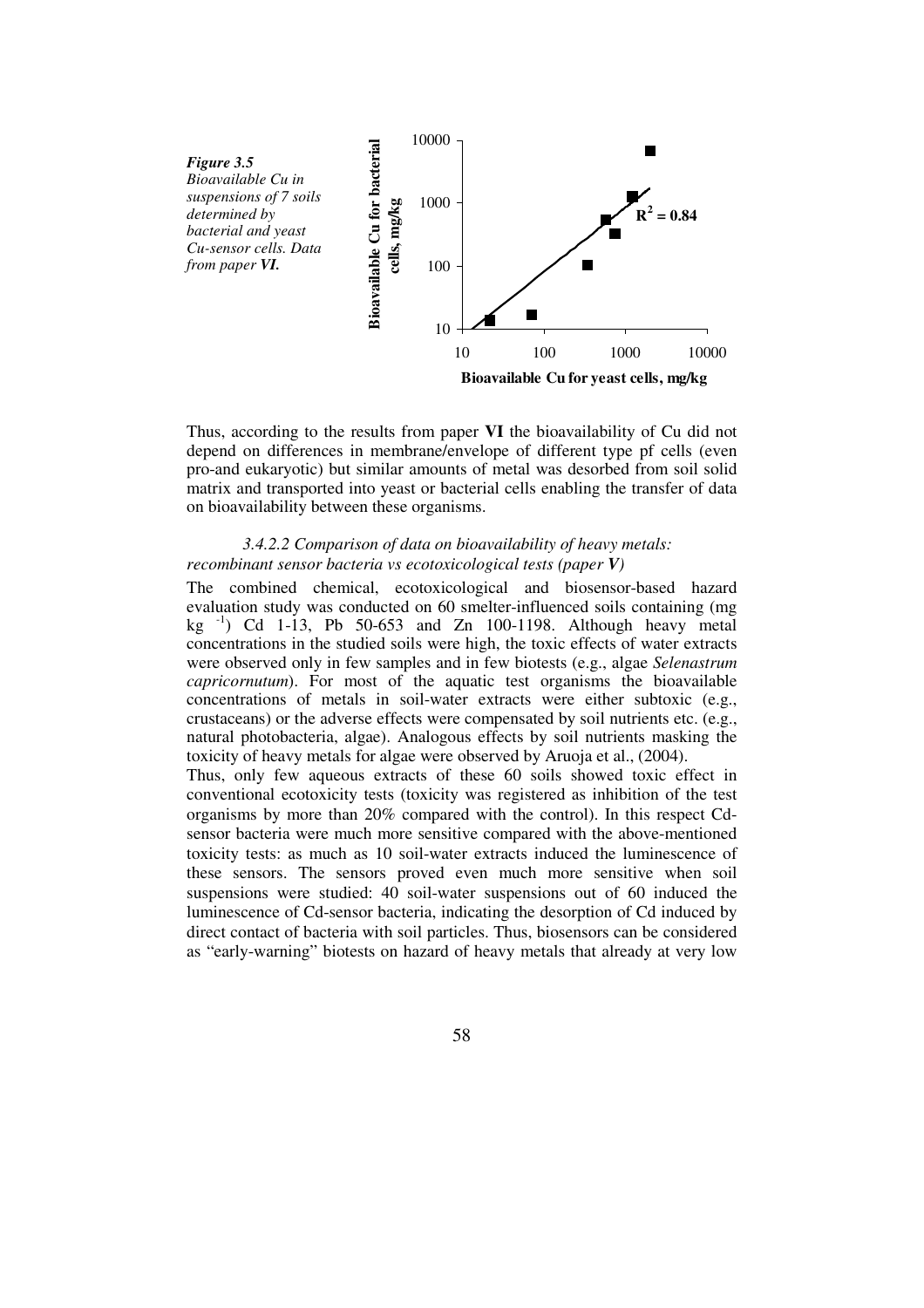concentrations of bioavailable heavy metals give a warning signal on entrance of heavy metals into living cells.

Although the mechanisms of enhanced bioavailability of particle-bound pollutants in soil suspension assay are not yet known, the induction of the sensor bacteria clearly shows that even particle-bound heavy metals can be released and transferred into bacterial cells. Thus, one may expect a transfer through membranes of any biological system and in addition further transfer via the food-web. Even if no acute toxic effect is observed, this transfer may be significant for a long-term accumulation and chronic toxicity effects in biological systems. Thus, development and use of biosensors - excellent tools for mechanistic studies and signalling hazard already at subtoxic level - should be encouraged.

### *3.4.3 Correlations between chemical mobility and bioavailability*

Bioavailability of metals in solid samples like soils and sediments has often been attempted to assess by their chemical mobility determined after treatment with "mild" chemical extractants releasing the most easily exchangeable heavy metals. During this work correlations between bioavailability (as determined by metal sensor bacteria) and chemical mobility of Cd, Pb (mobility determined after extraction with 0.11 M acetic acid: first step in BCR sequential extraction procedure - a three-step sequential extraction procedure for sediment analysis proposed by The Standards, Measurements and Testing Programme of the European Commission) and Cu (mobility determined after extraction with 1 M Na-acetate) were studied (papers **IV**, **V**) (Figure 3.6). Correlation between chemical mobility and bioavailability was very good in the case of Cu (Figure 3.6. C) whereas the correlations for Cd and Pb were remarkably weaker (Figure 3.6., A,B). As a rule, the chemical mobility was higher than bioavailability and exceeded the latter for 29 times as average in the case of Cd (data from 157 soils) and 3 times as average in the case of Cu (data from 14 soils) and Pb (data from 42 soils). However, as seen from Figure 3.6. these values vary greatly in different soils depending most probably primarily on the soil physico-chemical properties.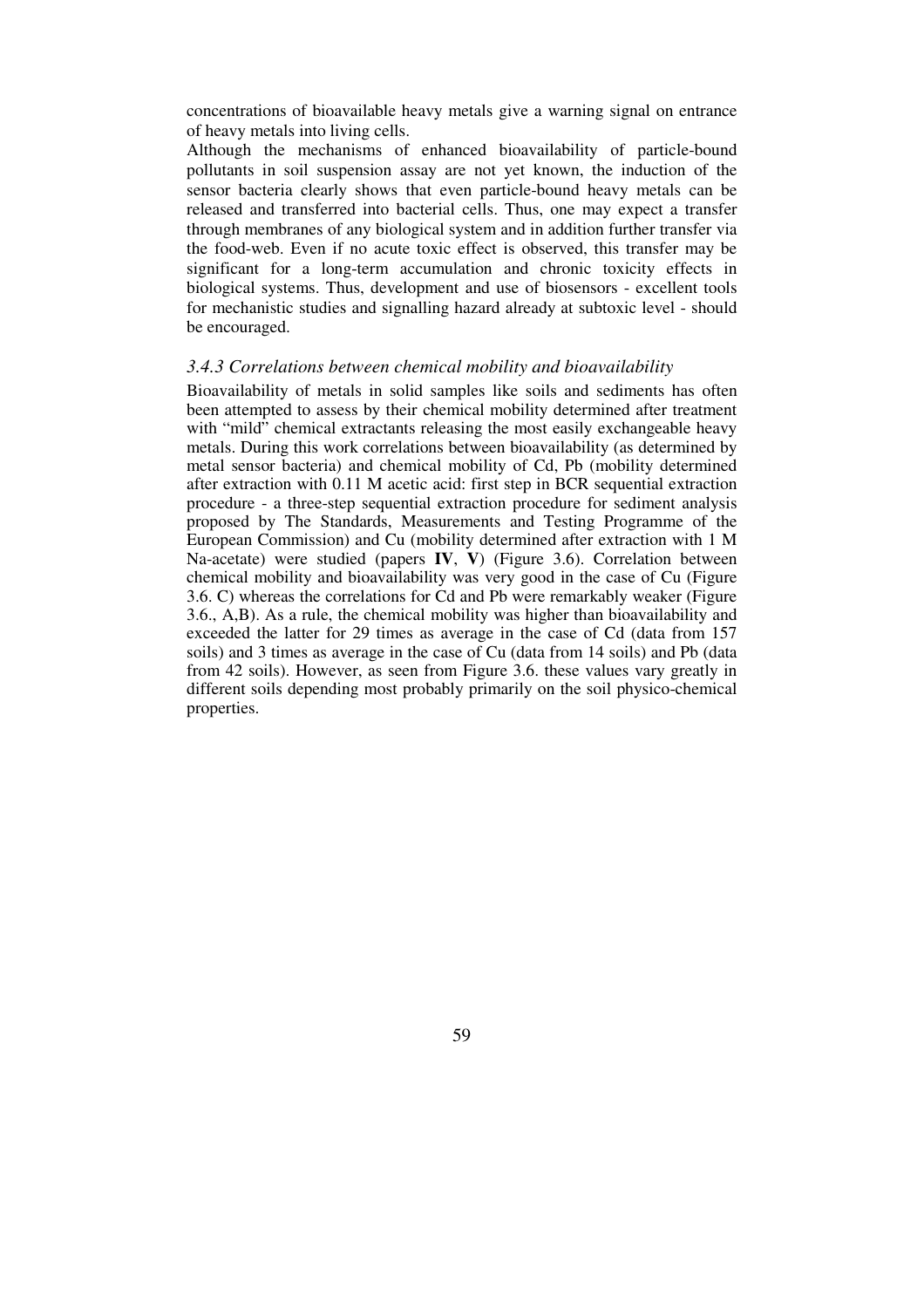

*Figure 3.6 Correlation between bioavailability (as determined by respective bacterial sensors) and chemical mobility (as determined by "mild" extractants 0.11 M acetic acid in the case of Cd and Pb and 1 M Na-acetate in the case of Cu) of Cd (data from 157 soils)* (*A*), Pb (data from 42 soils) (*B*) and Cu (data from 14 soils) (*C*). 1:1 lines and  $R^2$ *values are indicated. Combined data from papers IV and V.*

# **3.5 Construction of fibre-optic heavy metal biosensors and their application on environmental samples**

During this work the bacterial Hg and As sensors, *E.coli* MC1061(pmerluxCDABE) and *E.coli* MC1061(parsluxCDABE) constructed previously by Hakkila et al., (2002) (Table 2.1.) were immobilised in alginate matrix and integrated to an optical-fibre biosensor system developed in the National Institute for Biotechnology in the Negev (Beer-Sheva, Israel) (paper **VI**). Differently from bacterial sensors described earlier in this work, these sensor cells expressed bacterial luciferase system (*luxCDABE* genes containing all components for bioluminescence production) as reporter. The limit of quantification for the constructed biosensors and for the respective nonimmobilised sensor cells is presented in Table 3.3.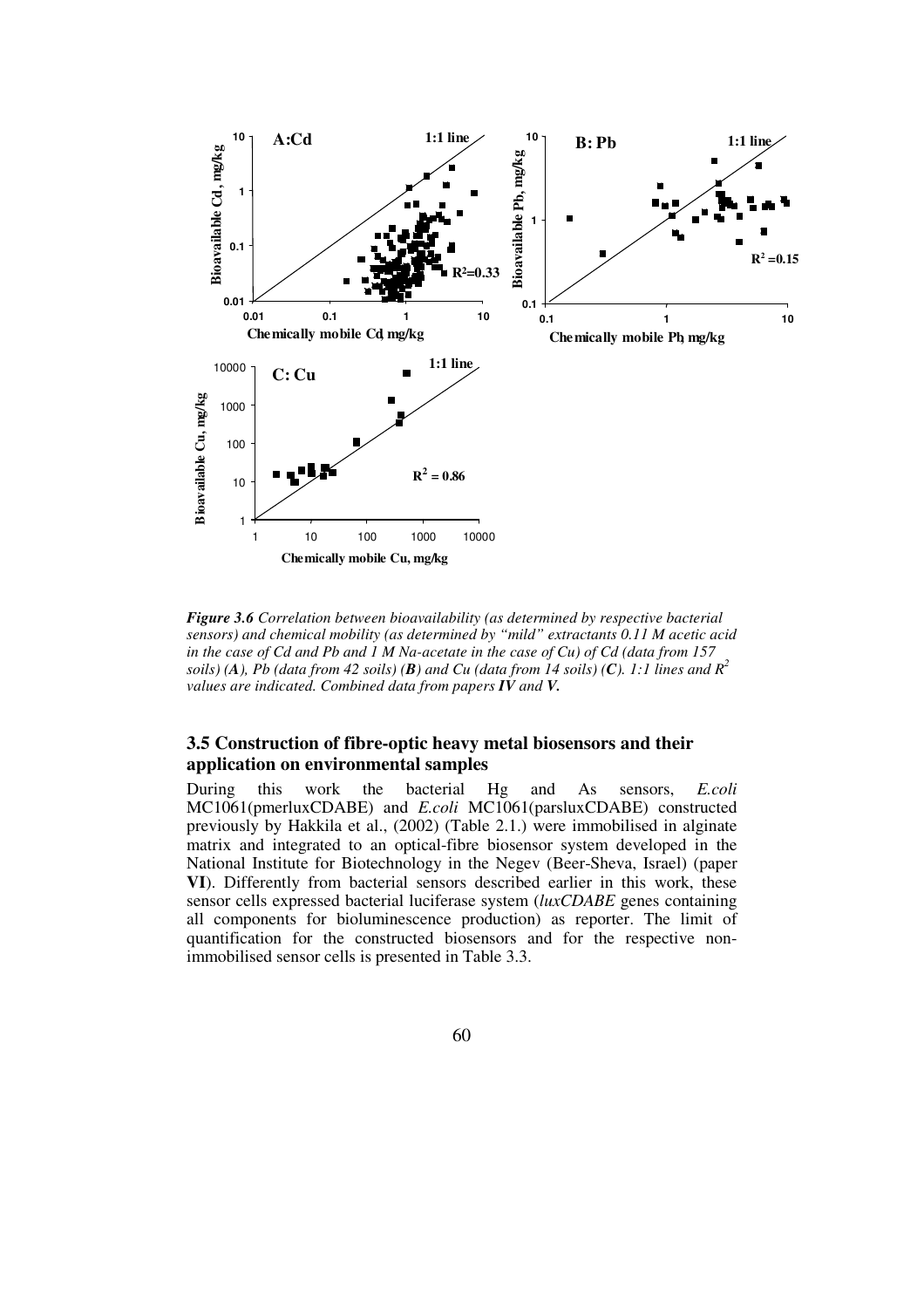| <b>Sensor for (strain):</b> | Format of the assay                       | Limit of quantification, $\mu$ g l <sup>-1</sup> |
|-----------------------------|-------------------------------------------|--------------------------------------------------|
| Hg                          | Immobilized on optical<br>fibres          | $2.6 \pm 0.9$                                    |
| (Escherichia coli           |                                           |                                                  |
| (pmerluxCDABE)              | Non-immobilized (free)<br>sensor bacteria | $0.03 \pm 0.001$                                 |
|                             | Immobilized on optical                    | $141 \pm 32$ [As (V)]                            |
| As<br>(Escherichia coli     | fibres                                    | $18 \pm 4.1$ [As (III)]                          |
| (parsluxCDABE)              | Non-immobilized (free)<br>sensor bacteria | $80 \pm 1.6$ [As (V)]<br>$8 \pm 0.2$ [As (III)]  |

*Table 3.3 Limits of quantification for fibre-optic Hg and As biosensors and of respective non-immobilized sensor cells. From paper VI. Reproduced by the permission from Elsevier.* 

The limits of quantification for both Hg and As biosensors were lower compared with non-immobilised sensor cells. For As the difference was relatively small: 1.8-fold in the case of As(V) and 2.2-fold in the case of As (III). However, for Hg the difference was about 100-fold, most probably due to the complexation of  $Hg^{2+}$  with alginate matrix resulting in lower apparent bioavailability of Hg. Thus, when environmental samples are analysed, the results obtained by alginate-immobilised sensor bacteria may rather model the reduced bioavailability of metals to, e.g., biofilm-entrapped micoorganisms: one targets for development of biocides for different (e.g., pulp and paper) industries. Despite of the higher limit of quantification (i.e., poorer sensitivity) of the fibre-optic biosensors compared with non-immobilised bacteria the former still work in the environmentally relevant ranges. Moreover, especially if further optimisation of the system (e.g., selection of immobilisation matrix) would be carried out, the fibre-optic biosensors have several advantages over non-immobilised bacteria, of which the main ones are ease of use of the system and possibility of continuous *in situ* tracking of a site.

As mentioned above, one advantage of the use of immobilised sensor cells instead of bacterial suspension would be their easy use *in situ* conditions. Thus, applicability of the constructed biosensors was tested on natural soil and sediment samples (paper **VI**). The biosensors proved useful and allowed the quantification of bioavailable Hg and As from natural samples. However, the bioavailable fraction detected with biosensors remained lower (20 times in the case of Hg and 3.4 times in the case of As) than what was seen with conventional non-immobilised sensor bacteria. This difference was most likely due to the `particle-bound bioavailable` fraction of metals in soils and sediments (see section 3.3), that was bioavailable to free sensor bacteria in contact assays. However, in case of alginate-entrapped sensor cells the direct contact was possible only for bacteria on the biosensor surface areas whereas the cells near to optical fibre contributing most to the light output of the sensor were masked by several layers of alginate matrix.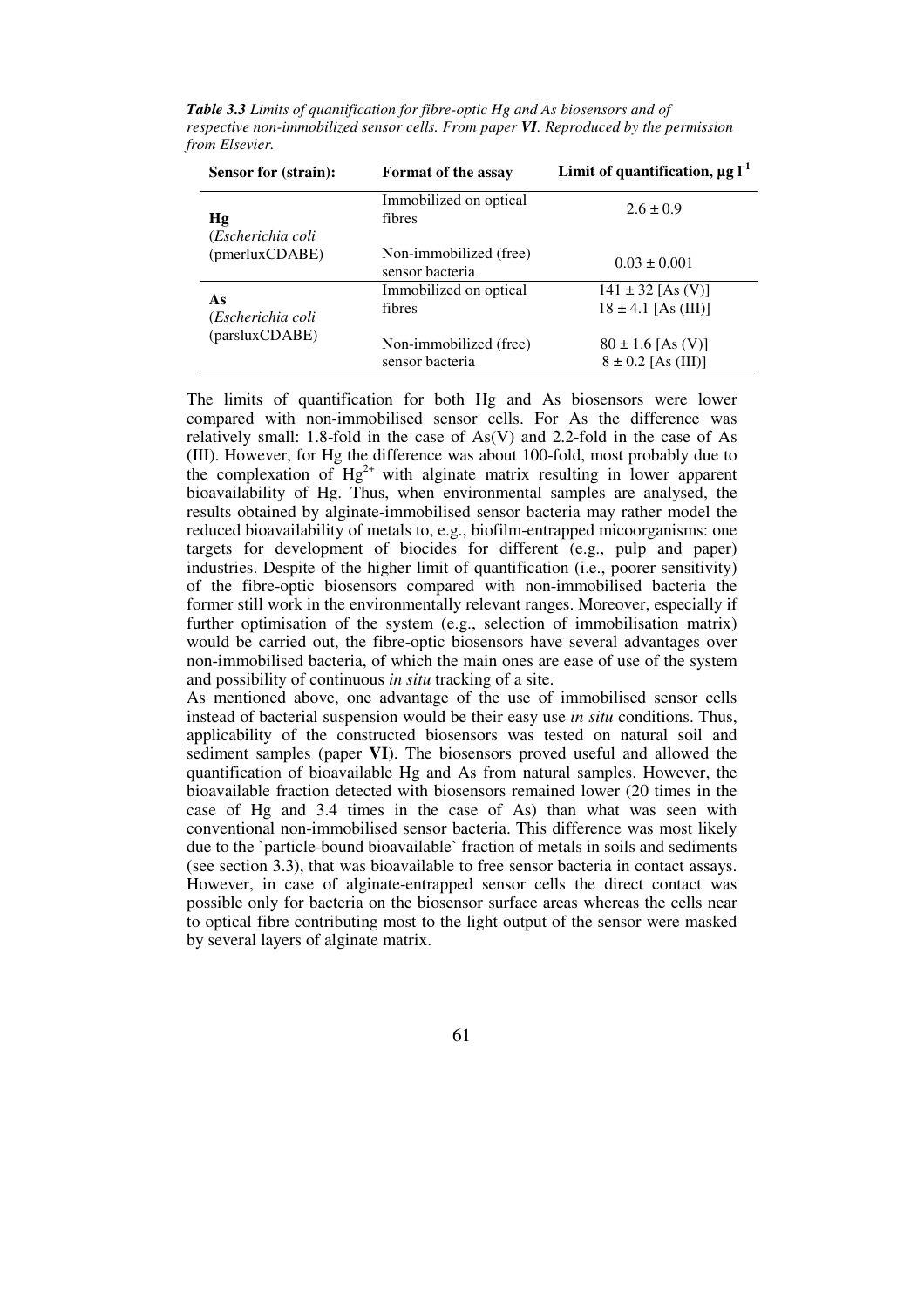### **CONCLUSIONS**

- o During this work four new bacterial sensor strains gene-modified bacteria - that produce luminescence as a response to bioavailable heavy metals were constructed:
	- 1. Zn-sensor *Esherichia coli* MC1061(pzntluc) with limit of quantification 5.4 mg of Zn<sup>2+</sup>  $l^{-1}$
	- 2. Cr-sensor *Ralstonia eutropha* AE104(pchrluc) with limit of quantification 0.01 mg of  $Cr_2O_7^{2-}1^{-1}$
	- 3. Cu-sensor *Esherichia coli* MC1061(pSlcueR/pDNPcopAluc) with limit of quantification 3.2 mg of Cu  $2+1$ <sup>-1</sup>
	- 4. Hg- and organomercury-sensor *Esherichia coli*  $MC1061(pmerR_B\nBluc)$  with limit of quantification 0.05 µg of CH<sub>3</sub>Hg<sup>+</sup>1<sup>-1</sup> and 0.003 mg of Hg<sup>2+</sup>1<sup>-1</sup>.
- o Hg-sensor bacteria *E. coli* MC1061(pmerluxCDABE) and As-sensor bacteria *E. coli* MC1061(parsluxCDABE) constructed by Hakkila et al. (2002) were alginate-entrapped and incorporated into a fibre-optic sensor system applicable for field analysis of bioavailable heavy metals. The limit of determination for fibre-optic biosensors was 0.0026 mg of Hg <sup>2+</sup> 1<sup>-1</sup>, 0.018 mg of As<sup>3+</sup> 1<sup>-1</sup> and 0.14 mg of As<sup>5+</sup> 1<sup>-1</sup>. The fibre-optic sensors were constructed in co-operation with Ben-Gurion University of the Negev
- o All constructed sensors responded to target metals in environmentally relevant concentration range. Cr-sensor was induced only by Cr. Cu sensor was co-induced by Ag and Hg. Zn sensor was co-induced by Hg, Cd and Zn and Hg sensor with Cd.
- o A protocol for quantification of bioavailable heavy metals in natural soils and sediments using recombinant bioluminescent sensor bacteria was developed. Reproducibility of the assay even for soil suspensions was acceptable ( $CV = 22 \%$ ). The novel aspects of the protocol involve the parallel measurements of the samples using control bacteria that are not induced by heavy metals but otherwise similar to the sensor bacteria used for metal analysis. Thus, the analysis made by control bacteria takes into account the toxic or stimulatory effects of the samples to bacterial luminescence but also the quenching of luminescence light by turbidity/colour of the environmental sample (such as soil suspensions etc). This protocol is applicable to all assays where test matrix and/or conditions may interfere with the test results.
- o The constructed sensors were applied to large panel of environmental samples (140 natural soils and sediments, 1 spiked soil and 3 spiked soil components analysed as water suspensions and extracts) for the analysis of bioavailable heavy metals. The data obtained with recombinant microbial sensors were combined with data obtained by surrogate
	- 62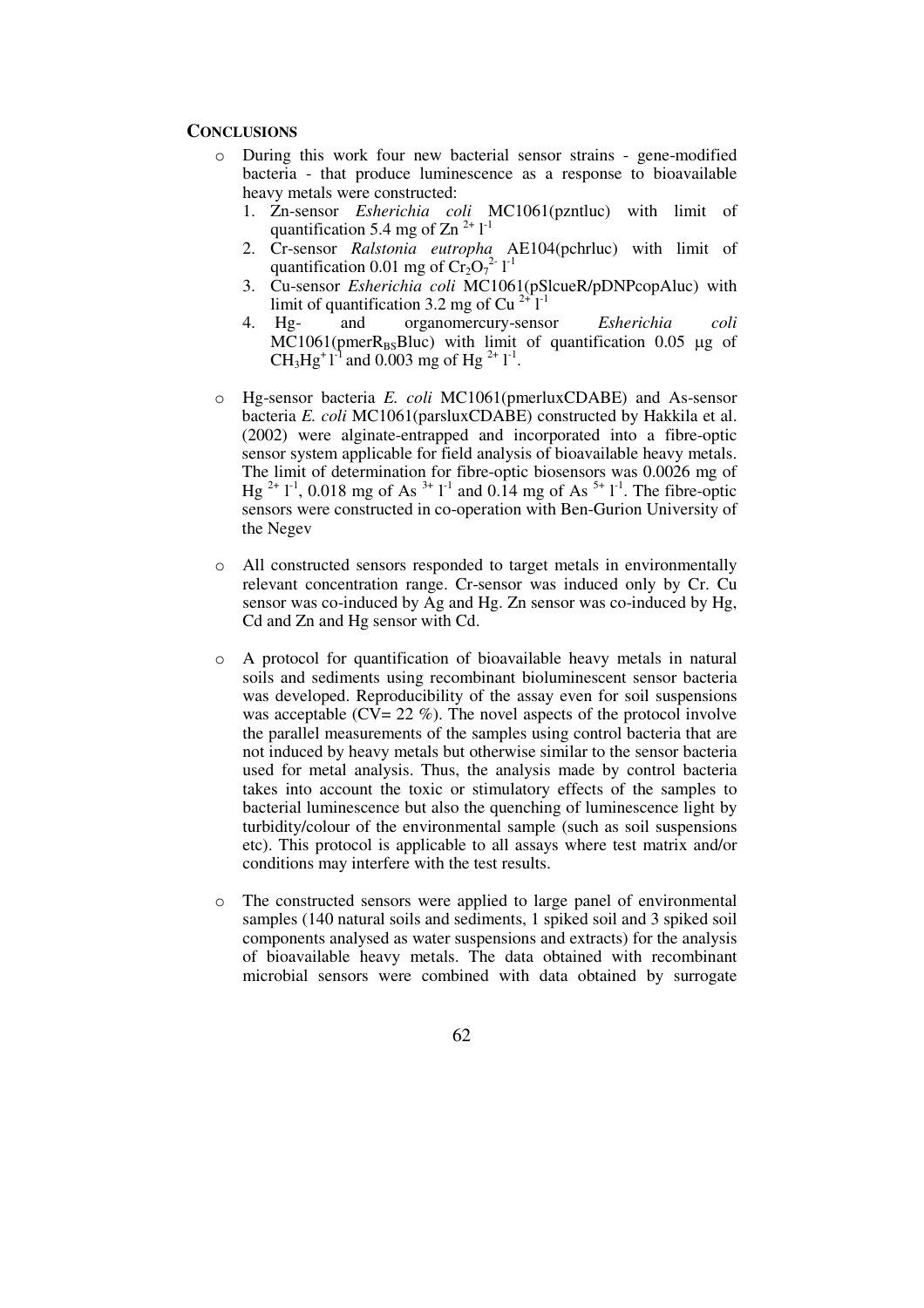chemical methods currently used in risk assessment studies as well as with toxicity data for a battery of non-specific ecotoxicological tests

- a) The bioavailable amount of heavy metals to sensor bacteria in soil suspension assays did not correlate with their total concentrations in the soils. The bioavailable fraction of metals varied from 1 to 46 % of the total metal in the soil depending on the metal, soil type and other factors.
- b) The bioavailable fraction of Cu in copper-polluted soils analysed with bacterial sensors was almost identical with the results obtained with yeast-based sensor cells indicating that the bioavailability of metals in soils for prokaryotic and eukaryotic cells may be similar
- c) The parallel analysis of soil-water suspensions and (centrifuged) particle-free extracts showed that the bioavailability of Hg, Cd and Pb in soil suspensions was remarkably higher (up to 115-fold for Cd and 40-fold for Pb) than their water-extracted fraction.
- d) Bioavailability data from bacterial sensors and the results from chemical surrogate extraction methods (often used to predict the mobility and bioavailability of metals for risk assessment purposes) were not significantly correlated. As a rule, the chemical extraction methods over-estimated the bioavailability of metals if compared with bacterial sensors. In the case of Cu and Pb, the average difference was 3 times but in case of Cd the bacterial sensors showed 29 times lower bioavailability. Thus, according to the data from this work, prediction of bioavailable Cd with chemical extraction methods is not relevant at least for the bacteria used in the current work.
- e) The fibre-optic biosensors for Hg and As were successfully used for analysis of bioavailable fractions of these metals in soils. The bioavailable fraction of Hg in polluted soils analysed with alginate-entrapped sensor bacteria (a biosensing component of the sensor system) was remarkably lower than for the non-immobilised bacteria. Thus, the alginate-entrapped bacteria could be suggested for modeling of the reduced bioavailability of metals and other toxicants in biofilms, e.g., for studying the efficiency of biocides.
	- 63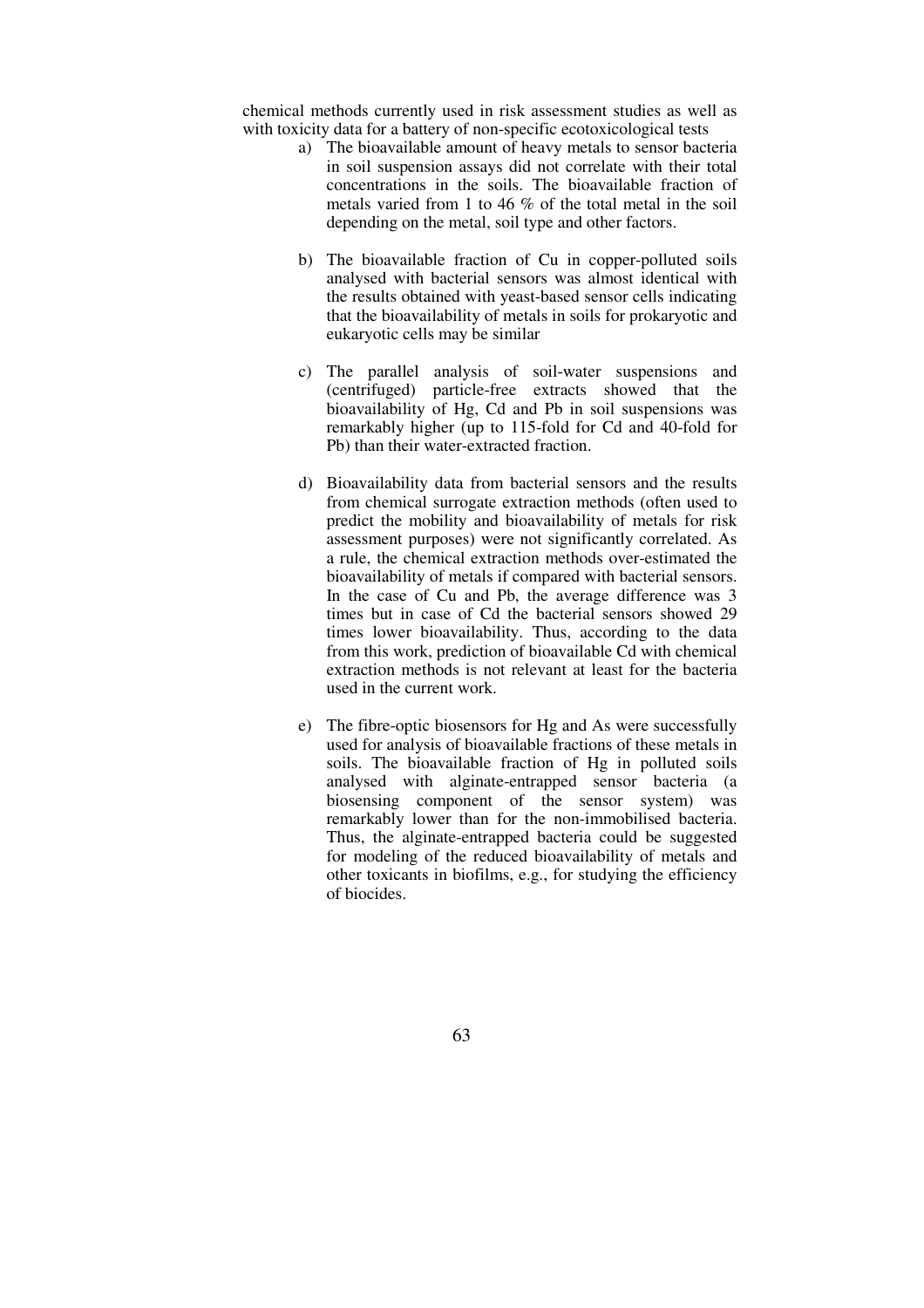# **SUMMARY AND OUTLOOK**

This study showed that the luminescent recombinant bacterial metal sensors are powerful tools for the rapid assessment of bioavailable concentrations of heavy metals in different environmental matrices already at sub-toxic level. This is extremely important as the effects of sub-toxic metals are not detectable by other test-organisms, however bioavailable metals may be transferred via the food-web and cause chronic toxic effects in biological systems. Thus, development and use of biosensors - excellent tools for mechanistic studies and signalling hazard already at subtoxic level of pollutants - should be encouraged.

In the future we are planning to continue our work in following directions:

- 1) to construct more sensitive sensor bacteria by e.g., by knocking out the heavy metal transport proteins and thus disrupting the metal homeostasis in the host bacterial cell
- 2) to construct more specific sensors (or modify the test format) ensuring the selective response only to a target analyte.
- 3) to elucidate the mechanisms for elevated uptake of particle-bound metals in the case of direct contact of test bacteria with soil particles
- 4) to elaborate models for prediction of bioavailability of heavy metals in different (environmental) samples applicable for risk assessment purposes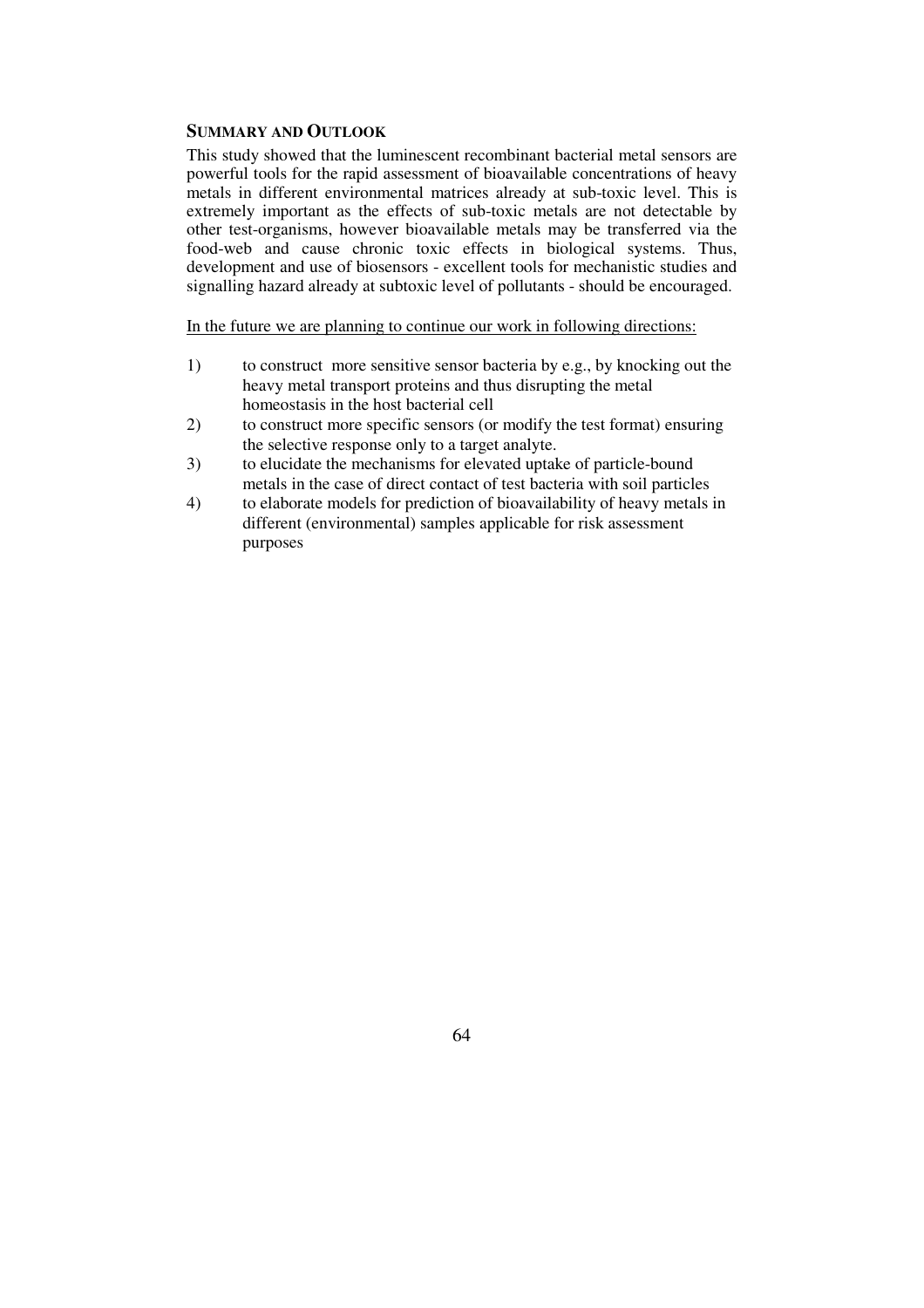# **REFERENCES**

**Academies,** National Research Council of the National Academies (2004). Bioavailability of contaminants in soils and sediments: Processes, tools, and applications. Washington, D. C., The National Academies Press.

**Adriano, D. C.** 2001. Trace elements in terrestrial environments.

- Biogeochemistry, Bioavailability, and Risks of Metals. New York Berlin Heidelberg Tokyo, Springer-Verlag.
- **Alexander, M.** 2000. "Aging, bioavailability, and overestimation of risk from environmental pollutants." Environmental Science and Technology 34: 4259-4265.
- **Alloway, B. J**. 1995. Soil processes and the behaviour of metals, Pp:11-37 In: Heavy metals in soils. B. J. Alloway (eds.). Blackie Academic and Professional. London
- **Applegate, B. M., C. Kelly, L. LAckey, J. McPherson, S. Kehrmeyer, F.-M. Menn, P. Bienkowski and G. Sayler**. 1997. "Pseudomonas putida B2: a tod–lux bioluminescent reporter for toluene and trichloroethylene cometabolism." Journal of Industrial Microbiology and Biotechnology 18: 4-9.
- **Aruoja, V., I. Kurvet, H.C. Dubourguier, and A. Kahru.** 2004. "Toxicity Testing of heavy Metal Polluted Soils with Algae Selenastrum capricornutum: a Soil Suspension Assay". Environmental Toxicology, 19 (4): 396 – 402.
- **Baker, V. A.** 2001. "Endocrine disrupters -- testing strategies to assess human hazard." Toxicology in Vitro 15(4-5): 413-419.
- **Baker-Austin, C., M. Dopson, M. Wexler, R. G. Sawers and P. L. Bond**. 2005. "Molecular insight into extreme copper resistance in the extremophilic archaeon 'Ferroplasma acidarmanus' Fer1" Microbiology 151(8): 2637-2646.
- **Baldi, F.** 1997. "Microbial transformation of mercury species and their importance in the biogeochemical cycle of mercury." Metal Ions in Biological Systems 34: 213-57.
- **Barkay, T., S. M. Miller and A. O. Summers**. 2003. "Bacterial mercury resistance from atoms to ecosystems." FEMS Microbiology Reviews 27: 355-384.
- **Barnhart, J.** 1997. "Occurrences, uses, and properties of chromium." Regul Toxicol Pharmacol 26(1 Pt 2): S3-7.
- **Basta, N. and R. Gradwohl**. 2000. "Estimation of Cd, Pb, and Zn Bioavailability in Smelter-Contaminated Soils by a Sequential Extraction Procedure." Journal of Soil Contamination 9(2): 149-164.
- **Beard, S. J., R. Hashim, J. Membrillo-Hernandez, M. N. Hughes and R. K. Poole**. 1997. "Zinc(II) tolerance in Escherichia coli K-12: evidence that the zntA gene (o732) encodes a cation transport ATPase." Molecular Microbiology 25(5): 883-91.
- **Begley, T. P., A. E. Walts and C. T. Walsh**. 1986. "Mechanistic studies of a protonolytic organomercurial cleaving enzyme: bacterial organomercurial lyase." Biochemistry 25(22): 7192-200.
	- 65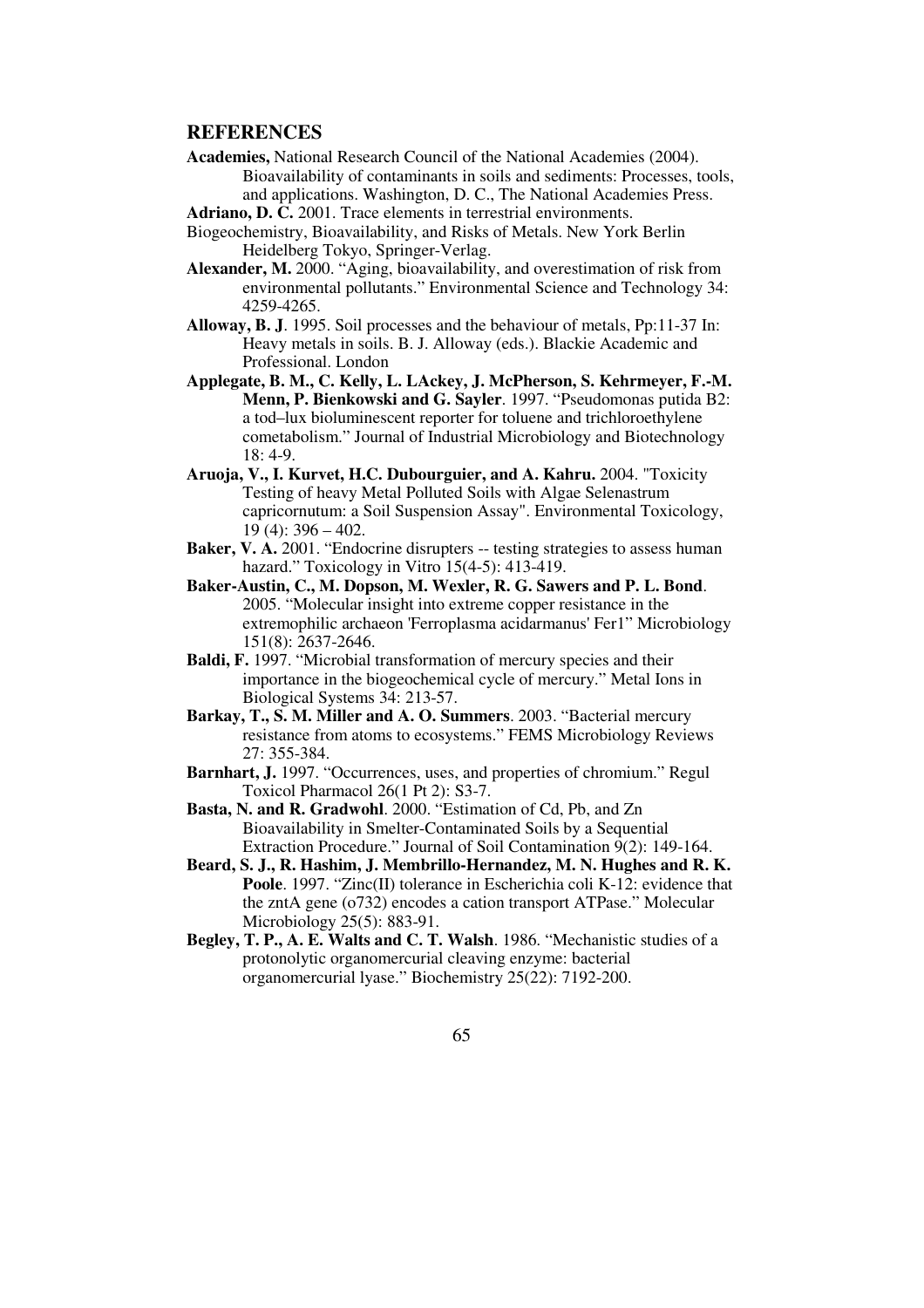- **Belitz, H. D. & Grosh, W.** 1999. Food Chemistry. Berlin Heidelberg, Springer-Verlag.
- **Belkin, S.** 2003. "Microbial whole-cell sensing systems of environmental pollutants." Current Opinion in Microbiology 6(3): 206-212.
- **Belkin, S., D. R. Smulski, S. Dadon, A. C. Vollmer, T. K. VanDyk and R. A. LaRossa**. 1997. "A panel of stress-responsive luminous bacteria for the detection of selected classes of toxicants." Water Research 31(12): 3009-3016.
- **Bernaus, A., Gaona, X., Ivask, A., Kahru, A., Valiente, M.** 2005. Analysis of sorption and bioavailability of different species of mercury on model soil components using XAS techniques and sensor bacteria. Analytical and Bioanalytical Chemistry 382(4): 1541-1548
- **Beveridge, T. J., M., N. Hughes, H. Lee, K. T. Leung, R. K. Poole, I. Savvaidis, S. Silver and J. T. Trevors**. 1997. "Metal-microbe interactions: contemporary approaches." Advances in Microbial Physiology 38: 177-243.
- **Biddappa, C. C., M. Chino and K. Kumazawa**. 1981. "Adsorption, desorption, potential and selective distribution of heavy metals in selected soils of Japan." Journal of Environmental Science and Health B 16(4): 511-28.
- **Binet, M. R. and R. K. Poole**. 2000. "Cd(II), Pb(II) and Zn(II) ions regulate expression of the metal- transporting P-type ATPase ZntA in Escherichia coli." FEBS Letters 473(1): 67-70.
- **Blindauer, C. A., Harrison, M. D., Robinson, A. K., Parkinson, J. A., Bowness, P. W., Sadler, P. J., Robinson, N. L.** 2002. Multiple bacteria encode metallothioneins and SmtA-like zinc fingers. Molecular Microbiology 45(5): 1421- 1432.
- **Bontidean, I., C. Berggren, G. Johansson, E. Csoregi, B. Mattiasson, J. R. Lloyd, K. J. Jakeman and N. L. Brown**. 1998. "Detection of heavy metal ions at femtomolar levels using protein-based biosensors." Analytical Chemistry 70(19): 4162-9.
- **Bontidean, I., A. Mortari, S. Leth, N. L. Brown, U. Karlson, M. M. Larsen, J. Vangronsveld, P. Corbisier and E. Csoregi**. 2004. "Biosensors for detection of mercury in contaminated soils." Environmental Pollution 131(2): 255-262.
- **Bowles, K. C. and S. C. Apte**. 1998. "Determination of methylmercury in natural water samples by steam distillation and gas chromatographyatomic fluorescence spectrometry." Analytical Chemistry 70: 395-99.
- **Braz, V. S. and M. V. Marques**. 2005. "Genes involved in cadmium resistance in Caulobacter crescentus." FEMS Microbiology Letters 251(2): 289- 295.
- **Brocklehurst, K. R., J. L. Hobman, B. Lawley, L. Blank, S. J. Marshall, N. L. Brown and A. P. Morby**. 1999. "ZntR is a Zn(II)-responsive MerRlike transcriptional regulator of zntA in Escherichia coli." Molecular Microbiology 31(3): 893-902.
- **Brown, N. L., D. A. Rouch and B. T. Lee**. 1992. "Copper resistance determinants in bacteria." Plasmid 27(1): 41-51.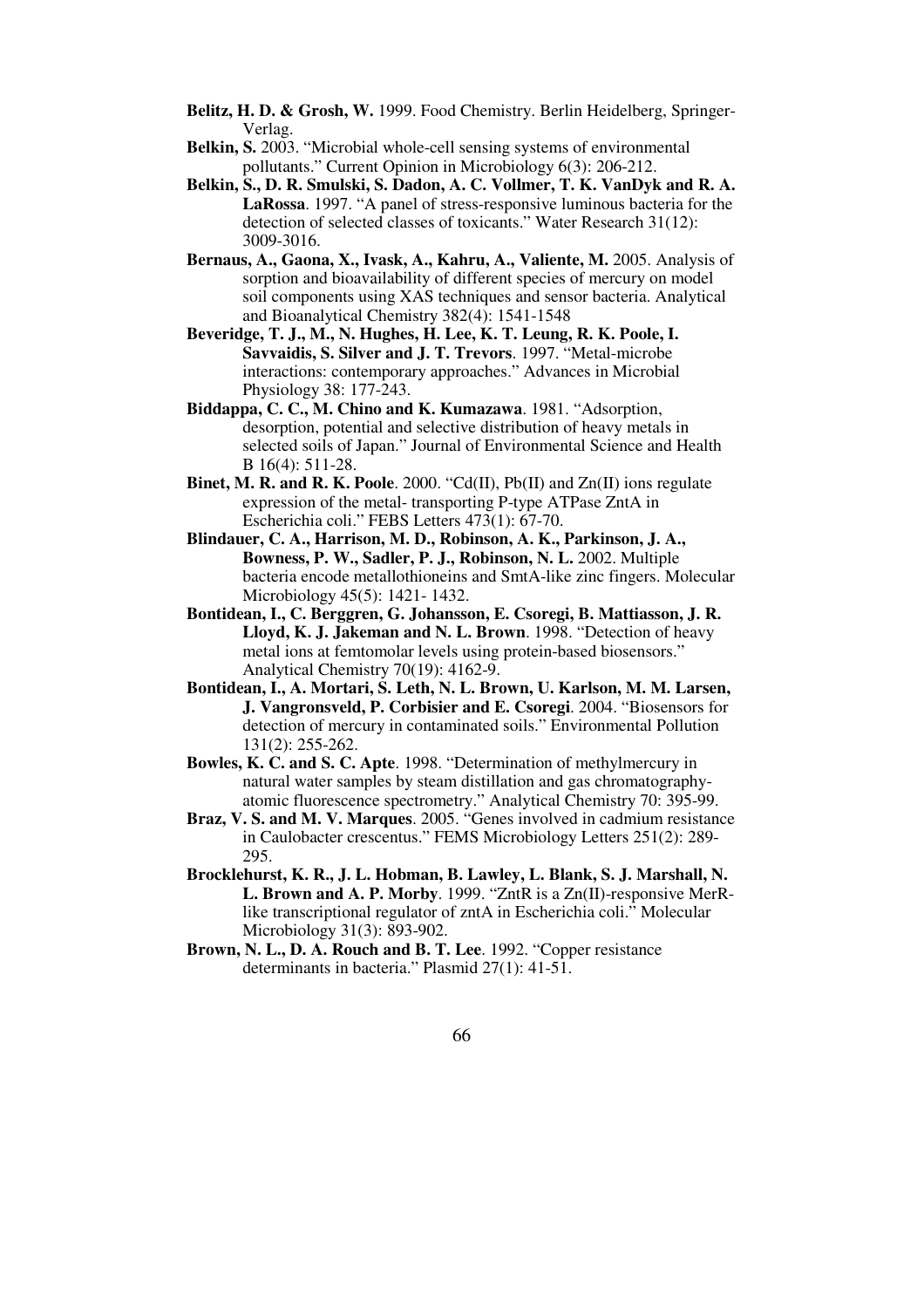- **Brown, N. L., J. V. Stoyanov, S. P. Kidd and J. L. Hobman**. 2003. "The MerR family of transcriptional regulators." FEMS Microbiology Reviews 27: 145-163.
- **Brzóska, M. M. , Moniuszko-Jakoniuk, J.** 2004. Low-level lifetime exposure to cadmium decreases skeletal mineralization and enhances bone loss in aged rats. Bone 35(5): 1180-1191.
- **Burke, D., Dawson, D., Stearns, T**. 2000. Methods in yeast genetics. Cold Spring Harbor Laboratory Press: New York; 174
- **Caguiat, J. J., A. L. Watson and A. O. Summers**. 1999. "Cd(II)-Responsive and Constitutive Mutants Implicate a Novel Domain in MerR." Journal of Bacteriology 181(11): 3462-3471.
- **Callister, S. M. and M. R. Winfrey**. 1986. "Microbial methylation of mercury in upper Wisconsin river sediments." Water, Air, and Soil Pollution 29: 453-465.
- **Campbell, A. K.** (1988). Chemiluminescence. Principles and applications in biology and medicine, Ellis Horwood. International publishers iin science and technology.
- **Campbell, P. G. C., O. Errecalde, C. Fortin, V. P. Hiriart-Baer and B. Vigneault**. 2002. "Metal bioavailability to phytoplankton--applicability of the biotic ligand model." Comparative Biochemistry and Physiology Part C: Toxicology & Pharmacology 133(1-2): 189-206.
- **Castillo, G. C., Vila, I. C., Neild, E.** 2000. Ecotoxicity assessment of metals and wastewater using multitrophic assays. Environmental Toxicology 15(5): 370-375
- **Cervantes, C. and S. Silver**. 1992. "Plasmid chromate resistance and chromate reduction." Plasmid 27(1): 65-71.
- **Chaignon, V., I. Sanchez-Neira, P. Herrmann, B. Jaillard and P. Hinsinger**. 2003. "Copper bioavailability and extractability as related to chemical properties of contaminated soils from a vine-growing area." Environmental Pollution 123: 229-238.
- **Cheng Vollmer, A. and T. K. Van Dyk** 2004. Stress Responsive Bacteria: Biosensors as Environmental Monitors. Advances in Microbial Physiology, Academic Press. Volume 49**:** 131-174.
- **Chenu, C. and G. Stotzky**. 2002. Interactions between microorganisms and soil particles: an overview, Pp: 4-40 In: Interactions between soil particles and microorganisms. P. M. Huang, J.-M. Bollag and N. Senesi (eds.), John Wiley & Sons Ltd.
- **Choudhury, R. and S. Srivastava**. 2001. "Zinc resistance mechanisms in bacteria." Current Science 81(7): 768-75.
- **Clement, R. E., P. W. Yang and C. J. Koester**. 1997. "Environmental analysis." Analytical Chemistry 69(12): 251R-287R.
- **Compeau, G. and R. Bartha**. 1984. "Methylation and demethylation of mercury under controlled redox, pH and salinity conditions." Applied and Environmental Microbiology 48(6): 1203-7.
- **Corbisier, P., E. Thiry and L. Diels**. 1996. "Bacterial biosensors for the toxicity assessment of solid wastes." Environmental Toxicology and Water Quality 11: 171-177.
	- 67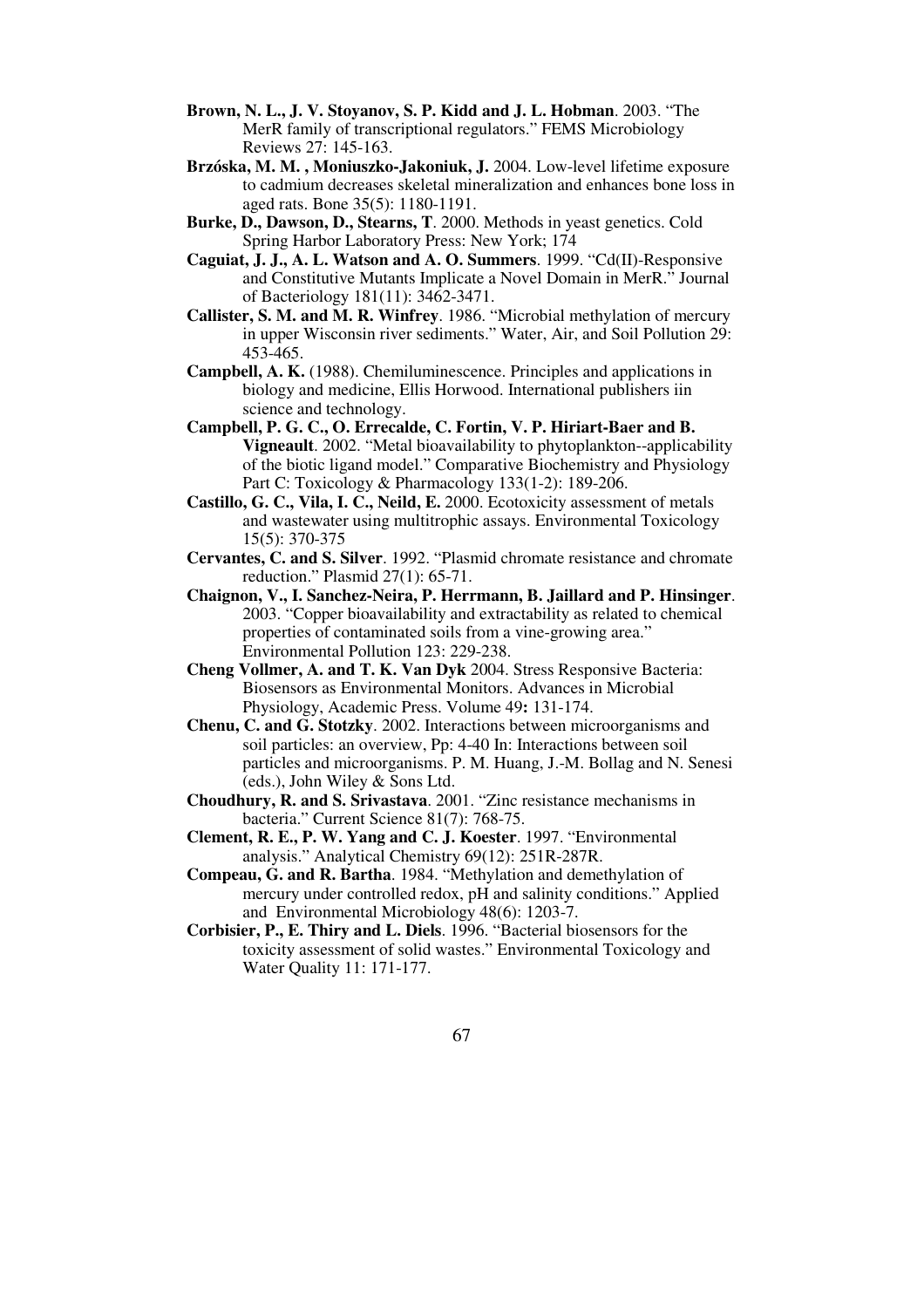- **Corbisier, P., D. van der Lelie, B. Borremans, A. Provoost, V. de Lorenzo, N. L. Brown, J. R. Lloyd, J. L. Hobman, E. Csoregi, G. Johansson and B. Mattiasson**. 1999. "Whole cell- and protein-based biosensors for the detection of bioavailable heavy metals in environmental samples." Analytica Chimica Acta 387: 235-244.
- **Crisinel, A., Delaunay, L., Rossel, D., Tarradellas, J., Mayer, H., Saiah, H., Vogel, P., Delisle, C., Blaise, C.** 1994. Cyst-based ecotoxicological tests using anostracans: comparison of two species of Streptocephalus. Environmental Toxicology and Water Quality 11: 171-177
- **Dar, G. H.** 1996. Effects of cadmium and sewage-sludge on soil microbial biomass and enzyme activities. Bioresource Technology 56: 141–145.
- **Daunert, S., G. Barrett, J. S. Feliciano, R. S. Shetty, S. Shrestha and W. Smith-Spencer**. 2000. "Genetically engineered whole-cell sensing systems: coupling biological recognition with reporter genes." Chemical Reviews 100(7): 2705-2738.
- **Davies, P.H., Gorman, W.C., Carlson, C.A., Brinkman, S.F.** 1993. Effect of hardness on bioavailability and toxicity of cadmium to rainbow trout. Chemical Speciation and Bioavailability 5 (2): 67-76.
- **De Flora, S., Bagnasco, M., Serra, D., Zanacchi, P**. 1990. Genotoxicity of chromium compounds. A review. Mutation Research, 238 (2): 99-172
- **De Kom, J. F. M., G. B. van der Voet and F. A. de Wolff**. 1998. "Mercury exposure of maroon workers in the small scale gold mining in Suriname." Environmental Research, Section A 77: 91-97.
- **De Schamphelaere, K. A. C. and C. R. Janssen**. 2002. "A biotic ligand model predicting acute copper toxicity for Daphnia magna: The effects of calcium, magnesium, sodium, potassium, and pH." Environmental Science and Technology 36(1): 48-54.
- **DeLuca, M. A**., Ed. 1978. Bioluminescence and Chemiluminescence. Methods in Enzymology.
- **Diels, L. and M. Mergeay**. 1990. "DNA probe-mediated detection of resistant bacteria from soils highly polluted by heavy metals." Applied and Environmental Microbiology 56(5): 1485-91.
- **Domingo, J. L., Llobet, J. M., Paternain, J. L., Corbella, J.** 1998. Acute zinc intoxication: comparison of the antidotal efficacy of several chelating agents. Veterinary and Human Toxicology 30 (3). p. 224-228
- **Dong, J.-T., Luo, X.-M.** 1994. Effects of arsenic on DNA damage and repair in human fetal lung fibroblasts. Mutation Research 315: 11-5.
- **EC, 2005.** Communication from the Commission to the Council and the European Parliament. Community strategy concerning mercury. http://ec.europa.eu/comm/environment/chemicals/mercury/pdf/com\_20 05\_0020\_en.pdf
- **Ehlers, L. J. and R. G. Luthy**. 2003. "Contaminant bioavailability in soil and sediment." Environmental Science and Technology 37(15): 295A-302A.
- **Elhassani, S. B.** 1982. "The many faces of methylmercury poisoning." Journal of Toxicology. Clinical Toxicology 19(8): 875-906.

**Filippelli, M. and F. Baldi**. 1993. "Alkylation of ionic mercury to methylmercury and dimethylmercury by methylcobalamin: simultaneus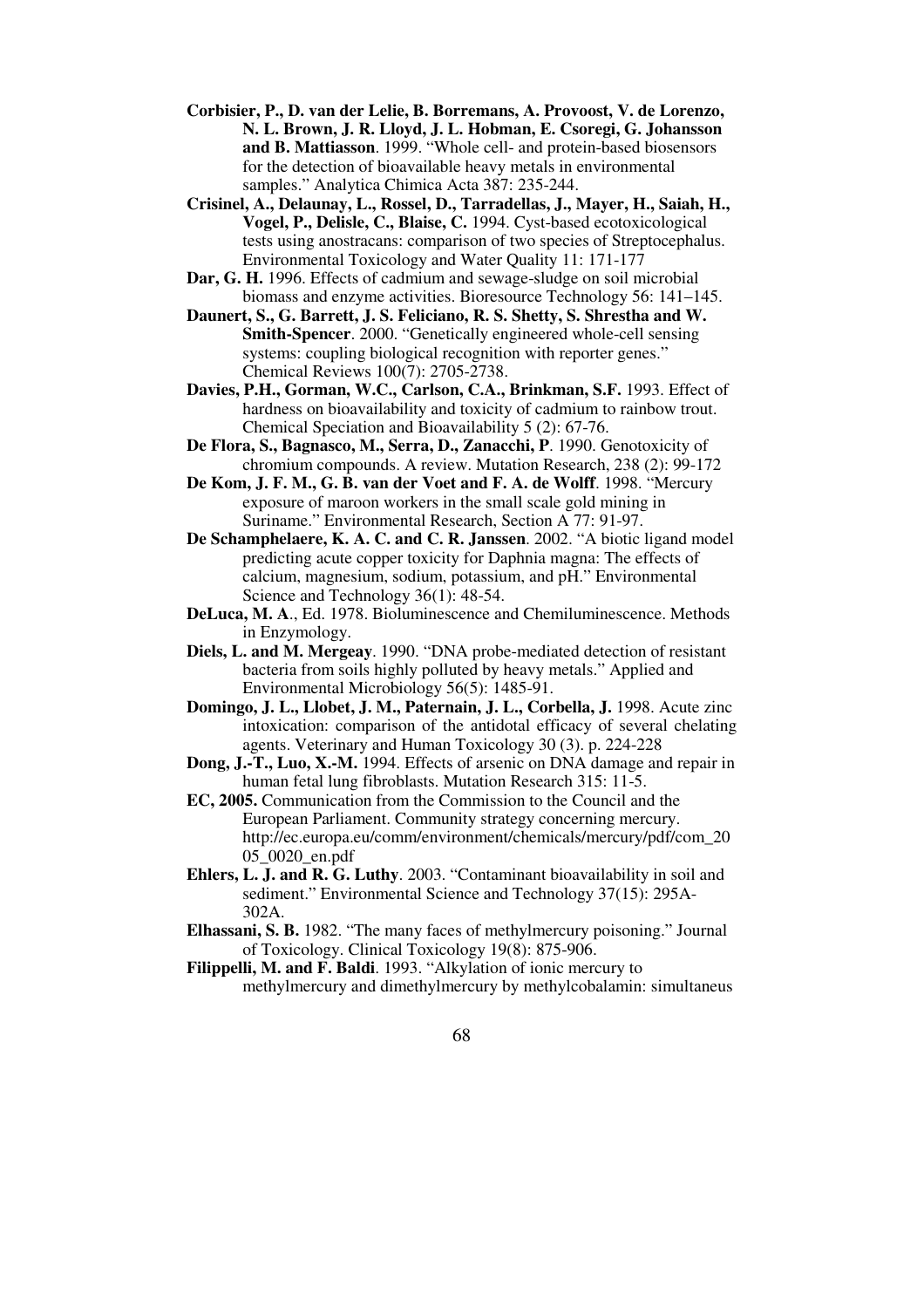determination by purge-and-trap GC in line with FTIR." Applied Organometallic Chemistry 7: 487-493.

- **Fitzgerald, W. F. and C. H. Lamborg** (2004). Geochemistry of Mercury in the Environment. Environmental Geochemistry. In:in Treatise on Geochemistry, vol.9. S. Lollar (Ed.). Elsevier.
- **Francois, M., H. C. Dubourguier, D. Li and F. Douay**. 2004. "Prediction of heavy metal solubility in agricultural topsoils around two smelters by the physico-chemical parameters of the soils." Aquatic Sciences 66(1): 78-85.
- **Fritze, H., Perkiomaki J., Saarela U., Katainen, R., Tikka, P., Yrjälä, K., Karp, M., Haimi, J., Romantschuk, M.** 2000. Effect of Cd-containing wood ash on the microflora of coniferous forest humus. FEMS Microbiology Ecology 32**:** 43–51.
- **Fritze, H., J. Perikomäki, T. Petänen, T. Pennanen, M. Romantschuk, M. Karp and K. Yrjälä**. 2001. "A microcosms study on the effects of Cdcontaining wood ash on the coniferous humus fungal community and the Cd bioavailability." Journal of Soils and Sediments 1(3): 146-150.
- **Furutani, A. and J. W. M. Rudd**. 1980. "Measurement of mercury methylation in lake water and sediment samples." Applied and Environmental Microbiology 40(4): 770-776.
- **Gatti, D., B. Mitra and B. P. Rosen**. 2000. "Escherichia coli soft metal iontranslocating ATPases." J Biol Chem 275(44): 34009-12.
- **Gonsebatt, M. E., Vega, L., Montero, R., Garcia-Vargas, G., Del Razo, L. M., Albores, A., Cebrian, M. E., Ostrosky-Wegman, P..** 1994. Lymphocyte replicating ability in individuals exposed to arsenic via drinking water. Mutation Research 313: 293-9.
- **Goyer, R. A.** (1997). Toxic and essential metal interactions. Annual Review of Nutrition 17: 37-50.
- **Grass, G., B. Fan, B. P. Rosen, S. Franke, D. H. Nies and C. Rensing**. 2001. "ZitB (YbgR), a member of the cation diffusion facilitator family, is an additional zinc transporter in Escherichia coli." Journal of Bacteriology 183(15): 4664-4667.
- **Hack, A. and F. Selenka**. 1996. "Mobilization of PAH and PCB from contaminated soil using a digestive tract model." Toxicology Letters 88(1-3): 199-210.
- **Hakkila, K., T. Green, P. Leskinen, A. Ivask, R. Marks and M. Virta**. 2004. "Detection of Bioavailable Heavy Metals in EILATox-Oregon Samples Using Whole-cell Luminescent Bacterial Sensors in Suspension or Immobilized onto Fibre-optic Tips." Journal of Applied Toxicology 24: 333-342.
- **Hakkila, K., M. Maksimow, M. Karp and M. Virta**. 2002. "Reporter genes lucFF, luxCDABE, gfp and dsred have different characteristics in whole-cell bacterial sensors." Analytical Biochemistry 301(2): 235 - 242.
- **Hamilton, S. J., Buhl, K. J.** 1990. Safety assessment of selected inorganic elements to fry Chnook salmon (Oncorhynchus tshawytscha). Ecotoxocology and Environmental Safety 20: 307-324.
	- 69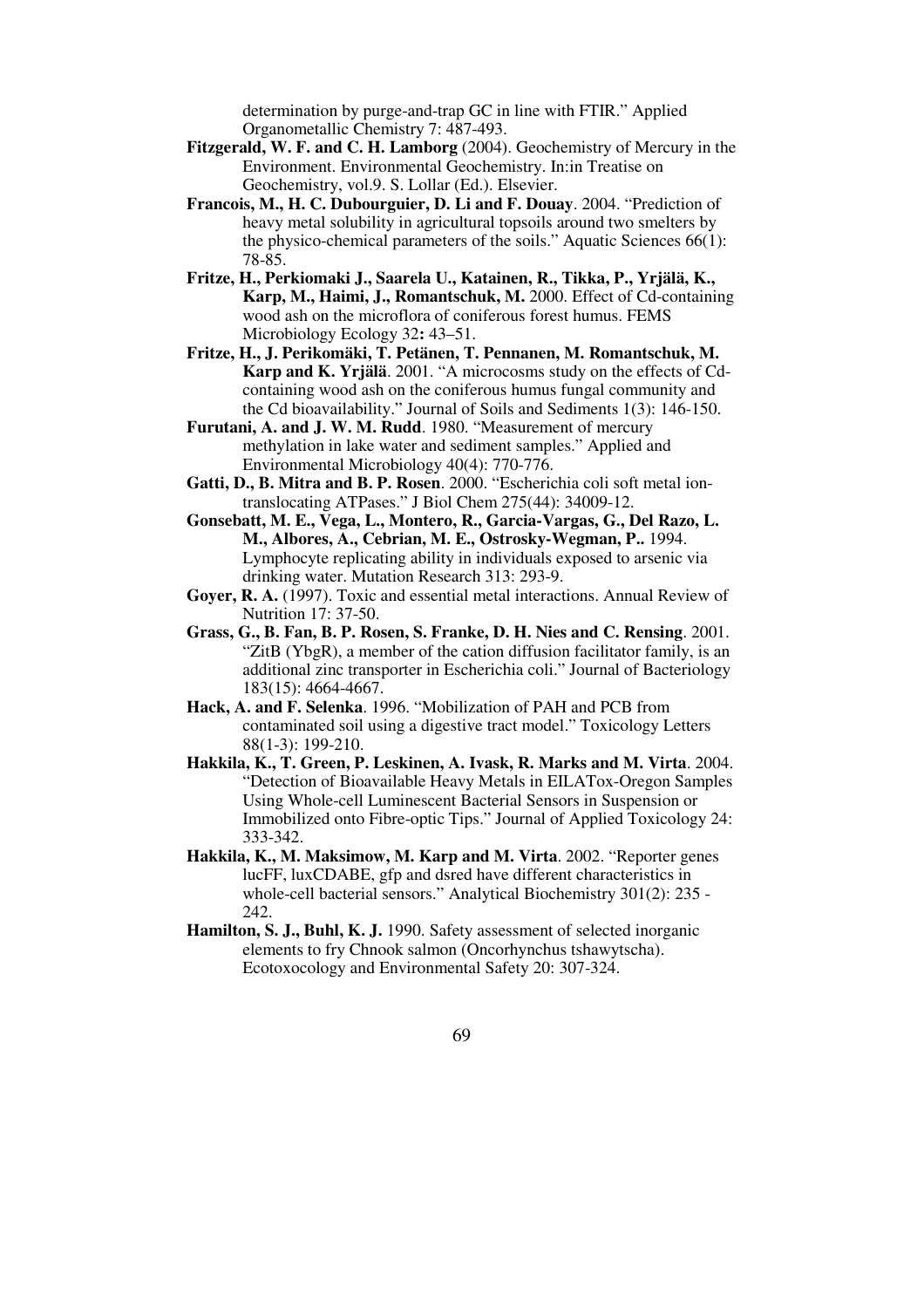- **Harada, M.** 1995. "Minamata disease: methylmercury poisoning in Japan caused by environmental pollution." Critical Reviews in Toxicology 25(1): 1-24.
- **Harrington, C. F.** 2000. "The analysis of environmental metal speciation using LC-MS." LC GC Europe: 420-27.
- **Hasman, H.** 2005. "The tcrB gene is part of the tcrYAZB operon conferring copper resistance in Enterococcus faecium and Enterococcus faecalis." Microbiology 151(9): 3019-3025.
- **Heitzer, A., K. Malachowsky, J. E. Thonnard, P. R. Bienkowski, D. C. White and G. S. Sayler**. 1994. "Optical biosensor for environmental on-line monitoring of naphthalene and salicylate bioavailability with an immobilized bioluminescent catabolic reporter bacterium." Applied and Environmental Microbiology 60(5): 1487-94.
- **Hobbelen, P.H.F., J.E. Koolhaas and C.A.M. van Gestel.** 2004. Risk assessment of heavy metal pollution for detrivores in foodplain soils in the Biesbosch, the Netherlands, taking bioavailability into account. Environmental Pollution 129:409-419.
- **Horsburgh, A. M., D. P. Mardlin, N. L. Turner, R. Henkler, N. Strachan, L. A. Glover, G. I. Paton and K. Killham**. 2002. "On-line microbial biosensing and fingerprinting of water pollutants." Biosensors and Bioelectronics 17(6-7): 495-501.
- **Hossain, M. F.** 2006. "Arsenic contamination in Bangladesh--An overview." Agriculture, Ecosystems & Environment 113(1-4): 1-16.
- **Hughes, M. N. and R. K. Poole**. 1991. "Metal speciation and microbial growth - the hard (and soft) facts." Journal of General Microbiology 137: 725- 734.
- **Ikariyama, Y., S. Nishiguchi, T. Koyama, E. Kobatake and M. Aizawa**. 1997. "Fiber-optic-based biomonitoring of benzene derivatives by recombinant E.coli bearing luciferase gene-fused TOL-plasmid immobilized in the fiber-optic end." Analytical Chemistry 69: 2600- 2605.
- **Il'yasova, D. and G. G. Schwartz**. 2005. "Cadmium and renal cancer." Toxicology and Applied Pharmacology 207(2): 179-186.
- **Inouye, S. and O. Shimomura**. 1997. "The Use of Renilla Luciferase, Oplophorus Luciferase, and Apoaequorin as Bioluminescent Reporter Protein in the Presence of Coelenterazine Analogues as Substrate." Biochemical and Biophysical Research Communications 233: 349-353.
- **Janssen, C. R.,Persoone, G.** 1993. Rapid toxicity screening tests for aquatic biota. I. Methodology and experiments with *Daphnia magna*. Environmental Toxicology and Chemistry 12: 711-717.
- **Jawhara, S. and S. Mordon**. 2004. "In Vivo Imaging of Bioluminescent Escherichia coli in a Cutaneous Wound Infection Model for Evaluation of an Antibiotic Therapy." Antimicrobial Agents and Chemotherapy 48(9): 3436–3441.
- **Ji, G. and S. Silver**. 1995. "Bacterial resistance mechanisms for heavy metals of environmental concern." Journal of Industrial Microbiology 14: 61- 75.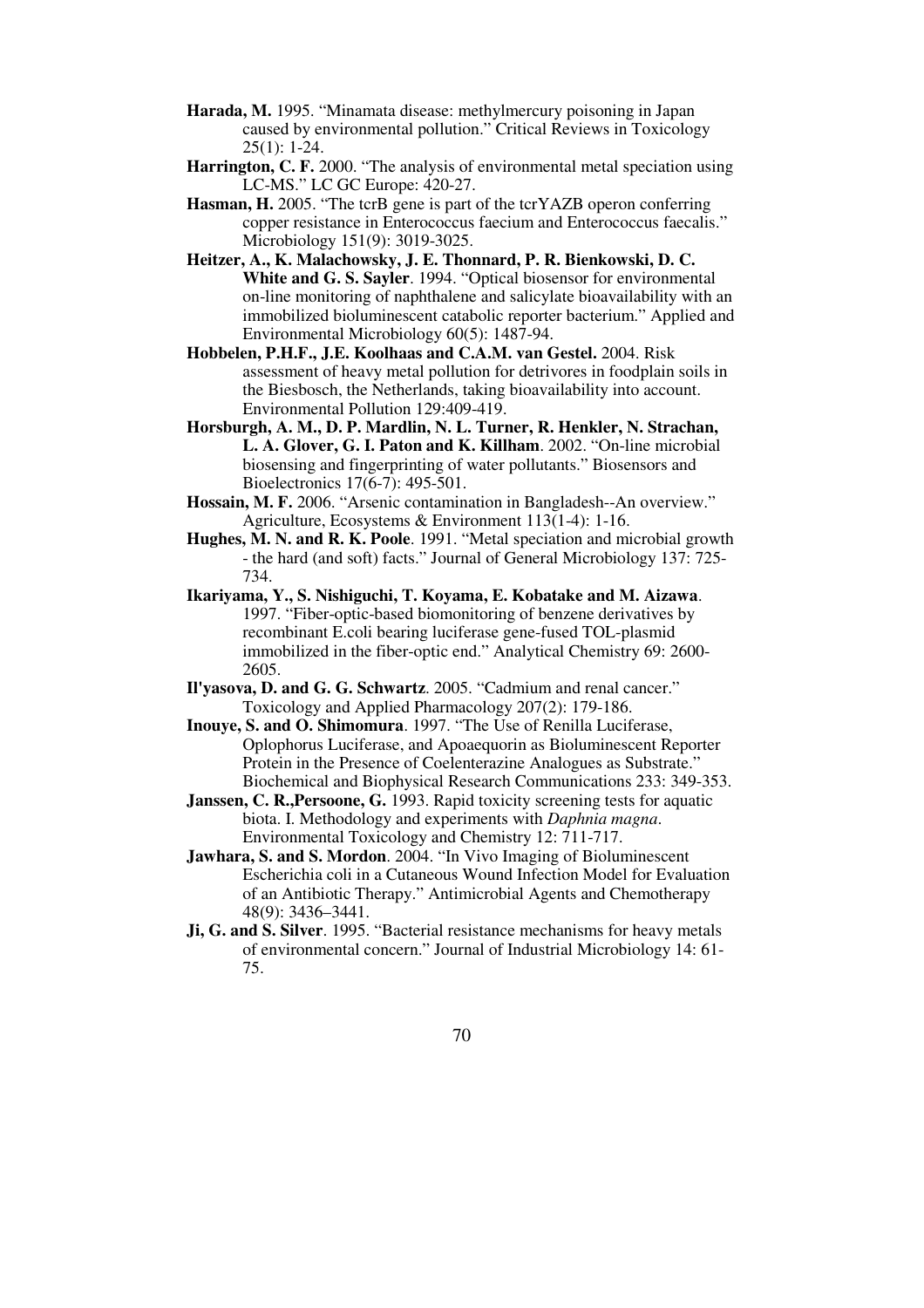- **Johnson, F. M.** 1998. "The genetic effects of environmental lead." Mutation Research 410(2): 123-40.
- **Jones, D. E. H. and K. W. D. Ledingham**. 1982. "Arsenic in Napoleon's wallpaper." Nature 299(5884): 626-627.
- **Juhnke, S., N. Peitzsch, N. Hubener, C. Grosse and D. H. Nies**. 2002. "New genes involved in chromate resistance in Ralstonia metallidurans strain CH34." Archives of Microbiology 179(1): 15-25.
- **Kaiser, K. L. E., Devillers, J.** 1994. Ecotoxicity of chemicals to Photobacterium phosphoreum. In series of Handbooks of ecotoxicological data. Devillers, J. (ed.). Gordon and Breach Science Publishers
- **Keen, N. T., S. Tamaki, D. Kobayashi and D. Trollinger**. 1988. "Improved broad-host-range plasmids for DNA cloning in gram-negative bacteria." Gene  $70(1)$ :  $19\overline{1}$ -7.
- **KKM** 2004. Pinnases ja põhjavees ohtlike ainete sisalduse piirnormid. Keskkonnaministri määrus nr 12, 2.aprill. RTL, 40, 662.
- **Kong, I. C., G. Bitton, B. Koopman and K. H. Jung**. 1995. "Heavy metal toxicity testing in environmental samples." Rev Environ Contam Toxicol 142: 119-47.
- **Koster, M., A. de Groot, M. Vijver and W. Peijnenburg**. "Copper in the terrestrial environment: Verification of a laboratory-derived terrestrial biotic ligand model to predict earthworm mortality with toxicity observed in field soils." Soil Biology and Biochemistry In Press, available online 21 February 2006.
- **Köhler, S., S. Belkin and R. D. Schmid**. 2000. "Reporter gene bioassays in environmental analysis." Fresenius Journal of Analytical Chemistry 366: 769 - 779.
- **Laddaga, R. A., R. Bessen and S. Silver**. 1985. "Cadmium-resistant mutant of Bacillus subtilis 168 with reduced cadmium transport." Journal of Bacteriology 162(3): 1106-1110.
- **Lampinen, J., L. Koivisto, M. Wahlsten, P. Mantsala and M. Karp**. 1992. "Expression of luciferase genes from different origins in Bacillus subtilis." Molecular and General Genetics 232(3): 498-504.
- **Landis, W. G. and M.-H. Yu.** 1999. Environmental Toxicology. Boca Raton Boston London New York Washington, D.C., Lewis Publishers.
- **Leedjärv, A., A. Ivask, M. Virta and A. Kahru**. in press. "Analysis of bioavailable phenols from natural samples by recombinant luminescent bacterial sensors." Chemosphere.
- **Leermakers, M., W. Baeyens, P. Quevauviller and M. Horvat**. 2005. "Mercury in environmental samples: Speciation, artifacts and validation." Trends in Analytical Chemistry 24(5): 383-393.
- **LeGrice, S. F. J., V. Beuck and J. Mous**. 1987. "Expression of biologically active human T-cell lymphotrophic virus type III reverse transcriptase in *Bacillus subtilis*." Gene 55: 95-103.
- **Leskinen, P., E. Michelini, D. Picard, M. Karp and M. Virta**. 2005. "Bioluminescent yeast assays for detecting estrogenic and androgenic activity in different matrices." Chemosphere 61(2): 259-266.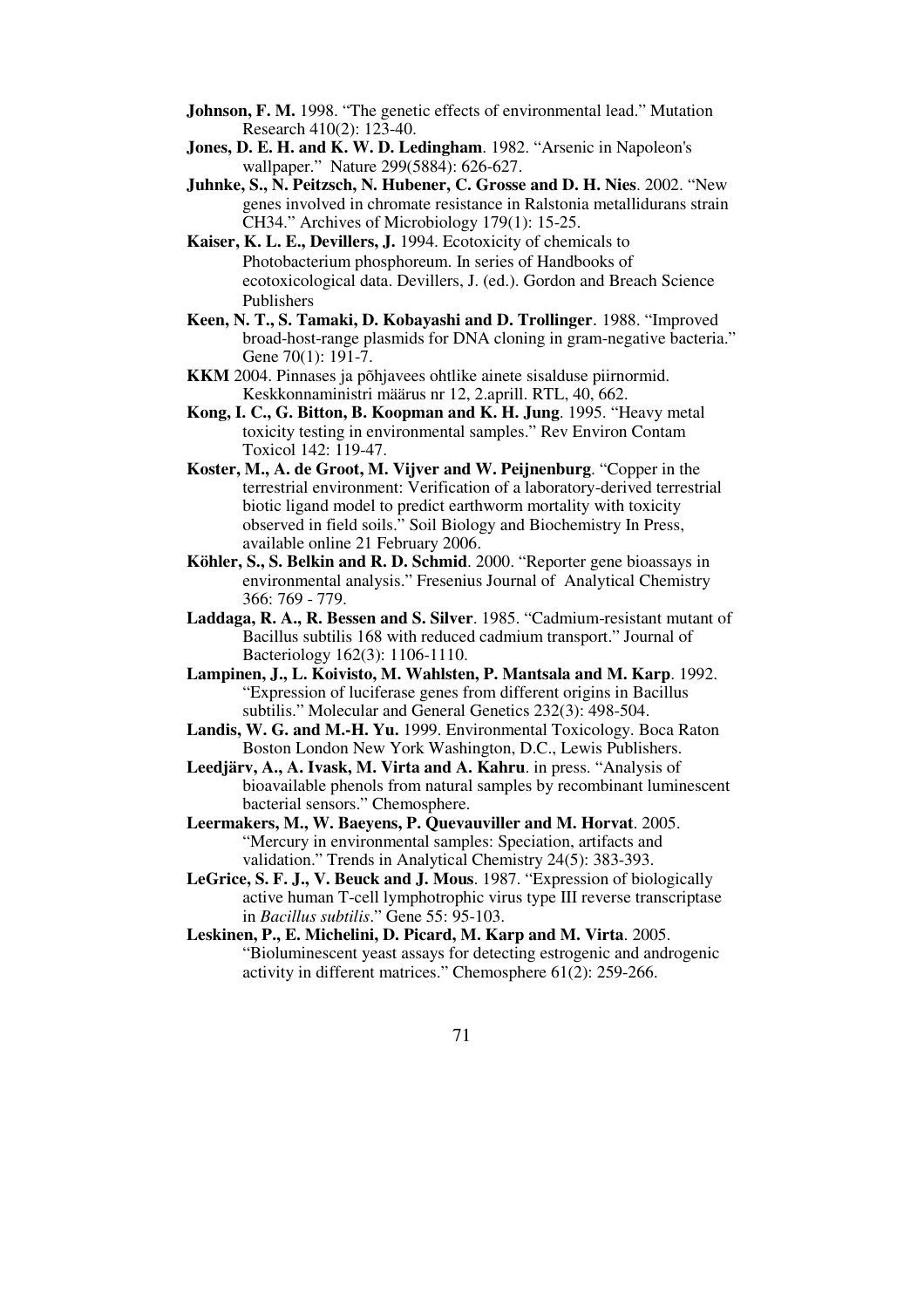- **Leskinen, P., M. Virta and M. Karp**. 2003. "One-step measurement of firefly luciferase activity in yeast." Yeast 20: 1109-1113.
- **Lewis, J. C., A. Feltus, C. M. Ensor, S. Ramanathan and S. Daunert**. 1998. "Applications of reporter genes." Analytical Chemistry 70(17): 579A-585A.
- **Loimaranta, V., J. Tenovuo, L. Koivisto and M. Karp**. 1998. "Generation of Bioluminescent Streptococcus mutans and Its Usage in Rapid Analysis of the Efficacy of Antimicrobial Compounds." Antimicrobial Agents and Chemotherapy 42(8): 1906–1910.
- **Lorenz, W. W., R. O. McCann, M. Longiaru and M. J. Cormier**. 1991. "Isolation and expression of a cDNA encoding Renilla reniformis luciferase." Proceedings of the National Academy of Sciences of the United Stated of America 88(10): 4438-4442.
- **Losi, M. E., C. Amrhein and W. T. Frankenberger**. 1994. "Environmental biochemistry of chromium." Reviews of Environmental Contamination and Toxicology 136: 91-121.
- **Lugon-Moulin, N., M. Zhang, F. Gadani, L. Rossi, D. Koller, M. Krauss and G. J. Wagner**. 2004. "Critical review of the science and options for reducing cadmium in tobacco (Nicotiana Tabacum L.) and other plants." Advances in Agronomy 83: 111-180.
- **Lyngberg, O. K., D. J. Stemke, J. L. Schottel and M. C. Flickinger**. 1999. "A single-use luciferase-based mercury biosensor using Escherichia coli HB101 immobilized in a latex copolymer film." Journal of Industrial Microbiology and Biotechnology 23: 668-676.
- **Malm, O.** 1998. "Gold mining as a source of mercury exposure in the Brazilian Amazon." Environmental Research, Section A 77(2): 73-8.
- **Mbeunkui, F., C. Richaud, A. L. Etienne, R. D. Schmid and T. T. Bachmann**. 2002. "Bioavailable nitrate detection in water by an immobilized luminescent cyanobacterial reporter strain." Applied Microbiology and Biotechnology 60: 306-312.
- **Meighen, E. A.** 1988. "Enzymes and genes from the *lux* operon of bioluminescent bacteria." Annual Reviews in Microbiology 42: 151- 176.
- **Mergeay, M., S. Monchy, T. Vallaeys, V. Auquier, A. Benotmane, P. Bertin, S. Taghavi, J. Dunn, D. van der Lelie and R. Wattiez**. 2003. "Ralstonia metallidurans, a bacterium specifically adapted to toxic metals: towards a catalogue of metal-responsive genes." FEMS Microbiology Reviews 27(2-3): 385-410.
- **Misra, T. K.** 1992. "Bacterial resistances to inorganic mercury salts and organomercurials." Plasmid 27(1): 4-16.
- **Moore, J.W**. 1991. Inorganic Contaminants of Surface Water: Research and Monitoring Priorities (Springer Series on Environmental Management). Springer Verlag, New York
- **Morel, J.-L**. 1997. Bioavailability of Trace Elements to Terrestrial Plants. Pp: 142-167 In: Soil ecotoxicology. J. G. Tarradellas., G. Bitton and D. Rossel (eds.), Lewis Publishers.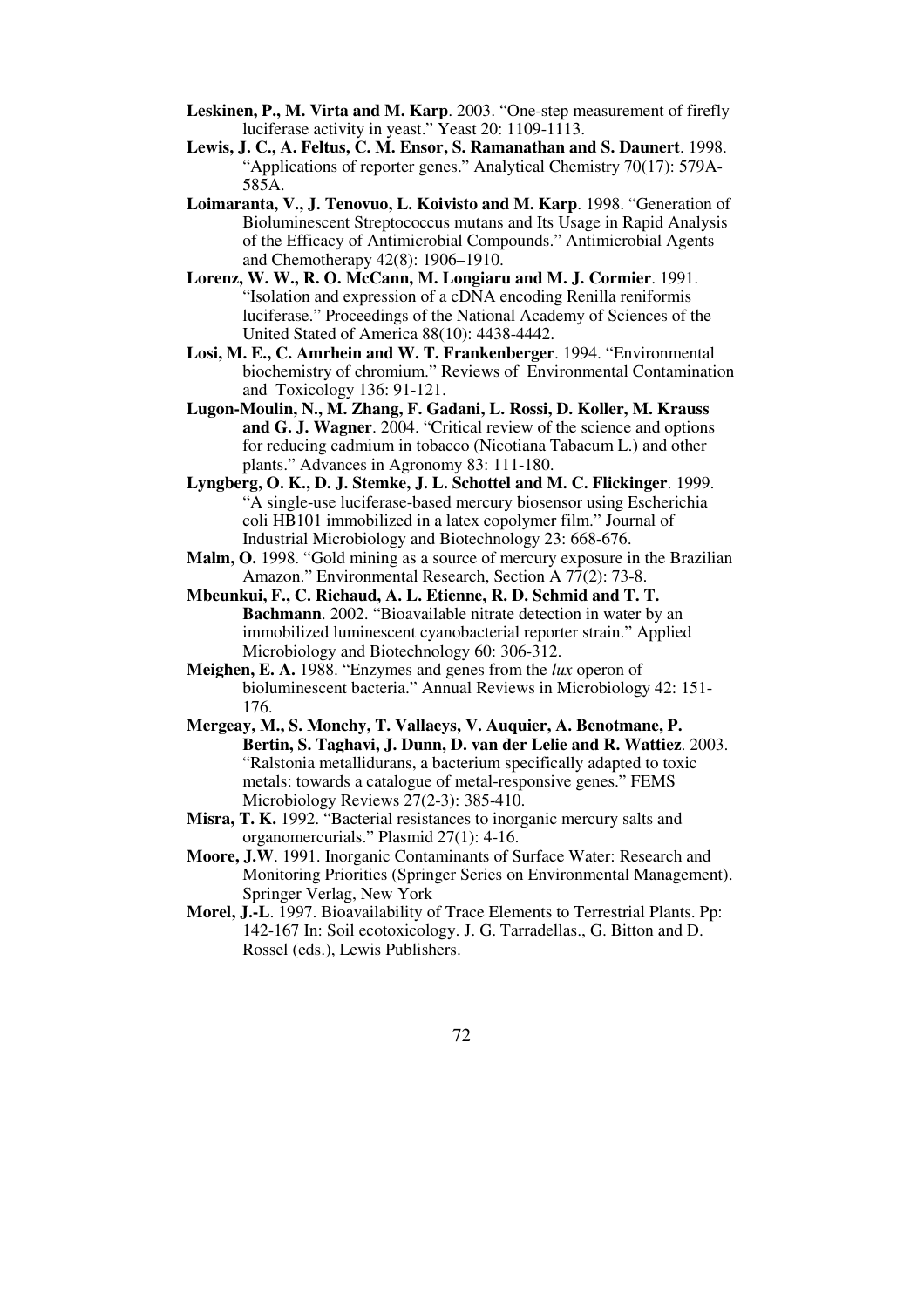- **Morel, F. M. M., A. M. L. Kraepiel and M. Amyot**. 1998. "The chemical cycle and bioaccumulation of mercury." Annual Review Ecology and Systematics 29: 543-66.
- **Möller, A., H. W. Müller, A. Abdullah, G. Abdelgawad and J. Utermann**. 2005. "Urban soil pollution in Damascus, Syria: concentrations and patterns of heavy metals in the soil of the Damascus Ghouta." Geoderma 124(1-2): 63-71.
- **Naylor, L.** 1999. "Reporter gene technology: the future looks bright." Biochemical Pharmacology 58: 749-757.
- **Nies, D. H.** 1992. "Resistance to cadmium, cobalt, zinc, and nickel in microbes." Plasmid 27(1): 17-28.
- **Nies, D. H.** 1999. "Microbial heavy-metal resistance." Applied Microbiology and Biotechnology 51(6): 730-50.
- **Nies, D. H.** 2003. "Efflux-mediated heavy metal resistance in prokaryotes." FEMS Microbiology Reviews 27(2-3): 313-339.
- **Niyogi, S. and C. M. Wood**. 2004. "Biotic ligand model, a flexible tool for developing site-specific water quality guidelines for metals." Environmental Science and Technology 38(23): 6177-6192.
- **Nriagu, J. O. and J. M. Pacyna**. 1988. "Quantitative assessment of worldwide contamination of air, water and soils by trace metals." Nature 333(6169): 134-139.
- **Nunn, D., S. Bergman and S. Lory**. 1990. "Products of three accessory genes, pilB, pilC, and pilD, are required for biogenesis of Pseudomonas aeruginosa pili." Journal of Bacteriology 172: 2911-2919.
- **Nursita, A. I., B. Singh and E. Lees**. 2005. "The effects of cadmium, copper, lead, and zinc on the growth and reproduction of Proisotoma minuta Tullberg (Collembola)." Ecotoxicology and Environmental Safety 60(3): 306-314.
- **OECD 207**, Organization of Economic Cooperation and Development. Earthworm, Acute Toxicity Tests
- **OECD 208,** Organization of Economic Cooperation and Development. Terrestrial Plants, Growth Test
- **OECD 216,** Organization of Economic Cooperation and Development. Soil Microorganisms, Nitrogen Transformation Test
- **OECD 217,** Organization of Economic Cooperation and Development. Soil Microorganisms, Carbon Transformation Test
- **On- line Medical Dictionary**, 1997-1998. Academic Medical Publishing & CancerWEB.
- **Osborn, A. M., K. D. Bruce, P. Strike and D. A. Ritchie**. 1997. "Distribution, diversity and evolution of the bacterial mercury resistance (mer) operon." FEMS Microbiology Reviews 19(4): 239-62.
- **Outten, C. E., F. W. Outten and T. V. O'Halloran**. 1999. "DNA distortion mechanism for transcriptional activation by ZntR, a Zn(II)-responsive MerR homologue in Escherichia coli." The Journal of Biological Chemistry 274(53): 37517-24.
- **Outten, F. W., C. E. Outten, J. Hale and T. V. O'Halloran**. 2000. "Transcriptional activation of an Escerichia coli copper efflux regulon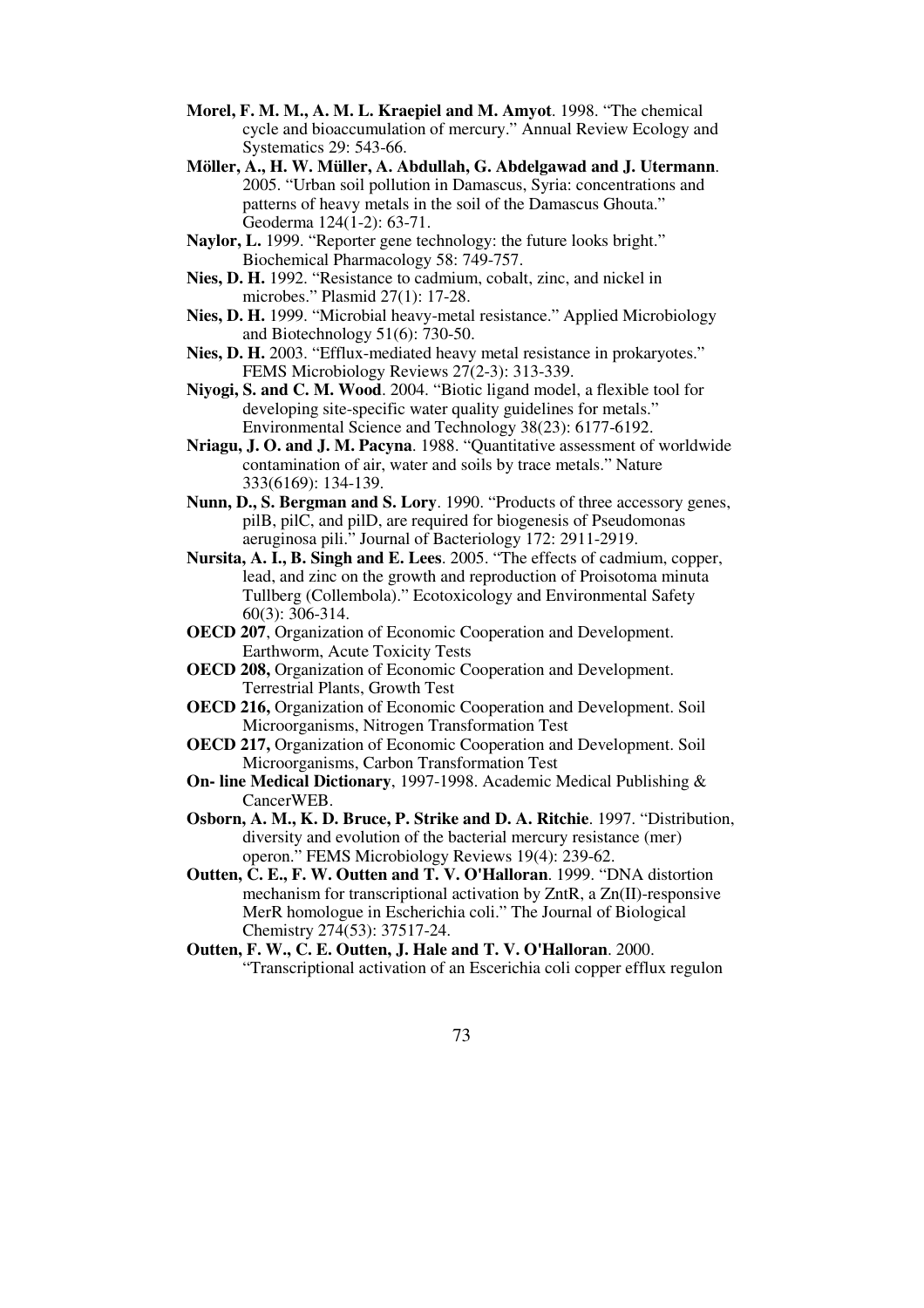by the chromosomal MerR homologue, CueR." The Journal of Biological Chemistry 275(40): 31024-29.

**Parmasto, E.** 2005. Ühe seenevana seenelood. Tallinn, Varrak.

- **Patra, M., Bhowmik, N., Bandopadhyay, B., Sharma, A**. 2004. Comparison of mercury, lead and arsenic with respect to genotoxic effects on plant systems and the development of genetic tolerance. Environmental and Experimental Botany 52 (3):199-223.
- **Peitzsch, N., G. Eberz and D. H. Nies**. 1998. "Alcaligenes eutrophus as a bacterial chromate sensor." Applied and Environmental Microbiology 64(2): 453-8.
- **Peltola, P. and M. Aström**. 2003. "Urban Geochemistry: A Multimedia and Multielement Survey of a Small Town in Northern Europe." Environmental Geochemistry and Health 25(4): 397-419.
- **Petänen, T., M. Lyytikainen, J. Lappalainen, M. Romantschuk and J. V. K. Kukkonen**. 2003. "Assessing sediment toxicity and arsenite concentration with bacterial and traditional methods." Environmental Pollution 122(3): 407-415.
- **Petänen, T. and M. Romantschuk**. 2003. "Toxicity and bioavailability to bacteria of particle-associated arsenite and mercury." Chemosphere 50(3): 409-413.
- **Petänen, T., M. Virta, M. Karp and M. Romantschuk**. 2001. "Construction and use of broad host range mercury and arsenite sensor plasmids in the soil bacterium *Pseudomonas fluorescens* OS8." Microbial Ecology 41(4): 360-368.
- **Polyak, B., E. Bassis, A. Novodvorets, S. Belkin and R. S. Marks**. 2000. "Bioluminescent whole cell optical fiber sensor to genotoxicants: system optimization." Sensors and Actuators B 3656: 1-9.
- **Purohit, H. J.** 2003. "Biosensors as molecular tools for use in bioremediation." Journal of Cleaner Production 11(3): 293-301.
- **Põllumaa, L., A. Maloveryan, M. Trapido, H. Sillak and A. Kahru.** 2001. Study of the Environmental Hazard Caused by the Oil-Shale Industry Solid Waste. ATLA, 29: 259-267.
- **Põllumaa, L., A. Kahru and L. Manusadzianas.** 2004. Biotest- and Chemistry-Based Hazard Assessment of Soils, Sediments and Solid Wastes. Journal of Soils and Sediments, 4: 267-275
- **Rachel´s Hazardous Waste News**, 1994, no. 376. http://www.ejnet.org/rachel/rhwn376.htm
- **Rajan Premkumar, J. R., R. Rosen, S. Belkin and O. Lev**. 2002. "Sol-gel luminescence biosensors: encapsulation of recombinant E. coli reporters in thick silicate films." Analytica Chimica Acta 462: 11-23.
- **Rasmussen, L. D., S. J. Sorensen, R. R. Turner and T. Barkay**. 2000. "Application of a *mer-lux* biosensor for estimating bioavailable mercury in soil." Soil Biology & Biochemistry 32: 639-46.
- **Rensing, C., M. Ghosh and B. P. Rosen**. 1999. "Families of soft-metal-iontransporting ATPases." Journal of Bacteriology 181(19): 5891-7.
- **Rensing, C. and G. Grass**. 2003. "Escherichia coli mechanisms of copper homeostasis in a changing environment." FEMS Microbiology Reviews 27(2-3): 197-213.
	- 74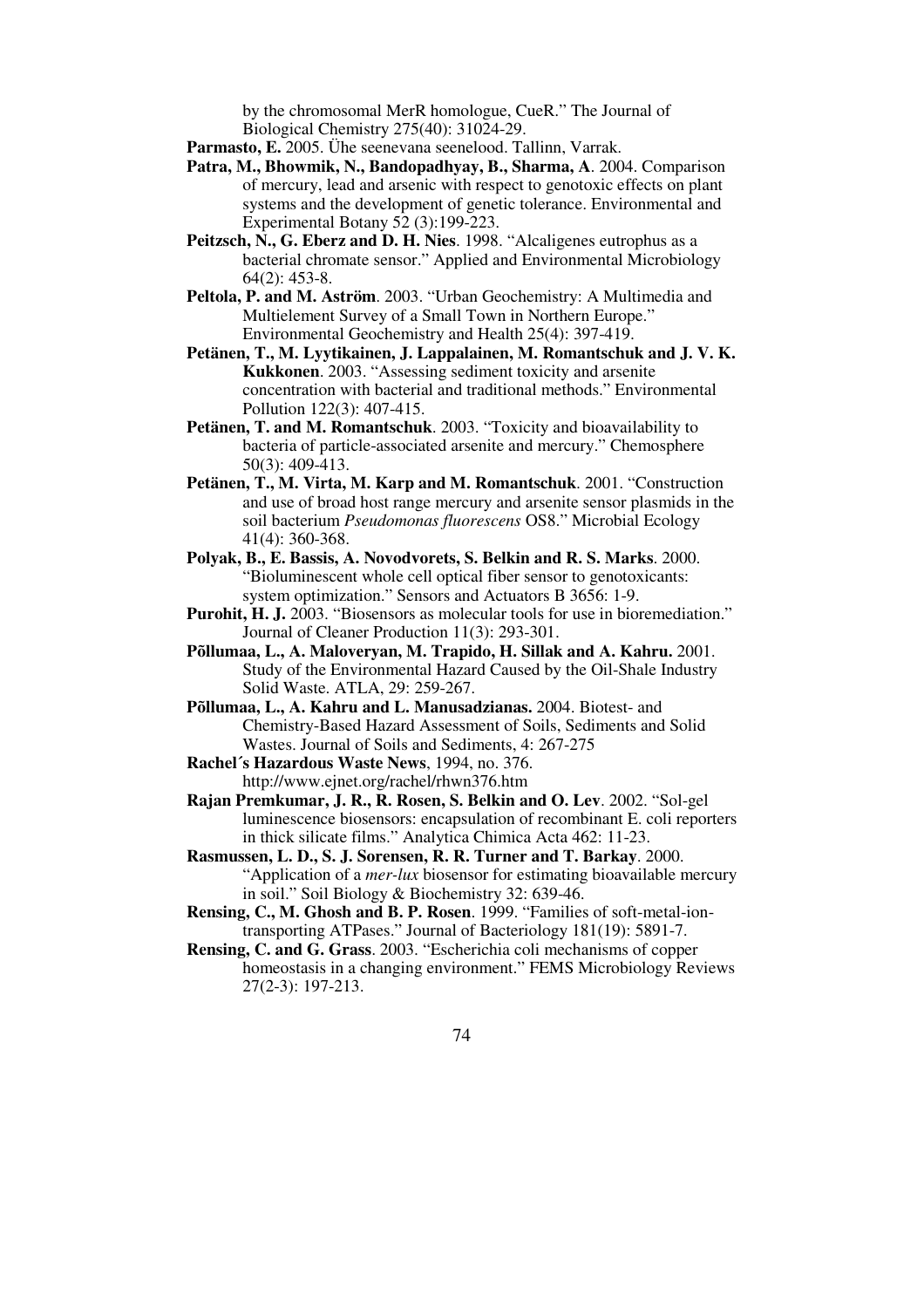- **Rensing, C. and R. M. Maier**. 2003. "Issues underlying use of biosensors to measure metal bioavailability." Ecotoxicology and Environmental Safety 56(1): 140-147.
- **Rensing, C., B. Mitra and B. P. Rosen**. 1997. "The zntA gene of Escherichia coli encodes a Zn(II)-translocating P-type ATPase." Proceedings of the National Academy of Sciences of the United Stated of America 94(26): 14326-14331.
- **Rensing, C., T. Pribyl and D. H. Nies**. 1997. "New functions for the three subunits of the CzcCBA cation-proton antiporter." Journal of Bacteriology 179(22): 6871-9.
- **Rodrigue, A., G. Effantin and M.-A. Mandrand-Berthelot**. 2005. "Identification of rcnA (yohM), a Nickel and Cobalt Resistance Gene in Escherichia coli." Journal of Bacteriology 187(8): 2912-2916.
- **Rosen, B. P.** 2002. "Transport and detoxification systems for transition metals, heavy metals and metalloids in eukaryotic and prokaryotic microbes." Comparative Biochemistry and Physiology - Part A: Molecular & Integrative Physiology 133(3): 689-693.
- **RT I 2000**. Toidus lubatud saasteainete loetelu ja piirnormide toidugruppide kaupa kehtestamine. Vabariigi Valitsuse määrus nr. 14.
- **Ruby, M. V., A. Davis, R. Schoof, S. Eberle and C. M. Sellstone**. 1996. "Estimation of Lead and Arsenic Bioavailability Using a Physiologically Based Extraction Test." Environmental Science and Technology 30(2): 422-430.
- **Sambrook, J., E. F. Fritsch and T. Maniatis**. 1989. Molecular cloning. A laboratory manual. New York, Cold Spring Harbour Laboratory Press.
- **Sauve, S., W. Hendershot and H. E. Allen**. 2000. "Solid-Solution Partitioning of Metals in Contaminated Soils: Dependence on pH, Total Metal Burden, and Organic Matter." Environmental Science and Technology 34(7): 1125-1131.
- **Semple, K. T., K. J. Doick, K. C. Jones, P. Burauel, A. Craven and H. Harms**. 2004. "Defining bioavailability and bioaccessibility of contaminated soil and sediment is complicated." Environmental Science and Technology: 229A-231A.
- **Seiremonitor**: Riiklik Keskkonnaseire Programm http://eelis.ic.envir.ee/seiremonitor/alam/05/?part=allpr&allprid=26
- **Silver, S.** 1996. "Bacterial resistances to toxic metal ions--a review." Gene 179(1): 9-19.
- **Silver, S. and L. T. Phung**. 1996. "Bacterial heavy metal resistances: New suprises." Annual Review of Microbiology 50: 753-89.
- **Simpson, M. L., G. S. Sayler, B. M. Applegate, S. Ripp, D. E. Nivens, M. J. Paulus and G. E. Jellison Jr**. 1998. "Bioluminescent-bioreporter integrated circuits form novel whole-cell biosensors." Trends in Biotechnology 16(8): 332-338.
- **Solioz, M. and J. V. Stoyanov**. 2003. "Copper homeostasis in Enterococcus hirae." FEMS Microbiology Reviews 27(2-3): 183-195.
- **Spurgeon, D. J., S. P. Hopkin and D. T. Jones**. 1994. "Effects of cadmium, copper, lead and zinc on growth, reproduction and survival of the earthworm Eisenia fetida (Savgny): assessing the environmentalla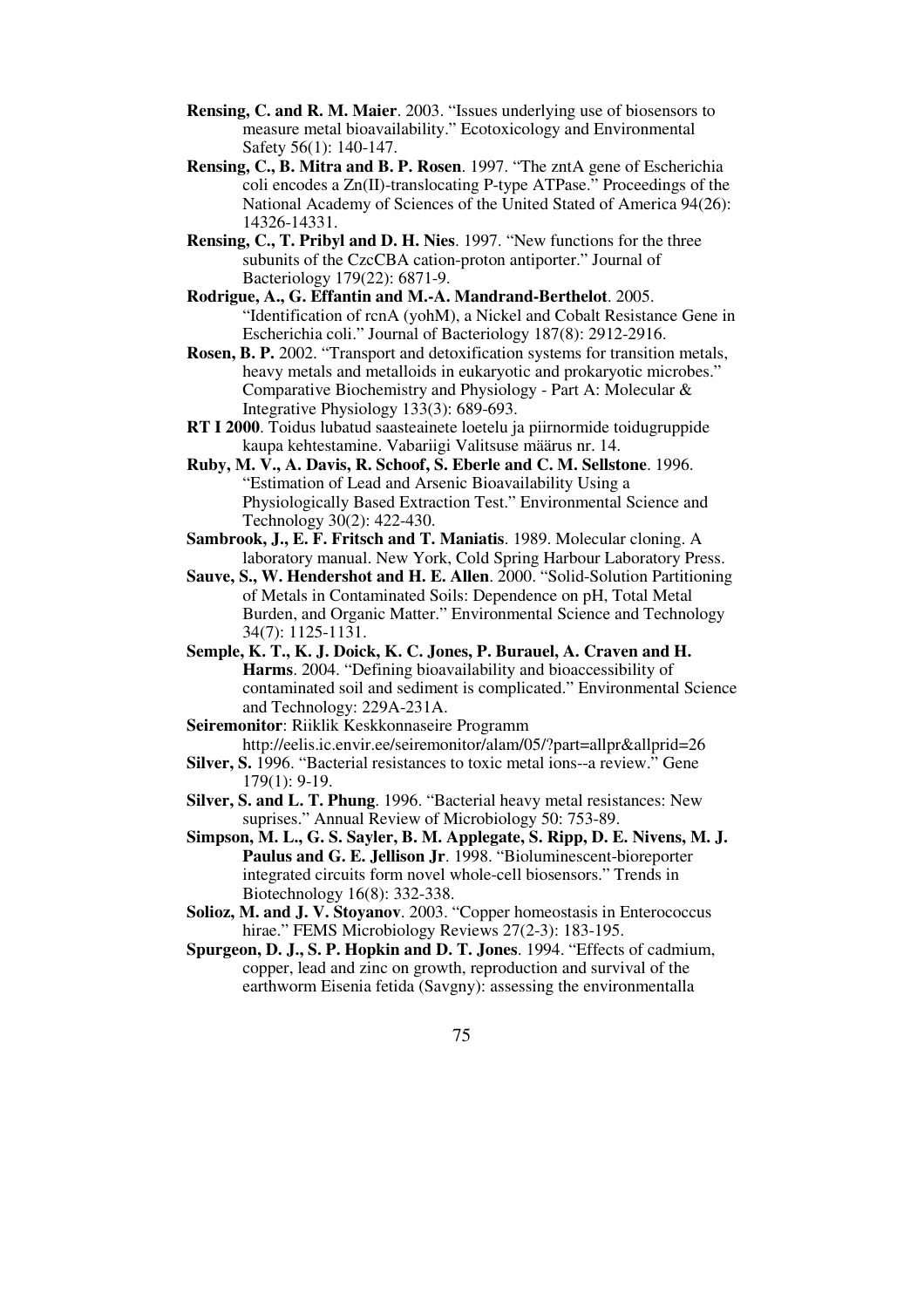impact of point-source metal contamination in terrestrial ecosystems." Environmental Pollution 84: 123-130.

- **Stoyanov, J. V., J. L. Hobman and N. L. Brown**. 2001. "CueR (YbbI) of Escherichia coli is a MerR family regulator controlling expression of the copper exporter CopA." Molecular Microbiology 39(2): 502-511.
- **Summers, A. O.** 1986. "Organization, expression, and evolution of genes for mercury resistance." Annual Review of Microbiology 40: 607-34.
- **Taghavi, S., M. Mergeay, D. Nies and D. van der Lelie**. 1997. "Alcaligenes eutrophus as a model system for bacterial interactions with heavy metals in the environment." Research in Microbiology 148(6): 536-51.
- **Tauriainen, S., M. Karp, W. Chang and M. Virta**. 1998. "Luminescent bacterial sensor for cadmium and lead." Biosensors and Bioelectronics 13(9): 931-8.
- **Tibazarwa, C., P. Corbisier, M. Mench, A. Bossus, P. Solda, M. Mergeay, L. Wyns and D. van der Lelie**. 2001. "A microbial biosensor to predict bioavailable nickel and its transfer to plants." Environmental Pollution 113: 19-26.
- **Timbrell, J. A**. 1995. Introduction to toxicology, Taylor&Francis CRC Press.
- **Toribara, T. Y., T. W. Clarkson and D. W. Nierenberg**. 1997. "More on working with dimethylmercury." Chemical &Engineering News 75(24): 6.
- **Turner, J. S. and N. J. Robinson**. 1995. "Cyanobacterial metallothioneins: biochemistry and molecular genetics." Journal of Industrial Microbiology 14(2): 119-25.
- **Turpeinen, R., J. Salminen and T. Kairesalo**. 2000. "Mobility and bioavailability of lead in contaminated boreal forest soil." Environmental Science and Technology 34: 5152-5156.
- **Tynecka, Z., Z. Gos and J. Zajac**. 1981. "Reduced cadmium transport determined by a resistance plasmid in Staphylococcus aureus." Journal of Bacteriology 147(2): 305-312.
- **Ure, A. M., C. M. Davidson and R. P. Thomas** (1995). Single and sequential extraction schemes for trace metal speciation in soil and sediment. Pp: 505-523 In: Quality assurance for environmental analysis. P. Quevauviller, Maier and B. (eds.) Griepink, Elsevier Science.
- **van Beelen, P. and P. Doelman**. 1997. "Significance and application of microbial toxicity tests in assessing ecotoxicological risks of contaminants in soil and sediment." Chemosphere 34(3): 455-499.
- **Vazquez, M. J., A. M. Carro, R. A. Lorenzo and R. Cela**. 1997. "Optimization of methylmercury microwave-assisted extraction from aquatic sediments." Analytical Chemistry 69: 221-25.
- **Welp, G. and G. W. Brümmer**. 1997. "Toxicity of increased amounts of chemicals and the dose-response curves for heterogeneous microbial populations in soil." Ecotoxicology and Environmental Safety 37: 37- 44.
- **Welp G.** .1999. Inhibitory effects of the total and water-soluble concentrations of nine different metals on the dehydrogenase activity of a loess soil. Biology and Fertility of Soils 30:132-139.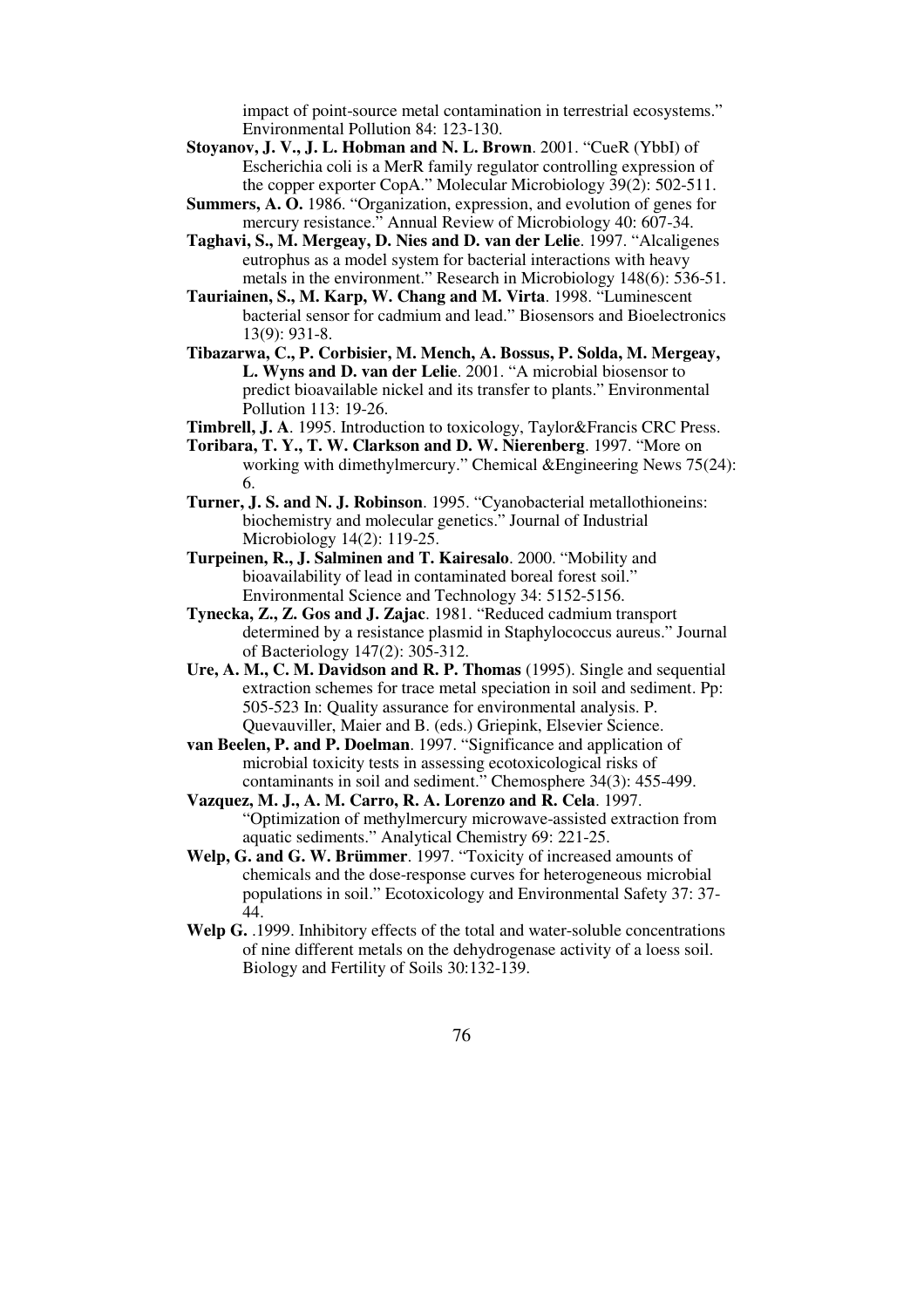- **Vig, K., M. Megharaj, N. Sethunathan and R. Naidu**. 2003. "Bioavailability and toxicity of cadmium to microorganismsand their activities in soil: a review." Advances in Environmental Research 8: 121-135.
- **Vijver, M.G., J.P. Vink, C.J.H. Miermans and C.A.M. van Gestel.** 2003. "Oral sealing using glue: a new method to distinguish between intestinal and dermal uptake of metals in earthworms." Soil Biology and Biochemistry 35:125-132.
- **Wilson, T. and J. W. Hastings**. 1998. "Bioluminescence." Annual Review of Cell and Developmental Biology 14: 197-230.
- **Winfrey, M. R. and J. W. M. Rudd**. 1990. "Environmental factors affecting the formation of methylmercury in low pH lakes." Environmental Toxicology and Chemistry 9: 853-869.
- **Virta, M., K. Hakkila and J. Lappalainen**. 2001. "Biotekniset menetelmät ympäristöanalytiikassa." Kemia-Kemi 28: 195-197.
- **Vitale, R. J., G. R. Mussoline and K. A. Rinehimer**. 1997. "Environmental monitoring of chromium in air, soil, and water." Regulatory Toxicology and Pharmacology 26(1 Pt 2): S80-5.
- **Wolff, E. W., E. D. Suttie and D. A. Peel**. 1999. "Antarctic snow record of cadmium, copper, and zinc content during the twentieth century." Atmospheric Environment 33(10): 1535-1541.
- **www.wikipedia.org**. Wikipedia.
- **US EPA,** http://www.epa.gov/history/topics/perspect/lead.htm
- **U.S. FDA**, 1982. Levels for poisonous or deleterious substances in human food and animals feed. Washington, DC: Food and Drug Administration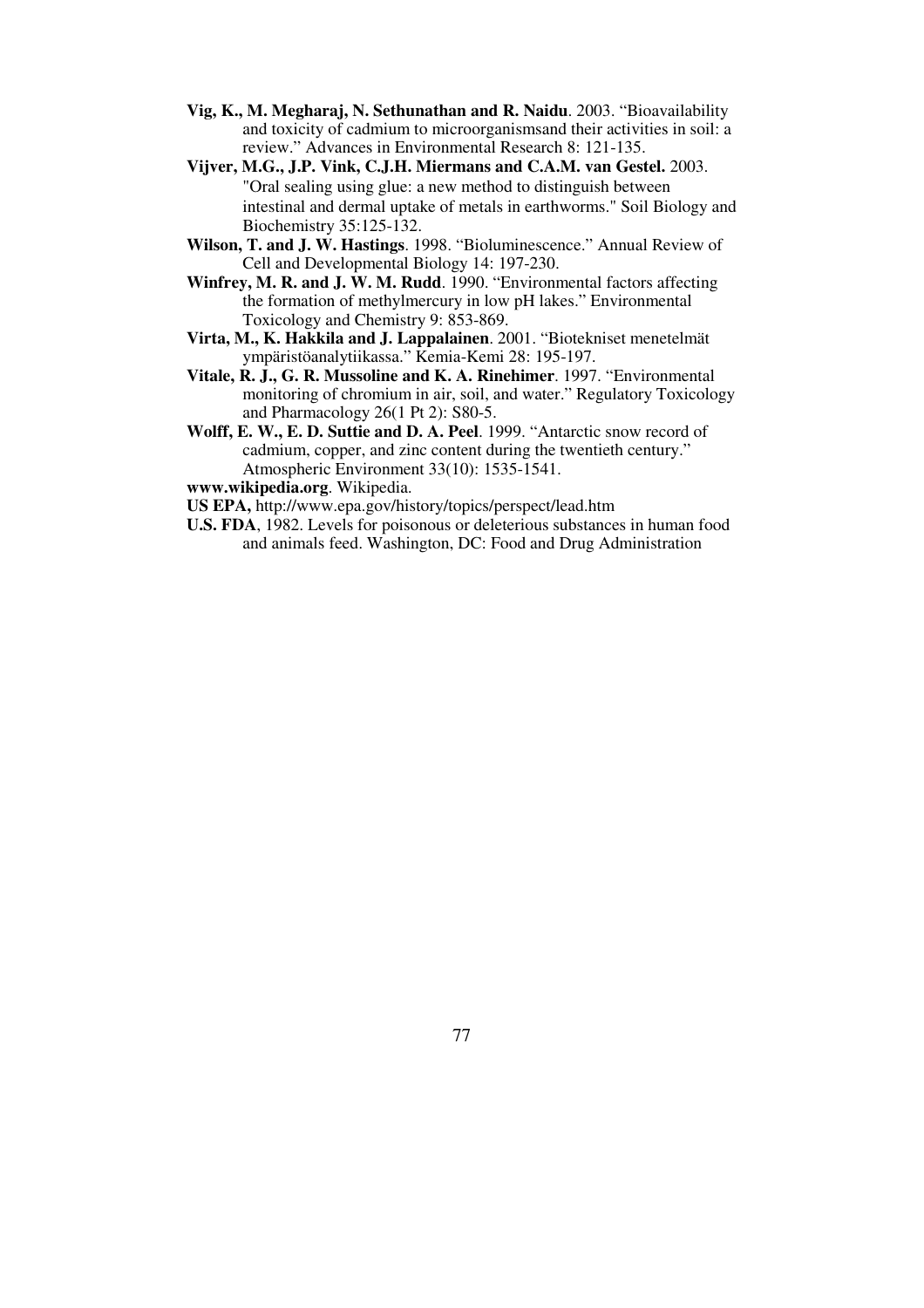#### **ACKNOWLEDGEMENTS**

This work was carried out in the Laboratory of Molecular Genetics of National Institute of Chemical Physics and Biophysics and in the Department of Biotechnology of the University of Turku, which both provided stimulative working environment.

The work was financed by targeted funding (theme "Toxicological risk assessment *in vitro*"), Maj and Tor Nessling Foundation (Finland) which supported the work and studies of the applicant during three years, Estonian Science Foundation (grants no ETF3845 and ETF5551), CIMO (Center of Mobility in Finland) and the Academy of Finland.

I would like to address my special thanks to the supervisors and cosupervisors of the thesis. Anne Kahru is thanked for her valuable ideas and advice in almost all fields, for her unlimited energy and time. Marko Virta is thanked for his contribution in launching of the current project and his valuable advice especially in molecular genetics. Prof. Henri-Charles Dubourguier is thanked for his original ideas the realization of which has had an essential contribution to this work. Prof. Erkki Truve is thanked for his support from the Tallinn University iof Technology. Dr. Robert Marks is thanked for giving me the opportunity to work in his lab in the Ben-Gurion University of the Negev.

I am very grateful to all my co-workers in Tallinn, Turku and Beer-Sheva for creating friendly microclimate and helping me in practical work. I would like to thank my current and past colleagues in NICPB: Lee, Kaja, Anu, Taisia, Margit, Villem and Imbi. Anu and Taisia are especially thanked for their help in practical work. My co-workers in the University of Turku: Kaisa, Piia and Manu are thanked for their practical advice especially in the field of molecular genetics. I am really grateful for their hospitality during my stay in Finland. My co-workers in the Ben-Gurion University of the Negev: Boris, Rodica and Tal are thanked for their help in the biosensor-field, for their hospitality and for giving me the opportunity to discover some of Israel. I would like to thank my collaboration partners in ISA, Lille: Matthieu, Cristelle Pruvot and Francis Douay for their advice in the field of soil science. Matthieu is especially thanked for his help in interpreting of the data.

Pasi Peltola and Mats Åström from Kalmar University are thanked for their great interest in my field and for help and advice in geology. Pasi is especially thanked for his help in interpreting of the data.

All my past colleagues in Laboratory of Molecular Genetics in NICPB are thanked.

Last but not least I am grateful to all my friends and family. Especially, I would like to thank Kristjan and Marek for their patience and understanding and Mari-Liis for her great help in planning of the time during the last year.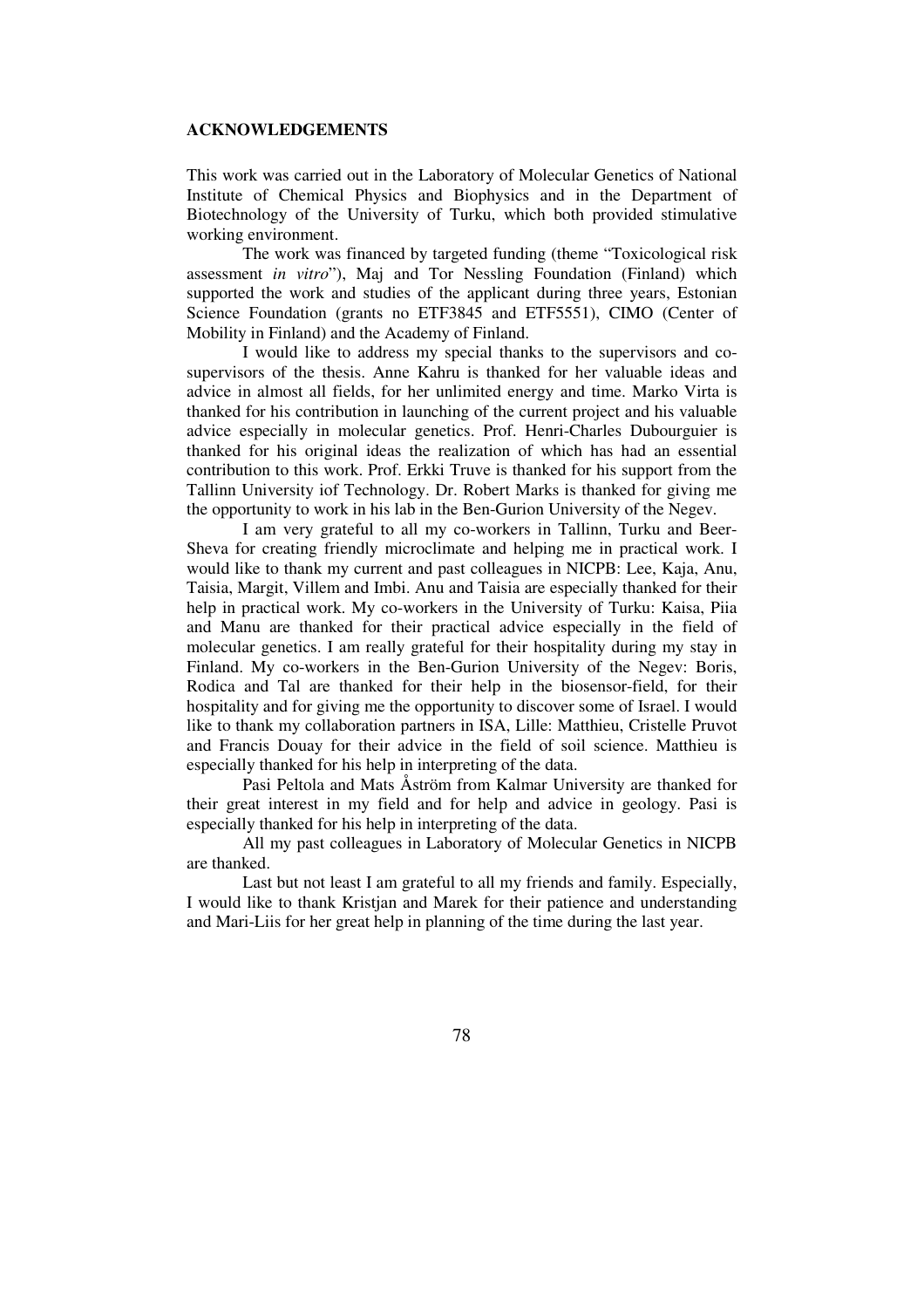# **PUBLICATION I**

Reprinted from Analytical Chemistry 73(21). Ivask, A., Hakkila, K., Virta, M. "Detection of organomercurials with sensor bacteria", pages no 5168-5171. Copyright (2001), with permission from American Chemical Society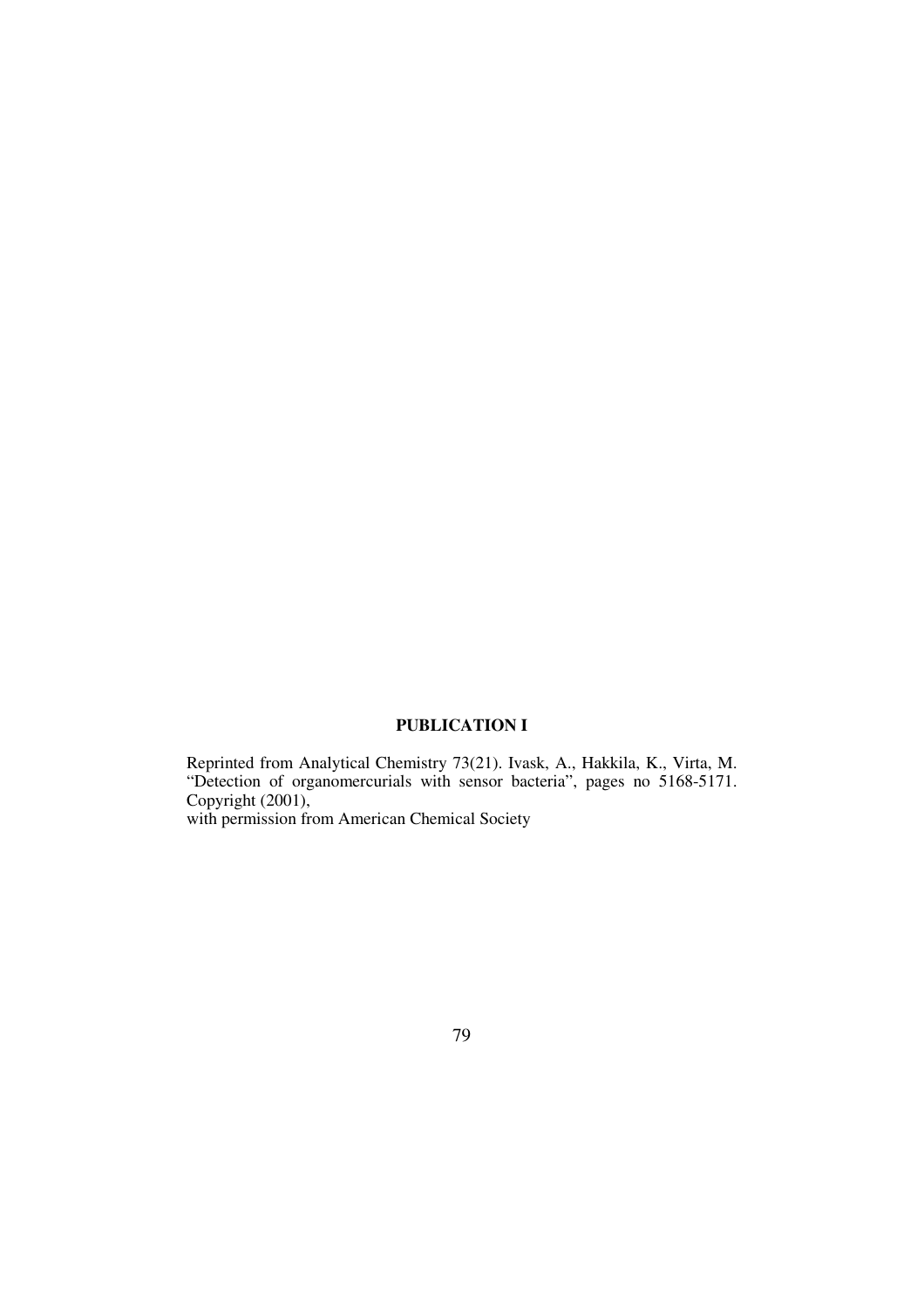### **PUBLICATION II**

Reprinted from Soil Biology and Biochemistry 34(10). Ivask, A., Virta, M., Kahru, A. "Construction and use of specific luminescent recombinant bacterial sensors for the assessment of bioavailable fraction of cadmium, zinc, mercury and chromium in the soil". Copyright (2002), with permission from Elsevier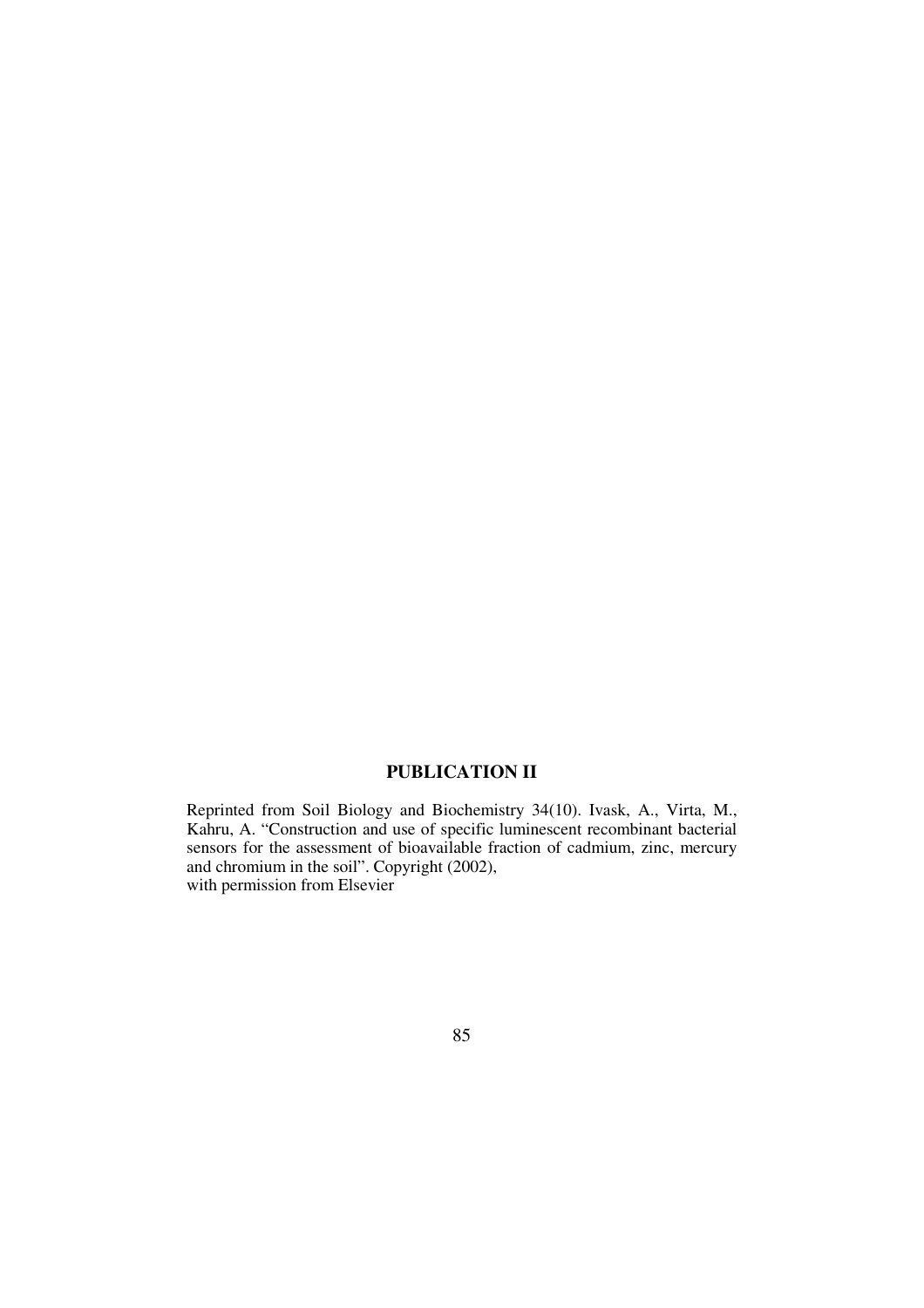### **PUBLICATION III**

Reprinted from Chemosphere 55(2). Ivask, A., François, M., Kahru, A., Dubourguier, H.C., Virta, M., Douay, F. "Recombinant luminescent bacterial sensors for the measurement of bioavailability of cadmium and lead in soils polluted by metal smelters". Copyright(2004), with permission from Elsevier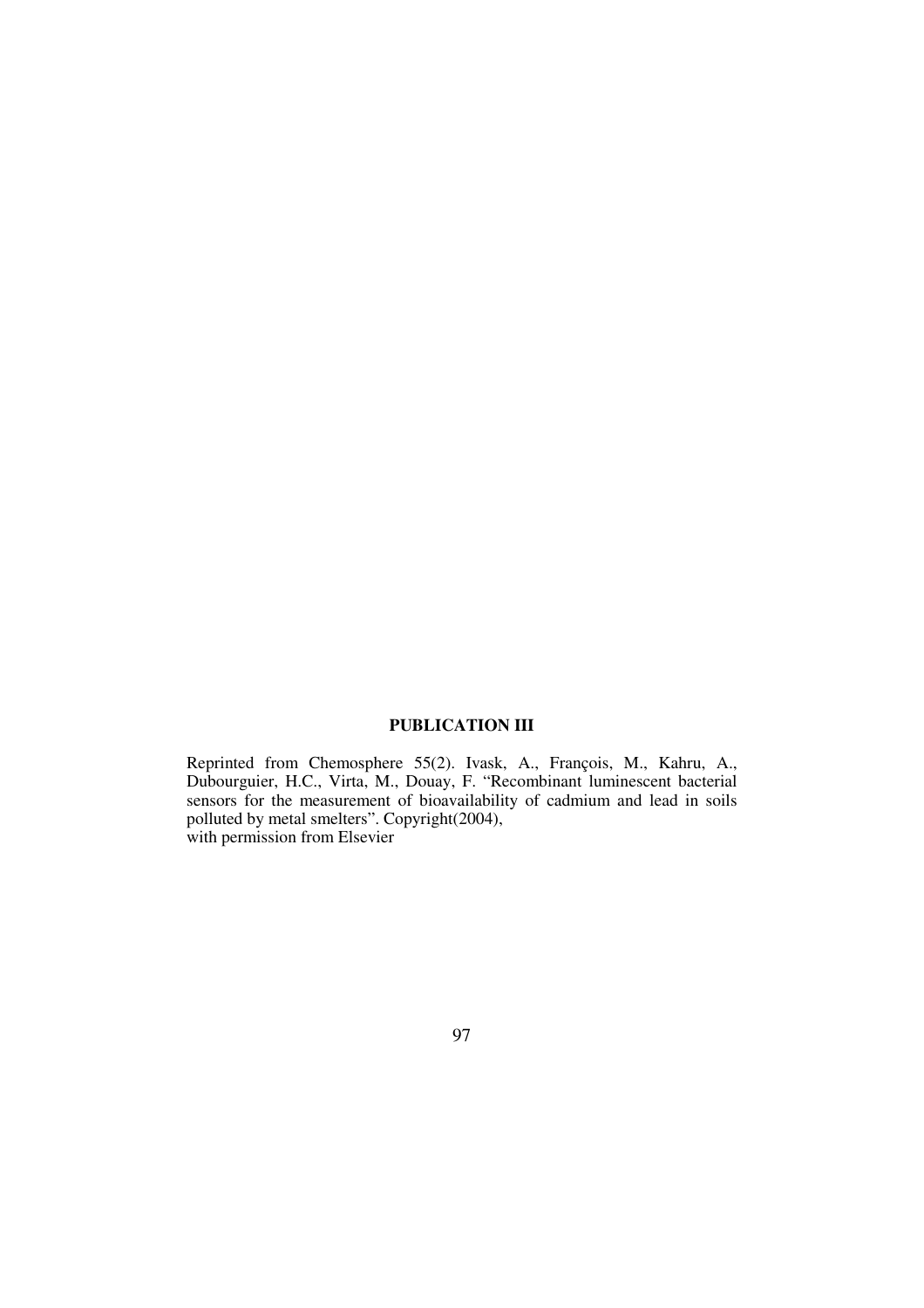### **PUBLICATION IV**

Reprinted from Science of the Total Environment, 350(1-3). Peltola, P., Ivask, A., Åström, M., Virta, M. "Lead and Cu in contaminated urban soils: extraction with chemical reagents and bioluminescent bacteria and yeast". Copyright (2005),

with permission from Elsevier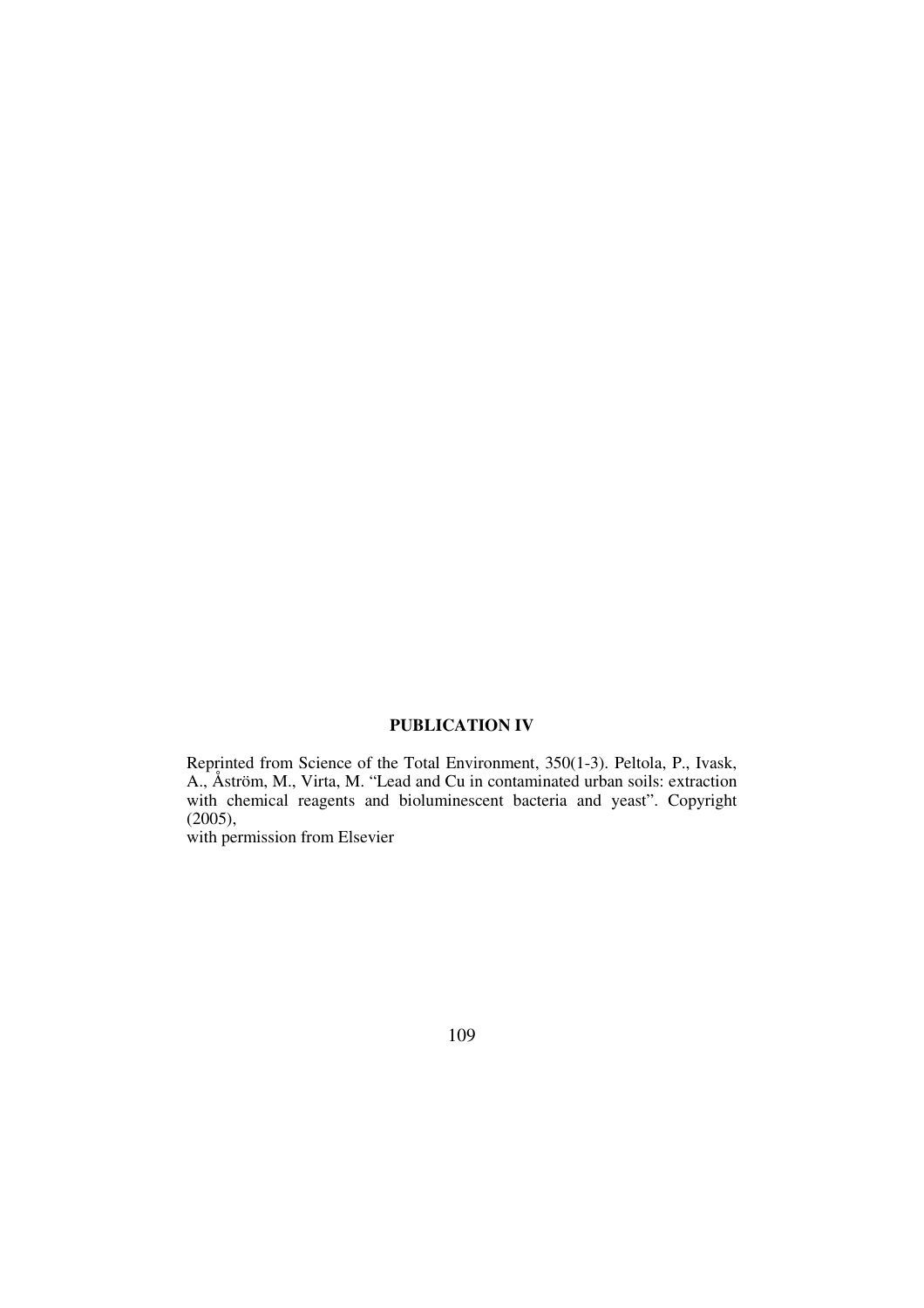# **PUBLICATION V**

Reprinted from Environmental Toxicology and Chemistry, 24(11). Kahru, a., Ivask, A., Kasemets, K., Põllumaa, L., Kurvet, I., François, M., Dubourguier, H.C. "Biotests and biosensors in ecotoxicological risk assessment of field soils polluted with zinc, lead and cadmium". Copyright (2005),

with permission from Society of Environmental Toxicology and Chemistry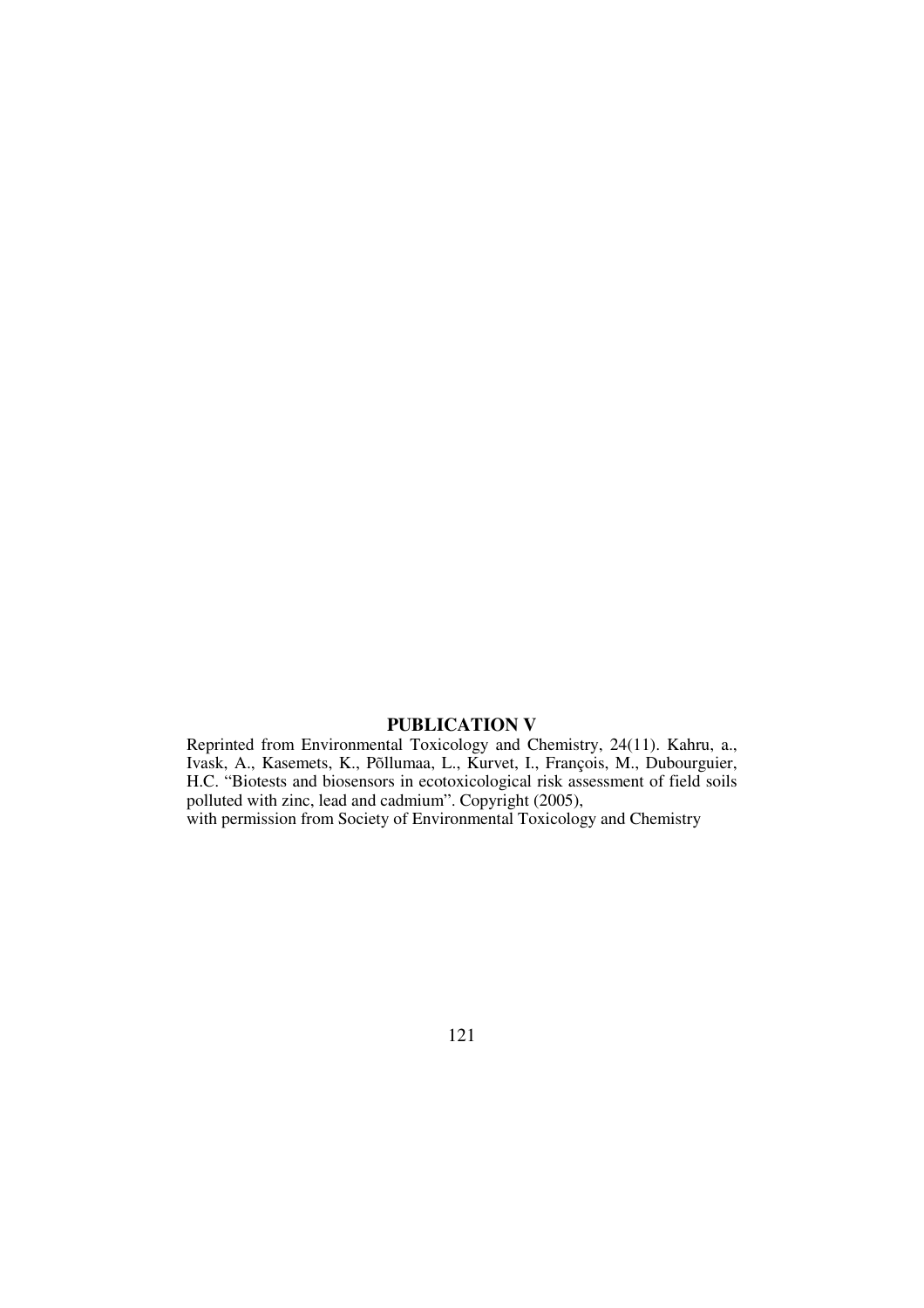# **PUBLICATION VI**

Repronted as manuscript submitted to Biosensors and Bioelectronics (30.03.2006). Ivask, A., Green, T., Polyak, B., Mor, A., Kahru, A., Virta, M., Marks, R. "Analysis of bioavailable Hg and As from samples polluted by mining activities by using optimised fibre-optic biosensors and nonimmobilised luminescent bacterial sensors ", with permission from Elsevier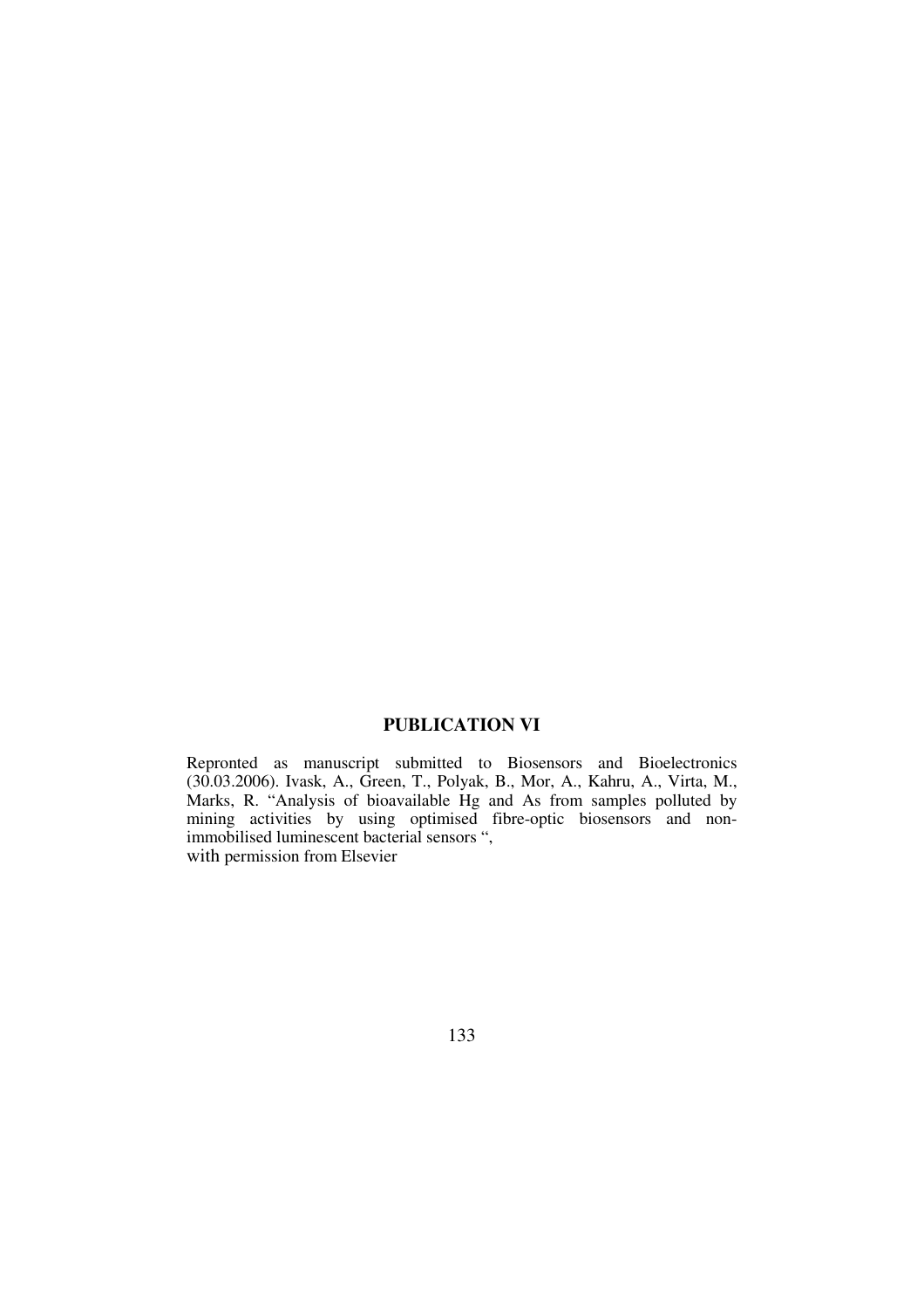# *CURRICULUM VITAE*

| 1. Name              | Angela Ivask                                                             |
|----------------------|--------------------------------------------------------------------------|
| 2. Citizenship       | Estonia                                                                  |
| 3. Date of birth     | 25.10.1975                                                               |
| 4. Contact           | National Institute of Chemical Physics and Biophysics                    |
|                      | Akadeemia tee 23, Tallinn 12618                                          |
|                      | Tel. +372 6398361, Fax: +372 6398382                                     |
| 5. Education         | Higher                                                                   |
|                      | - University of Tartu Department of Biology and<br>Geography (1993-1999) |
|                      | 1998 graduated from Department of Science<br><b>Didactics</b>            |
|                      | 1999 graduated (BSc degree in microbiology)                              |
|                      | from Institute of Molecular and Cell Biology                             |
|                      | - Tallinn University of Technology, Faculty of                           |
|                      | Chemistry (1999-2003), Faculty of Science (2003-                         |
|                      | $2005$ :                                                                 |
|                      | MSc in gene technology 2001                                              |
|                      | since 2001 PhD student in Department of Gene                             |
|                      | Technology                                                               |
| 6. Employment        | - Biology teacher at Tartu Free Waldorfschool, 1999                      |
|                      | - National Institute of Chemical Physics and                             |
|                      | Biophysics (NICPB), Laboratory of Molecular                              |
|                      | Genetics , engineer $2001 - 2002$ ;                                      |
|                      | - NICPB, research scientist, since 2002                                  |
| 7. Scientific degree | MSc (gene technology) (Tallinn University of                             |
|                      | Technology, 2001)                                                        |
| 8. Additional        | - NATO Advanced Research Workshop on                                     |
| professional         | Toxicogenomics and Proteomics (Prague, Czech                             |
| training             | Republic, October 16-20, 2002)                                           |
|                      | -PhD course "Quantitative methods in ecotoxicology"                      |
|                      | (Joensuu, Finland, August 25-29, 2003)                                   |
|                      | -Course "Toxicology, Ecotoxicology and Risk                              |
|                      | Assessment of Chemicals" (Tallinn, Riga, Vilnius                         |
|                      | March 8 – June 11, 2004)                                                 |
| 9. Teaching and      | - lecturer in EC-financed international courses                          |
| administrative       | "Management and treatment of polluted soils in                           |
| activity             | Europe" (Socrates Intensive Programme 2001/2002).                        |
|                      | Topic of the lecture: "Molecular methods in the                          |
|                      | environmental analysis" May 20-31, 2002, Tartu/Elva,                     |
|                      | Estonia, and May 19-30, 2003, Lille, France                              |
|                      | - lecturer at Tallinn University of Technology, (topic                   |
|                      | of the lecture: "Bacterial Genetics") since 2004                         |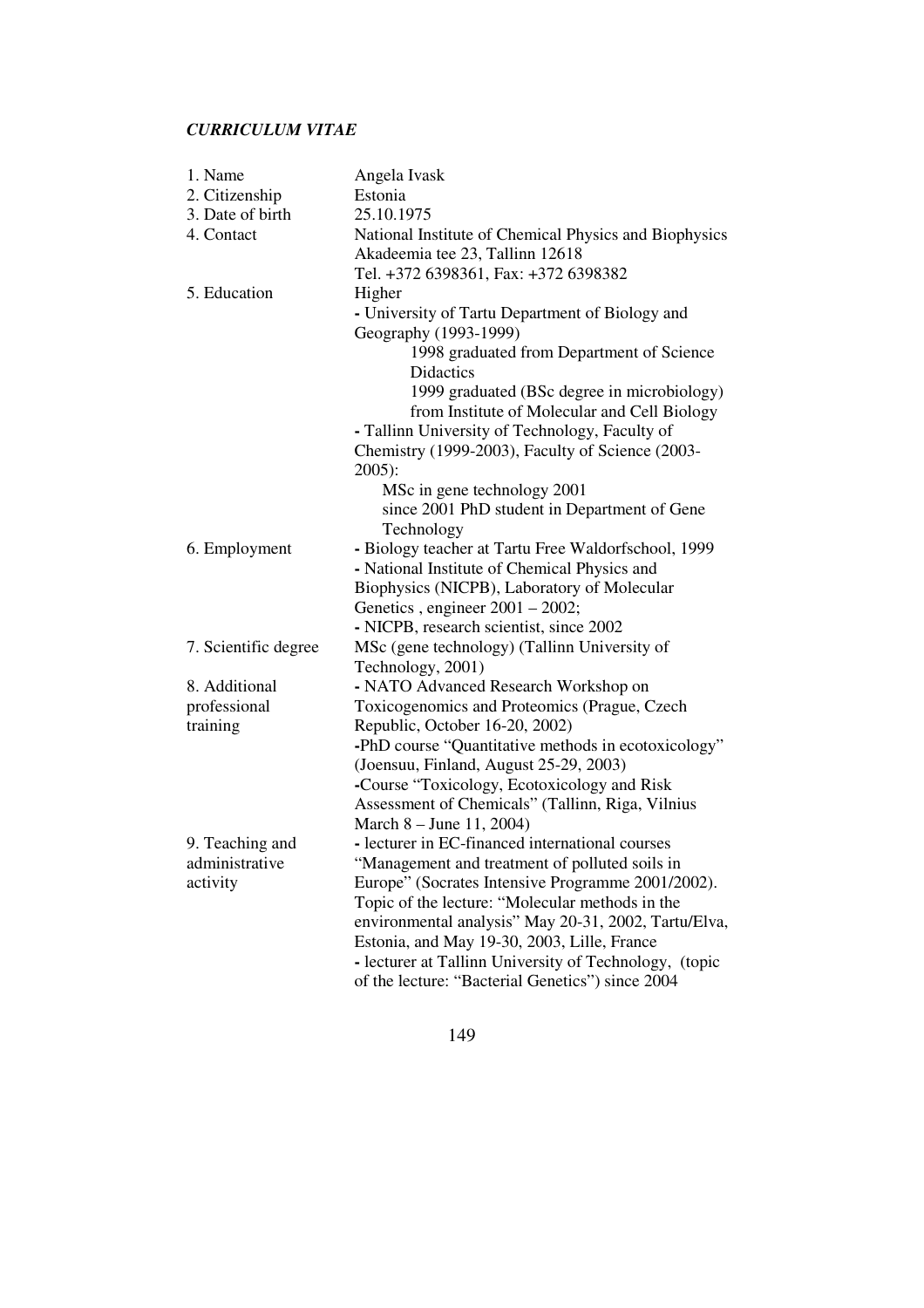| 2005, Tallinn, Estonia<br>- development of specific whole-cell luminescent<br>microbial biosensors and their application for the<br>determination of the bioavailability of environmental<br>pollutants<br>- (eco)toxicological hazard assessment of pure<br>chemicals, polluted soils, solid wastes and wastewaters<br>- Member of the Estonian Society of Toxicology<br>- Member of SETAC (Society of Environmental |                | - participation in the organization of the BEST-Estonia |
|-----------------------------------------------------------------------------------------------------------------------------------------------------------------------------------------------------------------------------------------------------------------------------------------------------------------------------------------------------------------------------------------------------------------------|----------------|---------------------------------------------------------|
|                                                                                                                                                                                                                                                                                                                                                                                                                       |                | summer courses "For Greener Grass", June 26 – July 8,   |
|                                                                                                                                                                                                                                                                                                                                                                                                                       |                |                                                         |
|                                                                                                                                                                                                                                                                                                                                                                                                                       | 10. Research   |                                                         |
|                                                                                                                                                                                                                                                                                                                                                                                                                       | area           |                                                         |
|                                                                                                                                                                                                                                                                                                                                                                                                                       |                |                                                         |
|                                                                                                                                                                                                                                                                                                                                                                                                                       |                |                                                         |
|                                                                                                                                                                                                                                                                                                                                                                                                                       |                |                                                         |
|                                                                                                                                                                                                                                                                                                                                                                                                                       |                |                                                         |
|                                                                                                                                                                                                                                                                                                                                                                                                                       | 11. Research-  |                                                         |
|                                                                                                                                                                                                                                                                                                                                                                                                                       | administrative |                                                         |
|                                                                                                                                                                                                                                                                                                                                                                                                                       | experience     | Toxicology and Chemistry)                               |
| - Member of Estonian Society for Microbiology                                                                                                                                                                                                                                                                                                                                                                         |                |                                                         |
|                                                                                                                                                                                                                                                                                                                                                                                                                       |                |                                                         |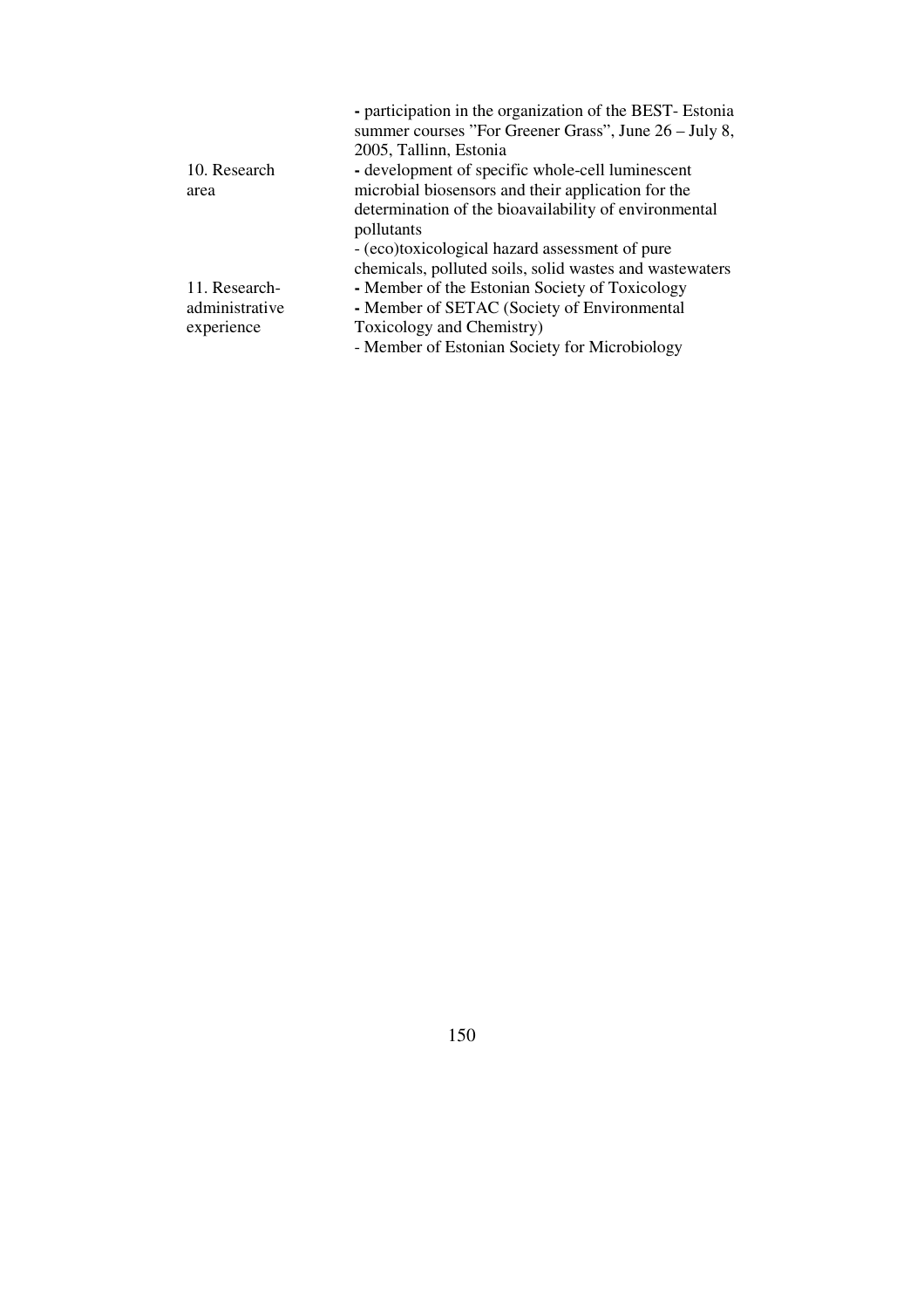# **ELULOOKIRJELDUS**

| 1. Nimi           | Angela Ivask                                                            |
|-------------------|-------------------------------------------------------------------------|
| 2. Kodakondsus    | Eesti                                                                   |
| 3. Sünniaeg       | 25.10.1975                                                              |
| 4. Kontaktandmed  | Keemilise ja Bioloogilise Füüsika Instituut                             |
|                   | Akadeemia tee 23, Tallinn 12618                                         |
|                   | Tel. +372 6398361, Fax: +372 6398382                                    |
| 5. Haridus        | Kõrgem                                                                  |
|                   | - Tartu Ülikool, Bioloogia-geograafiateaduskond,                        |
|                   | Loodusteaduste Didaktika Lektoraat, 1993-1999                           |
|                   | (põhikooli loodusteaduste õpetaja ning keskkooli                        |
|                   | bioloogiaõpetaja diplom)                                                |
|                   | - Tartu Ülikool, Bioloogia-geograafiateaduskond,                        |
|                   | Molekulaar-ja Rakubioloogia Instituut, 1996-1999                        |
|                   | (bakalureusekraad mikrobioloogias)                                      |
|                   | - Tallinna Tehnikaülikool, Keemiateaduskond (1999-                      |
|                   | 2003), Matemaatika-loodusteaduskond (2003-2005):                        |
|                   | magistrikraad geenitehnoloogias 2001                                    |
|                   | alates 2001 geenitehnoloogia eriala doktorant                           |
| 6. Teenistuskäik  | - Tartu Vaba Waldorfkool, bioloogiaõpetaja 1999.a.                      |
|                   | - Keemilise ja Bioloogilise Füüsika Instituut,                          |
|                   | Molekulaargeneetika laboratoorium, insener 2001 –                       |
|                   | 2002:                                                                   |
|                   | - samas, teadur alates 2002.a.                                          |
| 7. Teaduskraad    | MSc (geenitehnoloogia) (Tallinna Tehnikaülikool,                        |
|                   | 2001)                                                                   |
| 8. Täiendkoolitus | - NATO Advanced Research Workshop on                                    |
|                   | Toxicogenomics and Proteomics (Praha, Tsehhi, 16-20.<br>oktoober, 2002) |
|                   | -PhD kursus "Quantitative methods in ecotoxicology"                     |
|                   | (Joensuu, Soome, 25-29. august, 2003)                                   |
|                   | -Kursus "Toxicology, Ecotoxicology and Risk                             |
|                   | Assessment of Chemicals" (Tallinn, Riia, Vilnus                         |
|                   | 8. märts – 11. juuni 2004)                                              |
| 9. Pedagoogiline  | - lektor EC-rahastatud rahvusvahelistel kursustel                       |
| tegevus, kursuste | "Management and treatment of polluted soils in                          |
| korraldamine      | Europe" (Socrates Intensive Programme 2001/2002).                       |
|                   | Loeguteema: Molekulaarsed meetodid                                      |
|                   | keskkonnanalüüsil 20.-31. mai, 2002, Tartu/Elva, Eesti                  |
|                   | ja 19.-30.mai, 2003 Lille, Prantsusmaa                                  |
|                   | - lektor Tallinna Tehnikaülikoolis (loenguteema                         |
|                   | "Bakterigeneetika") alates 2004.a.                                      |
|                   | - osalemine BEST-Estonia suvekursuste "For Greener                      |
|                   | Grass" korraldamisel, 26. juuni-8. juuli 2005, Tallinn                  |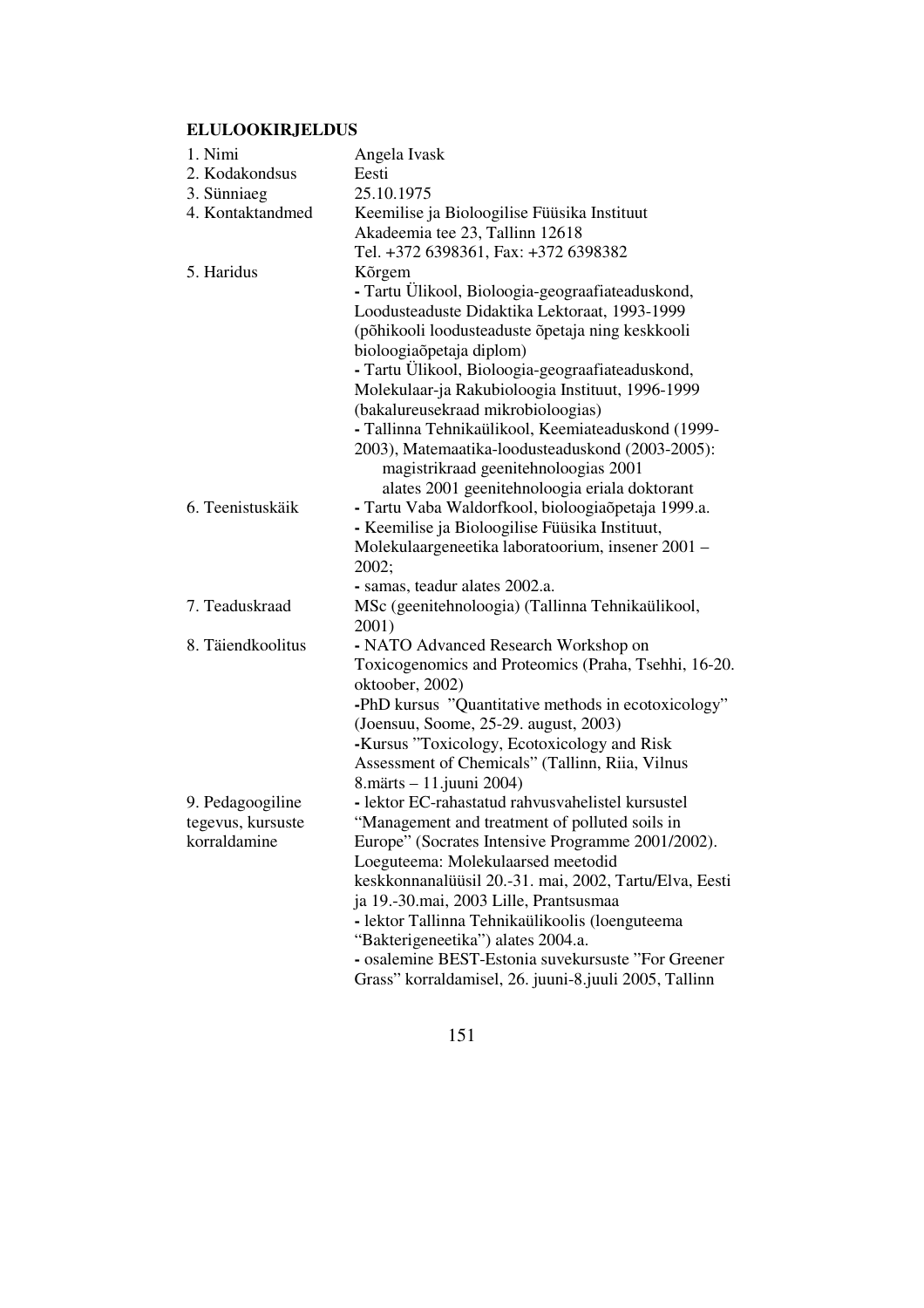| 10. Teadustöö        | - luminestseeruvate bakterite konstrueerimine        |
|----------------------|------------------------------------------------------|
| põhisuunad           | molekulaargeneetiliste meetodite abil ning nende     |
|                      | kasutamine saasteainete biokättesaadavuse hindamisel |
|                      | - ohtlike kemikaalide, saastatud muldade, tahkete    |
|                      | heitmete ja heitvete toksilisusest tingitud          |
|                      | keskkonnariski hindamine                             |
| 11. Teadus-          | - Eesti Toksikoloogia Seltsi liige                   |
| organisatsiooniline  | - SETAC (Society of Environmental Toxicology and     |
| ja -administratiivne | Chemistry) liige                                     |
| tegevus              | - Eesti Mikrobioloogide Ühenduse liige               |